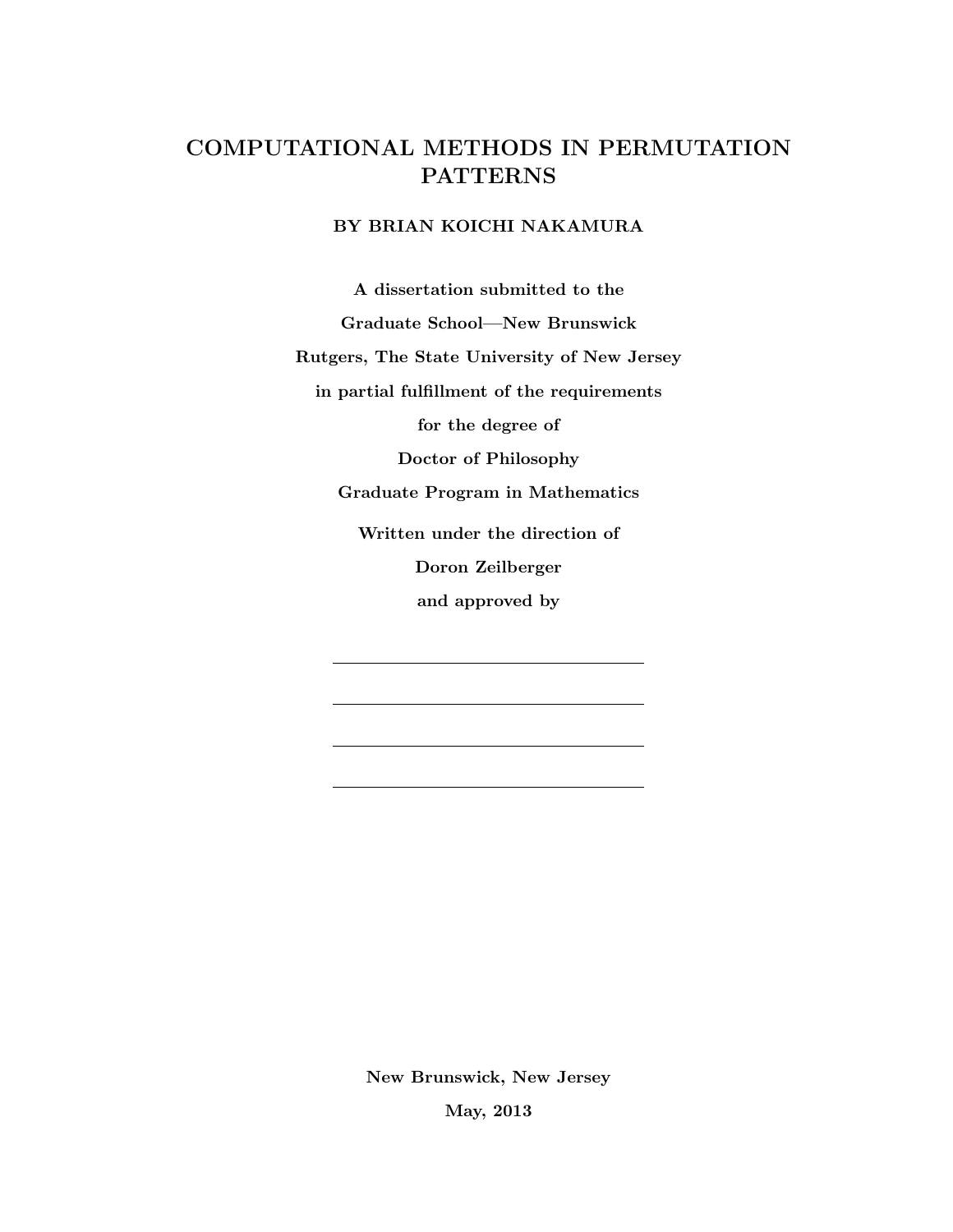# ABSTRACT OF THE DISSERTATION

# Computational Methods in Permutation Patterns

# by Brian Koichi Nakamura Dissertation Director: Doron Zeilberger

Given two permutations  $\sigma \in \mathcal{S}_k$  and  $\pi = \pi_1 \dots \pi_n \in \mathcal{S}_n$ , the permutation  $\pi$  is said to contain the pattern  $\sigma$  if there exists  $1 \leq i_1 < \ldots < i_k \leq n$  such that  $\pi_{i_1} \ldots \pi_{i_k}$  is order-isomorphic to  $\sigma$ . Each such subsequence is called an occurrence of  $\sigma$  in  $\pi$ . Over the past few decades, the study of pattern-avoiding permutations has been a very active area of research.

This thesis will consider two types of problems in this area. The first is a variation known as consecutive patterns, where the pattern  $\sigma$  must occur in consecutive terms of the permutation  $\pi$  to count as an occurrence. The second is a generalization of the classical pattern avoiding problem, where we wish to study permutations with exactly r occurrences of a pattern (for some fixed  $r \geq 0$ ).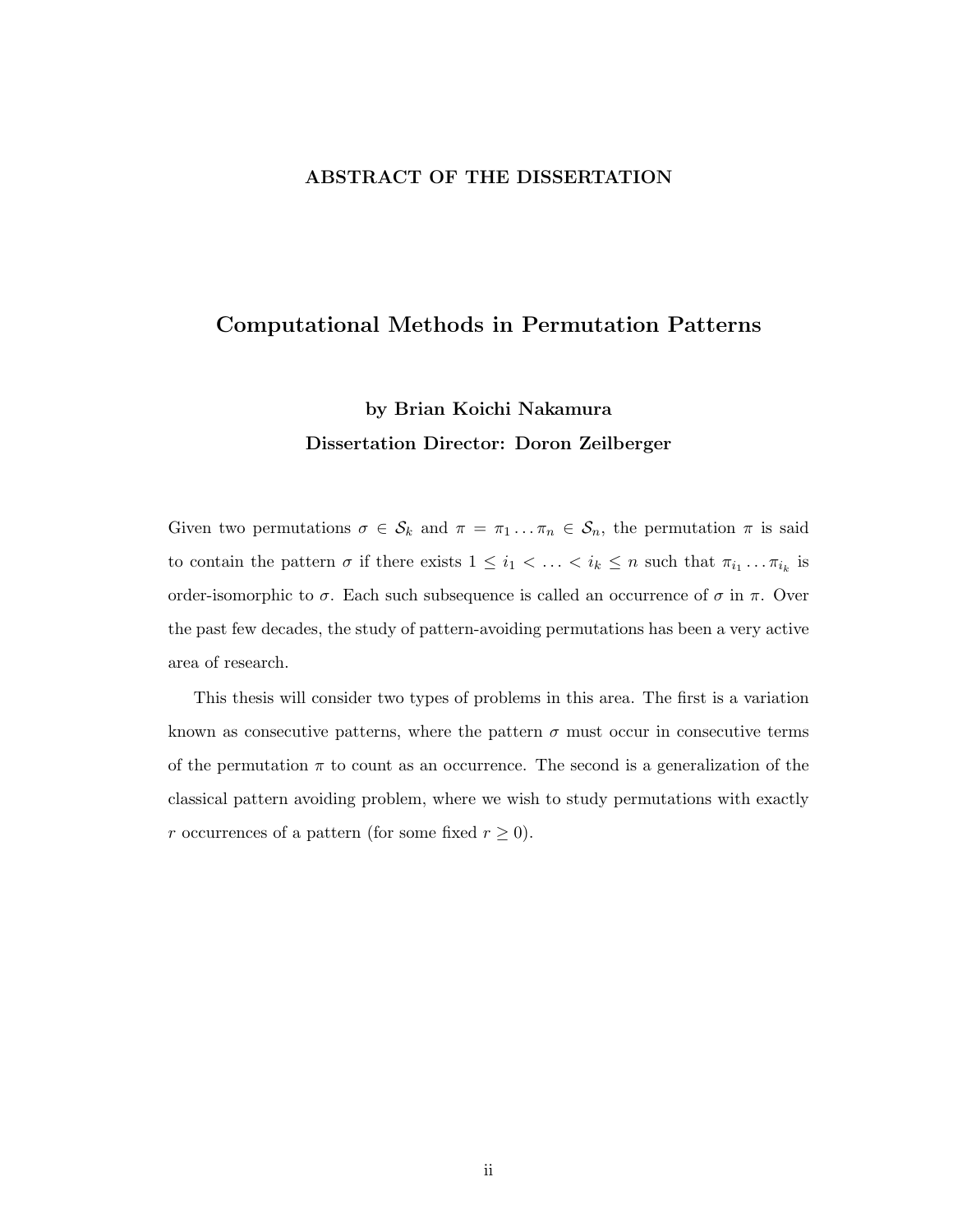# Acknowledgements

<span id="page-2-0"></span>First and foremost, I need to thank my advisor Doron Zeilberger for his guidance and support. He has been crucial to my success as a graduate student, and I am thankful to have had such a great academic mentor.

I also need to thank my dissertation committee members Vladimir Retakh, Michael Saks, and Neil Sloane for their patience and guidance as well as their suggestions to improve the thesis. I have also learned a lot from them throughout my time as a graduate student (sometimes as a student in their class and in other cases, through general mathematical discussions).

I also want to offer my appreciation to Gene Fiorini at DIMACS for giving me a chance to work with the DIMACS REU program and for his continued support (even after he stopped being my "boss").

Chapter 2 and some of Chapter 3 have been through the peer-review process, and I thank the anonymous referees for their suggestions to improve the readability of the material.

I also owe thanks to many fellow (and former) graduate students for numerous helpful mathematical discussions. In particular, I would like to thank Andrew Baxter, Lara Pudwell, and Vince Vatter for the many insightful discussions regarding the field of permutation patterns.

Finally, I am deeply grateful to my family and many friends for their encouragement and support throughout my time in graduate school.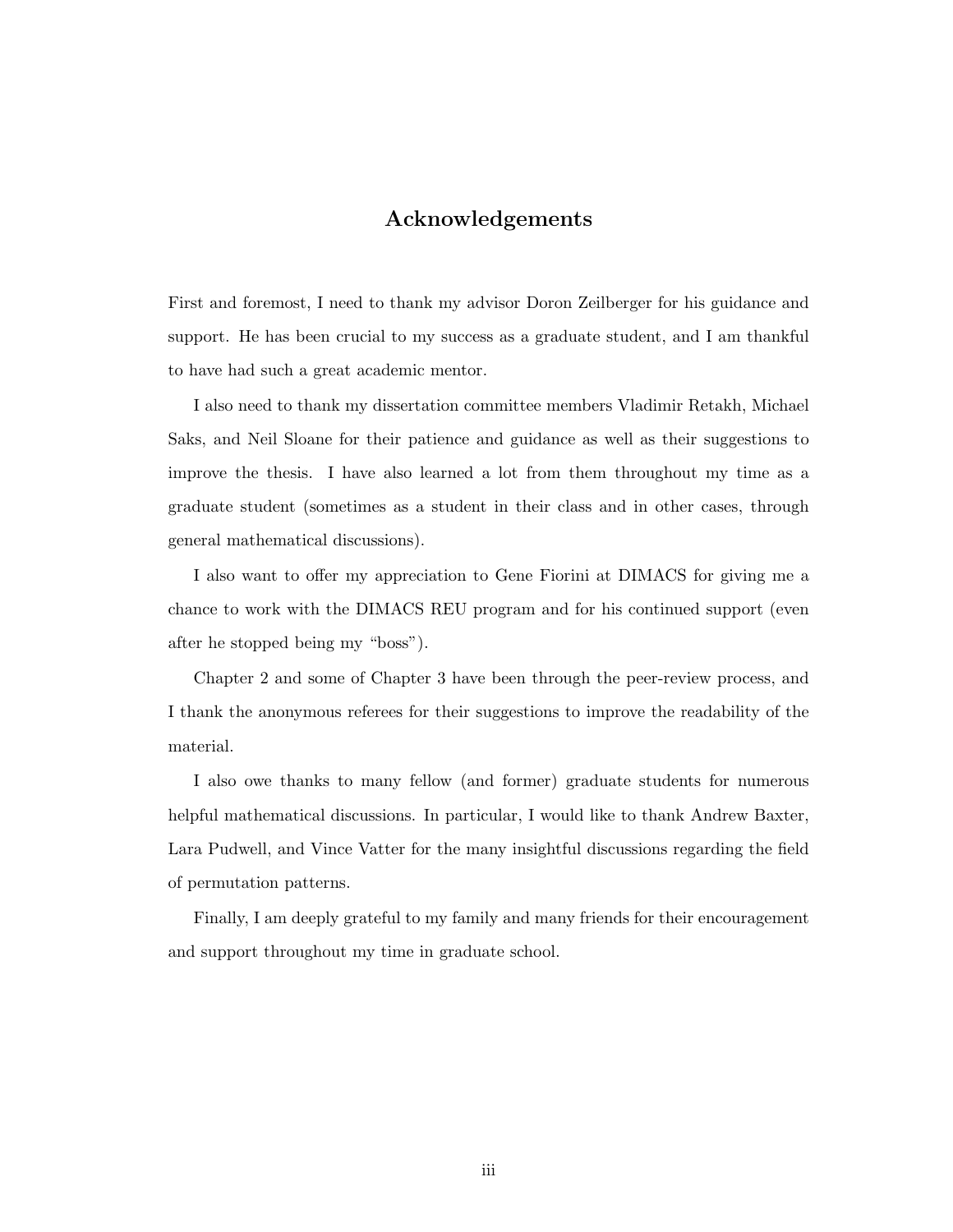# Dedication

<span id="page-3-0"></span>In memory of my grandmother Sumie Negishi, who will always serve as an inspiration throughout my life.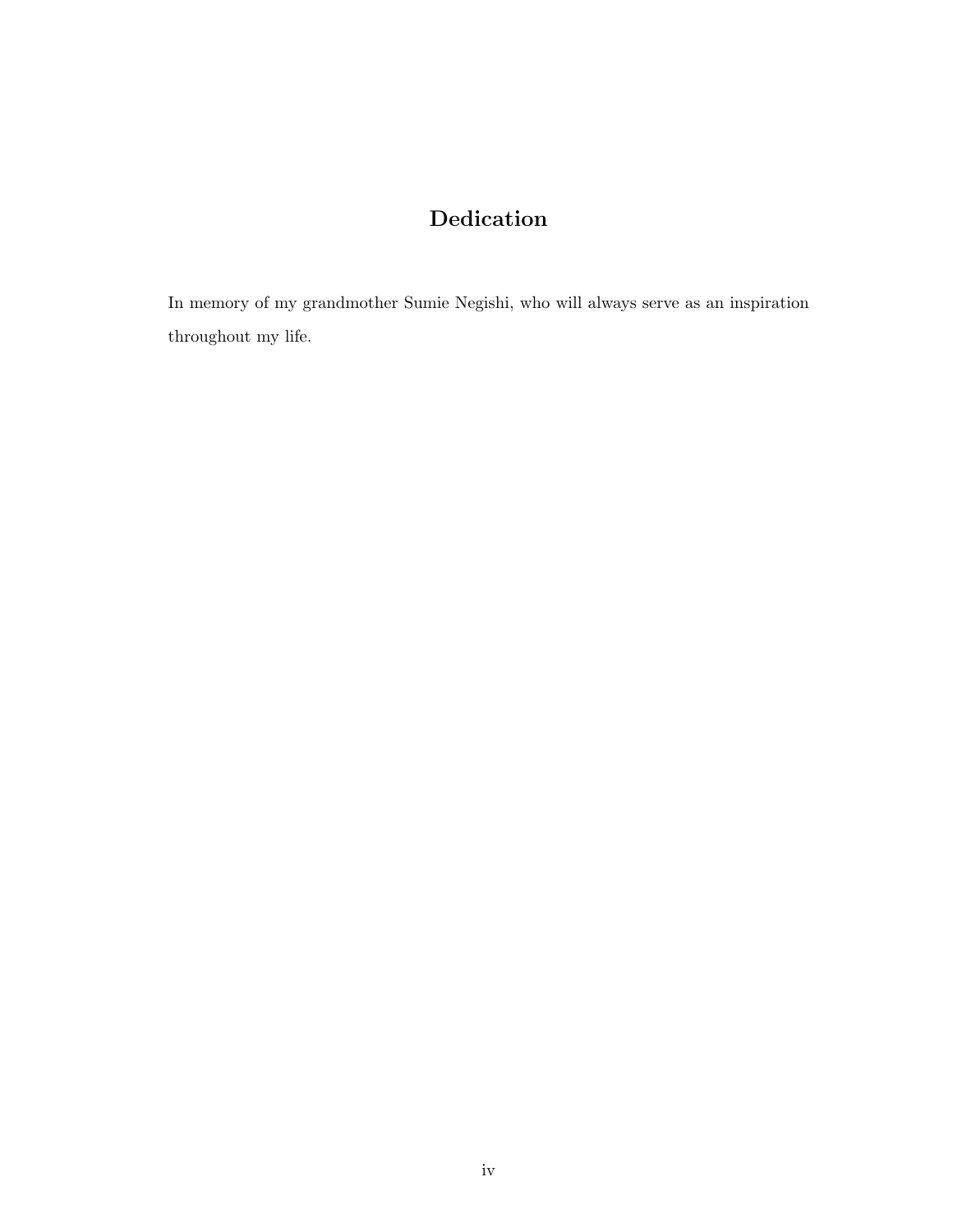# Table of Contents

| $\mathbf{ii}$ |      |                                              |                                                                                   |    |  |  |  |  |  |  |
|---------------|------|----------------------------------------------|-----------------------------------------------------------------------------------|----|--|--|--|--|--|--|
|               |      |                                              | iii                                                                               |    |  |  |  |  |  |  |
|               | iv   |                                              |                                                                                   |    |  |  |  |  |  |  |
| 1.            |      |                                              |                                                                                   |    |  |  |  |  |  |  |
|               | 1.1. | Classical pattern avoidance in permutations  |                                                                                   |    |  |  |  |  |  |  |
|               |      | 1.1.1.                                       | 1                                                                                 |    |  |  |  |  |  |  |
|               |      | 1.1.2.                                       | 3                                                                                 |    |  |  |  |  |  |  |
|               |      | 1.1.3.                                       | $\overline{4}$                                                                    |    |  |  |  |  |  |  |
|               |      | 1.1.4.                                       | 6                                                                                 |    |  |  |  |  |  |  |
|               | 1.2. |                                              |                                                                                   |    |  |  |  |  |  |  |
|               |      | 1.2.1.                                       | Single pattern occurrences $\dots \dots \dots \dots \dots \dots \dots \dots$<br>8 |    |  |  |  |  |  |  |
|               |      | 1.2.2.                                       | 9                                                                                 |    |  |  |  |  |  |  |
|               | 1.3. |                                              | 11                                                                                |    |  |  |  |  |  |  |
| 2.            |      |                                              | Automated Approaches for Consecutive Patterns<br>14                               |    |  |  |  |  |  |  |
|               | 2.1. |                                              |                                                                                   | 14 |  |  |  |  |  |  |
|               | 2.2. |                                              |                                                                                   |    |  |  |  |  |  |  |
|               | 2.3. |                                              |                                                                                   |    |  |  |  |  |  |  |
|               |      | 2.3.1.                                       | 18                                                                                |    |  |  |  |  |  |  |
|               |      | 2.3.2.                                       | 19                                                                                |    |  |  |  |  |  |  |
|               |      | 2.3.3.                                       | 20                                                                                |    |  |  |  |  |  |  |
|               |      | 2.3.4.                                       | 22                                                                                |    |  |  |  |  |  |  |
|               | 2.4. | Automated derivation of functional equations |                                                                                   |    |  |  |  |  |  |  |
|               |      | 2.4.1.                                       | 25                                                                                |    |  |  |  |  |  |  |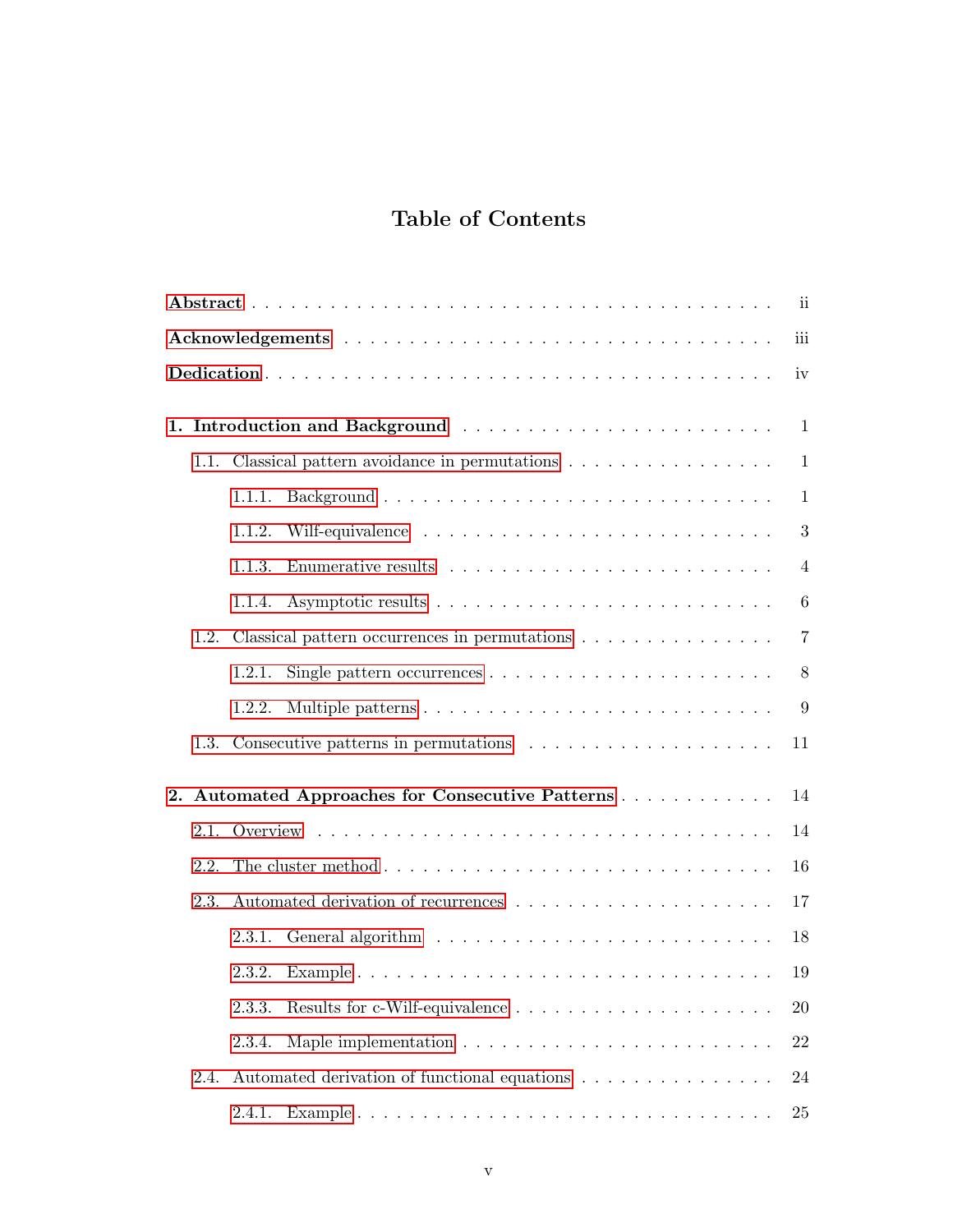|      | 2.4.2.                                                                                   | $26\,$   |  |  |
|------|------------------------------------------------------------------------------------------|----------|--|--|
|      | 2.4.3.                                                                                   | 28       |  |  |
|      | 2.4.4.                                                                                   | 29       |  |  |
| 2.5. |                                                                                          | 30       |  |  |
| 2.6. |                                                                                          | 31       |  |  |
|      | 3. Functional Equations and Algorithms for $r$ Occurrences of a Pattern 33               |          |  |  |
| 3.1. |                                                                                          |          |  |  |
|      |                                                                                          | 35       |  |  |
|      | 3.2.1.                                                                                   | 35       |  |  |
|      | 3.2.2.                                                                                   | 41       |  |  |
|      | 3.2.3.                                                                                   | 44       |  |  |
| 3.3. | Patterns of the form $12 \dots (k-2)(k)(k-1) \dots \dots \dots \dots \dots \dots$        | 45       |  |  |
|      | 3.3.1.                                                                                   | 45       |  |  |
|      | 3.3.2.                                                                                   | 48       |  |  |
|      | 3.3.3.                                                                                   | 50       |  |  |
| 3.4. | 50                                                                                       |          |  |  |
|      | Permutations containing $231 \ldots \ldots \ldots \ldots \ldots \ldots \ldots$<br>3.4.1. | 51       |  |  |
|      | Extending to 2341 and beyond $\ldots \ldots \ldots \ldots \ldots \ldots$<br>3.4.2.       | 54       |  |  |
| 3.5. |                                                                                          | 57       |  |  |
|      | 3.5.1. A functional equations approach to $1324$                                         | $58\,$   |  |  |
|      | 3.5.2.                                                                                   | 61       |  |  |
|      |                                                                                          |          |  |  |
|      | 4. Extensions for the Functional Equation Methodology                                    | 65       |  |  |
| 4.1. |                                                                                          | 65       |  |  |
| 4.2. | Refining by inversions $\ldots \ldots \ldots \ldots \ldots \ldots \ldots \ldots \ldots$  | 66<br>70 |  |  |
| 4.3. |                                                                                          |          |  |  |
|      | 4.3.1.                                                                                   | 70       |  |  |
|      | Permutations containing 1234 and 1243<br>4.3.2.                                          | 72       |  |  |
|      | Other extensions for multiple patterns $\dots \dots \dots \dots \dots$<br>4.3.3.         | 73       |  |  |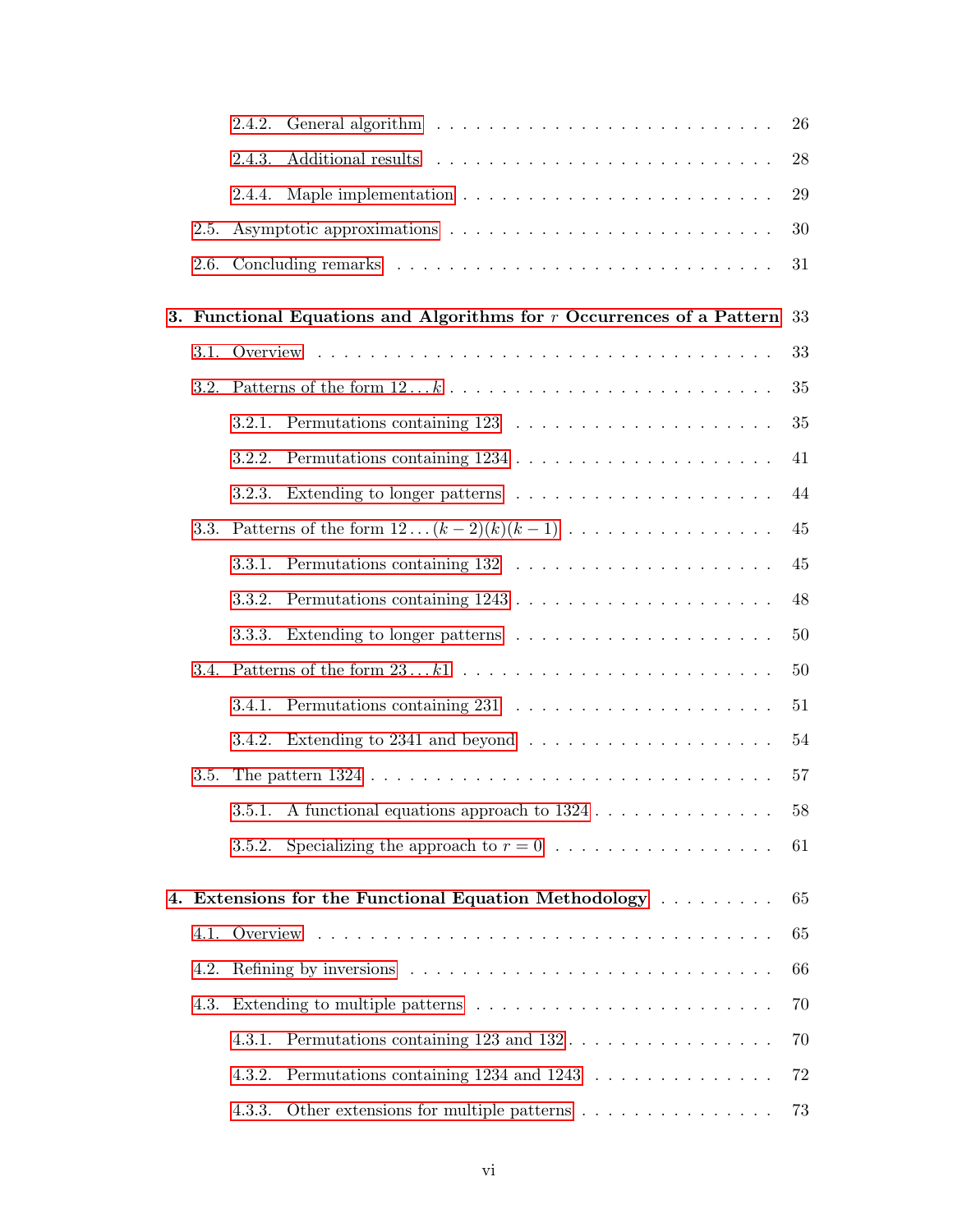|  |  | 5.3. Extending the approach for $312 \ldots \ldots \ldots \ldots \ldots \ldots \ldots \ldots$ 79 |  |
|--|--|--------------------------------------------------------------------------------------------------|--|
|  |  |                                                                                                  |  |
|  |  |                                                                                                  |  |
|  |  | 5.3.3. Automating the approach $\ldots \ldots \ldots \ldots \ldots \ldots \ldots \ldots$ 87      |  |
|  |  | Finding the base subpaths $\ldots \ldots \ldots \ldots \ldots \ldots \ldots$ 87                  |  |
|  |  | Piecing everything together $\dots \dots \dots \dots \dots \dots \dots \dots \dots$ 89           |  |
|  |  |                                                                                                  |  |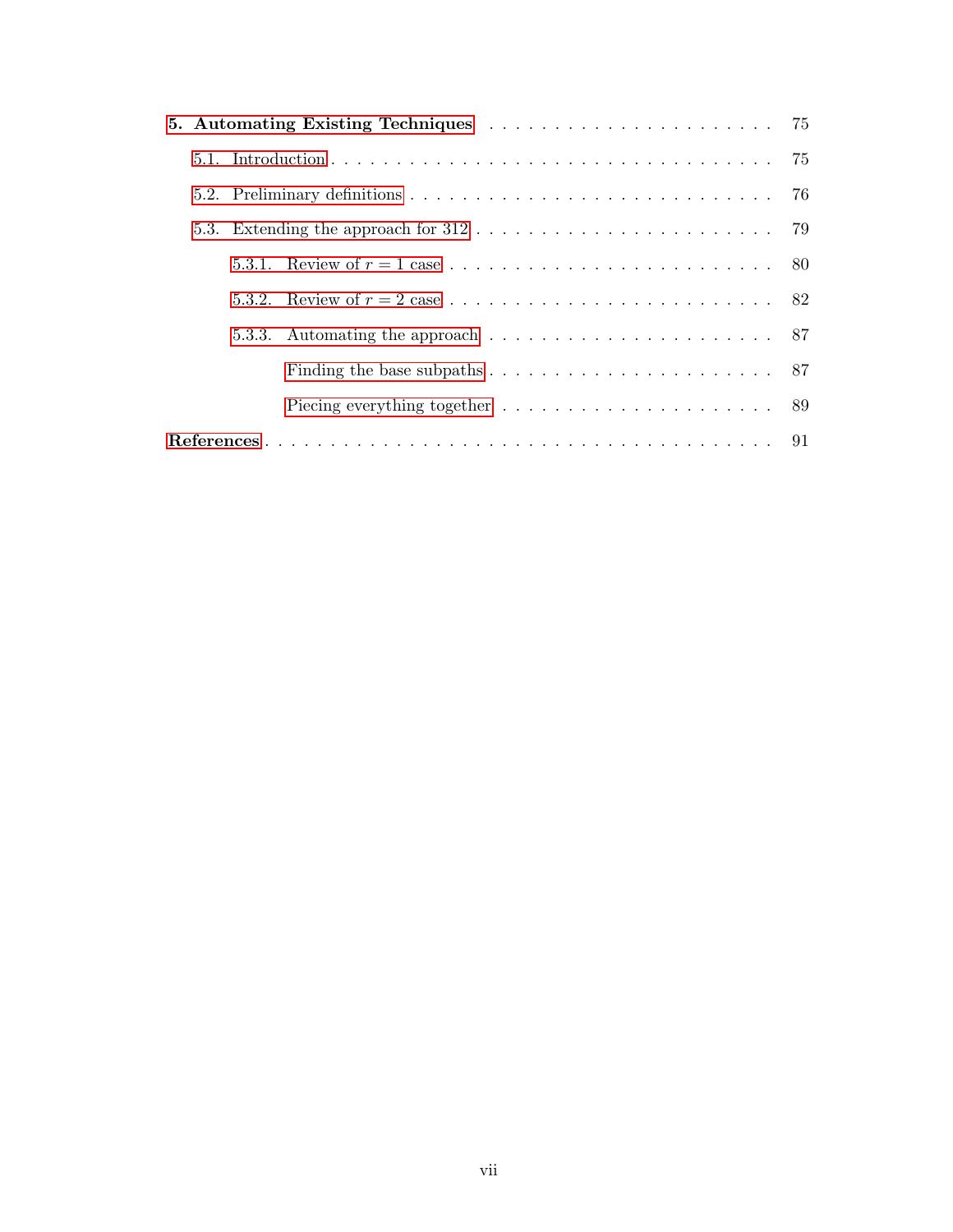# Chapter 1

# <span id="page-7-0"></span>Introduction and Background

### <span id="page-7-1"></span>1.1 Classical pattern avoidance in permutations

The focus of this thesis is on studying permutations that satisfy certain properties (namely, the avoidance or containment of certain patterns). This is an active field of research with hundreds of papers published in the past few decades. Given the enormous volume of work in this area, we will restrict this introduction chapter primarily to background that is most relevant to this thesis. There are several sources for a more broad overview of the field including recent survey articles by Kitaev and Mansour [\[30\]](#page-98-0) and Steingrímsson [\[56\]](#page-100-0) as well as books by Bóna [\[12\]](#page-97-1) and Kitaev [\[29\]](#page-98-1).

Let  $S_n$  be the symmetric group of permutations of  $\{1, 2, \ldots, n\}$ . Throughout the rest of this work, the permutations will be written in one-line notation. Given two finite sequences of distinct numbers  $\sigma = \sigma_1, \sigma_2, \ldots, \sigma_k$  and  $\tau = \tau_1, \tau_2, \ldots, \tau_k$ , we say that  $\sigma$  and  $\tau$  are *order-isomorphic* if for every i and j  $(i \neq j)$ ,  $\sigma_i < \sigma_j$  if and only if  $\tau_i < \tau_j$ . The sequence  $\sigma = \sigma_1, \sigma_2, \ldots, \sigma_k$  will usually be written more compactly as  $\sigma = \sigma_1 \sigma_2 \dots \sigma_k$ . Also, given a finite sequence of distinct numbers  $\sigma = \sigma_1 \sigma_2 \dots \sigma_k$ , we define the *reduction* of this sequence, denoted by  $\text{red}(\sigma)$ , to be the unique length k permutation that is order-isomorphic to  $\sigma$ . For example, red(63915) = 42513.

#### <span id="page-7-2"></span>1.1.1 Background

Given a (permutation) pattern  $\sigma = \sigma_1 \dots \sigma_k \in S_k$  and permutation  $\pi = \pi_1 \dots \pi_n \in S_n$ , we say that  $\pi$  contains the pattern  $\sigma$  if there exists  $1 \leq i_1 < \ldots < i_k \leq n$  such that  $\text{red}(\pi_{i_1} \dots \pi_{i_k}) = \sigma$ . Each such subsequence in  $\pi$  will be referred to as an *occurrence* of the pattern  $\sigma$ . If there are no occurrences of  $\sigma$  in  $\pi$ , then we will say that  $\pi$  avoids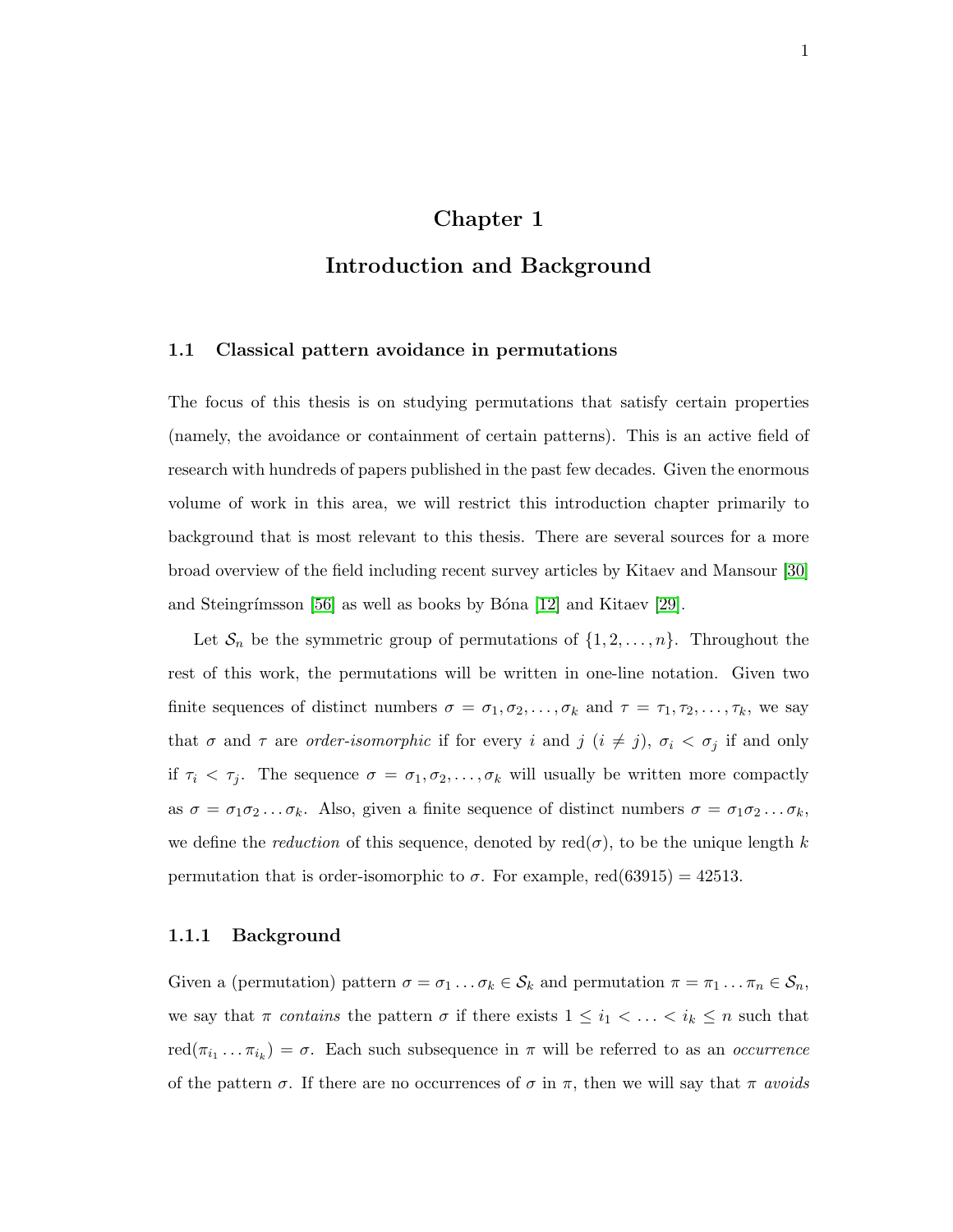the pattern  $\sigma$ . For example, if pattern  $\sigma = 123$ , then the permutation 635412 avoids the pattern  $\sigma$  while the permutation 354621 contains two occurrences of the pattern  $\sigma$  (namely, the subsequences 356 and 346). In our work, the patterns discussed will always be permutations as well.

Given a pattern  $\sigma$ , we define the following set:

$$
\mathcal{S}_n(\sigma) := \{ \pi \in \mathcal{S}_n : \pi \text{ avoids } \sigma \}. \tag{1.1}
$$

The number of length *n* permutations avoiding  $\sigma$  will be denoted by  $s_n(\sigma) := |\mathcal{S}_n(\sigma)|$ . We also consider a natural generalization. Let  $B$  be a set of patterns. We say that the permutation  $\pi$  avoids B if for every  $\sigma \in B$ ,  $\pi$  avoids the pattern  $\sigma$ . The analogous set is defined as:

$$
\mathcal{S}_n(B) := \bigcap_{\sigma \in B} \mathcal{S}_n(\sigma). \tag{1.2}
$$

Similarly, the number of length n permutations avoiding B will be denoted by  $s_n(B) :=$  $|\mathcal{S}_n(B)|$ .

The study of patterns in permutations has origins in the study of sorting permutations. In computer science, a stack is a first-in, last-out data structure that permits two operations: push and pop. The push operation places the next unread entry of the input onto the stack, while the pop operation takes the top-most entry off the stack (whatever was last pushed onto stack) and makes it the next term of the final output. A permutation  $\pi \in \mathcal{S}_n$  is defined to be *stack-sortable* if it can be "sorted" to produce the identity permutation  $12 \ldots n$  with only one pass through a single stack. The study of permutation patterns began in earnest after Knuth's characterization of stack-sortable permutations [\[31\]](#page-98-2):

#### **Theorem 1.** A permutation is stack-sortable if and only if it avoids the pattern 231.

Much work has been done since then on studying permutations that are sortable with multiple stacks and other data structures. Another major area of study has been in enumerating permutations that avoid a pattern (or set of patterns). We proceed by reviewing some known results.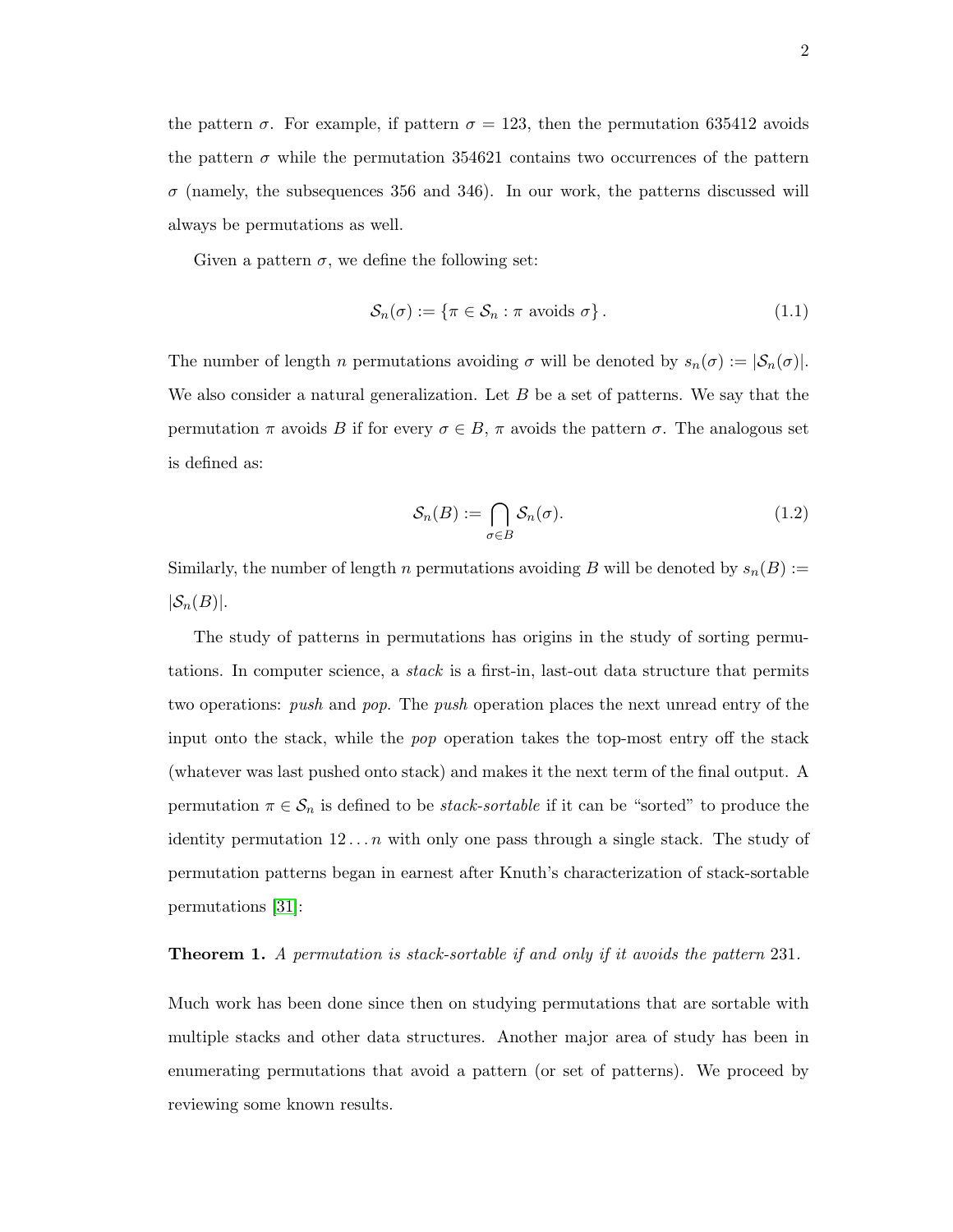### <span id="page-9-0"></span>1.1.2 Wilf-equivalence

Two patterns  $\sigma$  and  $\tau$  are said to be Wilf-equivalent if  $s_n(\sigma) = s_n(\tau)$  for all  $n \geq$ 0. Patterns that are Wilf-equivalent are said to belong in the same Wilf-equivalence class. While there is no result providing necessary and sufficient conditions for Wilfequivalence, there are several trivial Wilf-equivalences.

First, we define a few operations on permutations. Given a permutation  $\pi$  =  $\pi_1 \dots \pi_n$ , we define the *reversal* of the permutation, denoted by  $\pi^r$ , to be the permutation  $\pi_n \pi_{n-1} \dots \pi_1$ . Similarly, we define the *complement* of the permutation, denoted by  $\pi^c$ , to be  $\pi^c = \pi'_1 \dots \pi'_n$ , where  $\pi'_i = n - \pi_i + 1$ . For example, if  $\pi = 21435$ , then  $\pi^r = 53412$  and  $\pi^c = 45231$ . Finally, we define the *inverse* of the permutation, denoted by  $\pi^{-1}$ , to be  $\pi^{-1} = \pi'_1 \dots \pi'_n$ , where  $\pi'_i = j$  if and only if  $\pi_j = i$ . In essence,  $\pi$  is viewed as a bijection from  $\{1, \ldots, n\}$  to  $\{1, \ldots, n\}$ , and  $\pi^{-1}$  is the functional inverse. For example, if  $\pi = 42351$ , then  $\pi^{-1} = 52314$ .

This leads to the following lemma:

**Lemma 1.** Given a pattern  $\sigma \in S_k$  and a permutation  $\pi \in S_n$ , the following are equivalent:

- $\bullet$  π avoids  $\sigma$
- $\pi^r$  avoids  $\sigma^r$
- $\pi^c$  avoids  $\sigma^c$
- $\pi^{-1}$  avoids  $\sigma^{-1}$

Given any pattern  $\sigma$ , the lemma implies that  $\sigma$ ,  $\sigma^r$ ,  $\sigma^c$ , and  $\sigma^{-1}$  all belong to the same Wilf-equivalence class. It should be noted, however, that these four patterns are not necessarily distinct. For example, if  $\sigma = 1234$ , then  $\sigma = \sigma^{-1} = 1234$  while  $\sigma^r = \sigma^c = 4321.$ 

We also note one non-trivial Wilf-equivalence result. This requires one additional operation on permutations. Given two permutations  $\tau = \tau_1 \dots \tau_m \in S_m$  and  $\pi =$  $\pi_1 \dots \pi_n \in \mathcal{S}_n$ , we define their *direct sum*, denoted by  $\tau \oplus \pi$ , to be the length  $m + n$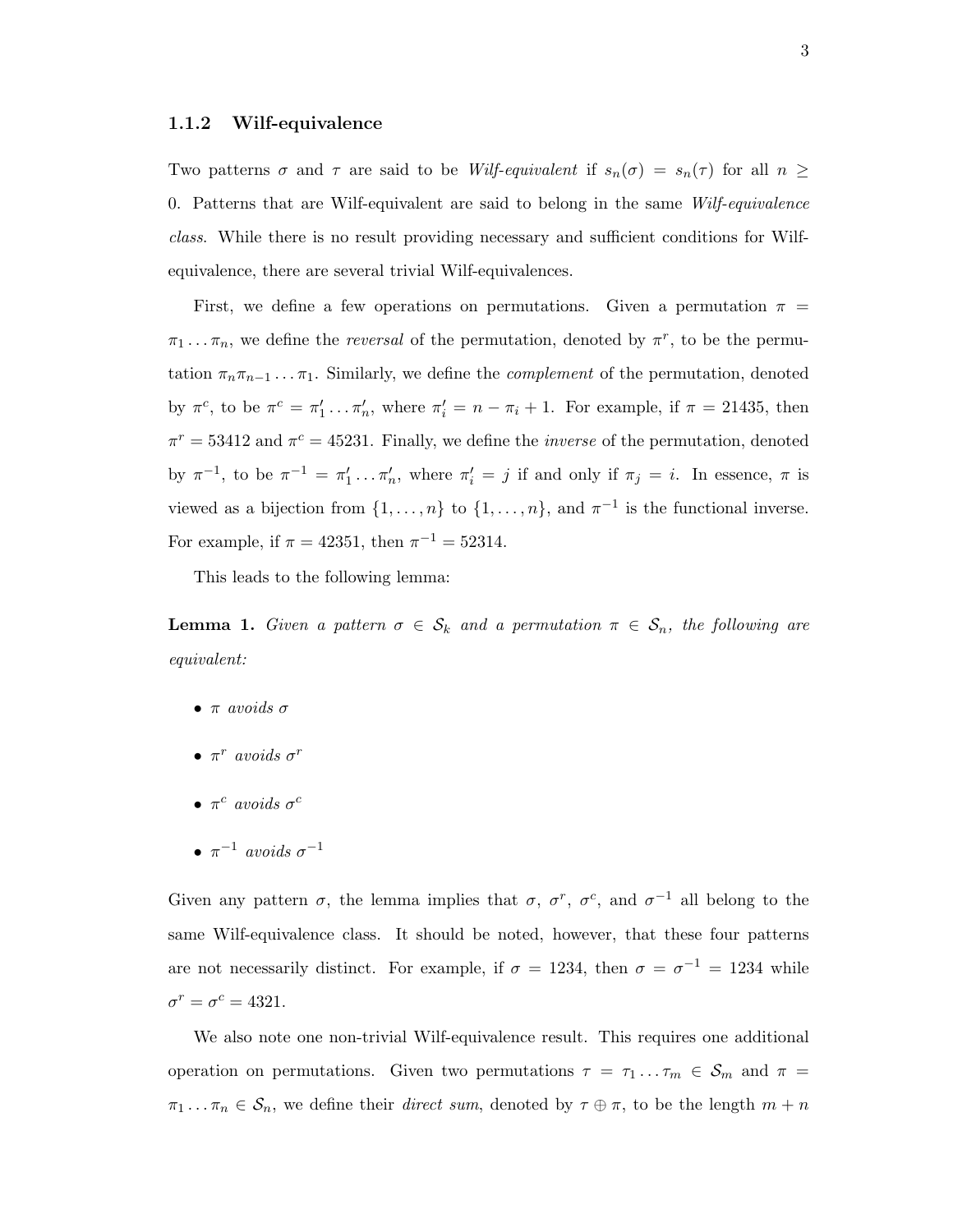permutation given by

$$
\tau \oplus \pi := \tau_1 \tau_2 \dots \tau_m (\pi_1 + m) (\pi_2 + m) \dots (\pi_n + m).
$$

The direct sum can be considered a natural way of concatenating two permutations to form a larger permutation.

Using this notion, Backelin, West, and Xin proved the following result [\[4\]](#page-97-2):

<span id="page-10-1"></span>**Theorem 2.** Let  $\tau = 12...m$  and let  $\pi$  be any permutation. Then the permutation  $\tau \oplus \pi$  is Wilf-equivalent to  $\tau^r \oplus \pi$ .

For example, this theorem implies that  $12 \oplus 1 = 123$  and  $21 \oplus 1 = 213$  are Wilfequivalent. Using this fact and the trivial Wilf-equivalences, we have that all length 3 patterns belong to the same equivalence class. An earlier result by Stankova also shows that the patterns 1342 and 2413 are Wilf-equivalent [\[55\]](#page-100-1). These results, combined with the trivial Wilf-equivalences, show that there are exactly three Wilf-equivalence classes for length 4 patterns. The classes are represented by the patterns 1234, 1324, and 1342. Some known enumerative results will be discussed in the next subsection.

#### <span id="page-10-0"></span>1.1.3 Enumerative results

A classical question in permutation patterns is to enumerate permutations that avoid a given pattern or set of patterns. In particular, given a fixed pattern  $\sigma$ , one would want to either find a closed-form formula (in n) for  $s_n(\sigma)$  or at the least, find some efficient way to generate the sequence. It appears that finding a closed-form for  $s_n(\sigma)$  is generally either very difficult or impossible. A related question is to find asymptotics for how the sequence grows, but this is also generally difficult. Many unresolved questions remain, even for certain length 4 patterns.

We will also consider the generating function for the enumerating sequence  $s_n(\sigma)$ . Given a pattern  $\sigma$ , we define the corresponding generating function as:

$$
F_{\sigma}(x) := \sum_{n=0}^{\infty} s_n(\sigma) x^n.
$$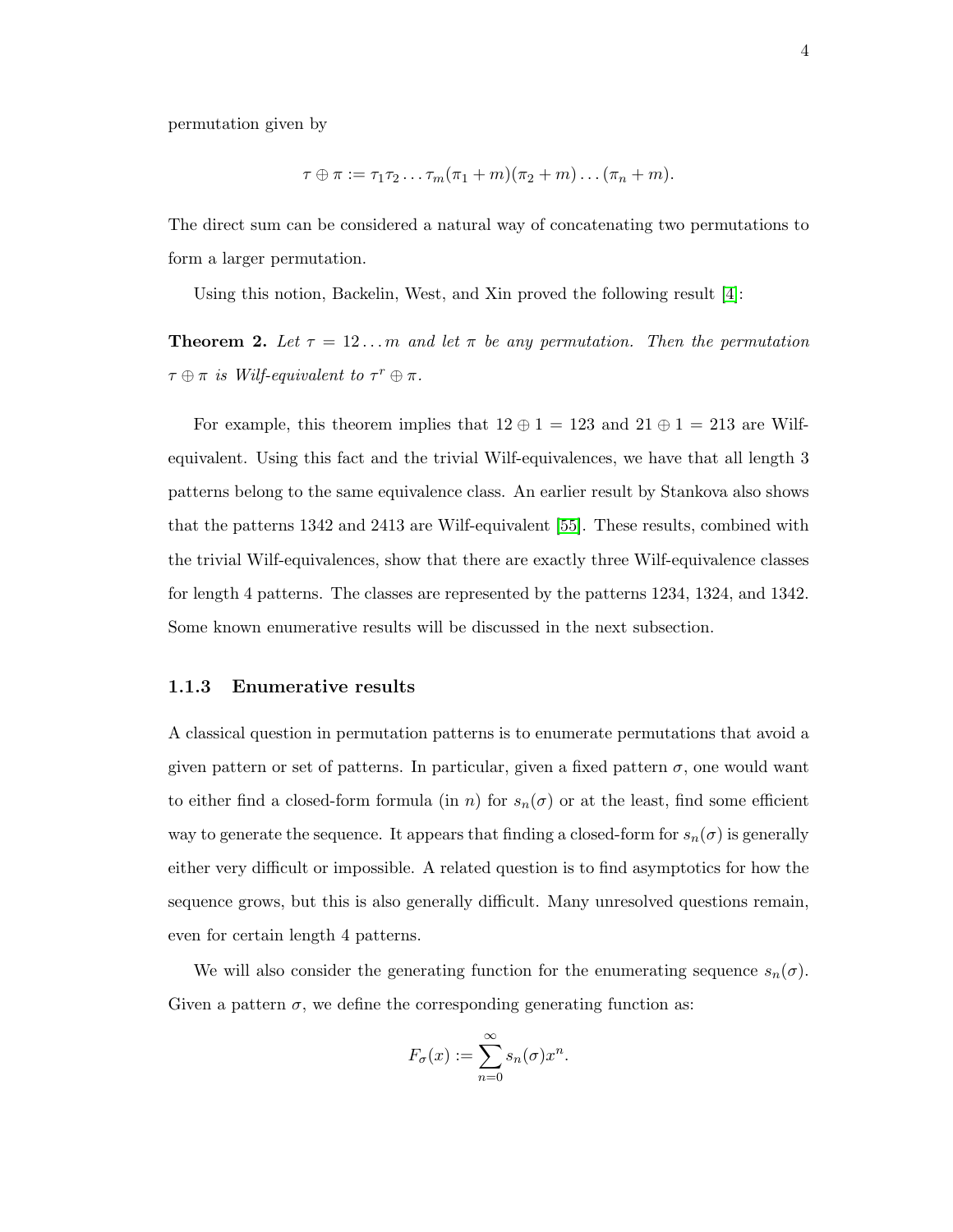If the pattern is clear from context, we will often write  $F(x)$ . Another question of interest is whether, for a given pattern, its generating function is of a certain type (for example, is it rational, algebraic, or holonomic?).

We begin by reviewing some of the known results for avoiding a single pattern. There is only one pattern of length one, namely  $1 \in S_1$ , and we trivially have:

$$
s_n(1) = \begin{cases} 1 & n = 0 \\ 0 & n \ge 1 \end{cases}
$$

For length two patterns, 12 is Wilf-equivalent to 21, so there is only one equivalence class. For all  $n$ , we trivially have:

$$
s_n(12) = 1.
$$

For length three patterns, the trivial Wilf-equivalences show that there are at most two Wilf-equivalence classes: {123, 321} and {132, 213, 231, 312}. It turns out, however, that all length three patterns belong to the same equivalence class. More specifically, the exact enumeration of these permutations is known [\[31,](#page-98-2) [53\]](#page-100-2), and we have the following:

$$
s_n(123) = s_n(132) = C_n,
$$

where  $C_n = \frac{1}{n+1} \binom{2n}{n}$  $\binom{2n}{n}$ , the *n*-th Catalan number. Many proofs exist for this result including a number of bijective proofs [\[16\]](#page-98-3).

The situation becomes much more complicated from length four patterns. There are three Wilf-equivalence classes, and the representative patterns are 1234, 1342, and 1324. The enumeration of the first two are known, but the pattern 1324 has been notoriously difficult to enumerate thus far.

For the pattern 1234, Gessel showed in [\[26\]](#page-98-4):

Theorem 3 (Gessel, 1990).

$$
s_n(1234) = \frac{1}{(n+1)^2(n+2)} \sum_{k=0}^n \binom{2k}{k} \binom{n+1}{k+1} \binom{n+2}{k+1}
$$

For the pattern 1342, Bona showed in  $|8|$ :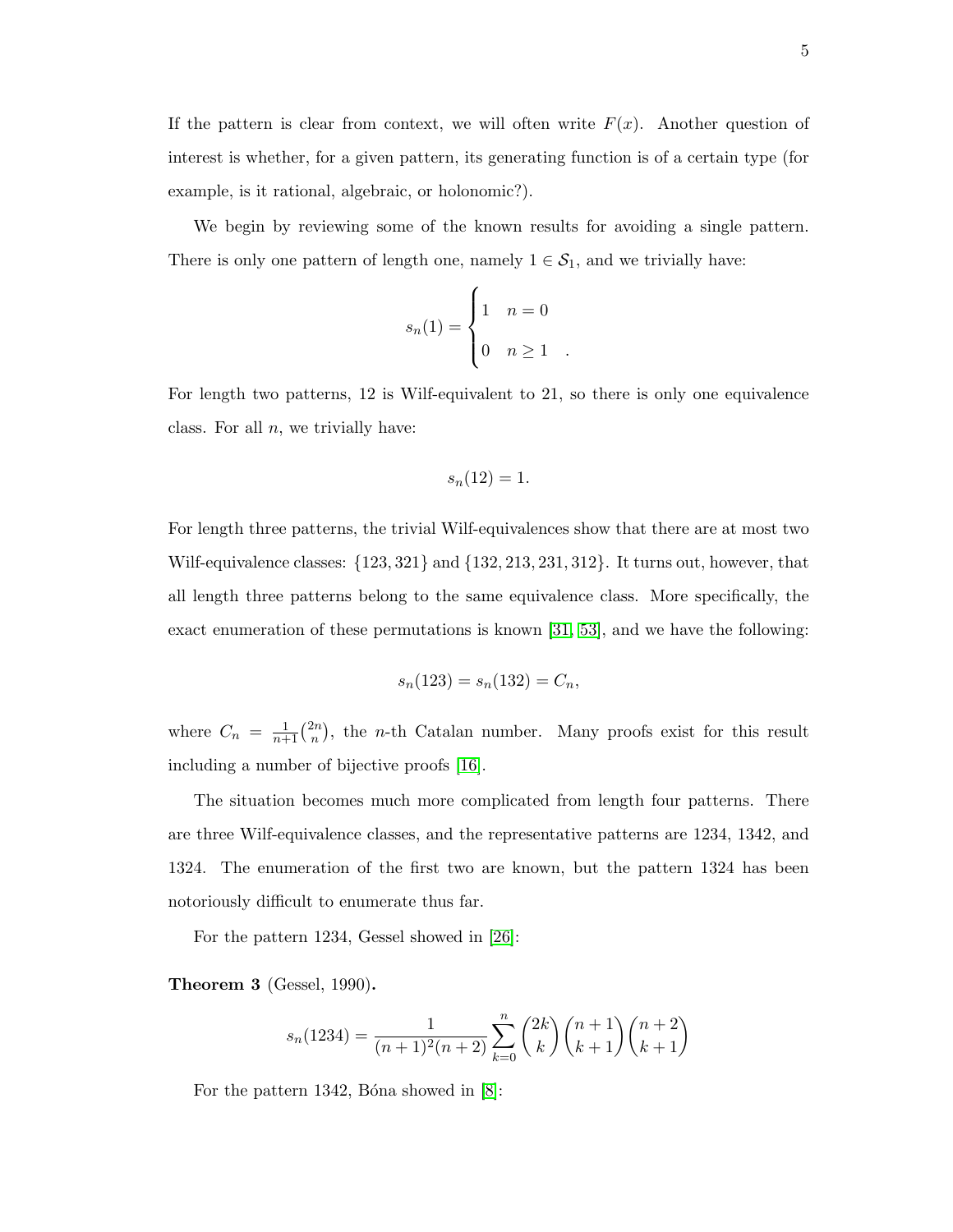**Theorem 4** (Bóna, 1996).

$$
s_n(1342) = (-1)^{n-1} \cdot \frac{7n^2 - 3n - 2}{2} + 3 \sum_{i=2}^n (-1)^{n-i} 2^{i+1} \frac{(2i-4)!}{i!(i-2)!} \binom{n-i+2}{2}
$$

Unfortunately, no exact enumeration or generating function is known for 1324. It is not known if the sequence  $s_n(1324)$  is even polynomially recursive (or more concisely, P-recursive).<sup>[1](#page-12-1)</sup> No non-recursive formula is known for computing this sequence. Marinov and Radoičić found a recurrence for the sequence and used it to compute the first 20 terms of the sequence [\[39\]](#page-99-0). Albert et al. developed another approach [\[1\]](#page-97-4) to compute  $s_n(1324)$  up to  $n = 25$  and establish an asymptotic lower bound, which will be mentioned in greater detail in the next subsection. All known terms are currently listed in the On-Line Encyclopedia of Integer Sequences [\[54\]](#page-100-3) (sequence A061552).

Finally, it should be noted that there are four general enumeration methods that tend to be applied frequently in enumerating pattern-avoiding permutations: generating trees, substitution decomposition, insertion encoding, and enumeration schemes. Vatter provides a detailed comparison of these techniques in [\[57\]](#page-100-4). None of these methods are guaranteed to work for every pattern. While the first three methods can sometimes produce generating functions, the fourth method (enumeration schemes) yields complicated recurrences that generally does not motivate generating functions. On the other hand, enumeration schemes is an automated approach that has been extendable to other variations of permutation pattern problems.

### <span id="page-12-0"></span>1.1.4 Asymptotic results

Given the difficulty of enumerating pattern-avoiding permutations exactly, a related problem is to study the asymptotic growth of the sequence. The most famous conjecture of this type in permutation patterns was the Stanley-Wilf conjecture:

Conjecture 1 (Stanley, Wilf). Given any pattern  $\sigma$ , there exists a constant C (depending only on  $\sigma$ ) such that  $s_n(\sigma) < C^n$  for every n.

<span id="page-12-1"></span><sup>&</sup>lt;sup>1</sup>Recall that a sequence is P-recursive if it satisfies a homogeneous linear recurrence with polynomial coefficients.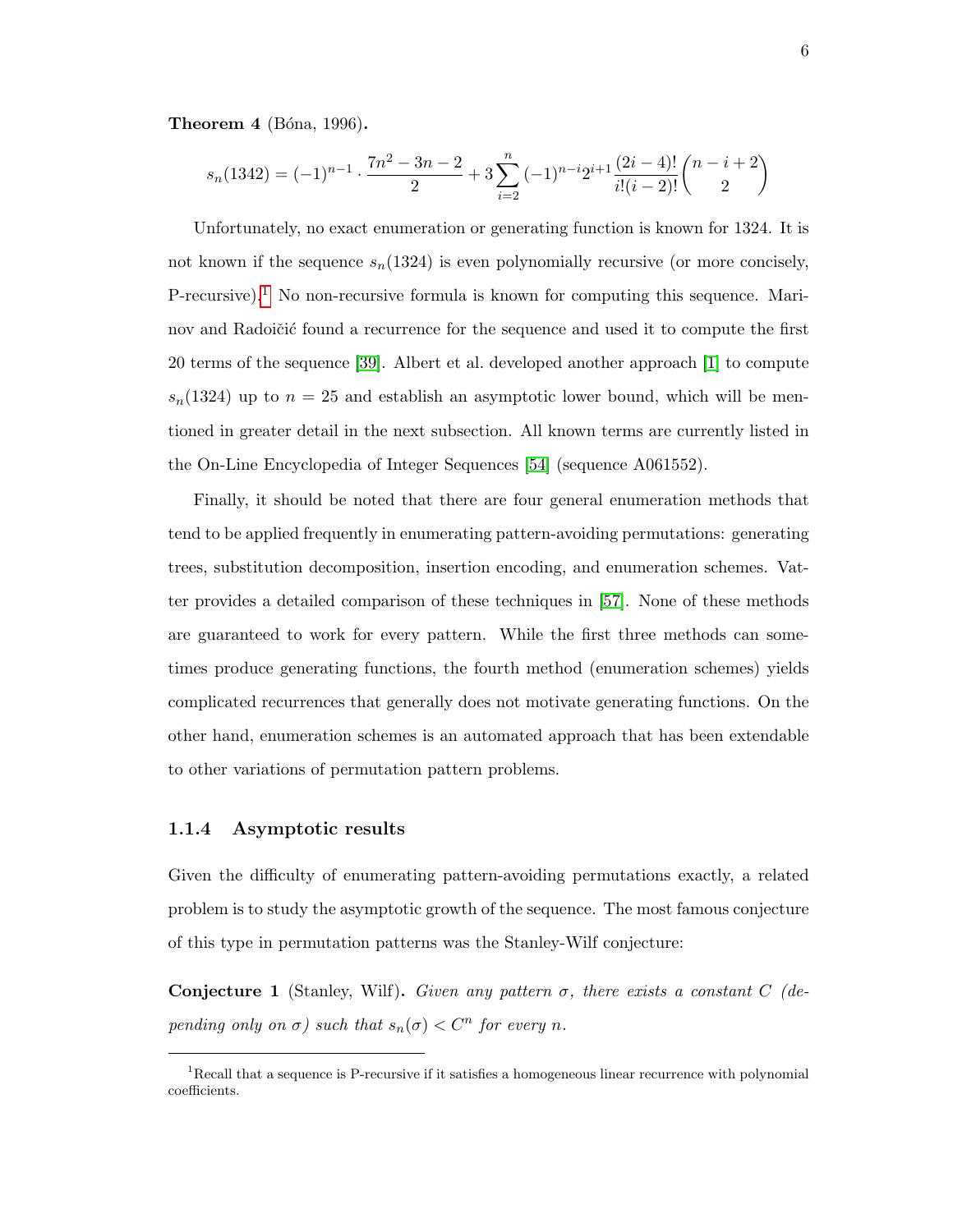Given a pattern  $\sigma$ , we also define the Stanley-Wilf limit of  $\sigma$  as

$$
L(\sigma) := \lim_{n \to \infty} \sqrt[n]{s_n(\sigma)}.
$$

Arratia showed in [\[3\]](#page-97-5) that the Stanley-Wilf conjecture was equivalent to the following:

Conjecture 2. Given any pattern  $\sigma$ ,  $L(\sigma)$  exists.

The conjecture was finally proved by Marcus and Tardos [\[38\]](#page-99-1), who provided a surprisingly short and elementary proof. In actuality, they proved a different conjecture, known as the Füredi-Hajnal Conjecture, which was previously shown to imply the Stanley-Wilf Conjecture.

Recall that there is only one Wilf-equivalence class of length 2 patterns. We trivially have that  $L(\sigma) = 1$  for any  $\sigma \in \mathcal{S}_2$ . Also recall that all length 3 patterns are counted by the Catalan numbers. This gives us that  $L(\sigma) = 4$  for any  $\sigma \in \mathcal{S}_3$ . For length 4 patterns, there are three equivalence classes that are represented by 1234, 1342, and 1324. Since we have the exact enumeration for the first two patterns, we can find that  $L(1234) = 9$  and  $L(1342) = 8$ . However, the exact Stanley-Wilf limit for 1324 remains unknown.

A lower bound of 9.47 for L(1324) was found by Albert et al. in [\[1\]](#page-97-4). There have also been improvements for the upper bound recently. In [\[15\]](#page-98-5), Claesson, Jelinek, and Steingrímsson produced an upper bound of 16 for the Stanley-Wilf limit. Their approach was modified by Bóna in [\[7\]](#page-97-6) to improve the bound to  $7 + 4\sqrt{3} \approx 13.93$ . Based off of computational simulations, it is believed that the actual limit is very close to 11 [\[56\]](#page-100-0).

### <span id="page-13-0"></span>1.2 Classical pattern occurrences in permutations

We now consider a generalization of the pattern avoidance problem. For a pattern  $\tau$ and non-negative integer  $r \geq 0$ , we define the set

 $\mathcal{S}_n(\tau, r) := \{ \pi \in \mathcal{S}_n : \pi \text{ has exactly } r \text{ occurrences of the pattern } \tau \}.$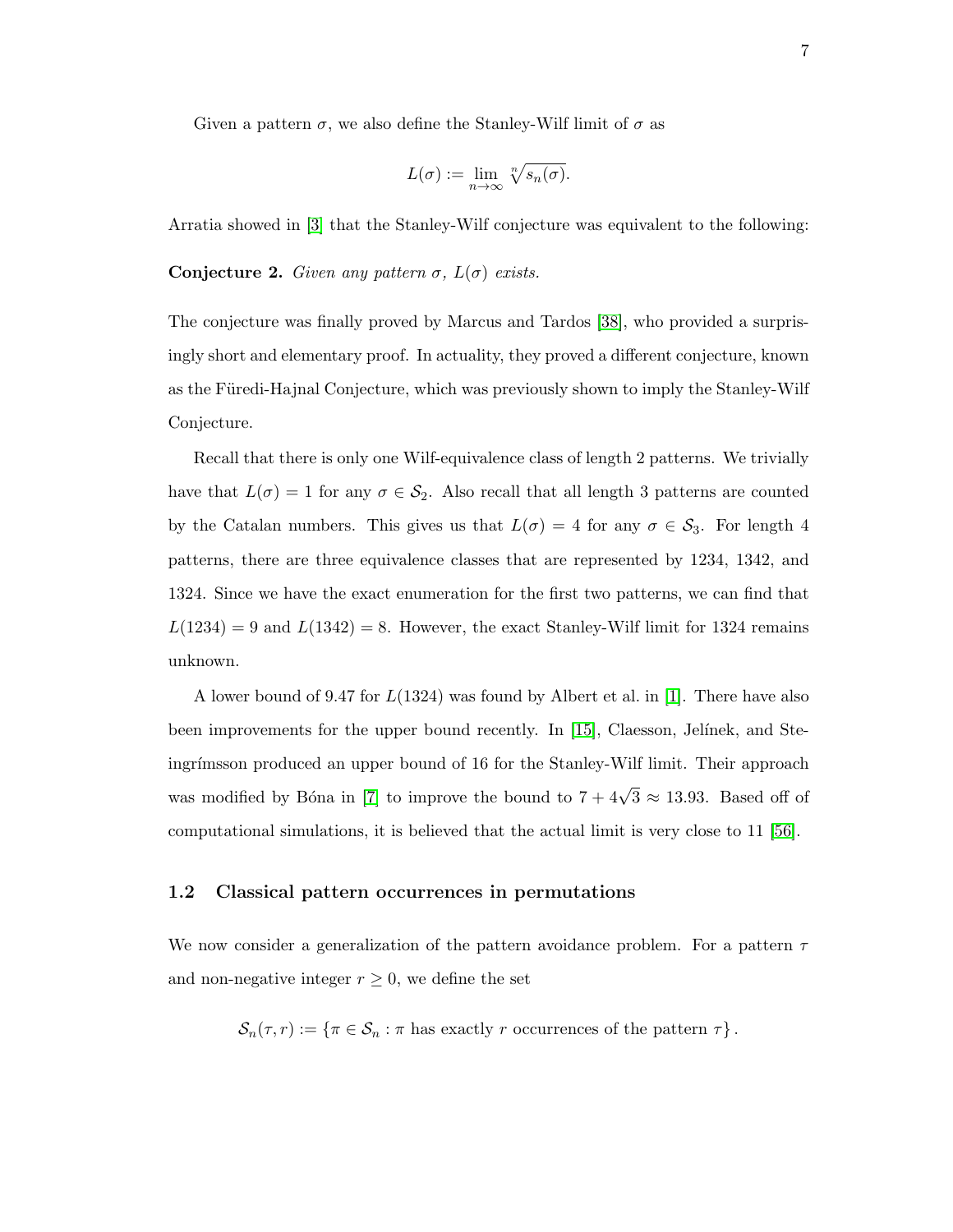We define the cardinality of the set  $s_n(\tau, r) := |\mathcal{S}_n(\tau, r)|$ . The corresponding generating function is defined as

$$
F_{\tau}^r(x) := \sum_{n=0}^{\infty} s_n(\tau, r) x^n.
$$

Observe that the  $r = 0$  case corresponds to the classical pattern avoidance problem, which was just discussed and has been well studied.

# <span id="page-14-0"></span>1.2.1 Single pattern occurrences

This more general problem has also been studied, but the work has usually been restricted to small patterns (usually length 3) and small  $r$ . While the trivial Wilfequivalences still hold for  $r \geq 0$ , Theorem [2](#page-10-1) no longer applies for  $r > 0$ . Recall that the trivial Wilf-equvalences would show that at most two patterns need to be considered: 123 and 132. While these were Wilf-equivalent in the  $r = 0$  case, they are not analogously equivalent for  $r > 0$ .

In [\[44\]](#page-99-2), Noonan studied permutations containing exactly one occurrence of 123 and proved that  $s_n(123, 1) = \frac{3}{n} {2n \choose n-1}$  $\binom{2n}{n-3}$ . Burstein recently provided a short combinatorial proof of the result [\[13\]](#page-97-7). In [\[45\]](#page-99-3), Noonan and Zeilberger developed an enumeration approach using functional equations and reproved Noonan's result for  $s_n(123, 1)$ . In addition, they could quickly compute terms of the sequence  $s_n(123, 2)$  and conjecture that it was equal to  $\frac{59n^2+117n+100}{2n(2n-1)(n+5)}$  $\frac{59n^2+117n+100}{2n(2n-1)(n+5)}\binom{2n}{n-5}$  $\binom{2n}{n-4}$ . This conjecture was proved by Fulmek in [\[25\]](#page-98-6) using "generalized" Dyck paths.<sup>[2](#page-14-1)</sup> In addition, Callan gave a new approach [\[14\]](#page-97-8) for enumerating permutations with exactly 3 occurrences and exactly 4 occurrences of 123.

More is known for the pattern 132 than for 123. In [\[45\]](#page-99-3), Noonan and Zeilberger conjectured that  $s_n(132, 1) = \binom{2n-3}{n-3}$  $\binom{2n-3}{n-3}$ . This was proved by Bóna in [\[10\]](#page-97-9). The  $r=2$  case was done by Fulmek [\[25\]](#page-98-6) by again considering Dyck paths. Mansour and Vainshtein [\[37\]](#page-99-4) presented a different method to find the corresponding generating functions  $F_{132}^r(x)$ for any r and used it to explicitly find  $s_n(132, r)$  for  $r \leq 6$ .

In [\[9\]](#page-97-10), Bóna also shows that for any r, the sequence given by  $s_n(132, r)$  is P-recursive. He actually proved a stronger statement:

<span id="page-14-1"></span><sup>&</sup>lt;sup>2</sup>The paths may have "down-jumps" in addition to the traditional "up-steps" and "down-steps".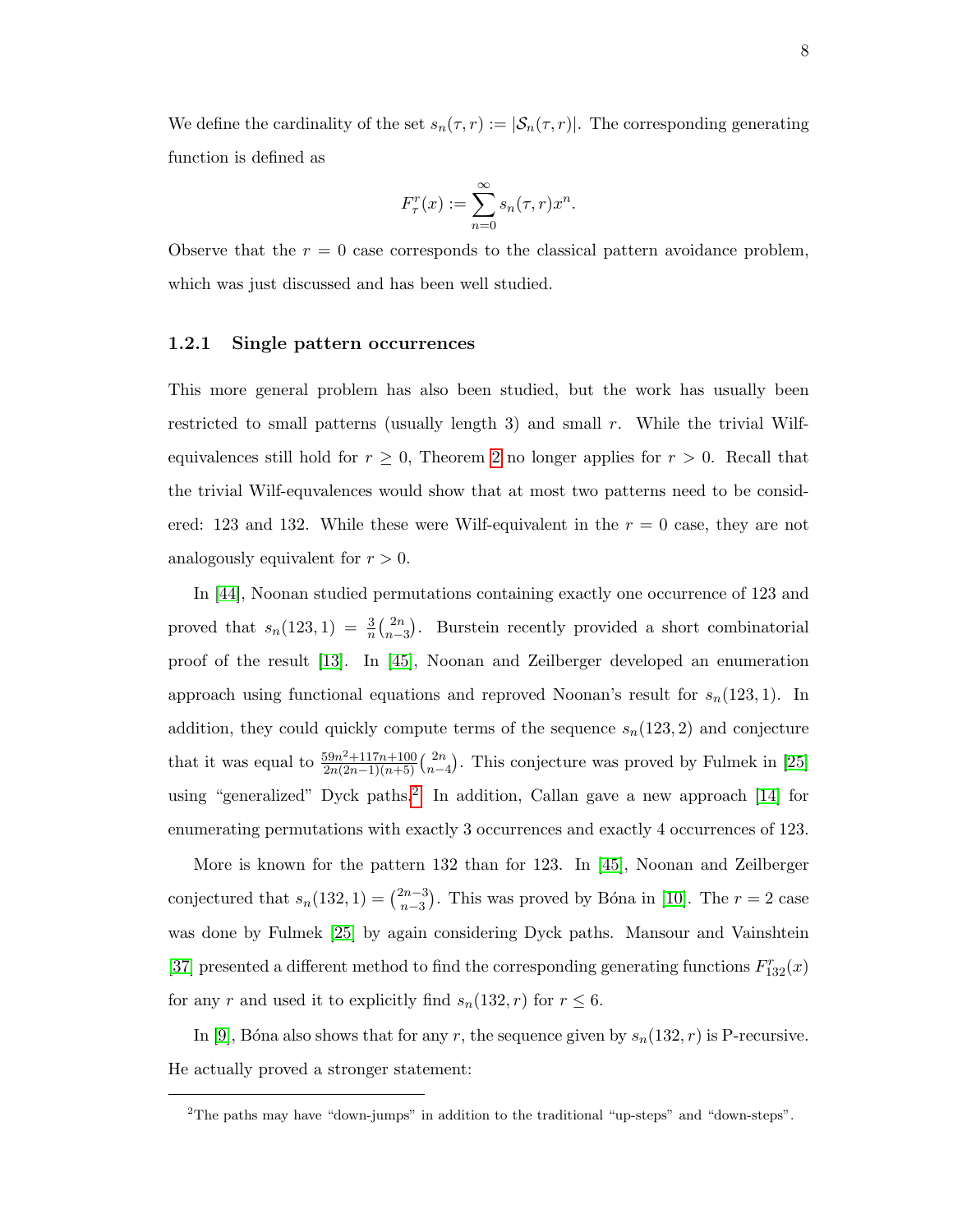**Theorem 5.** For any fixed  $r \geq 0$ , the generating function  $F_{132}^r(x)$  is algebraic, and more specifically, is rational in the variables x and  $\sqrt{1-4x}$ .

The analogous statement is believed to be true for the pattern 123 but still remains open:

**Conjecture 3.** For any fixed  $r \geq 0$ , the generating function  $F_{123}^r(x)$  is rational in the variables x and  $\sqrt{1-4x}$ .

This conjecture holds for the cases  $r \leq 2$ , for which there are explicit generating functions.

#### <span id="page-15-0"></span>1.2.2 Multiple patterns

This generalized problem can be further extended to consider multiple patterns simultaneously. More precisely, let  $\mathbf{r} = [r_1, \ldots, r_k]$  be a list of non-negative integers, and let  $L = [\tau^1, \ldots, \tau^k]$  be a list of patterns. For each n, we define the set of permutations

$$
\mathcal{S}_n(L,\mathbf{r}) := \bigcap_{i=1}^k \mathcal{S}_n(\tau^i,r_i).
$$

The cardinality of the set is denoted by  $s_n(L, r) := |\mathcal{S}_n(L, r)|$ . Stated more simply,  $\mathcal{S}_n(L, \mathbf{r})$  is the set of permutations that have  $r_i$  occurrences of  $\tau^i$  for every i. Note that the single pattern case corresponds to  $k = 1$ . While some work has been done for the  $k > 1$  case, the work is often restricted to length 3 patterns (and usually  $k = 2$ ).

In [\[53\]](#page-100-2), Simion and Schmidt enumerated  $s_n([\sigma, \tau], [0, 0])$  for all  $\sigma, \tau \in S_3$ . Robertson [\[50\]](#page-100-5) found closed-form expressions for  $s_n([123, 132], [r_1, r_2])$  for every combination of  $r_1, r_2 = 0, 1$ . Quite a bit of related work has been done since then (for example, in [\[22,](#page-98-7) [35,](#page-99-5) [36,](#page-99-6) [34,](#page-99-7) [51,](#page-100-6) [52\]](#page-100-7)). However, there is still no exact enumeration of  $s_n([123, 132], [r_1, r_2])$ for general  $r_1$  and  $r_2$ .

In [\[45\]](#page-99-3), Noonan and Zeilberger also made the general conjecture:

**Conjecture 4.** For any list of occurrences  $\mathbf{r} = [r_1, \ldots, r_k]$  and list of patterns  $L =$  $[\tau^1, \ldots, \tau^k]$ , the sequence  $s_n(L, \mathbf{r})$  is *P*-recursive in *n*.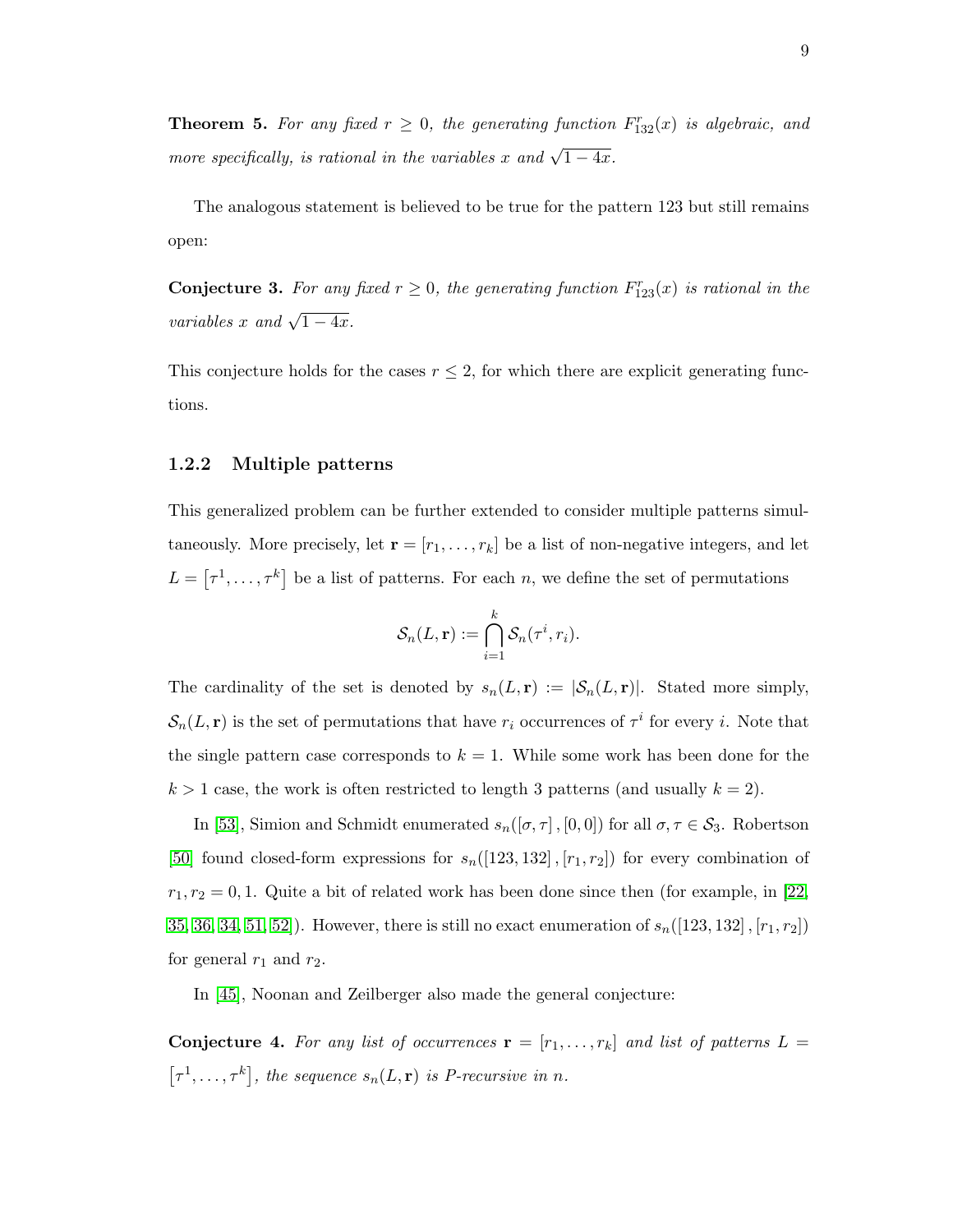Although the Noonan-Zeilberger Conjecture has been shown to hold for specific patterns, it remains open even for the special case of single pattern avoidance (i.e.,  $k = 1$ ) and  $r_1 = 0$ ).

Another extension in permutation patterns is to consider refining some set of permutations over some "permutation statistic". More precisely, a permutation statistic is a function  $h: \bigcup_{n\geq 0} S_n \to \mathbb{C}$ , although for most permutation statistics, the range is the non-negative integers. Given a set of permutations  $S$  and a variable  $q$ , we will often consider the quantity

$$
\sum_{\pi \in S} q^{h(\pi)}.
$$

This is often referred to as the refinement of  $S$  over the permutation statistic  $h$ .

One of the most commonly studied permutation statistic is the number of inversions in a permutation. The *inversion number* of a permutation  $\pi = \pi_1 \dots \pi_n$ , denoted by inv( $\pi$ ), is the number of pairs  $(i, j)$  such that  $1 \leq i \leq j \leq n$  and  $\pi_i > \pi_j$ . In the language of classical patterns, the inversion number is the number of occurrences of the pattern 21. For example,  $inv(31425) = 3$ . The inversion number is the minimum number of adjacent transpositions needed to "sort" a permutation into the identity permutation  $12 \ldots n$ , and in a sense, represents how "unsorted" the permutation is.

A classical result by Netto  $[43]$  shows that for each n,

$$
\sum_{\pi \in S_n} q^{\text{inv}(\pi)} = (1)(1+q)(1+q+q^2)\dots(1+q+\dots+q^{n-1}),
$$

which is the well-known  $q$ -analog of  $n!$ . A more commonly studied question is to consider refining pattern-avoiding permutations (for some fixed pattern) over the inversion number. More precisely, given a fixed pattern  $\sigma$ , we define the polynomial

$$
A_{\sigma}(q, n) := \sum_{\pi \in S_n(\sigma)} q^{\mathrm{inv}(\pi)}.
$$

One would like to know more about either this polynomial or the more general bivariate generating function (in variables  $q$  and  $t$ ):

$$
\sum_{n=0}^{\infty} A_{\sigma}(q, n) t^n.
$$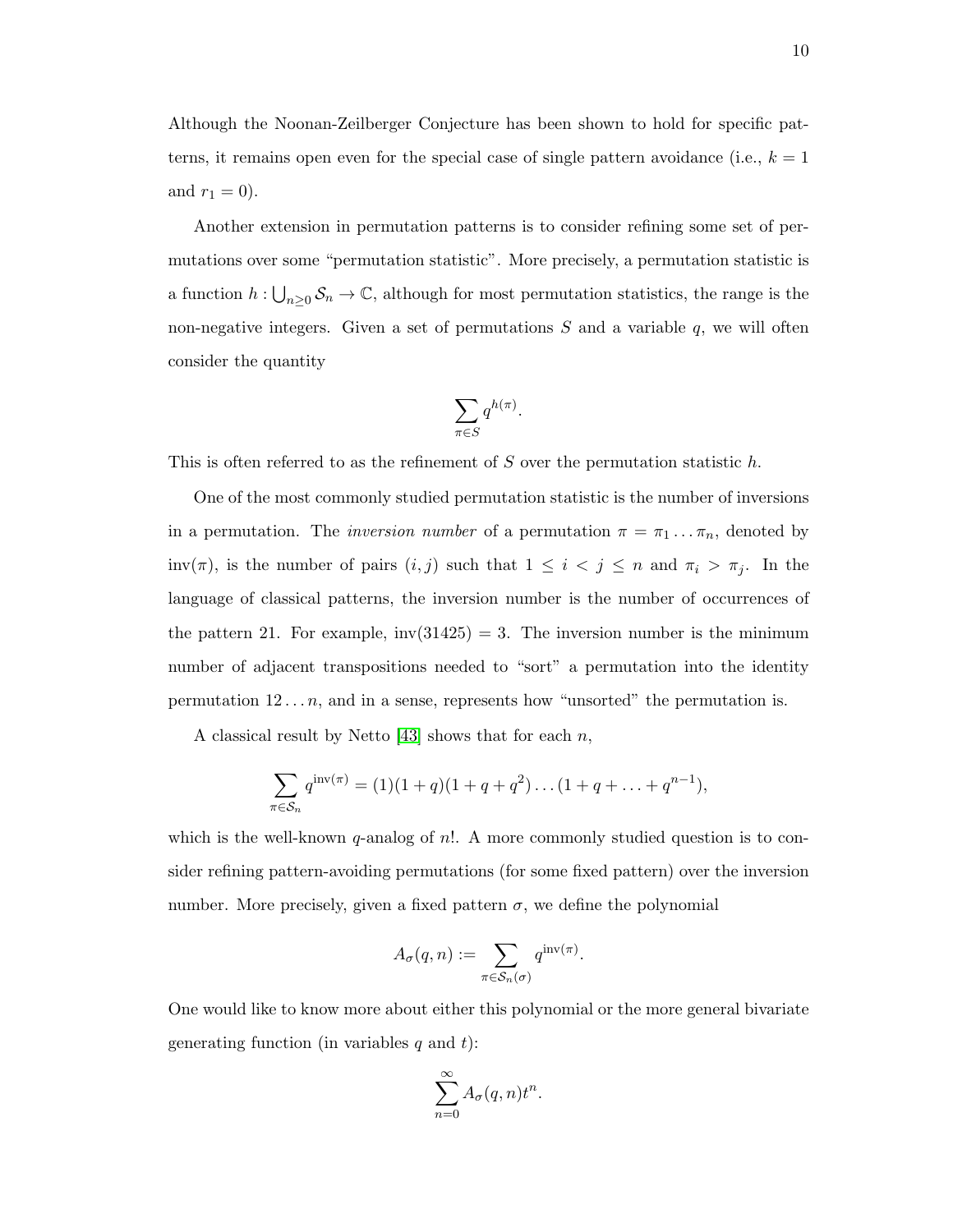Some work has been done in this area, for example in [\[11\]](#page-97-11).

There is also an interesting conjecture by Claesson, Jelínek, and Steingrímsson [\[15\]](#page-98-5):

**Conjecture 5.** The number of permutations in  $S_n(1324)$  with a fixed number k of inversions is increasing as a function of n.

Restated using this section's notation, the conjecture is that for each fixed  $k$ ,  $s_n([21, 1324], [k, 0])$  is an increasing sequence (in n). It is shown in [\[15\]](#page-98-5) that this conjecture (if true) would immediately improve the upper-bound of the Stanley-Wilf limit for 1324 to be  $L(1324) < e^{\pi}$ √  $^{2/3} \approx 13.001954$ . The authors further believe that this conjecture holds for any non-increasing pattern:

**Conjecture 6.** For each fixed k and pattern  $\tau \in S_m \setminus \{12...m\}$ ,  $s_n([21,\tau], [k,0])$  is an increasing sequence (in n).

Observe that the conjecture fails when  $\tau$  is an increasing pattern due to the Erdős-Szekeres Theorem, which we restate using our notation:

**Theorem 6.** For any fixed j and k,  $s_n([12 \dots j, k \dots 21], [0, 0]) = 0$  for all  $n \ge (j - 1)$  $1)(k-1)+1.$ 

### <span id="page-17-0"></span>1.3 Consecutive patterns in permutations

In addition to the classical notion of pattern containment, many generalizations and variations have gained attention in recent years. One such variation is the study of consecutive patterns in permutations, where the pattern is required to occur in consecutive entries. Recall that given a sequence of distinct numbers  $\sigma = \sigma_1 \cdots \sigma_k$ , the reduction of the sequence, denoted by red $(\sigma)$  is the unique length k permutation that is order-isomorphic to  $\sigma$ .

Let m and n be positive integers with  $m \leq n$ , and let  $\sigma \in \mathcal{S}_m$  and  $\pi = \pi_1 \cdots \pi_n \in \mathcal{S}_n$ . We say that  $\pi$  contains  $\sigma$  consecutively if  $\text{red}(\pi_i \cdots \pi_{i+m-1}) = \sigma$  for some i where  $1 \leq i \leq n-m+1$ . Otherwise, we say that  $\pi$  avoids  $\sigma$  consecutively. For example, the permutation 123654  $\in \mathcal{S}_6$  contains the permutation pattern 1243 (given by the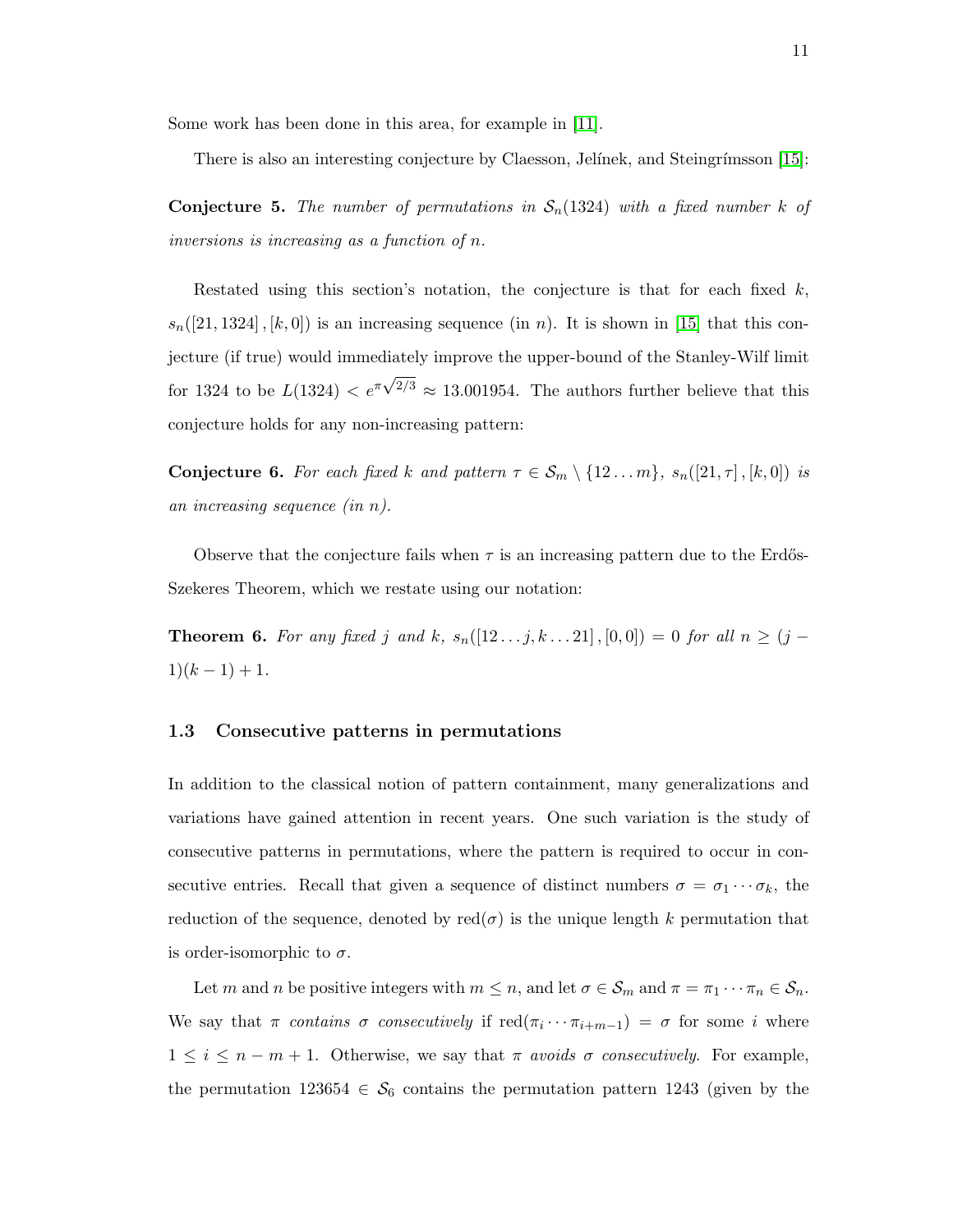subsequence 2365). However, the permutation  $12453 \in S_5$  avoids the pattern 1243 consecutively (even though 1243 is contained as a classical pattern).

The first extensive study in this area was done by Elizalde and Noy [\[23\]](#page-98-8), where they considered length 3 and 4 patterns. There has been quite a bit of work in this area since then, for example in [\[2,](#page-97-12) [18,](#page-98-9) [33,](#page-99-9) [40,](#page-99-10) [17,](#page-98-10) [19,](#page-98-11) [28,](#page-98-12) [41,](#page-99-11) [49,](#page-100-8) [24\]](#page-98-13). We will utilize this section to highlight some interesting differences between the consecutive pattern problem and the classical pattern problem.

Given a fixed pattern  $\sigma$ , let  $\alpha_n(\sigma)$  be the number of length n permutations avoiding the consecutive pattern  $\sigma$ . We will say that the two patterns  $\sigma$  and  $\tau$  are *consecutively* Wilf-equivalent (or more concisely c-Wilf-equivalent) if  $\alpha_n(\sigma) = \alpha_n(\tau)$  for all  $n \geq 0$ . We will also say that patterns that are c-Wilf-equivalent belong to the same c-Wilfequivalence class. In this setting, a pattern is still c-Wilf-equivalent to its reversal and complement, but it is not necessarily equivalent to its inverse. For example, the inverse of the permutation 1342 is the permutation 1423, but it has been shown that these are not c-Wilf-equivalent. Additionally, the other Wilf-equivalence result, Theorem [2,](#page-10-1) no longer holds in the consecutive setting.

For length 3 patterns, the consecutive patterns 123 and 132 are not c-Wilf-equivalent. Elizalde and Noy derive exponential generating functions for these patterns in [\[23\]](#page-98-8). For length 4 patterns, there are 7 c-Wilf-equivalence classes (as opposed to just 3 in the classical pattern case). The classes are represented by the patterns: 1234, 2413, 2143, 1324, 1423, 1342, and 1243. The patterns 1234, 1243, and 1342 were solved in [\[23\]](#page-98-8) while the pattern 1324 was solved in [\[24\]](#page-98-13). However, there are currently no closed solutions known for 1423, 2143, and 2413.

Similar to the Stanley-Wilf Conjecture for classical patterns, Warlimont made the following conjecture regarding the asymptotics [\[58\]](#page-100-9):

**Conjecture 7.** Given any consecutive pattern  $\sigma$ , there exists constants  $\gamma > 0$  and  $w < 1$  such that  $\alpha_n(\sigma)/n! \sim \gamma w^n$ .

This conjecture was proved by Ehrenborg, Kitaev, and Perry in [\[19\]](#page-98-11) using spectral theory. In recent work [\[20\]](#page-98-14), Elizalde showed that for  $\tau \in \mathcal{S}_k$ ,  $\alpha_n(\tau)$  is asymptotically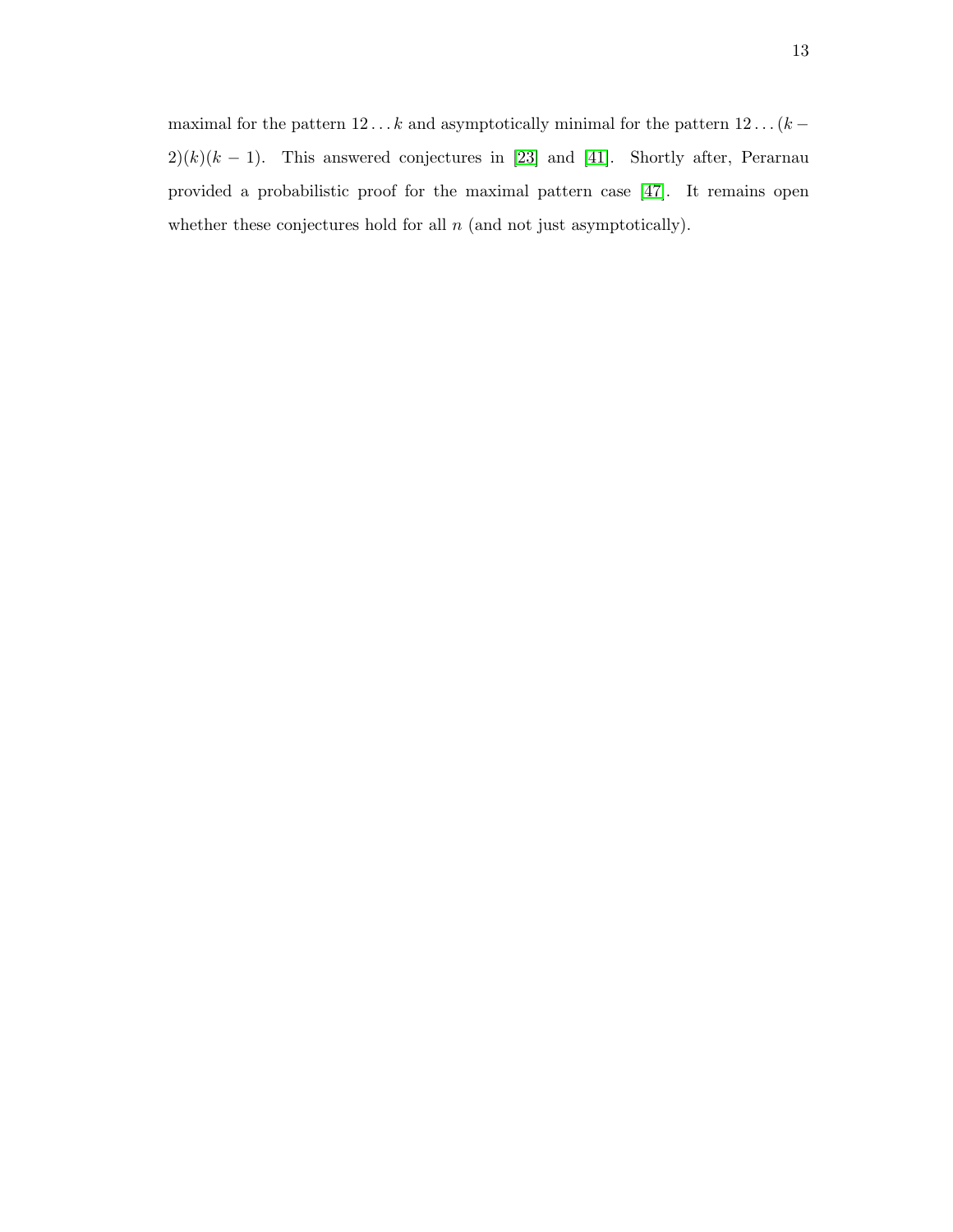# Chapter 2

# <span id="page-20-0"></span>Automated Approaches for Consecutive Patterns

Notice: The content of this chapter is adapted from Nakamura  $\vert 41 \vert$ .

# <span id="page-20-1"></span>2.1 Overview

Let  $\sigma = \sigma_1 \cdots \sigma_k$  be a sequence of k distinct real numbers. Recall that the *reduc*tion red( $\sigma$ ) is the length k permutation obtained by relabeling the elements of  $\sigma$  with  $\{1,\ldots,k\}$  so that  $\sigma$  and red $(\sigma)$  are order-isomorphic. For example, red(5386) = 2143. For a permutation  $\pi$ , we will also write  $|\pi|$  for the number of elements in the permutation.

Consider a fixed pattern  $\sigma \in \mathcal{S}_m$  and permutation  $\pi = \pi_1 \cdots \pi_n \in \mathcal{S}_n$ . Recall that  $\pi$ contains  $\sigma$  consecutively if  $\text{red}(\pi_i \cdots \pi_{i+m-1}) = \sigma$  for some i where  $1 \leq i \leq n-m+1$ . Otherwise, we say that  $\pi$  avoids  $\sigma$  consecutively. Similarly, if B is a set of permutations, then we say that  $\pi$  avoids B consecutively if for every  $\tau \in B$ ,  $\pi$  avoids the pattern  $\tau$ consecutively. For example, the permutation  $123654 \in \mathcal{S}_6$  contains the permutation pattern 1243, since red(2365) = 1243. However, the permutation  $12453 \in \mathcal{S}_5$  avoids the pattern 1243 consecutively (even though 1243 is contained as a classical pattern).

In general, we are interested in counting permutations that avoid a pattern (or a set of patterns). Given a set of patterns B, let  $\alpha_n(B)$  be the number of length n permutations that avoid B consecutively. If B consists of only a single pattern  $\pi$ , we may write  $\alpha_n(\pi)$  instead, and if no ambiguity would arise, we may just write  $\alpha_n$ . For a given set of patterns  $B$ , we would like to find the exponential generating function

$$
G_B(z) := \sum_{n=0}^{\infty} \alpha_n \frac{z^n}{n!}.
$$

If no ambiguity would arise, this may also be denoted by  $G(z)$ . In addition, we define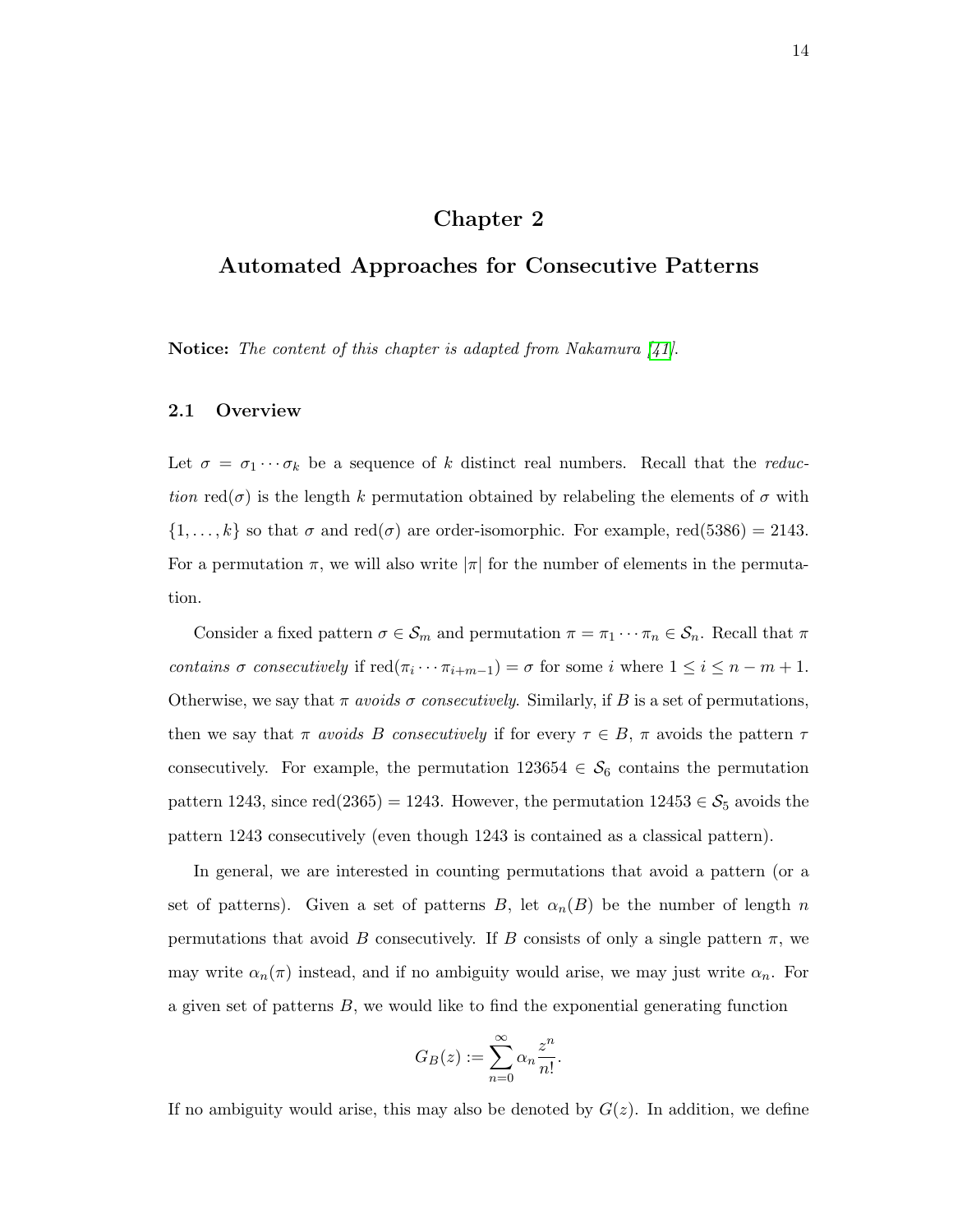a more general exponential generating function

$$
P_B(z,t):=\sum_{k,n\geq 0}b_{k,n}\frac{z^nt^k}{n!}
$$

where  $b_{k,n}$  is the number of length n permutations that contain exactly k occurrences of the patterns in B. Again, we may write  $P(z, t)$  if the set B is clear. We will also define  $c_n(t) = \sum_{k\geq 0} b_{k,n} t^k$ . Note that  $P(z, 0) = G(z)$  and  $c_n(0) = \alpha_n$ .

In addition, we will say that two sets of patterns  $B$  and  $B'$  are consecutively Wilfequivalent (or more concisely c-Wilf-equivalent) if  $G_B(z) = G_{B'}(z)$ . We will also say that B and B' are strongly c-Wilf-equivalent if  $P_B(z, t) = P_{B'}(z, t)$ . Since this chapter deals solely with consecutive patterns, the word "consecutive" will be omitted in most instances. For the rest of this chapter, the reader should assume that all mentions of containment, avoidance, and Wilf-equivalence are consecutive.

In recent years, there has been an increasing amount of research done on consecutive pattern avoidance in permutations. An early paper of Elizalde and Noy [\[23\]](#page-98-8) finds generating functions  $G(z)$  and  $P(z, t)$  for certain cases of single pattern avoidance. Using various techniques, additional generating functions for specific single patterns and multi-pattern sets have been found in [\[2,](#page-97-12) [33,](#page-99-9) [40,](#page-99-10) [17\]](#page-98-10). There is also recent work in vincular patterns (a generalization of consecutive patterns) using enumeration schemes by Baxter and Pudwell in [\[6\]](#page-97-13). In particular, our approach will resemble the cluster method approach in [\[17\]](#page-98-10).

So far, generating functions have been found for specific single patterns and multipattern sets and for certain single pattern families where some specific structure can be exploited. In this paper, we will outline two algorithms to calculate  $\alpha_n$  and  $c_n(t)$ more efficiently, and both algorithms have been implemented in the accompanying Maple package CAV. The Maple package can be downloaded from the author's website. As a result of the first algorithm in Section [2.3,](#page-23-0) we get a theorem for proving when two sets of patterns are strongly c-Wilf-equivalent. During preparation of the paper containing this work [\[41\]](#page-99-11), the author learned that this result was also independently proven by Khoroshkin and Shapiro in [\[28\]](#page-98-12) by slightly different means. To establish the much faster second algorithm in Section [2.4,](#page-30-0) we define a new generating function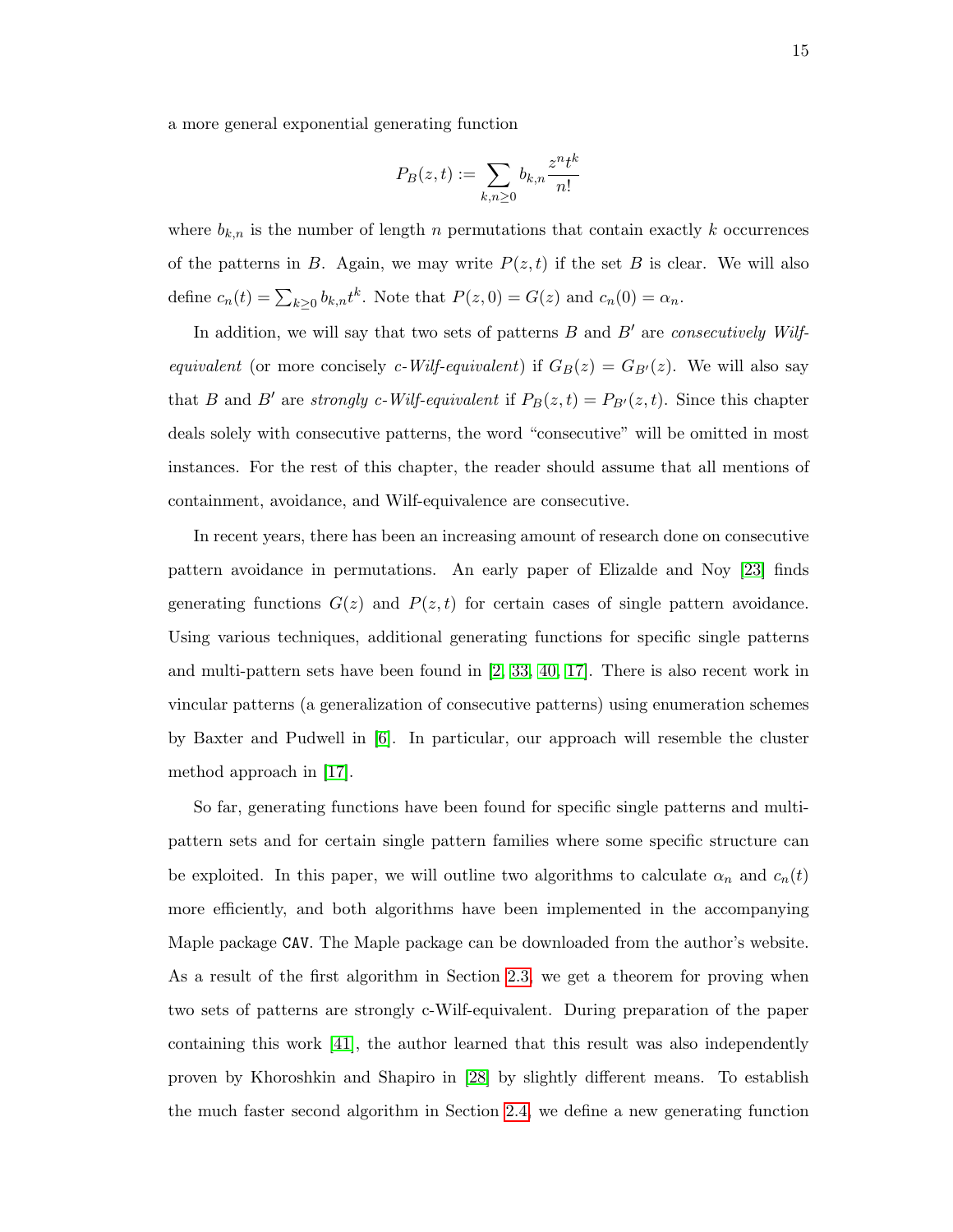which we refer to as the cluster tail generating function. We show that this generating function always satisfies a certain functional equation and give a constructive approach to finding it. This functional equation is then used to compute values for  $\alpha_n$  much more quickly. We use our algorithm to give some asymptotic approximations in Section [2.5.](#page-36-0) We conclude with Section [2.6](#page-37-0) by sharing some new conjectures we have based off of experimentation with our CAV package.

## <span id="page-22-0"></span>2.2 The cluster method

The results in this work utilize an extension of the cluster method of Goulden and Jackson [\[27,](#page-98-15) [46\]](#page-99-13). The cluster method itself is based off of the inclusion-exclusion principle. We restate some of the terminology and notation here.

Let  $B$  be a set of patterns. Without loss of generality, assume that  $B$  contains no trivial redundancies (i.e., there are no  $\pi_1, \pi_2 \in B$  with  $\pi_1 \neq \pi_2$  such that  $\pi_1$  contains  $\pi_2$ ). We say that an ordered pair  $(\pi; [[i_1, j_1], \ldots, [i_m, j_m]])$  is a length k cluster (or more concisely, a  $k$ -cluster) if it satisfies the following:

- (a)  $\pi \in \mathcal{S}_k$
- (b)  $i_1 = 1$ ,  $j_m = k$ , and  $i_n < i_{n+1} < j_n$  for  $1 \le n \le m-1$  (i.e., each interval overlaps with the neighboring interval, and the intervals cover  $\pi$ )
- (c)  $\text{red}(\pi_{i_n} \cdots \pi_{j_n}) \in B$  for all  $1 \leq n \leq m$ .

Given a cluster  $(\pi;[[i_1,j_1],\ldots,[i_m,j_m]])$ , we will refer to  $\text{red}(\pi_{i_n}\cdots\pi_{j_n})$  as the *n*-th marked pattern in the cluster. Note that the same underlying permutation  $\pi$  may appear in different k-clusters. For example, suppose that  $B = \{123\}$ . Then, the cluster (12345; [[1, 3], [3, 5]]), which has two marked patterns, is different from the cluster  $(12345; [[1,3], [2,4], [3,5]])$ , which has three marked patterns.

Let  $\mathcal{C}_k$  be the set of clusters of length k, and for a cluster  $w = (\pi; [[i_1, j_1], \ldots, [i_m, j_m]])$ , define  $weight(w) = (t-1)^m$ , where t will be the variable used to track occurrences. Let  $C(k) = \sum$  $w \in \mathcal{C}_k$ *weight*(*w*). From an adaptation of [\[27\]](#page-98-15) to the present context of an "infinite" alphabet and exponential generating functions, we have: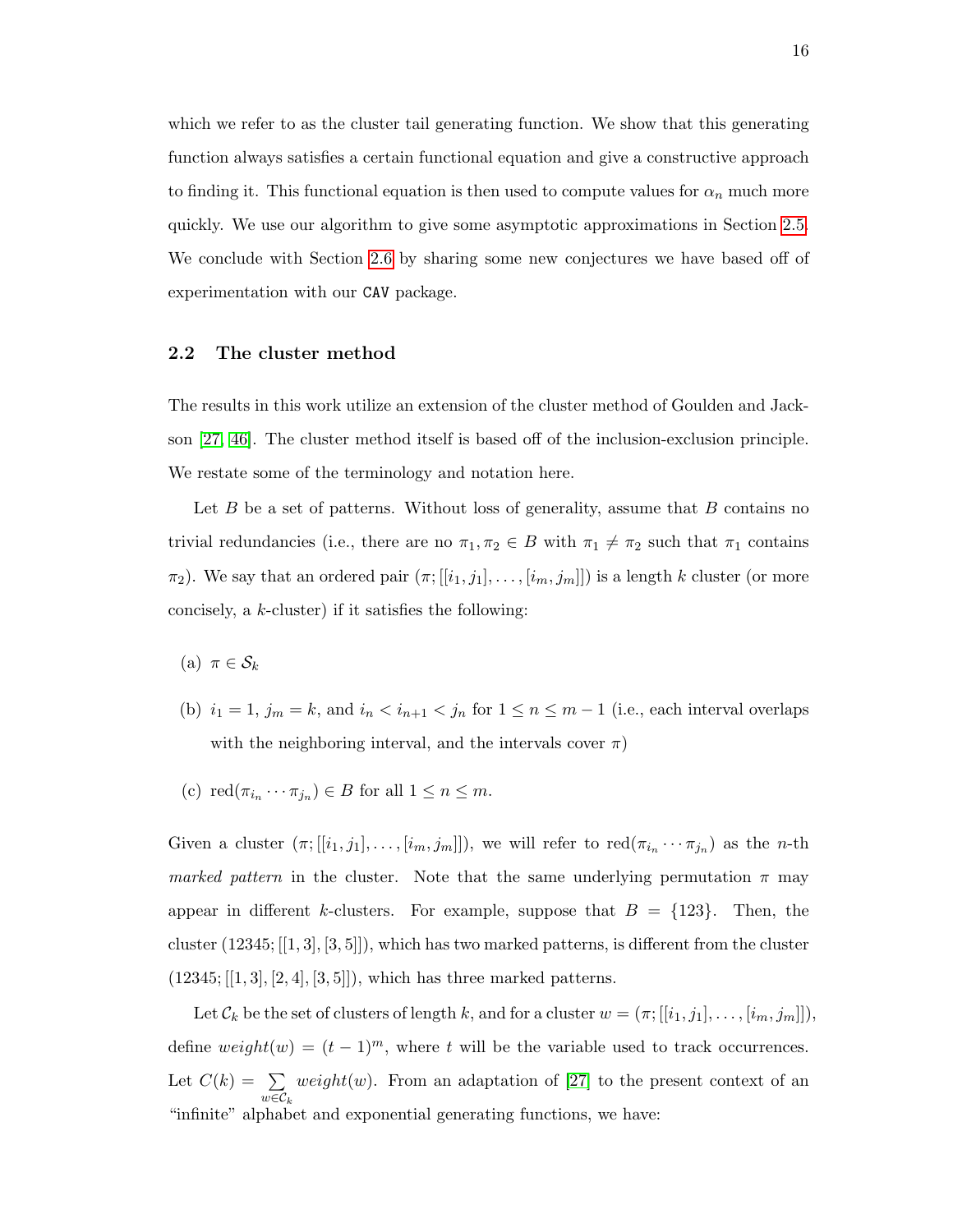## <span id="page-23-1"></span>Theorem 7.

$$
P(z,t) = \frac{1}{1 - z - \sum_{k \ge 1} C(k) \frac{z^k}{k!}}
$$
\n(2.1)

In the remainder of this chapter, we will derive a recurrence from this theorem and use this recurrence as the basis for our subsequent algorithms and results.

## <span id="page-23-0"></span>2.3 Automated derivation of recurrences

Let  $B$  be a set of patterns that we would like to avoid (consecutively). For the rest of this chapter, we assume that  $B$  contains no redundancies (i.e., there does not exist  $p_1, p_2 \in B$  with  $p_1 \neq p_2$  such that  $p_1$  contains  $p_2$ ). Again,  $\alpha_n$  will be the number of length n permutations avoiding  $B$ , and  $c_n(t)$  will be the polynomial in t where the coefficient of  $t^k$  is the number of length n permutations with exactly k occurrences of patterns in B.

From the cluster method of Goulden and Jackson (Theorem [7\)](#page-23-1), we can get the equation

$$
P(z,t) = 1 + zP(z,t) + P(z,t) \sum_{k \ge 1} C(k) \frac{z^k}{k!}
$$

and by extracting the coefficients of  $z^n$ , we get the following recurrence:

$$
c_n(t) = nc_{n-1}(t) + \sum_{k=1}^{n} {n \choose k} C(k)c_{n-k}(t).
$$
 (2.2)

Additionally, consider a fixed  $p \in B$  and let  $m = |p|$ . Let  $\mathcal{C}_k[p] = \{(\pi; [[i_1, j_1], \ldots, [i_r, j_r]]) \in$  $\mathcal{C}_k$ : red $(\pi_{i_r} \cdots \pi_{j_r}) = p$ , the set of length k clusters ending in the pattern p. Let  $\mathcal{C}_k[p; [x_1, \ldots, x_m]]$  be the clusters in  $\mathcal{C}_k[p]$  with the last m terms  $\{x_1, \ldots, x_m\}$ , where  $x_1 < x_2 < \ldots < x_m$ . Similarly, define

<span id="page-23-2"></span>
$$
C(k, p) := \sum_{w \in \mathcal{C}_k[p]} weight(w)
$$
\n(2.3)

$$
C(k, p; [x_1, \dots, x_m]) := \sum_{w \in \mathcal{C}_k[p; [x_1, \dots, x_m]]} weight(w).
$$
 (2.4)

If B contains only one pattern, these may be denoted by  $C(k)$  and  $C(k; [x_1, \ldots, x_m])$ , respectively. We will use Equation [\(2.2\)](#page-23-2) to compute  $\alpha_n$  and, more generally,  $c_n(t)$ .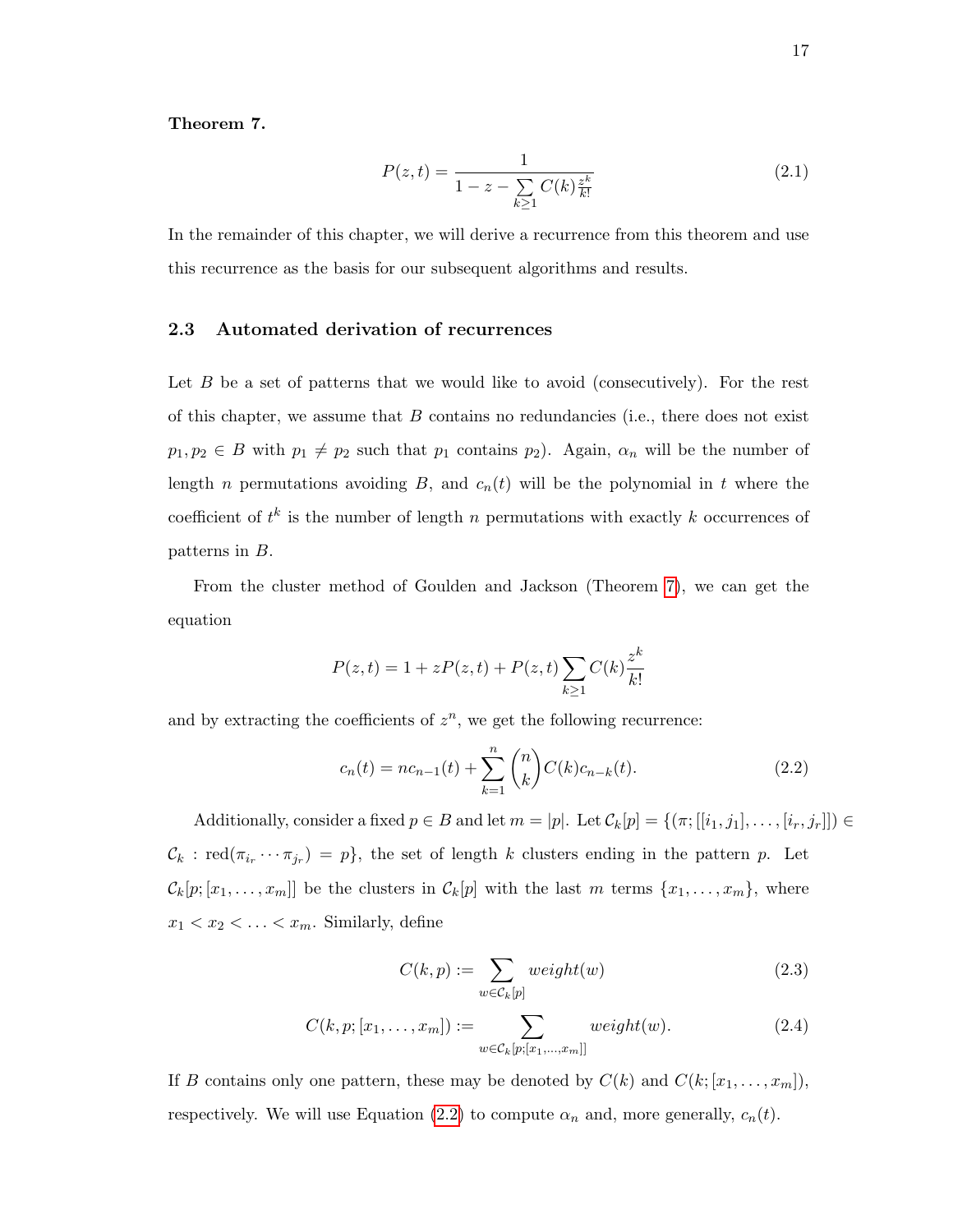### <span id="page-24-0"></span>2.3.1 General algorithm

Computationally, the difficulty in using Equation  $(2.2)$  lies in calculating  $C(k)$  quickly. One way to do this is to create a recurrence for  $C(k, p; [x_1, \ldots, x_{|p|}])$  for each  $p \in B$ .

We can do this as follows: for a given cluster  $w$ , let  $p_1$  and  $p_2$  be the last marked pattern and the second to last marked pattern in  $w$ , respectively. Let  $j$  be the length of the overlap of  $p_1$  and  $p_2$  in w, i.e., the tail of length j of  $p_2$  coincides with the head of length j of  $p_1$ . We want to "chop off" the last  $|p_1| - j$  terms of w and apply the reduction to get a shorter cluster, say  $w' \in \mathcal{C}_{k'}[p_2; [x_1, \ldots, x_{|p_2|}]]$ , which ends in the pattern  $p_2$ . Then,  $weight(w) = weight(p_1) \cdot weight(w')$ .

Additionally, once we "chop off" the tail of  $p_1$  and apply the reduction to get a shorter cluster w', we actually know what the last j terms of  $w' = w'_1 \cdots w'_{k'}$  will be. For each term  $w'_i$  with  $|w'| - j + 1 \le i \le |w'|$ , the reduction forces  $w'_i$  to be  $w_i - (\# \text{ of terms in } w \text{ "choppel off" that were less than } w_i)$ . Thus, to compute  $C(k, p_1; [x_1, \ldots, x_{|p_1|}],$  we need to sum over all possible ways to "fill out" the rest of the terms in the final  $p_2$  pattern of  $w'$ . We also need to sum over all possible choices of  $p_2 \in B$  and all possible ways that the tails of this  $p_2$  overlap with the heads of the final  $p_1$  pattern.

In summary, the number of length  $n$  permutations avoiding set  $B$  can be found by, first, generating a cluster recurrence for  $C(k, p; [x_1, \ldots, x_{|p|}])$  for each  $p \in B$ . Next, use the recurrence  $\alpha_n = n\alpha_{n-1} + \sum_{n=1}^n$  $k=1$  $\binom{n}{k}$  $\binom{n}{k} C(k) \alpha_{n-k}$  using the base cases  $\alpha_0 = \alpha_1 = 1$  and  $\alpha_n = 0$  if  $n < 0$ . Use the cluster recurrences to compute  $C(k)$  as needed:

$$
C(k) = \sum_{p \in B} C(k, p)
$$
  

$$
C(k, p) = \sum_{1 \le x_1 < x_2 < \dots < x_m \le k} C(k, p; [x_1, \dots, x_m]).
$$

Also recall that if  $w = (\pi; [i_1, j_1], \ldots, [i_m, j_m])$ , then  $weight(w) = (t-1)^m$  will keep track of occurrences of patterns with variable t, while setting  $t = 0$  and using  $weight(w) = (-1)^m$  would count only the permutations that avoid the designated pattern set B.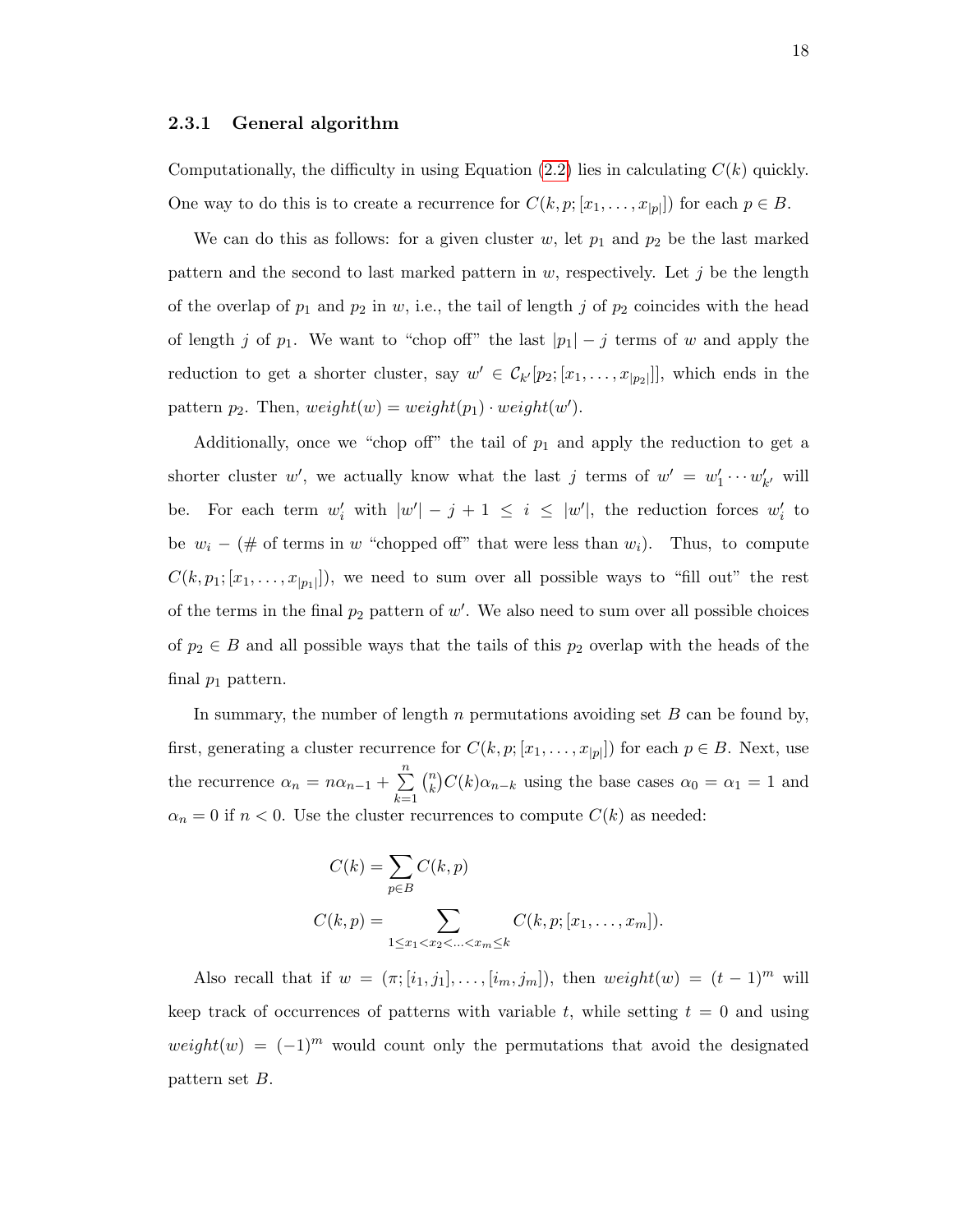#### <span id="page-25-0"></span>2.3.2 Example

Let  $B = \{2143\}$ . Let  $w = (\pi; [[i_1, j_1], \ldots, [i_m, j_m]])$  be a length k cluster and  $\{x_1, \ldots, x_4\}$ be the last 4 terms of w with  $x_1 < \ldots < x_4$  (i.e.,  $\pi_{k-3} = x_2$ ,  $\pi_{k-2} = x_1$ ,  $\pi_{k-1} = x_4$ , and  $\pi_k = x_3$ ). Then, the second to last pattern must also be a 2143 pattern and can have an overlap of length 1 or 2 with the last pattern.

If the overlap is of length 2, let  $\pi' = \text{red}(\pi_1 \cdots \pi_{k-2})$  and  $w' = (\pi'; [[i_1, j_1], \ldots, [i_{m-1}, j_{m-1}]]),$ the cluster found by "chopping off" the tail of the final marked pattern in  $w$  and then canonically reducing. Now let  $\{y_1, \ldots, y_4\}$  be the last 4 terms of w' with  $y_1 < \ldots < y_4$ (i.e.,  $\pi'_{k-3} = y_2$ ,  $\pi'_{k-2} = y_1$ ,  $\pi'_{k-1} = y_4$ , and  $\pi'_{k} = y_3$ ). Notice that the terms "chopped" off" from w were  $x_4$  and  $x_3$ . Since both of these are larger than both  $x_2$  and  $x_1$ , applying the reduction does not change their values. Thus,  $y_4 = x_2$  and  $y_3 = x_1$ . Summing over all possible tails for  $w'$  and accounting for the last pattern that was removed from w, we get

$$
\sum_{\substack{1 \le y_1 < \ldots < y_4 \le k-2 \\ y_3 = x_1 \\ y_4 = x_2}} weight(2143) \cdot C(k-2; [y_1, y_2, y_3, y_4]).
$$

If the overlap is of length 1, let  $\pi' = \text{red}(\pi_1 \cdots \pi_{k-3})$  and  $w' = (\pi'; [[i_1, j_1], \ldots, [i_{m-1}, j_{m-1}]]),$ since the tail that gets "chopped off" has 3 terms. Again, let  $\{y_1, \ldots, y_4\}$  be the last 4 terms of w' with  $y_1 < \ldots < y_4$  (i.e.,  $\pi'_{k-3} = y_2$ ,  $\pi'_{k-2} = y_1$ ,  $\pi'_{k-1} = y_4$ , and  $\pi'_{k} = y_3$ ). The terms "chopped off" from w are  $x_1$ ,  $x_4$ , and  $x_3$ . Since exactly one term less than  $x_2$  (only  $x_1$ ) was removed, applying the reduction would reduce  $x_2$  by 1. Thus,  $y_3 = x_2 - 1$ . Summing over all possible tails for w' and accounting for the last pattern that was removed from  $w$ , we get

$$
\sum_{\substack{1 \le y_1 < \ldots < y_4 \le k-3 \\ y_3 = x_2 - 1}} weight(2143) \cdot C(k-3; [y_1, y_2, y_3, y_4]).
$$

We combine the two possibilities along with the base cases to get the recurrence. For  $k < 4$ :

$$
C(k;[x_1,x_2,x_3,x_4])=0
$$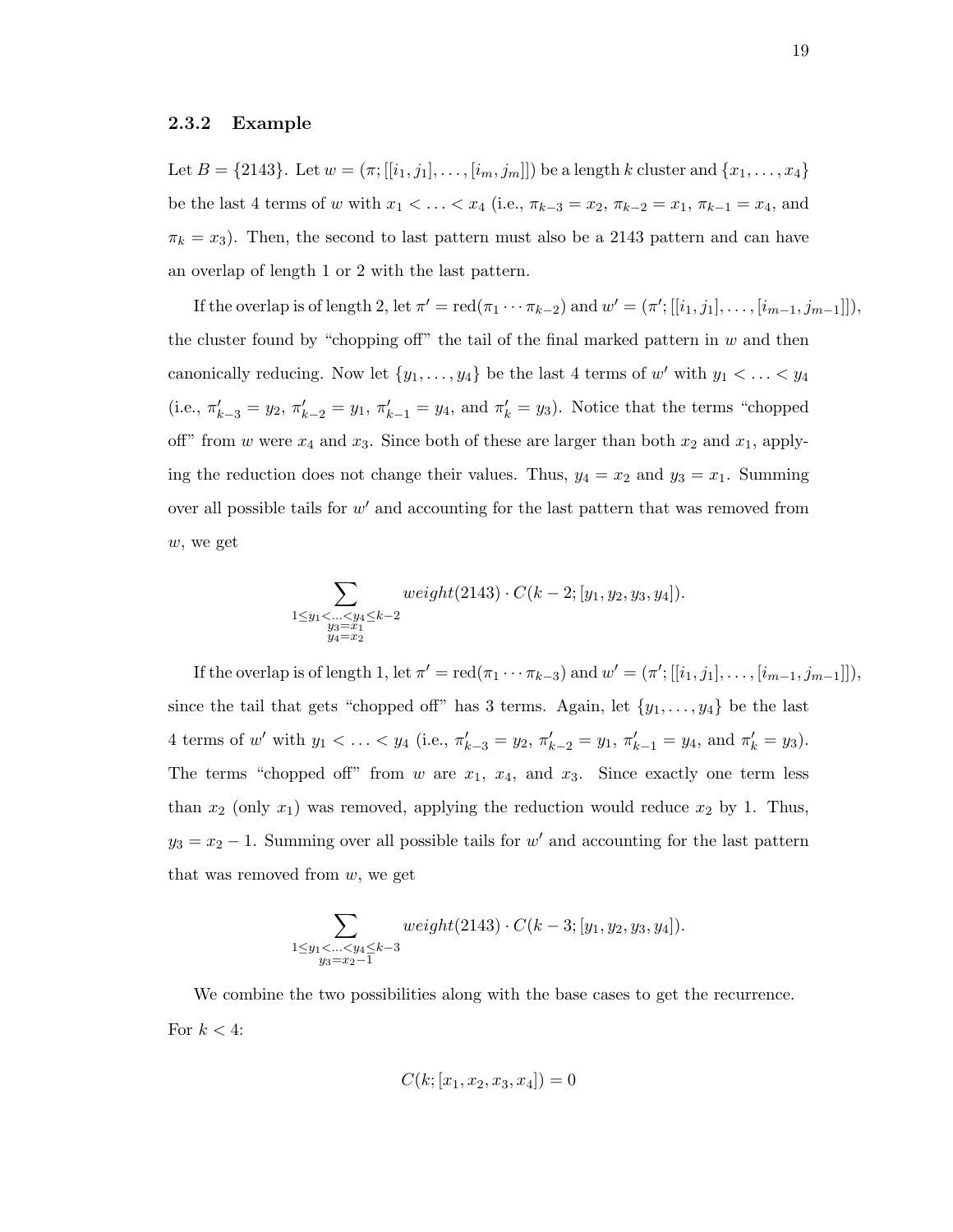For  $k = 4$ :

<span id="page-26-1"></span>
$$
C(k; [x_1, x_2, x_3, x_4]) = weight(2143)
$$

For  $k > 4$ :

$$
C(k; [x_1, x_2, x_3, x_4]) = \sum_{\substack{1 \le y_1 < \dots < y_4 \le k-3 \\ y_3 = x_2 - 1}} \text{weight}(2143) \cdot C(k-3; [y_1, y_2, y_3, y_4]) \tag{2.5}
$$
\n
$$
+ \sum_{\substack{1 \le y_1 < \dots < y_4 \le k-2 \\ y_3 = x_1 \\ y_4 = x_2}} \text{weight}(2143) \cdot C(k-2; [y_1, y_2, y_3, y_4])
$$

Using this recurrence, we can compute  $C(k)$  for any value of k and compute  $\alpha_n$  using Equation  $(2.2)$ . To keep track of all occurrences of 2143 with the variable t, let  $weight(2143) = t - 1$ . To only count permutations that avoid 2143, set  $t = 0$  so that  $weight(2143) = -1$  for the above recurrence.

## <span id="page-26-0"></span>2.3.3 Results for c-Wilf-equivalence

Even though Section [2.3.1](#page-24-0) is algorithmic in nature, it yields a strong theoretical byproduct. The cluster recurrence generated by the pattern set B totally determines  $\alpha_n$ . In fact, it also totally determines  $P(z, t)$ . However, the "overlapping" relations between the patterns in B totally determine the cluster recurrence.

More specifically, let B be the set of patterns we want to avoid, and let  $\tau, \sigma \in B$ where  $m = |\tau|$  and  $n = |\sigma|$ . Note that  $\tau$  and  $\sigma$  are not necessarily distinct. Suppose that  $\text{red}(\sigma_{n-j+1}\cdots\sigma_n)=\text{red}(\tau_1\cdots\tau_j)$  (the tail of  $\sigma$  and the head of  $\tau$  has an overlap of length  $j$ ). Then, define the following sets:

$$
OverlapMap(\sigma, \tau, j) := \{(\tau_1, \sigma_{n-j+1}), (\tau_2, \sigma_{n-j+2}), \dots, (\tau_j, \sigma_n)\}
$$
  

$$
OverlapMaps(\sigma, \tau) := \{OverlapMap(\sigma, \tau, j) : \text{red}(\sigma_{n-j+1} \cdots \sigma_n) = \text{red}(\tau_1 \cdots \tau_j)\}
$$

For example, in Section [2.3.2,](#page-25-0) the pattern 2143 has self-overlaps of length 1 and 2. For a length 1 overlap, we have  $\text{OverlapMap}(2143, 2143, 1) = \{(2, 3)\}\$ . This combined with the length of the pattern, which is 4, and the length of the original cluster, denoted by  $k$ , completely determines the first summation in Equation [\(2.5\)](#page-26-1). Similarly,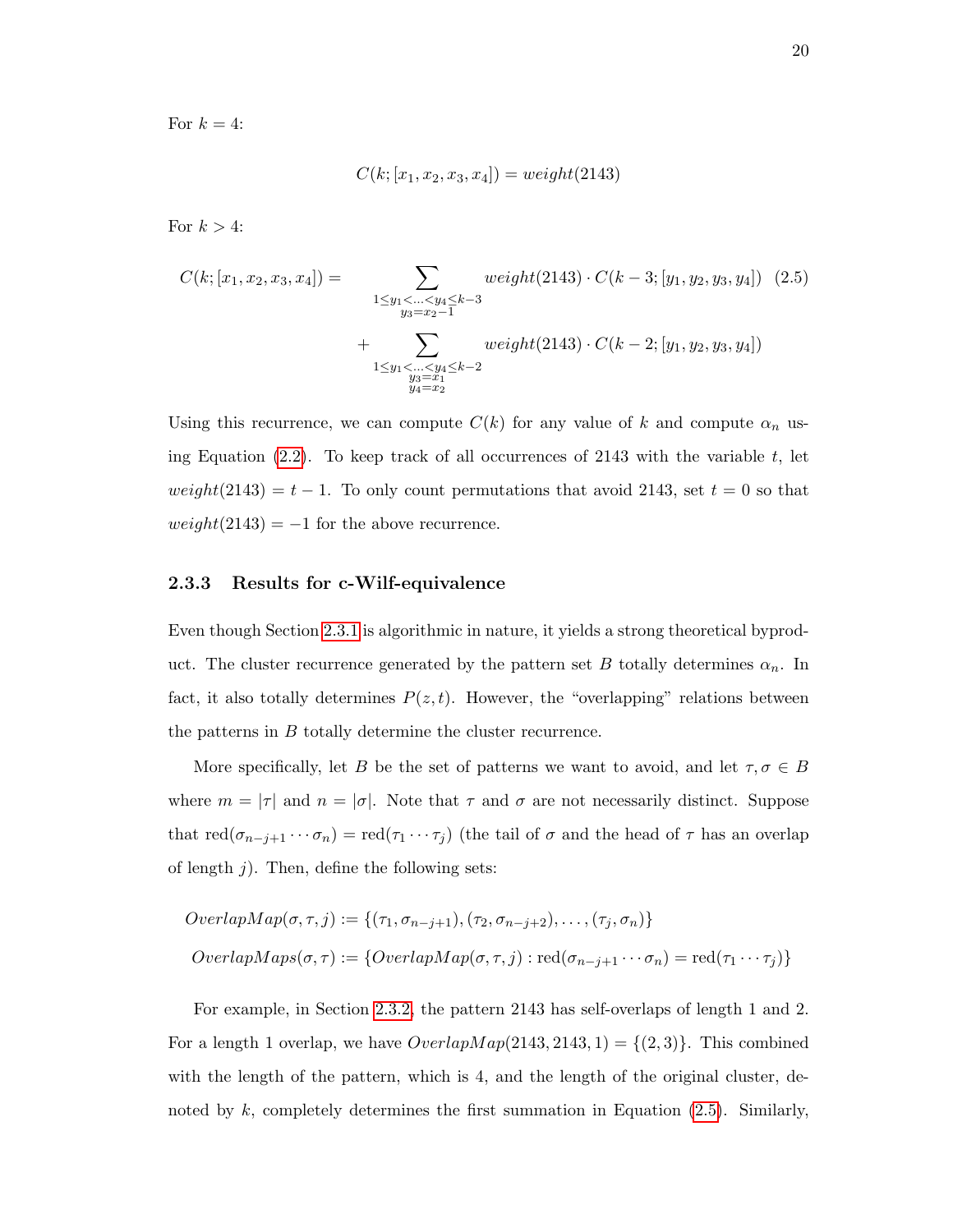for a length 2 overlap, we have  $\text{OverlapMap}(2143, 2143, 2) = \{(2, 4), (1, 3)\}.$  Combining this with the length of the pattern, again 4, and the length of the original cluster, again k, completely determines the second summation in Equation  $(2.5)$ . Thus,  $OverlapMaps(2143, 2143) = \{\{(2, 3)\}, \{(2, 4), (1, 3)\}\}\$ and  $|2143| = 4$  completely determines the cluster recurrence. Therefore we have the following result based off of our algorithm:

<span id="page-27-0"></span>**Theorem 8.** Let B and B' be two sets of patterns with  $|B| = |B'|$ . Suppose there is some labeling of the elements (patterns) in sets B and B', say  $B = \{p_1, \ldots, p_k\}$  and  $B' = \{p'_1, \ldots, p'_k\}$ , such that  $|p_i| = |p'_i|$  for  $1 \leq i \leq k$ , and OverlapMaps $(p_i, p_j)$  $OverlapMaps(p'_i, p'_j)$  for all  $1 \leq i, j \leq k$ . Then, B and B' are strongly c-Wilfequivalent.

Proof. The cluster recurrence was uniquely determined by how the patterns overlapped (which terms from one pattern overlapped with which terms of another pattern) and by how they reduced after "chopping" the last pattern from the current cluster. The possible ways that two patterns can overlap are encoded by OverlapMaps and the effect of the reduction is determined by how the patterns overlapped and the length of those  $\Box$ patterns.

This result was also independently discovered by Khoroshkin and Shapiro [\[28\]](#page-98-12).

Using this result, it is possible to classify c-Wilf-equivalences in some cases. For example, it is possible to classify single pattern avoidance for single patterns of length 3, 4, and 5 since all the potential equivalences that occur can be demonstrated using Theorem [8.](#page-27-0) Using the same approach, we can classify almost all single patterns of length 6. All that remains are four possible strong c-Wilf-equivalences that appear true but cannot be rigorously proven through our means. They are the following:

- (1) The pattern 123546 appears to belong to the strong c-Wilf-equivalence class  ${124536, 125436}.$
- (2) The pattern 123645 appears to belong to the strong c-Wilf-equivalence class  ${124635, 126435}.$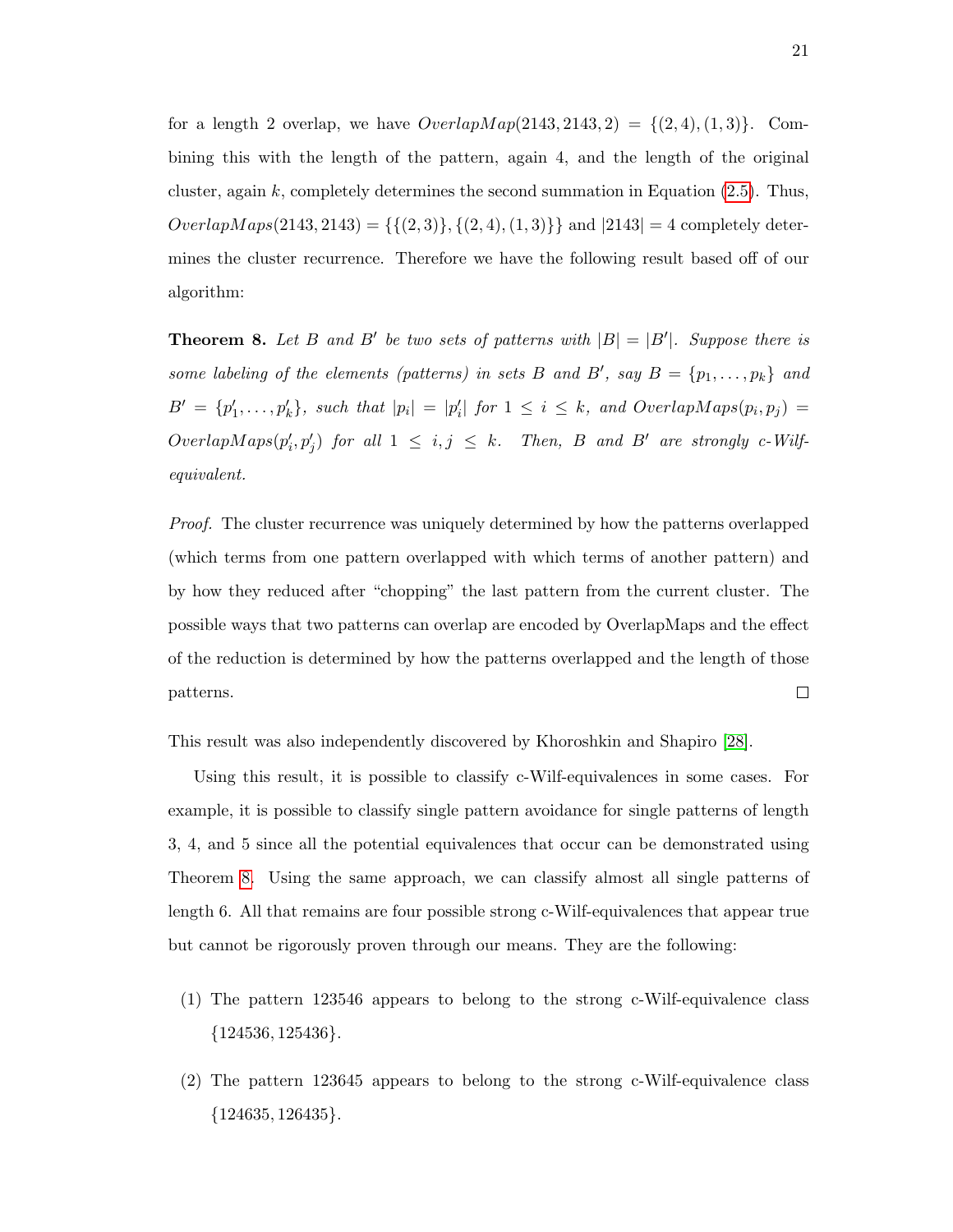- (3) The patterns 132465 and 142365 appear to be strongly c-Wilf-equivalent.
- (4) The patterns 154263 and 165243 appear to be strongly c-Wilf-equivalent.

The above four conjectures were recently proven by Elizalde and Noy [\[24\]](#page-98-13), which completes the classification of length 6 patterns. In total, there are 92 c-Wilf-equivalence classes for single patterns of length 6. Additionally, every pair of c-Wilf-equivalent patterns (up to length 6) is in fact strongly c-Wilf-equivalent. More detailed information (including all the equivalences mentioned above) can be found on the author's website.

### <span id="page-28-0"></span>2.3.4 Maple implementation

The algorithm from Section [2.3.1](#page-24-0) has been implemented in the Maple package CAV. Using that algorithm and given a set of patterns  $B$  to avoid, you can find the sequence  $\alpha_1, \ldots, \alpha_n$  by calling the procedure CAV(B,n), where the patterns in B are represented as lists. For example, for  $n = 10$  and  $B = \{123, 321\}$ , trying CAV( $\{[1, 2, 3], [3, 2, 1]\}$ , 10); returns the output:

[1, 2, 4, 10, 32, 122, 544, 2770, 15872, 101042]

To keep track of the occurrences of patterns from B, use the procedure CAVt $(B, n, t)$ . For example, trying  $CAVt$  ( $\{[1,2,3], [3,2,1]\}, 6, t$ ); returns the output:

$$
[1, 2, 4 + 2t, 10 + 12t + 2t^2, 58t + 28t^2 + 32 + 2t^3, 300t + 236t^2 + 122 + 60t^3 + 2t^4]
$$

Also, most of the main procedures in the Maple CAV package have an optional verbose setting. For example, for the verbose outputs, try  $CAV({[1,2,3], [3,2,1]},10,$ true);.

To generate the cluster recurrence only (encoded in a data structure that we call a cluster scheme), use the procedure  $SCHEME(k, B, x, y, t)$ . For example, try  $SCHEME(k, B, x, y, t)$ .  $\{[1,2,3], [3,2,1]\}, x,y,t)$ ;. Note that our cluster schemes are different from enumeration schemes that currently appear in permutation patterns literature. The overlap maps between two patterns can also be found using  $0$ verlapMaps( $p1, p2$ ), which checks for overlaps between tails of  $p1$  with heads of  $p2$ . For example, try 0verlapMaps( $[2,1,4,3]$ ,  $[2,1,4,3]$ .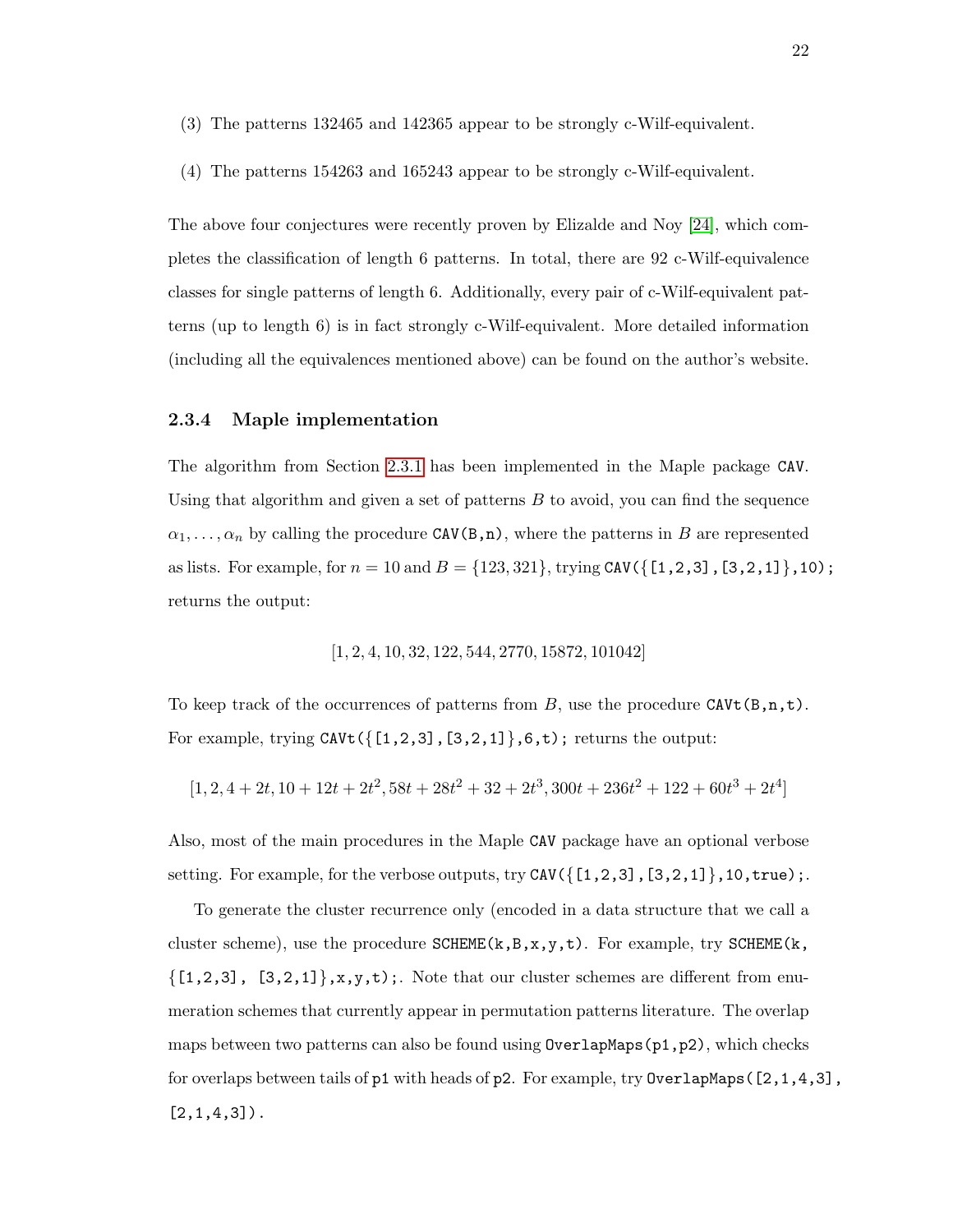To (attempt to) classify pattern sets of m patterns with each pattern length  $n$ , we can compute  $\alpha_N$  (for some fixed value N) for each of these pattern sets, and if the  $\alpha_N$  values coincide, try to apply Theorem [8.](#page-27-0) This has been implemented in the procedure  $WilfEqm(n,N,m)$ . For example, try  $WillfEqm(5,12,1)$  (or for the verbose output, WilfEqm(5,12,1,true)) to (rigorously) classify c-Wilf-equivalence for all single patterns of length 5. An additional byproduct of Theorem [8](#page-27-0) is that all instances of c-Wilf-equivalence in single length 5 patterns are actually strong c-Wilf-equivalence. The 25 c-Wilf-equivalence classes can be found on the paper's website.

Similarly, we can use the WilfEqm procedure to discover the following:

**Corollary 1.** Let  $B_1$  and  $B_2$  both be sets containing two patterns of length 3. Then  $B_1$ is c-Wilf-equivalent to  $B_2$  if and only if they are trivially equivalent by reversal and/or complementation.

Proof. Run "WilfEqm(3,10,2,true);" using the CAV Maple package.  $\Box$ 

**Corollary 2.** Let  $B_1$  and  $B_2$  both be sets containing two patterns of length 4. Then  $B_1$ is c-Wilf-equivalent to  $B_2$  if and only if they are trivially equivalent by reversal and/or complementation.

*Proof.* Run "WilfEqm(4, 10, 2, true);" using the CAV Maple package. 
$$
\Box
$$

**Corollary 3.** Let  $B_1$  and  $B_2$  both be sets containing three patterns of length 3. Then  $B_1$ is c-Wilf-equivalent to  $B_2$  if and only if they are trivially equivalent by reversal and/or complementation.

*Proof.* Run "WilfEqm(3, 10, 3, true);" using the CAV Maple package. 
$$
\Box
$$

Similarly, nearly all c-Wilf-equivalences could be classified for sets containing three patterns of length 4. Four pairs of sets appear c-Wilf-equivalent but cannot be proven through our means. They are the following:

(1) The pattern sets {1234, 1243, 1342} and {1234, 1243, 1432} appear to be strongly c-Wilf-equivalent.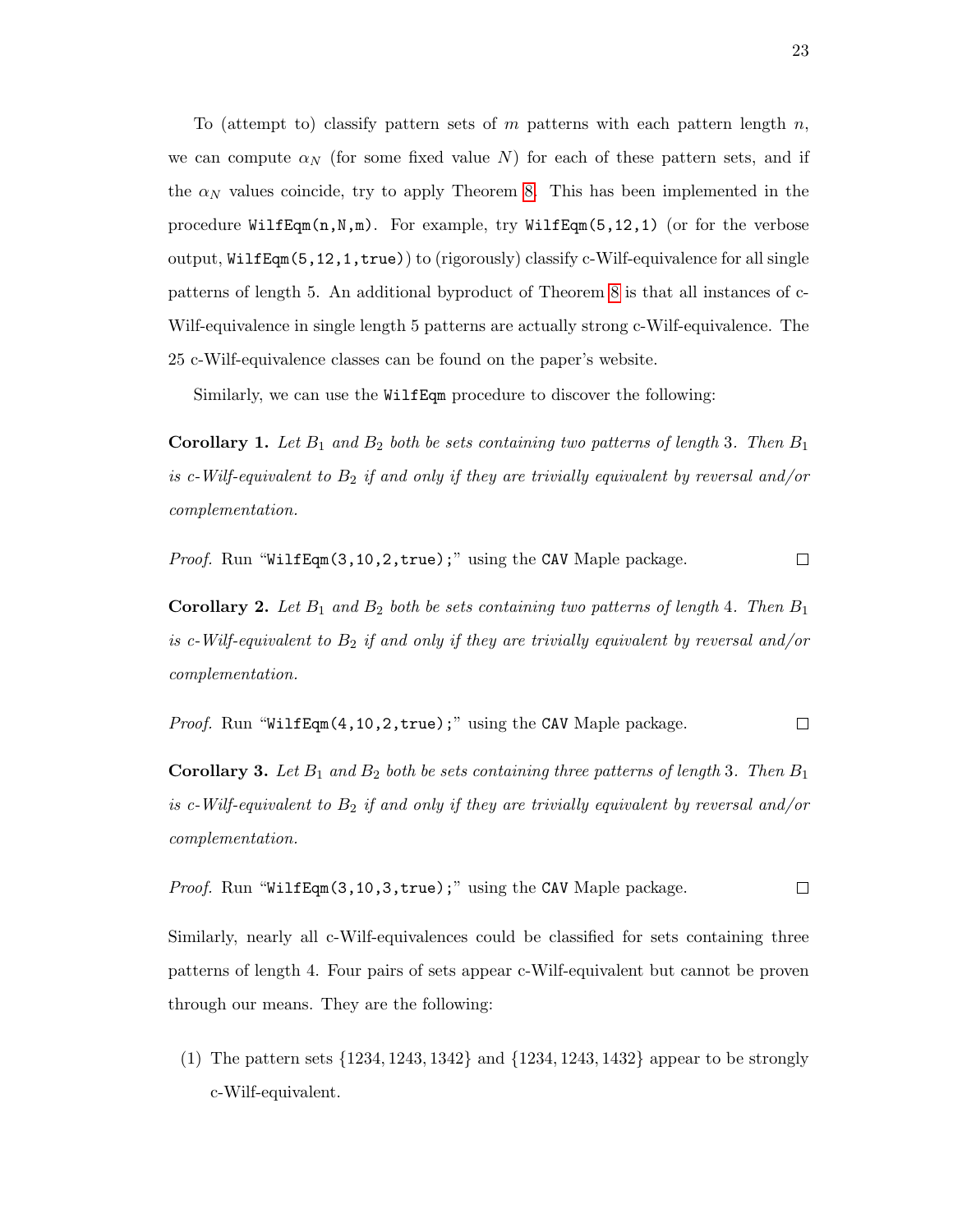- (2) The pattern sets {1234, 1243, 2341} and {1234, 1243, 2431} appear to be strongly c-Wilf-equivalent.
- (3) The pattern sets {1324, 1342, 1423} and {1324, 1423, 1432} appear to be strongly c-Wilf-equivalent.
- (4) The pattern sets {1324, 1423, 2341} and {1324, 1423, 2431} appear to be strongly c-Wilf-equivalent.

The four cases have been experimentally verified for up to length 14 permutations, and the rest of the classification can be found on the paper's website.

## <span id="page-30-0"></span>2.4 Automated derivation of functional equations

Computationally, the cluster recurrence is faster than the naive approach of checking every single permutation, but the approach is still very inefficient. For a fixed length  $k$ , not every combination of tails gives rise to a possible cluster. For example, if  $B = \{123\}$ , the only possible underlying permutation in a length 9 cluster is 123456789. The only possible tail is 789, but using the recurrence, we essentially try all  $\binom{9}{3}$ 3 possible tails. Each such possible tail gives its contribution of 0 only after it has recursed down to the base cases of  $k \leq 3$ .

We can, however, gain a substantial speed-up by considering a more complicated generating function. For a fixed pattern  $p \in B$  of length m, the cluster tail generating function will be defined as:

$$
F(k, p; [z_1, \ldots, z_m]) := \sum_{1 \le x_1 < \ldots < x_m \le k} C(k, p; [x_1, \ldots, x_m]) z_1^{x_1} \cdots z_m^{x_m} \tag{2.6}
$$

If B is a single pattern set, this may also be denoted as  $F(k; [z_1, \ldots, z_m])$ . Otherwise, we also define:

<span id="page-30-1"></span>
$$
F(k; [z_1, \dots, z_m]) := \sum_{p \in B} F(k, p; [z_1, \dots, z_m])
$$
\n(2.7)

Note that  $F(k, p; [1, \ldots, 1]) = C(k, p)$  and  $F(k; [1, \ldots, 1]) = C(k)$ . In fact, we can always find a functional equation for  $F(k, p; [z_1, \ldots, z_m])$  of a certain form. We can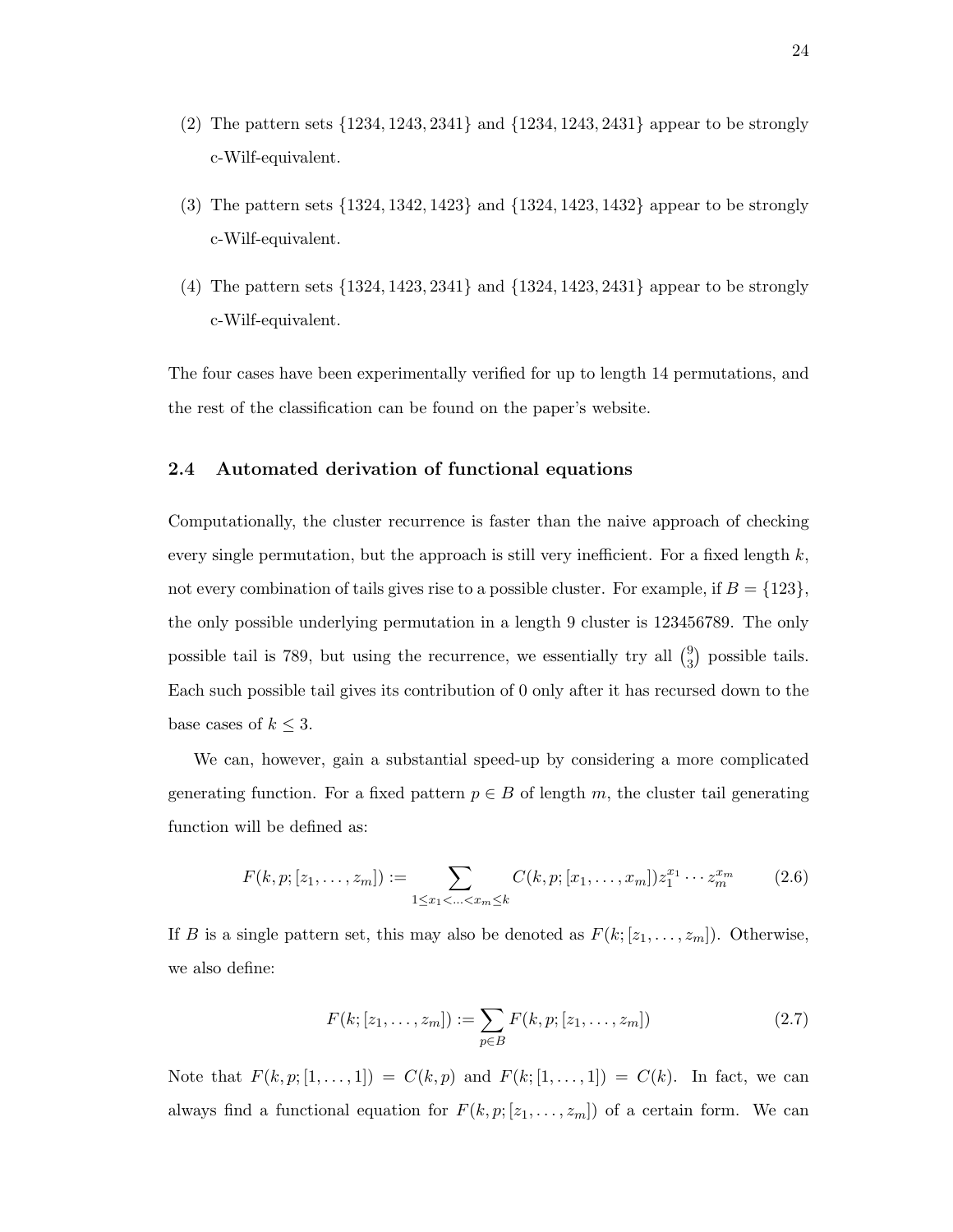then combine this with Equation [\(2.2\)](#page-23-2) to more quickly compute  $\alpha_n$ . We begin with an illustrative example and then present the general algorithm.

# <span id="page-31-0"></span>2.4.1 Example

Let  $B = \{132\}$  and suppose we want to only count permutations that completely avoid 132. We will set  $t = 0$  which gives us  $weight(132) = -1$ . We then can find a functional equation for  $F(k; [z_1, z_2, z_3])$  as follows. Using the procedure SCHEME in the Maple package CAV, we can get the following cluster recurrence:

$$
C(k; [x_1, x_2, x_3]) = - \sum_{\substack{1 \le y_1 < y_2 < y_3 \le k-2 \\ y_2 = x_1}} C(k-2; [y_1, y_2, y_3])
$$
\n
$$
= - \sum_{\substack{1 \le y_1 < x_1 \\ x_1 < y_3 \le k-2}} C(k-2; [y_1, x_1, y_3])
$$

with the base cases  $C(k; [x_1, x_2, x_3]) = 0$  if  $k < 3$  and  $C(k; [x_1, x_2, x_3]) = -1$  if  $k = 3$ . Substituting into Equation [\(2.6\)](#page-30-1) and applying the finite geometric series formula as needed, we get:

$$
F(k; [z_1, z_2, z_3]) = \sum_{1 \le x_1 < x_2 < x_3 \le k} C(k; [x_1, x_2, x_3]) z_1^{x_1} z_2^{x_2} z_3^{x_3}
$$
\n
$$
= -\sum_{x_1=1}^{k-2} \sum_{x_2=x_1+1}^{k-1} \sum_{x_3=x_2+1}^{k} \sum_{\substack{1 \le y_1 < x_1 \\ x_1 < y_3 \le k-2}} C(k-2; [y_1, x_1, y_3]) z_1^{x_1} z_2^{x_2} z_3^{x_3}
$$
\n
$$
= -\sum_{x_1=1}^{k-2} \sum_{x_2=x_1+1}^{k-1} \sum_{\substack{1 \le y_1 < x_1 \\ x_1 < y_3 \le k-2}} C(k-2; [y_1, x_1, y_3]) z_1^{x_1} z_2^{x_2} \sum_{x_3=x_2+1}^{k} z_3^{x_3}
$$
\n
$$
= -\frac{z_3}{1-z_3} \sum_{x_1=1}^{k-2} \sum_{x_2=x_1+1}^{k-1} \sum_{\substack{1 \le y_1 < x_1 \\ x_1 < y_3 \le k-2}} C(k-2; [y_1, x_1, y_3]) z_1^{x_1} z_2^{x_2} (z_3^{x_2} - z_3^k)
$$
\n
$$
= -\frac{z_3}{1-z_3} \sum_{x_1=1}^{k-2} \sum_{\substack{1 \le y_1 < x_1 \\ x_1 < y_3 \le k-2}} C(k-2; [y_1, x_1, y_3]) z_1^{x_1} \sum_{x_2=x_1+1}^{k-1} z_2^{x_2} (z_3^{x_2} - z_3^k)
$$

and since

$$
\sum_{x_2=x_1+1}^{k-1} z_2^{x_2} (z_3^{x_2} - z_3^k) = \left( \frac{(z_2 z_3)^{x_1+1} - (z_2 z_3)^k}{1 - z_2 z_3} - z_3^k \frac{z_2^{x_1+1} - z_2^k}{1 - z_2} \right)
$$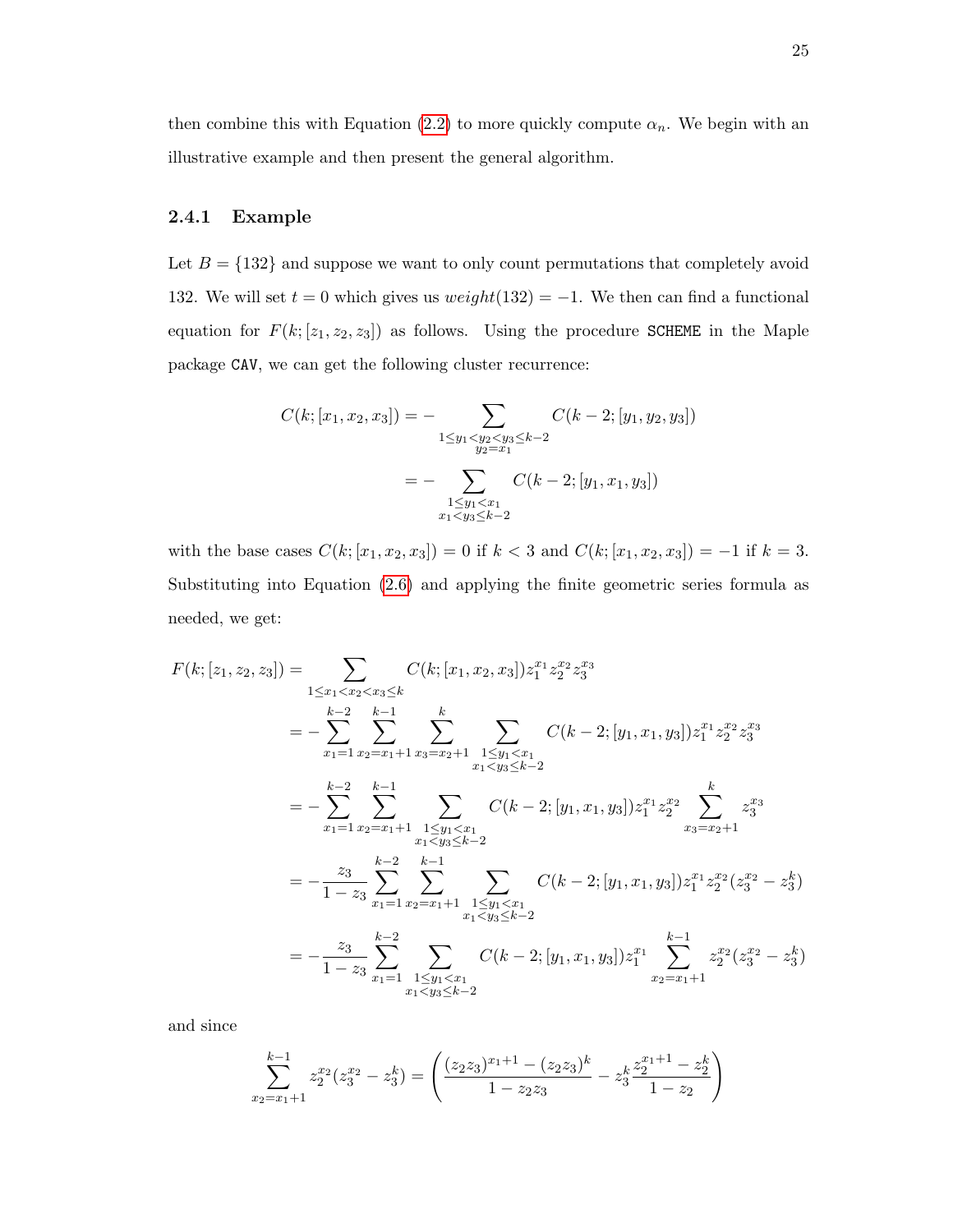we get

$$
F(k; [z_1, z_2, z_3]) = -\frac{z_2 z_3^2}{(1 - z_3)(1 - z_2 z_3)} \sum_{x_1=1}^{k-2} \sum_{\substack{1 \le y_1 < x_1 \\ x_1 < y_3 \le k-2}} C(k-2; [y_1, x_1, y_3])(z_1 z_2 z_3)^{x_1} + \frac{z_2^k z_3^{k+1}}{(1 - z_3)(1 - z_2 z_3)} \sum_{x_1=1}^{k-2} \sum_{\substack{1 \le y_1 < x_1 \\ x_1 < y_3 \le k-2}} C(k-2; [y_1, x_1, y_3]) z_1^{x_1} + \frac{z_2 z_3^{k+1}}{(1 - z_3)(1 - z_2)} \sum_{x_1=1}^{k-2} \sum_{\substack{1 \le y_1 < x_1 \\ x_1 < y_3 \le k-2}} C(k-2; [y_1, x_1, y_3])(z_1 z_2)^{x_1} - \frac{z_2^k z_3^{k+1}}{(1 - z_3)(1 - z_2)} \sum_{x_1=1}^{k-2} \sum_{\substack{1 \le y_1 < x_1 \\ x_1 < y_3 \le k-2}} C(k-2; [y_1, x_1, y_3]) z_1^{x_1} = -\frac{z_2 z_3^2}{(1 - z_3)(1 - z_2 z_3)} F(k-2; [1, z_1 z_2 z_3, 1]) + \frac{z_2^k z_3^{k+1}}{(1 - z_3)(1 - z_2 z_3)} F(k-2; [1, z_1, 1]) + \frac{z_2 z_3^{k+1}}{(1 - z_3)(1 - z_2)} F(k-2; [1, z_1, 1]). - \frac{z_2^k z_3^{k+1}}{(1 - z_3)(1 - z_2)} F(k-2; [1, z_1, 1]).
$$

We can then use the functional equation to compute  $C(k) = F(k; [1, 1, 1])$  for whatever k we need and then find  $\alpha_n$  for the desired n by Equation [\(2.2\)](#page-23-2).

### <span id="page-32-0"></span>2.4.2 General algorithm

In general, if we can find a functional equation for  $F(k, p; [z_1, \ldots, z_m])$  that relates it to cluster generating functions with lower order  $k'$ , we can use it to compute  $c_n(t)$  using Equation [\(2.2\)](#page-23-2). One can see that most of what was done in the above example can be extended to any pattern (or pattern set by finding a functional equation for each pattern individually). The outline of the general procedure is as follows:

First, find the cluster recurrence for the initial summand  $C(k, p; [x_1, \ldots, x_m])$  (as in Section [2.3.1\)](#page-24-0) and substitute this into the summation in Equation [\(2.6\)](#page-30-1). Split the summation over each summand  $C(k', p'; [y_1, \ldots, y_{m'}])$ , and handle each one separately. Rewrite the summations over  $x_1, \ldots, x_m$  and apply the finite geometric series formula as needed. Finally, express the remaining summations as cluster tail generating functions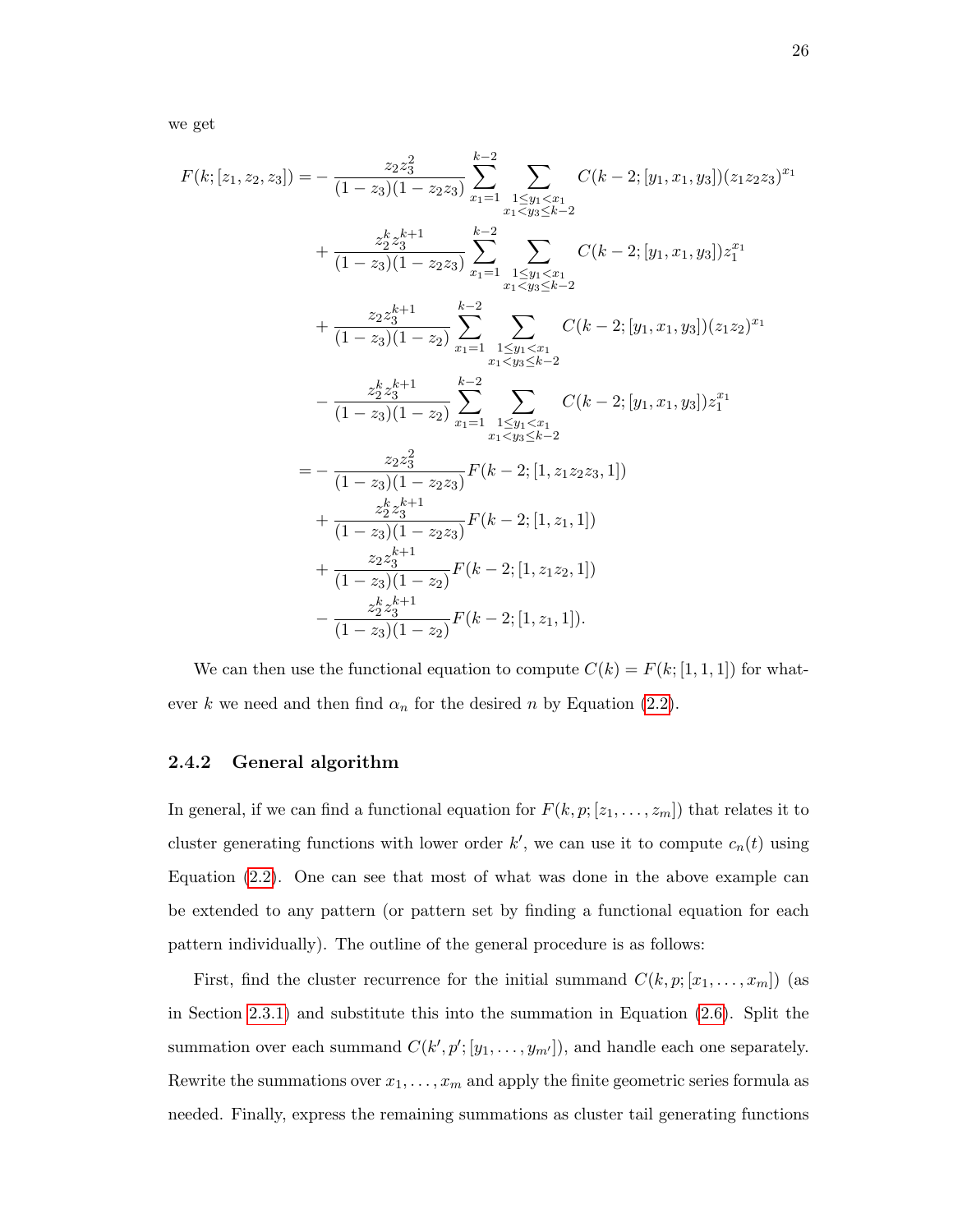of lower order  $k'$ .

The only part that is not immediate is whether the summations for  $x_1, \ldots, x_m$ can be ordered properly and whether the lower and upper bounds for each summation index can be chosen properly so that we can adequately apply the finite geometric series formula. This can in fact always be done, and the ordering and choice of bounds can be done as follows:

Let  $x_{i_1}, \ldots, x_{i_j}$  be the entries from the original last pattern p in the length k cluster that coincide with entries from the new last pattern  $p'$  in the length  $k'$  cluster. In other words,  $x_{i_1}, \ldots, x_{i_j}$  are the terms that occur in the  $y_i$ 's of  $C(k', p'; [y_1, \ldots, y_{m'}])$ . Let  $x_{i_{j+1}}, \ldots, x_{i_m}$  be the terms that were "chopped off" from the length k cluster. Also, assume that  $x_{i_1} < \ldots < x_{i_j}$  and  $x_{i_{j+1}} < \ldots < x_{i_m}$ . Note that in the example in Section [2.4.1,](#page-31-0)  $x_{i_1} = x_1$  (not "chopped") while  $x_{i_2} = x_2$  ("chopped") and  $x_{i_3} = x_3$ ("chopped").

### Order of summations:

The summations will be ordered (from outermost to innermost) as  $x_{i_1}$  to  $x_{i_j}$  followed by  $x_{i_{j+1}}$  to  $x_{i_m}$ . Thus, the outermost summation is indexed by  $x_{i_1}$ , the next summation inward is indexed by  $x_{i_2}$ , and so on. This places the summations over  $x_{i_{j+1}}, \ldots, x_{i_m}$ to be on the "inside" so that they can be moved inward to apply the finite geometric series formula.

# ${\rm Lower}/{\rm Upper}$  bounds for  $x_{i_1},\ldots,x_{i_m}$ :

For each l with  $j + 1 \leq l \leq m$ , let  $b_l = k$  if  $i_l > i_j$ ;

otherwise, let  $b_l = \min(\{i_1, \ldots, i_j\} \setminus \{1, \ldots, i_l\})$ , and let  $c_l$  be the index of  $i$  (so  $i_{c_l} = b_l$ ).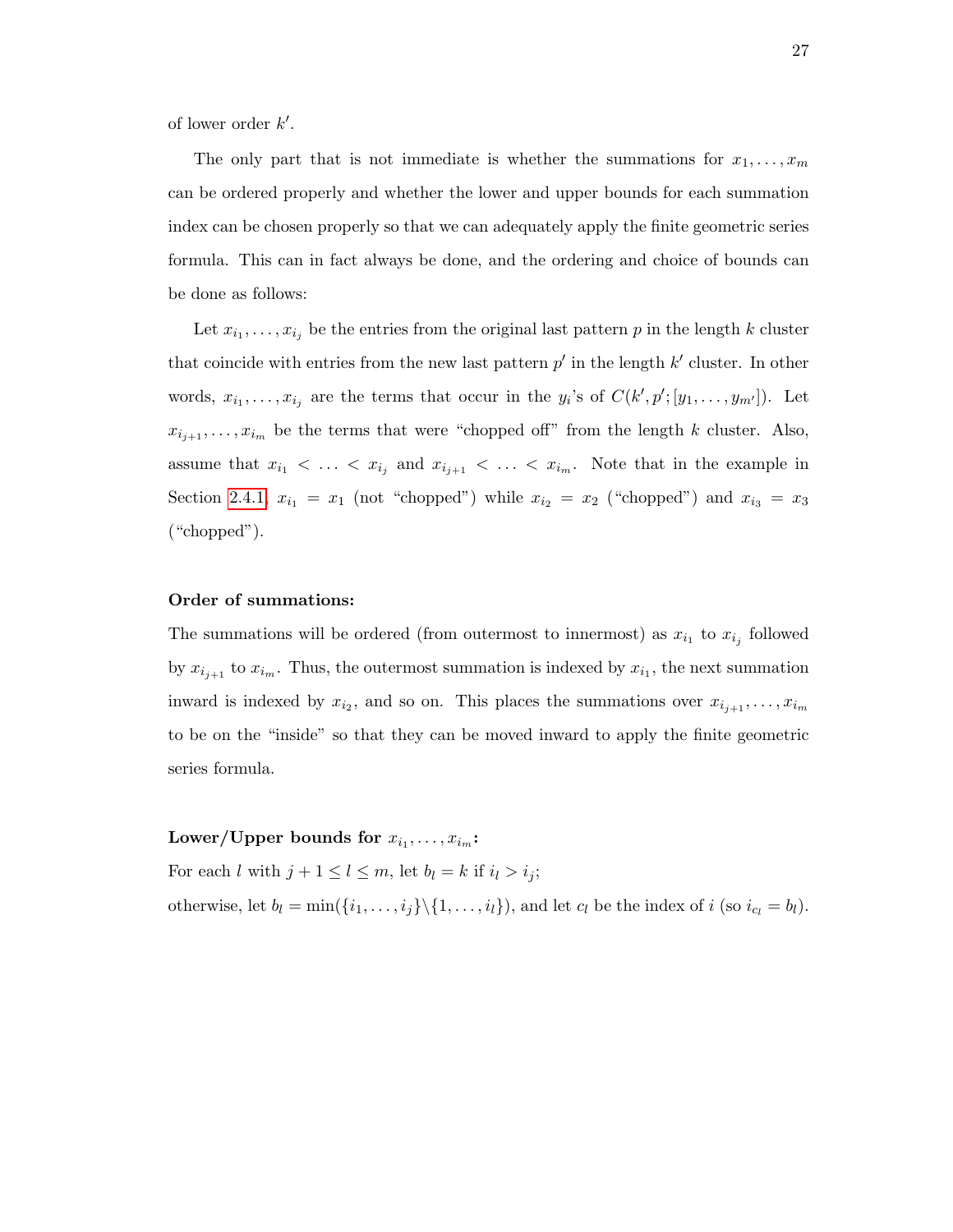$$
x_{i_1} = i_1 \text{ to } k - m + i_1
$$
  
\n
$$
x_{i_2} = x_{i_1} + i_2 - i_1 \text{ to } k - m + i_2
$$
  
\n...  
\n
$$
x_{i_j} = x_{i_{j-1}} + i_j - i_{j-1} \text{ to } k - m + i_j
$$

For  $x_{i_{i+1}}$ :

Lower bound is 1 if  $i_{j+1} = 1$ , and  $x_{i_{j+1}-1} + 1$  otherwise. Upper bound is  $k - m + i_{j+1}$ if  $b_{j+1} = k$ , and  $b_{j+1} - c_{j+1} + i_{j+1}$  otherwise.

For  $x_{i_l}$  with  $l > j + 1$ : Lower bound is  $x_{i_l-1}+1$ . Upper bound is  $k-m+i_l$  if  $b_l = k$ , and  $b_l - c_l + i_l$  otherwise.

One can see that the indices  $x_{i_1}, \ldots, x_{i_j}$  range over all necessary values and can also verify that  $x_{i_{j+1}}, \ldots, x_{i_m}$  will cover all necessary values as well. Additionally, for each r, the lower and upper bounds for  $x_{i_r}$  never depends on any  $x_{i_s}$  where  $s > r$ . If we applied the above approach to the example in Section [2.4.1,](#page-31-0) we would get  $x_{i_1} = x_1$ going from 1 to  $k-2$ ,  $x_{i_2} = x_2$  going from  $x_1 + 1$  to  $k-1$ , and  $x_{i_3} = x_3$  going from  $x_2 + 1$  to k.

#### <span id="page-34-0"></span>2.4.3 Additional results

We get a couple more immediate byproducts from the algorithm in Section [2.4.2.](#page-32-0) First, the method provided for finding a functional equation always works, so we get the following:

**Theorem 9.** Let B be a pattern set and  $p \in B$ . Then, there always exists a functional equation for  $F(k, p; [z_1, \ldots, z_{|p|}])$  of the form:

$$
F(k, p; [z_1, \ldots, z_{|p|}]) = (t - 1) \sum_{p' \in B} \sum_{i \in I(p')} R_i \cdot F(k_i, p'; [M_1^i, \ldots, M_{|p'|}^i])
$$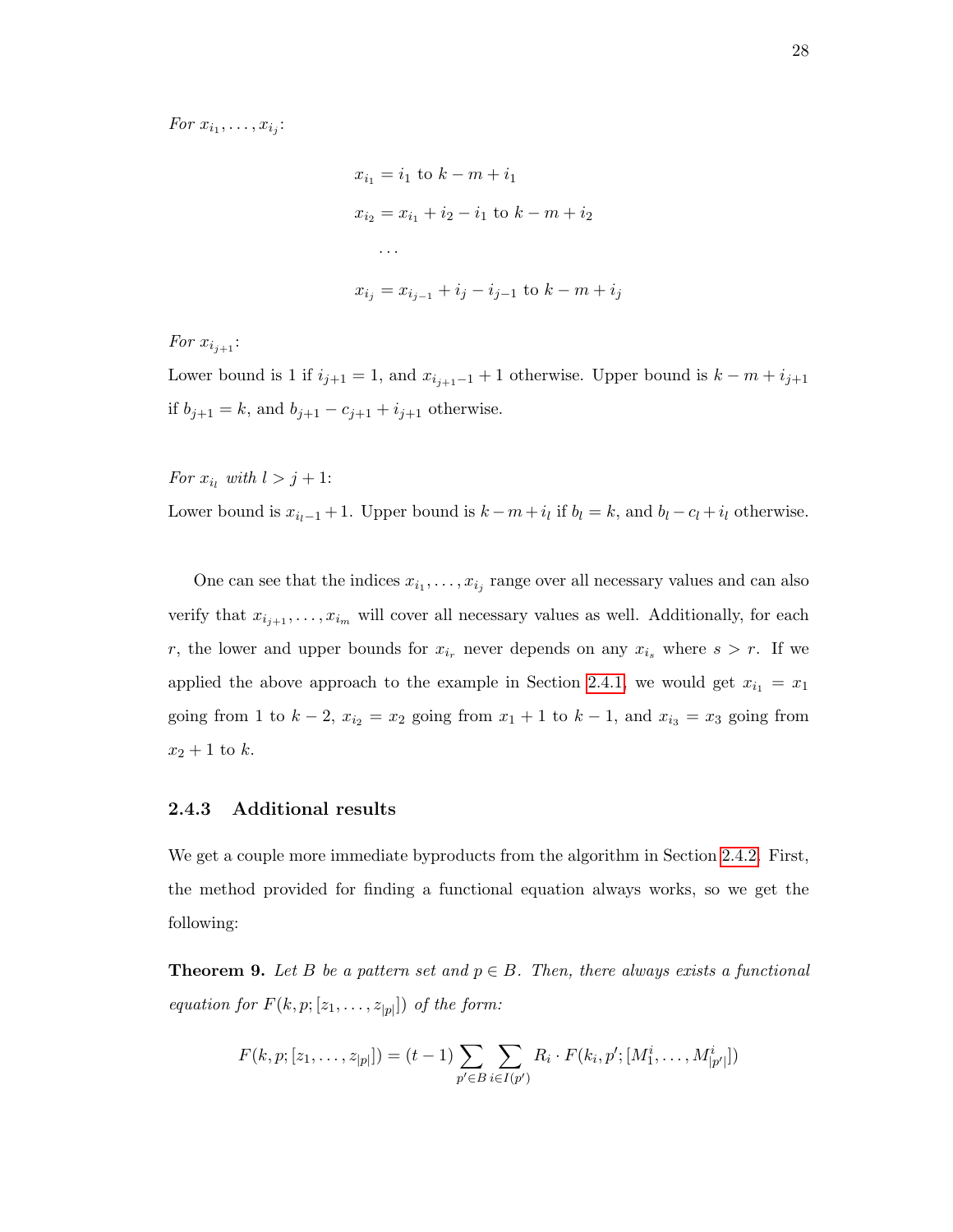where  $I(p')$  is a finite index set for each  $p' \in B$ ,  $I(p')$  and  $I(p'')$  are disjoint if  $p' \neq p''$ , each  $M_j^i$  is a specific monomial in  $z_1, \ldots, z_{|p|}$ , each  $R_i$  is a specific rational expression in  $z_1, \ldots, z_{|p|}$ , and  $k_i < k$  for each i.

Additionally, we get an immediate corollary of Theorem [7.](#page-23-1)

Corollary 4. Let B be a set of patterns we would like to avoid. Without loss of generality, assume that B contains no redundancies. Then by setting weight(p) =  $t-1$ for each  $p \in B$ , we get:

$$
P(z,t) = \frac{1}{1-z - \sum_{k \geq 1} \sum_{p \in B} F(k,p;[1,\ldots,1])\frac{z^k}{k!}}
$$

.

Since we can find a functional equation given any pattern set  $B$ , in a sense, we have an expression for the exponential generating function  $P(z, t)$  for any pattern set.

### <span id="page-35-0"></span>2.4.4 Maple implementation

The algorithm from Section [2.4.2](#page-32-0) has also been implemented in the Maple package CAV. Using that algorithm, we can find the sequence  $\alpha_1, \ldots, \alpha_n$  avoiding a set of patterns B by calling the procedure  $CAVT(B,n)$ , where the patterns in B are represented as lists. For example, for  $n = 10$  and  $B = \{123, 321\}$ , try CAVT( $\{[1, 2, 3], [3, 2, 1]\}$ , 10);. To keep track of the occurrences of patterns from B, use the procedure CAVTt  $(B,n,t)$ . For example, try CAVTt  $({1, 2, 3], [3, 2, 1]}, 10, t)$ ;. To generate the cluster tail functional equation only (encoded again in a data structure that we call a cluster scheme), use the procedure  $\texttt{MakeTailFE}(B,k,z,t)$ . For example, try  $\texttt{MakeTailFE}(\{[1,3,2]\},k,z,t)$ ;.

Computationally, the algorithm in Section [2.4.2](#page-32-0) is much more efficient than the one in Section [2.3.1,](#page-24-0) so the CAVT procedure is much faster than the CAV procedure. In general, CAVT should be used instead of CAV for computing  $\alpha_n$  values and, similarly, CAVTt should be used instead of CAVt for  $c_n(t)$ .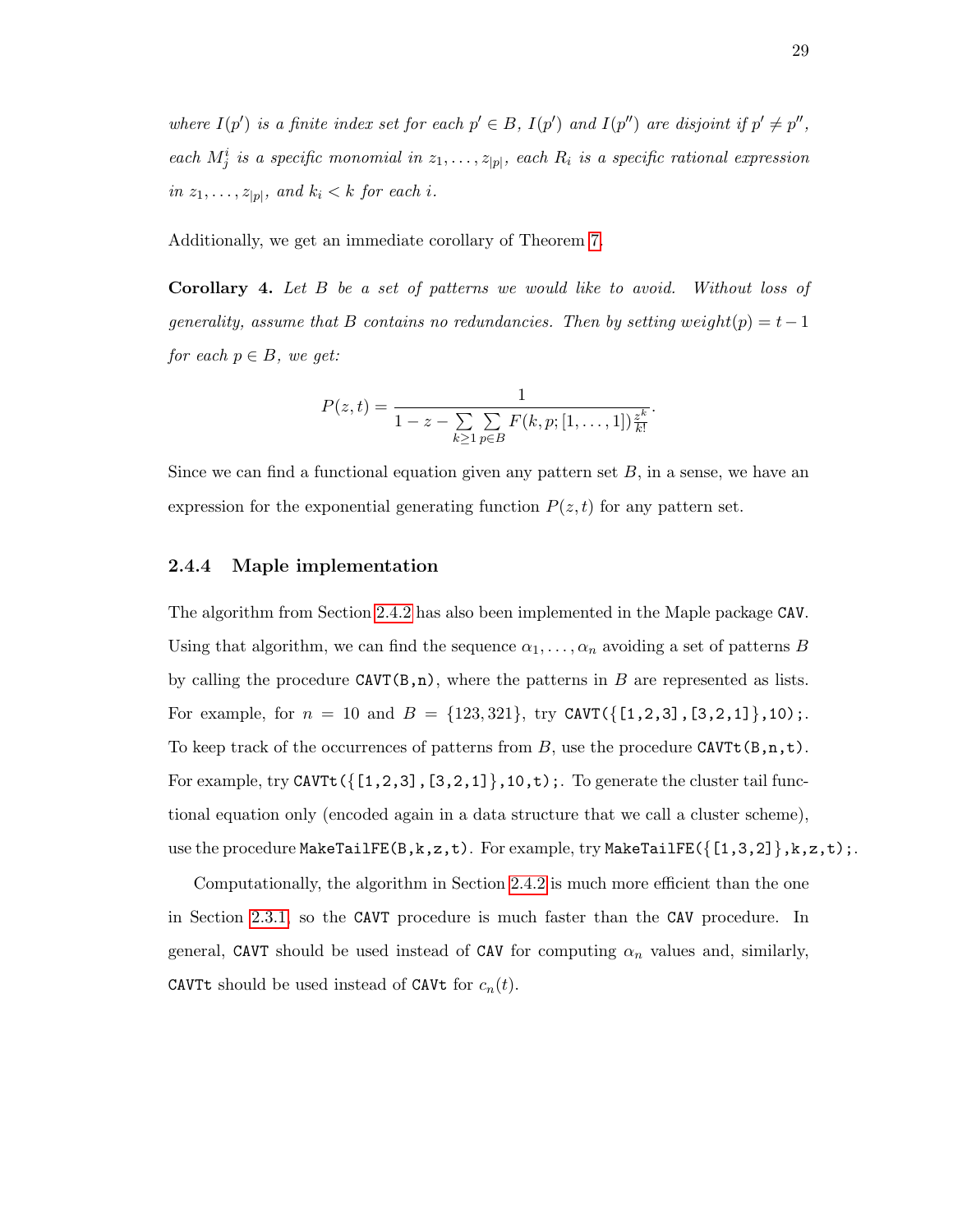## 2.5 Asymptotic approximations

Let  $B = \{p\}$  be a set containing a single pattern. In [\[58\]](#page-100-0), Warlimont gave a conjecture on the asymptotics of  $\alpha_n$ :

$$
\alpha_n \sim \gamma \cdot \rho^n \cdot n!
$$

where  $\gamma$  and  $\rho$  are constants depending only on the single pattern p. Some initial asymptotic results for  $\alpha_n$  were proven by Elizalde in [\[21\]](#page-98-0). Recently, Ehrenborg, Kitaev, and Perry prove this conjecture in [\[19\]](#page-98-1). With this result established, we can compute approximate values of  $\gamma$  and  $\rho$  for various single patterns.

Elizalde and Noy gave some approximations of  $\gamma$  and  $\rho$  for length 3 and a few length 4 patterns in [\[23\]](#page-98-2). Aldred, Atkinson, and McCaughan also gave approximations for the  $\rho$ values of the single length 4 patterns. Using the Maple package CAV, we can empirically verify these approximations and also quickly produce many new approximations. For example, the procedure AsymApprox(p,N,d) will give approximate values (up to  $d$ decimal digits) for  $\gamma$  and  $\rho$  for the pattern p by computing  $\alpha_{N-2}$ ,  $\alpha_{N-1}$ , and  $\alpha_N$  and computing their ratios. For example, try AsymApprox([1,2,4,3],50,20).

To approximate  $\gamma$  and  $\rho$  values (up to d decimal digits) for all length n patterns and then rank them by the size of  $\rho$ , use AsymApproxRank(n,N,d). For example, AsymApproxRank(4,30,10) gives us the approximations for the  $\gamma$  and  $\rho$  values for length 4 patterns, and the results are given in Table [2.1.](#page-36-0)

| Pattern                    | $\gamma$     | $\mu$              |
|----------------------------|--------------|--------------------|
| 1234                       | 1.1176930011 | 0.9630055289       |
| 2413                       | 1.1375931232 | 0.9577180134       |
| 2 1 4 3                    | 1.1465405299 | 0.9561742431       |
| 1324                       | 1.1510444988 | $\,0.9558503134\,$ |
| 1423                       | 1.1567436851 | 0.9548260509       |
| $1\;3\;4\;2\sim1\;4\;3\;2$ | 1.1561985648 | 0.9546118344       |
| 1243                       | 1.1696577874 | 0.9528914233       |

<span id="page-36-0"></span>Table 2.1: Approximate asymptotics for length 4 patterns

Similarly, AsymApproxRank(5,25,20) would give us the approximations for the  $\gamma$  and  $\rho$  values for length 5 patterns. The output can be found on the paper's website.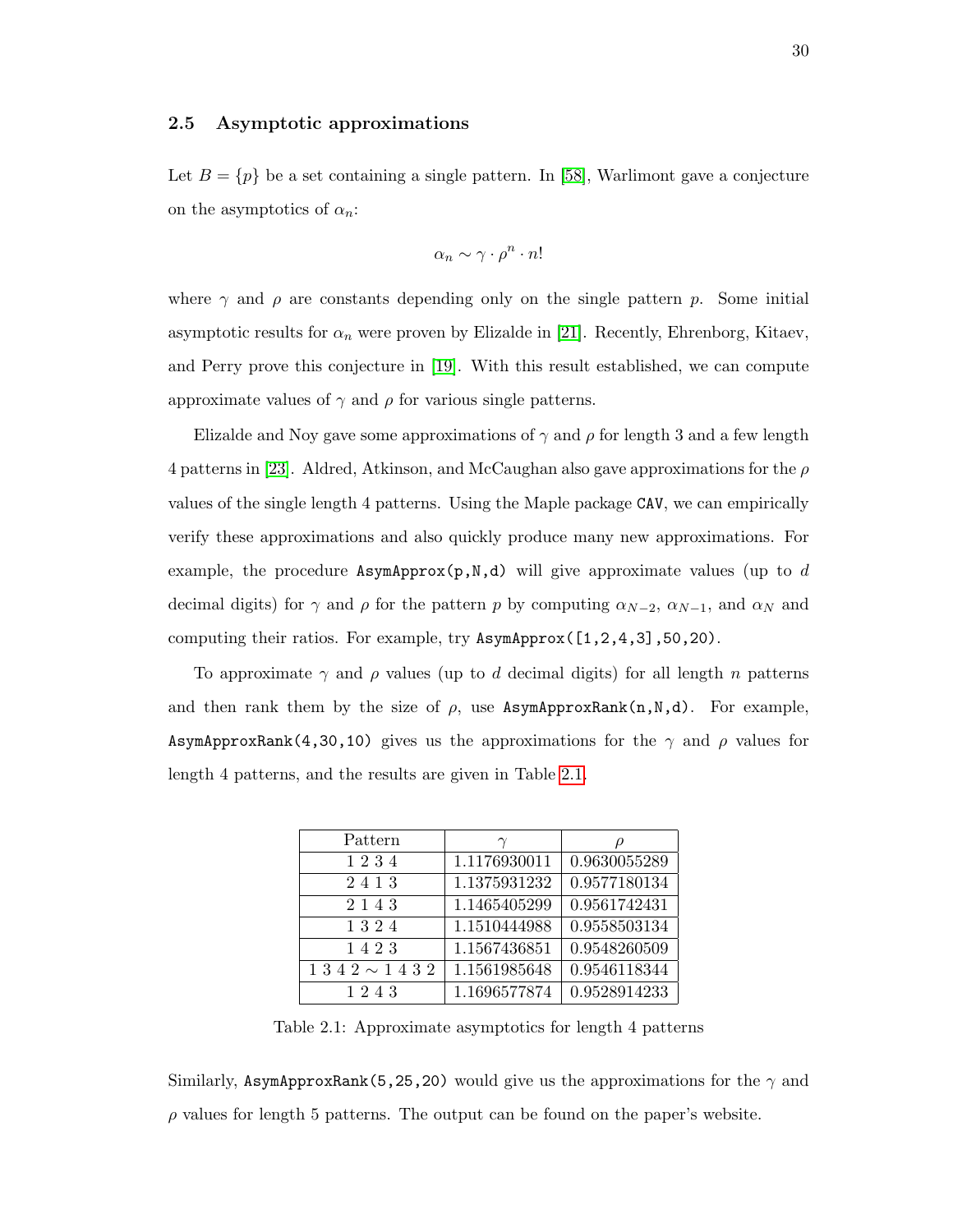#### 2.6 Concluding remarks

In this chapter, we outlined the key procedures in the CAV Maple package. The cluster tail generating function was defined, and a constructive approach was demonstrated in finding a functional equation for it. Using this functional equation, we were able to more quickly enumerate permutations avoiding a prescribed set of patterns. In addition, by applying Theorem [8,](#page-27-0) we were able to totally classify c-Wilf-equivalences in single patterns of length 3, 4, and 5 rigorously, while nearly classifying single patterns of length 6. We were also able to classify c-Wilf-equivalences in a few cases of multiple pattern sets. Finally, we were able to use the faster algorithm to compute approximate values for asymptotic constants.

Despite this, there is a lot of room for improvement algorithmically and quite a few new open problems/conjectures arise. Some of the conjectures are listed below.

Elizalde and Noy provided the following conjecture in [\[23\]](#page-98-2):

**Conjecture 8.** For a fixed pattern length k, the increasing pattern  $\sigma = 12...k$  is the "maximal" pattern, in the sense that  $\alpha_n(\sigma) \geq \alpha_n(\pi)$  for all  $\pi \in S_k$  and all n.

Based off of experimentation, we also have the following analogous conjecture:

**Conjecture 9.** For a fixed pattern length k, the pattern  $\sigma = 12 \dots (k-2)(k)(k-1)$  is the "minimal" pattern, in the sense that  $\alpha_n(\pi) \geq \alpha_n(\sigma)$  for all  $\pi \in S_k$  and all n.

These two conjectures were shown to be asymptotically true by Elizalde in [\[20\]](#page-98-3). An additional proof was provided by Perarnau in [\[47\]](#page-99-0). It is believed that these conjectures hold not just asymptotically but for all  $n$ , and this more specific problem remains open.

We also have analogous conjectures for the case of multiple patterns:

**Conjecture 10.** For a fixed pattern length k, the pattern set  $B = \{12...k, 23...k1\}$  is the "maximal" pattern set among sets of 2 patterns, in the sense that  $\alpha_n(B) \geq \alpha_n(B')$ for all  $B' \in \binom{S_k}{2}$  and all n.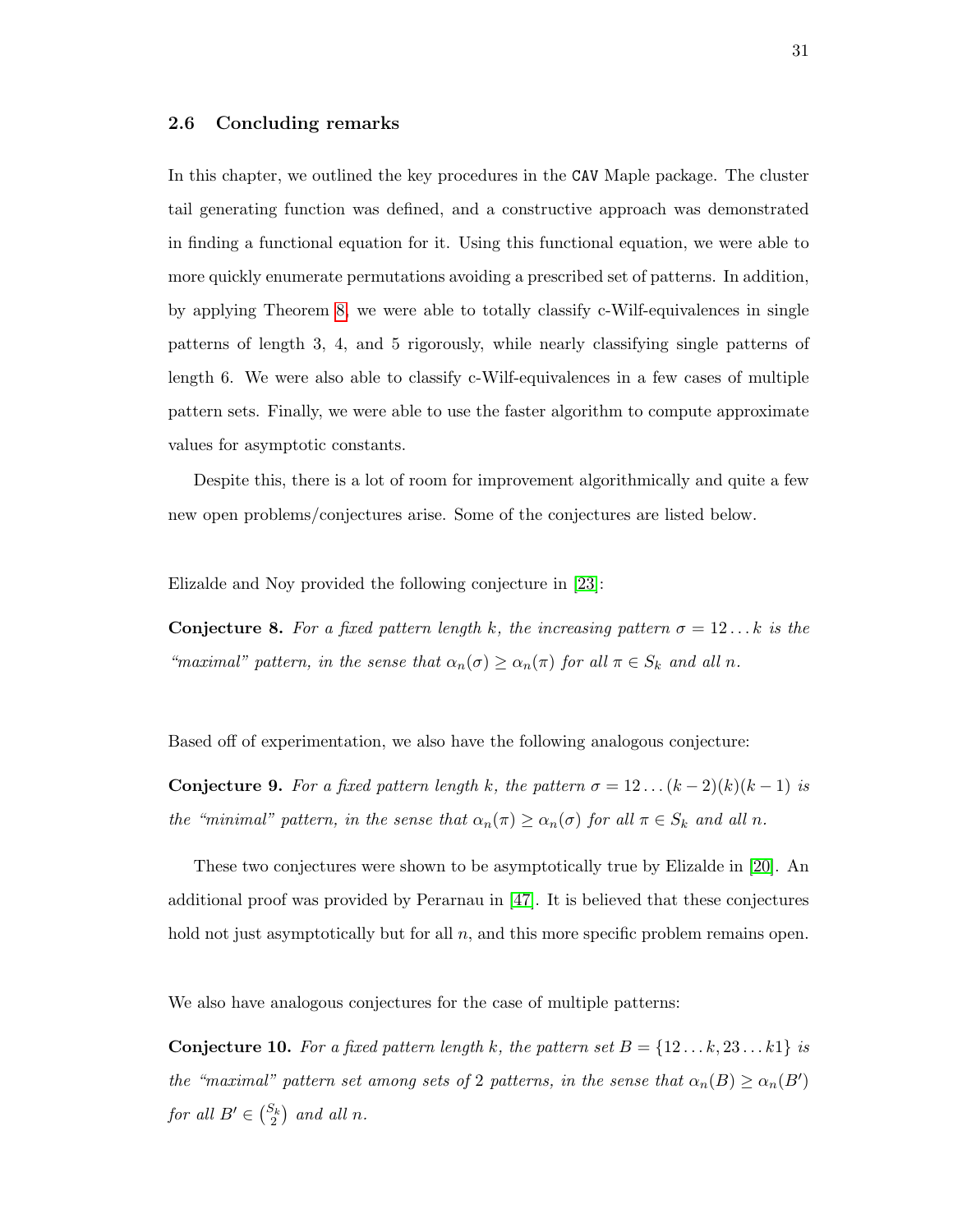Conjecture 11. For a fixed pattern length k, the pattern set  $B = \{12 \dots (k-2)(k)(k-1)\}$ 1), 12 . .  $(k-3)(k-1)(k)(k-2)$  is the "minimal" pattern set among sets of 2 patterns, in the sense that  $\alpha_n(B') \geq \alpha_n(B)$  for all  $B' \in \binom{S_k}{2}$  and all n.

Conjecture 12. For a fixed pattern length k, the pattern set  $B = \{12 \ldots k, 23 \ldots k1, k12 \ldots (k-1) \}$ 1)} is the "maximal" pattern set among sets of 3 patterns, in the sense that  $\alpha_n(B) \geq$  $\alpha_n(B')$  for all  $B' \in {S_k \choose 3}$  and all n.

In addition, based off of empirical evidence for single pattern avoidance up to length 6 patterns, we believe the following:

Conjecture 13. For any two patterns  $\pi_1$  and  $\pi_2$  of the same length, either  $\pi_1$  and  $\pi_2$ are strongly c-Wilf-equivalent or they are not c-Wilf-equivalent at all.

In other words, two patterns are c-Wilf-equivalent if and only if they are also strongly c-Wilf-equivalent in the consecutive setting. This certainly holds for single patterns of length 3, 4, 5, and 6. It is interesting to note that this conjecture fails when considering classical pattern avoidance (e.g., the patterns 123 and 132 would provide a counterexample).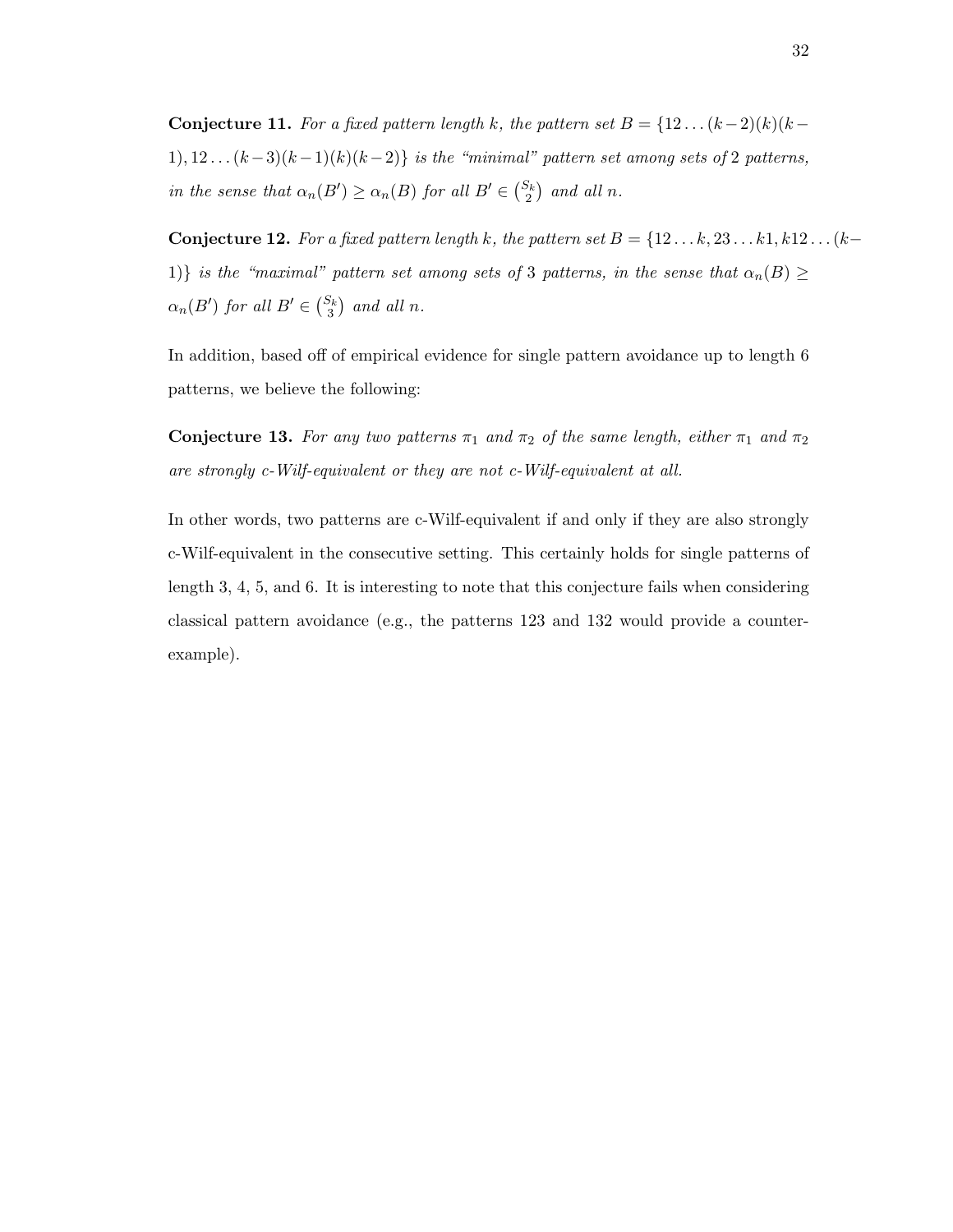# Chapter 3

# Functional Equations and Algorithms for r Occurrences of a Pattern

Notice: The section on patterns 12...k represents joint work with Doron Zeilberger.

## 3.1 Overview

In this chapter, we consider the classical notion of pattern containment. Given a sequence of k distinct positive integers  $\sigma = \sigma_1 \dots \sigma_k$ , recall that the *reduction* red( $\sigma$ ) is the length k permutation  $\tau = \tau_1 \dots \tau_k$  that is order-isomorphic to  $\sigma$ . Given a (permutation) pattern  $\tau \in \mathcal{S}_k$ , we say that a permutation  $\pi = \pi_1 \dots \pi_n$  contains the pattern  $\tau$  if there exists  $1 \leq i_i < i_2 < \ldots < i_k \leq n$  such that  $\text{red}(\pi_{i_1}\pi_{i_2}\ldots\pi_{i_k}) = \tau$ , in which case we call  $\pi_{i_1}\pi_{i_2}\dots\pi_{i_k}$  $\pi_{i_1}\pi_{i_2}\dots\pi_{i_k}$  $\pi_{i_1}\pi_{i_2}\dots\pi_{i_k}$  an *occurrence* of  $\tau$ .<sup>1</sup> We will define  $N_{\tau}(\pi)$  to be the number of occurrences of  $\tau$  in  $\pi$ . For example, if the pattern  $\tau = 123$ , the permutation 53412 avoids the pattern  $\tau$  (so  $N_{123}(53412) = 0$ ), whereas the permutation 52134 contains two occurrences of  $\tau$  (so  $N_{123}(52134) = 2$ ).

Recall that for a pattern  $\tau$  and non-negative integer  $r \geq 0$ , we have the set

 $\mathcal{S}_n(\tau,r) := \{\pi \in \mathcal{S}_n : \pi \text{ has exactly } r \text{ occurrences of the pattern } \tau\}$ 

as well as the quantity  $s_n(\tau, r) := |\mathcal{S}_n(\tau, r)|$ . The corresponding generating function is defined as

$$
F_{\tau}^r(x) := \sum_{n=0}^{\infty} s_n(\tau, r) x^n
$$

.

Recall that the classical pattern avoidance problem corresponds to the  $r = 0$  case and has been well studied. In this setting, the exact enumeration is known for all patterns

<span id="page-39-0"></span><sup>&</sup>lt;sup>1</sup>This definition differs from the last chapter, where the pattern must occur as consecutive terms.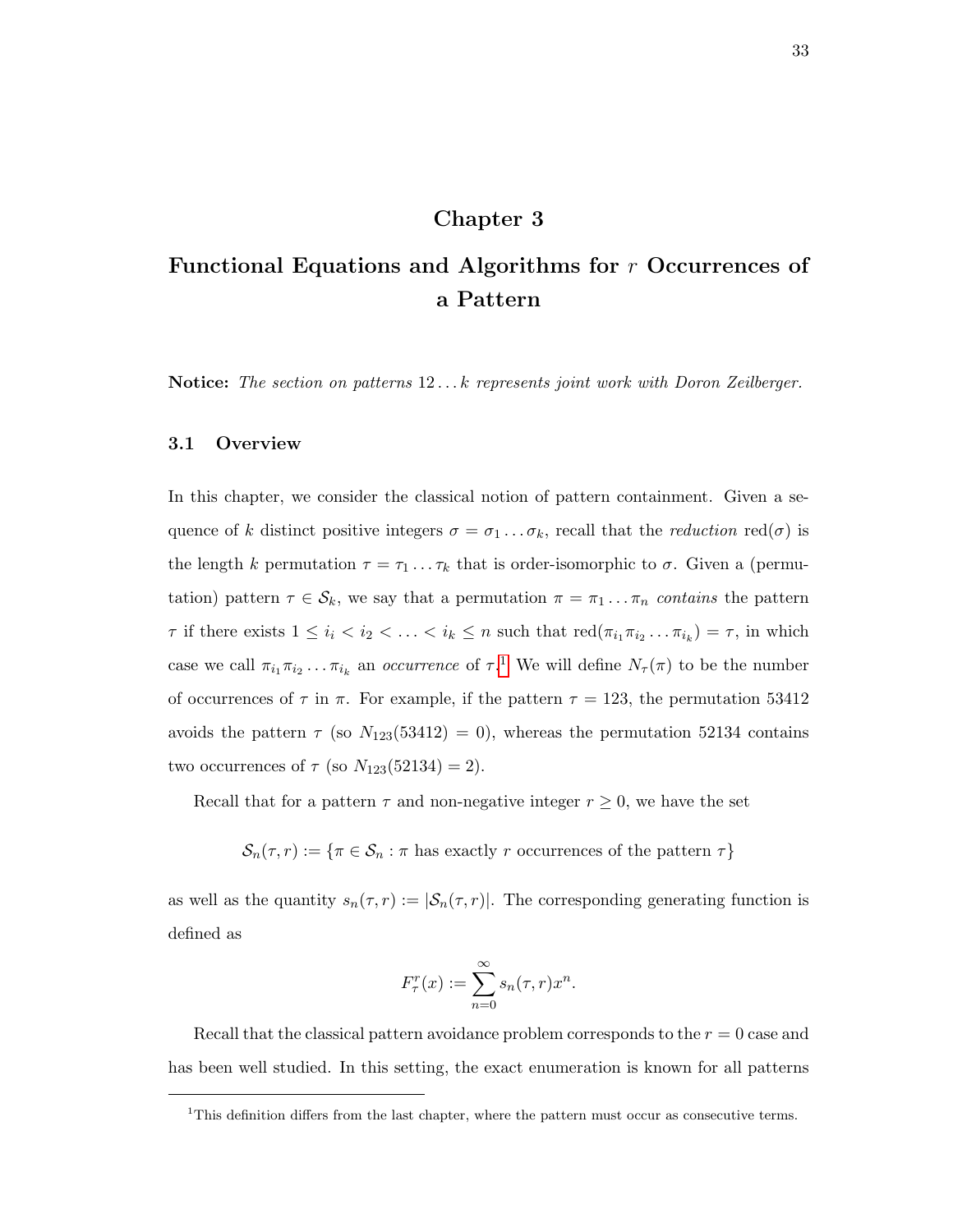of length at most 4 with the exception of the pattern 1324. Precise asymptotics are not even known for this pattern, although there has been some recent improvements in the upper bound for the growth rate. While the more general problem (where  $r \geq 0$ ) has also been studied, the work has usually been restricted to small patterns (usually length three) and small  $r$ .

In this chapter, we consider how to modify and extend the initial functional equations by Noonan and Zeilberger in [\[45\]](#page-99-1). One difficulty arising from their original approach was that it became very complicated for even the  $r = 2$  case. In addition, there are many patterns that this approach does not readily extend to. One such pattern (explicitly mentioned in [\[45\]](#page-99-1)) is 1432.

In the following sections, we first present a modified approach for handling increasing patterns (i.e., patterns of the form  $12...k$ ). Given a fixed  $r \geq 0$ , the resulting enumeration algorithm for computing  $s_n(12...k,r)$  $s_n(12...k,r)$  $s_n(12...k,r)$  is polynomial-time (in n).<sup>2</sup> This, in a sense, tackles the first difficulty from [\[45\]](#page-99-1) and allows us to enumerate the sequence  $s_n(12...k,r)$  for even larger fixed r. It is important to note that, in general, the cardinality of the sets  $S_n(\tau, r)$  grow (roughly) exponentially in size as n increases. A direct constructive approach would therefore take at least exponential-time. This specific case is joint with Zeilberger and has already appeared in publication [\[42\]](#page-99-2).

In the sections after, we first extend the approach to the family of patterns of the form  $12 \dots (k-2)(k)(k-1)$ . This extension will also yield functional equations and polynomial-time algorithms (in *n*) for computing the sequence  $s_n(12 \dots (k-2)(k)(k (1), r$ ). We then generalize the techniques to produce similar results for the family of patterns of the form  $23 \dots k1$ . Unfortunately in this case, the current implementation of the enumeration algorithm does not appear to be polynomial-time, although it is still faster than a direct/constructive approach of producing the sets  $S_n(\tau, r)$ .

We conclude the chapter by extending the generalized approach to the notorious length 4 pattern of 1324. Unfortunately, this approach does not yield a polynomialtime enumeration algorithm either. However, we can compute terms of  $s_n(1324, r)$  for

<span id="page-40-0"></span><sup>2</sup>According to Wilf [\[59\]](#page-100-1), this constitutes an answer to an enumerative question.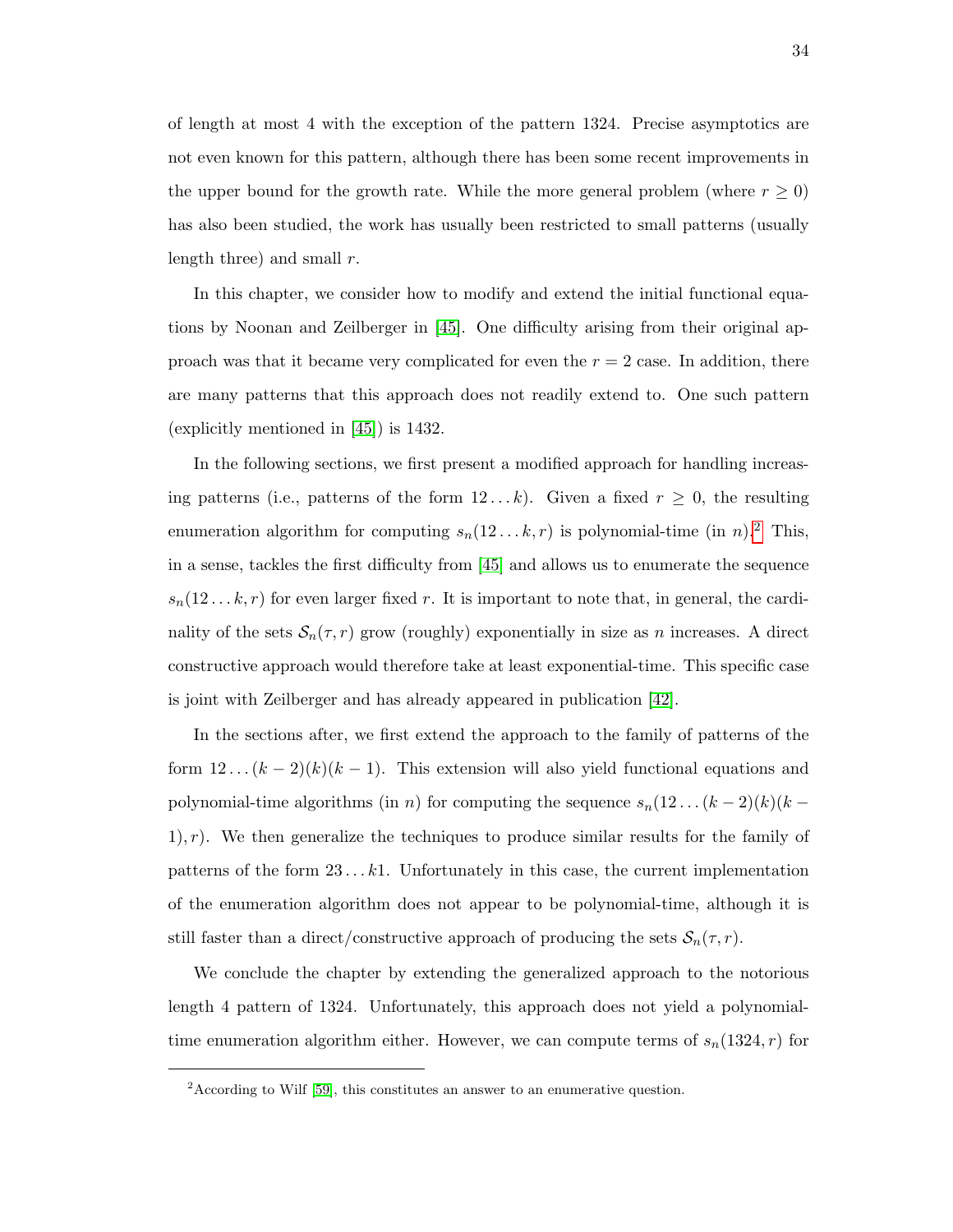small r and reasonably small n. In the case of  $r = 0$ , it is possible to extract a new recurrence (on 0–1 matrices) and compute  $s_n(1324, 0)$  $s_n(1324, 0)$  $s_n(1324, 0)$  for  $n \leq 23.3$ 

We conclude this section with one final remark. It should be noted that this general enumeration approach is different from the enumeration schemes approach pioneered by Zeilberger [\[60\]](#page-100-2) and extended by Vatter [\[57\]](#page-100-3), Pudwell [\[48\]](#page-100-4), and Baxter [\[5,](#page-97-0) [6\]](#page-97-1). The enumeration schemes approach seeks to derive recurrences for  $s_n(\tau,0)$  (generally with more complicated functions that keep track of additional parameters), while the approach in this chapter is based off of deriving functional equations. Also, the enumeration schemes approach is useful for enumerating pattern-avoiding permutations (the  $r = 0$  case) but does not seem readily adaptable to the generalized setting for permutations with  $r > 0$ occurrences of a pattern. On the other hand, the approach in this chapter is unfortunately not yet automated to discover new functional equations for different patterns. All the functional equations, while they are rigorously derived, are done through human means for each type of pattern. However, we hope that the techniques developed in this chapter may yield insight on how a computer can be trained to discover such functional equations on its own.

## 3.2 Patterns of the form  $12...k$

In this section, we modify the approach developed by Noonan and Zeilberger in [\[45\]](#page-99-1). We first handle the case of 123 in full detail and then outline how to generalize this approach to the patterns 1234, 12345, and so on. The results of this section is joint work with Zeilberger.

#### 3.2.1 Permutations containing 123

For the sake of completeness, we reconstruct the functional equation derivation from [\[45\]](#page-99-1). Given a (fixed) pattern  $\tau$  and non-negative integer n, we define the polynomial

$$
f_n(t) := \sum_{\pi \in S_n} t^{N_\tau(\pi)}.
$$
\n(3.1)

<span id="page-41-0"></span> $3$ The method in [\[1\]](#page-97-2) can compute the first 25 terms. Given that our implementation was in Maple, a lower level programming language (such as C) should be able to produce some more terms.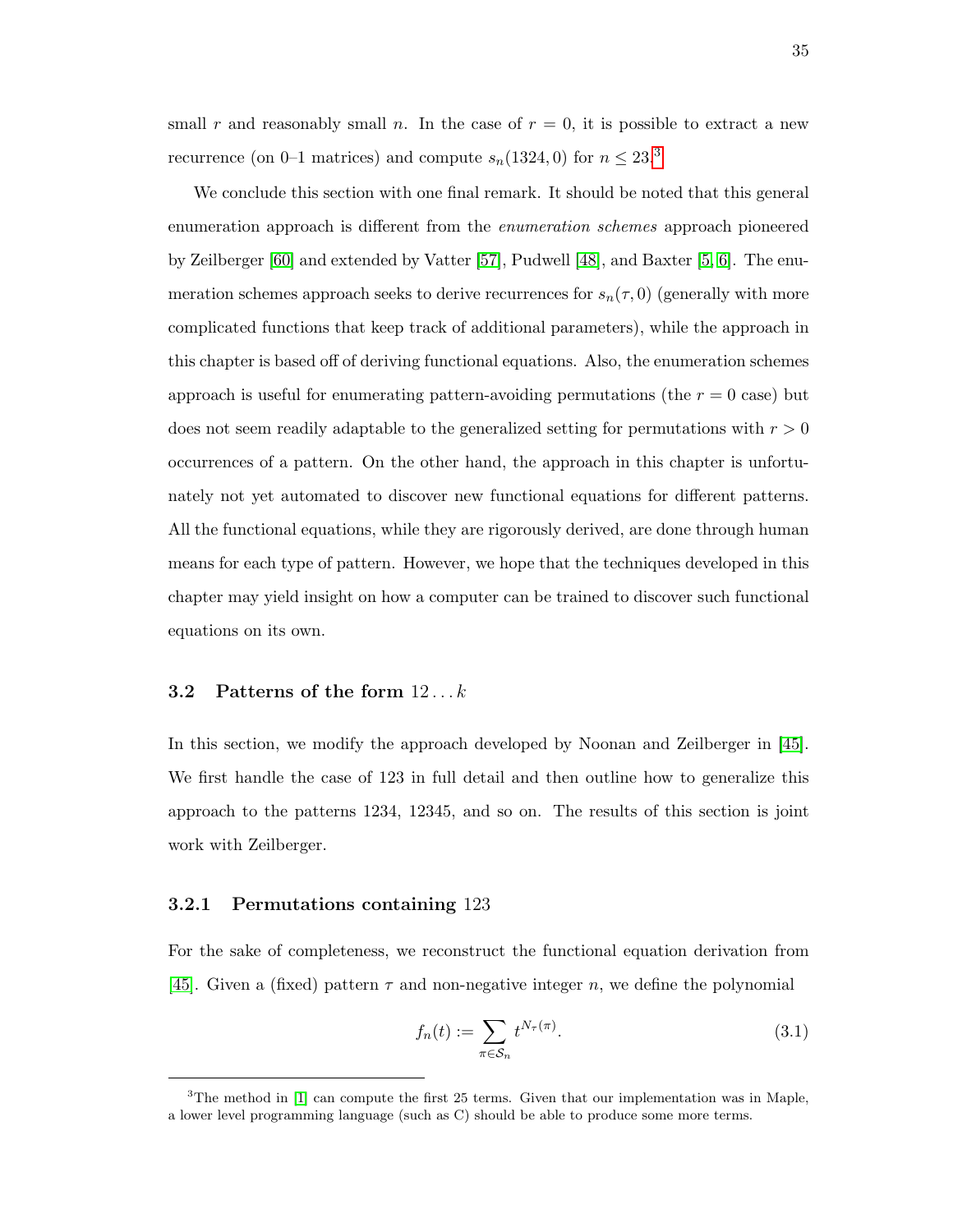Observe that the coefficient of  $t^r$  in  $f_n(t)$  is exactly equal to  $s_n(\tau, r)$ . For a fixed pattern  $\tau$  and fixed  $r \geq 0$ , our goal is to quickly compute  $s_n(\tau, r)$ . In the remainder of this subsection, we will assume that  $\tau = 123$ .

In addition to the variable t, we introduce the catalytic variables  $x_1, \ldots, x_n$  and define the weight of a length n permutation  $\pi = \pi_1 \dots \pi_n$  to be

$$
weight_{123}(\pi) := t^{N_{123}(\pi)} \prod_{i=1}^{n} x_i^{\# \{(a,b) : \pi_a = i < \pi_b, 1 \le a < b \le n\}}.
$$

In general, this will be written more simply as weight( $\pi$ ) when the fixed pattern is clear from context (in this case 123). For example,

weight(12345) = 
$$
t^{10}x_1^4x_2^3x_3^2x_4^1x_5^0
$$
,  
weight(54321) = 1,  
weight(21354) =  $t^4x_1^3x_2^3x_3^2$ .

For each  $n$ , we define the polynomial

$$
P_n(t; x_1, \ldots, x_n) := \sum_{\pi \in S_n} \text{weight}(\pi).
$$

Observe that  $P_n$  is essentially a generalized multi-variate polynomial for  $f_n$  and in particular,  $P_n(t; 1, \ldots, 1) = f_n(t)$ . We now have the following:

**Lemma 2.** Let  $\pi = \pi_1 \dots \pi_n$  and suppose that  $\pi_1 = i$ . If  $\pi' := \text{red}(\pi_2 \dots \pi_n)$ , then

$$
weight(\pi) = x_i^{n-i} weight(\pi')|_{x_i \to tx_{i+1}, x_{i+1} \to tx_{i+2}, \dots, x_{n-1} \to tx_n}
$$

.

*Proof.* We re-insert i at the beginning of  $\pi'$  by shifting all the terms  $i, i+1, \ldots, n-1$  up by 1 (i.e.,  $x_j \to x_{j+1}$  for  $i \leq j$ ). The weight of this permutation (the original  $\pi$ ) would gain an  $x_i^{n-i}$  term while the exponents of the other shifted catalytic variables remain the same. Also, observe that  $N_{123}(\pi)$  is equal to the number of occurrences of 123 in  $\pi'$  plus the number of occurrences of 12 in  $\pi_2 \dots \pi_n$ , where the term corresponding to the "1" is larger than  $i$ .  $\Box$ 

This directly leads to the Noonan-Zeilberger Function Equation from [\[45\]](#page-99-1):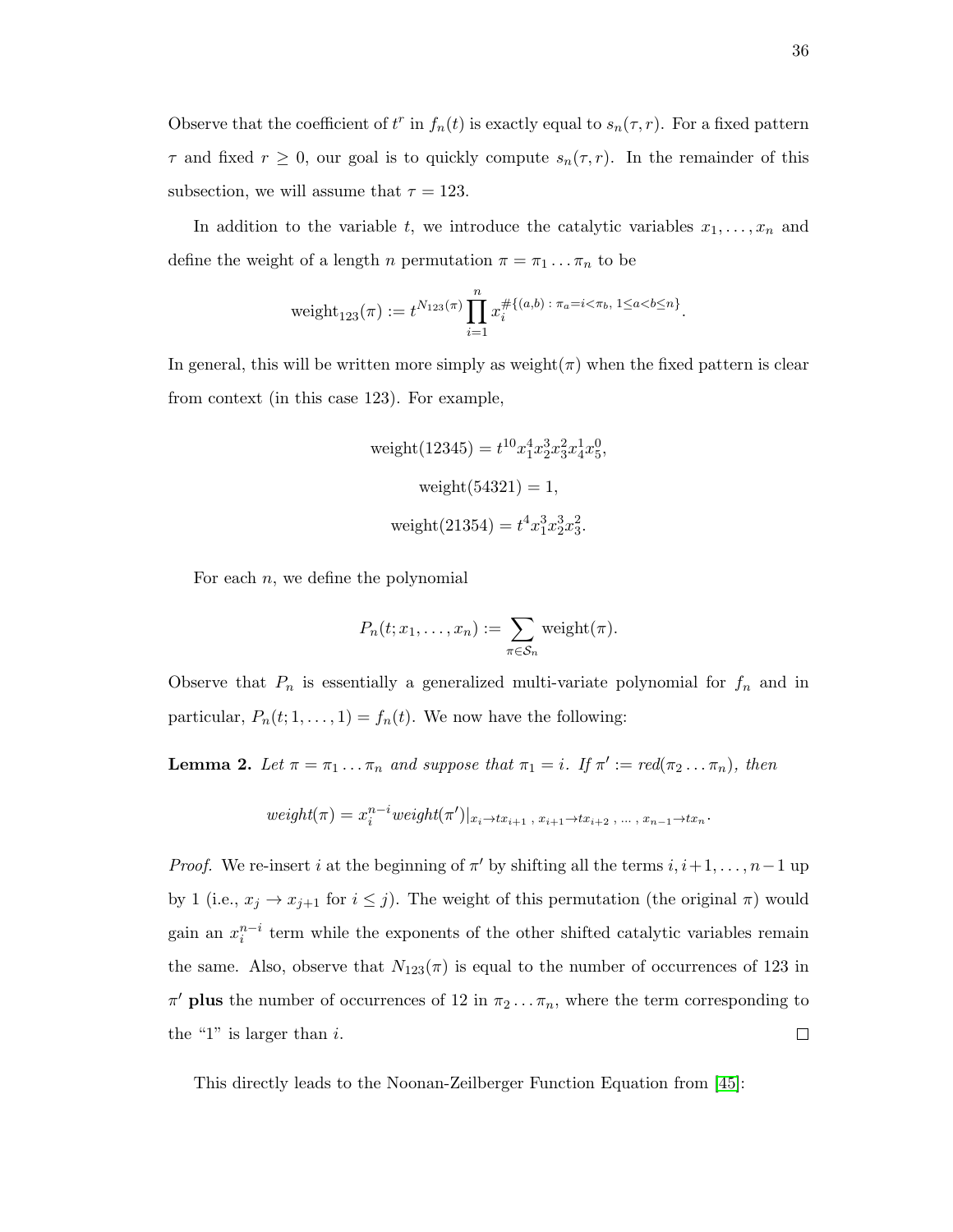**Theorem 10.** For the pattern  $\tau = 123$ ,

<span id="page-43-0"></span>
$$
P_n(t; x_1, \dots x_n) = \sum_{i=1}^n x_i^{n-i} P_{n-1}(t; x_1, \dots, x_{i-1}, tx_{i+1}, \dots, tx_n).
$$
 (NZFE1)

Once  $P_n(t; x_1, \ldots, x_n)$  is computed, the catalytic variables  $x_1, \ldots, x_n$  can all be set to 1 to get  $f_n(t) = P_n(t; 1, ..., 1)$ . In the original approach in [\[45\]](#page-99-1), Noonan and Zeilberger simply plugged in  $t = 0$  and  $x_1 = \ldots x_n = 1$  to get recurrences which can be used to show that  $s_n(123,0) = \frac{1}{n+1} {2n \choose n}$  $\binom{2n}{n}$ , the Catalan numbers. For  $r = 1$ , they differentiated Eq. [\(NZFE1\)](#page-43-0) with respect to t using the multi-variable calculus chain rule and then plugged in  $t = 0$  and  $x_1 = \ldots = x_n = 1$ . However, for  $r = 2$ , this became a computational mess, even for a computer.

For computational purposes though, it is not necessary to compute  $P_n(t; x_1, \ldots, x_n)$ in its entirety prior to setting the catalytic variables to 1. Observe that by Eq. [\(NZFE1\)](#page-43-0), we have:

$$
P_n(t; 1, \ldots, 1) = \sum_{i=1}^n P_{n-1}(t; 1 [i-1 \ times], t [n-i \ times]).
$$

We get terms of the form  $P_{a_0+a_1}(t; 1 \text{ [}a_0 \text{ times}], t \text{ [}a_1 \text{ times}])$  in the summation, which can again be plugged into Eq. [\(NZFE1\)](#page-43-0) to get:

$$
P_{a_0+a_1}(t; 1 [a_0 \text{ times}], t [a_1 \text{ times}]) =
$$
\n
$$
\sum_{i=1}^{a_0} P_{a_0+a_1-1}(t; 1 [i-1 \text{ times}], t [a_0-i \text{ times}], t^2 [a_1 \text{ times}])
$$
\n
$$
+ \sum_{i=1}^{a_1} t^{a_1-i} P_{a_0+a_1-1}(t; 1 [a_0 \text{ times}], t [i-1 \text{ times}], t^2 [a_1-i \text{ times}])
$$

We must now deal with terms of the form  $P_{a_0+a_1+a_2}(t; 1 \text{ [}a_0 \text{ times}], t \text{ [}a_1 \text{ times}], t^2 \text{ [}a_2 \text{ times}]).$ We can continue this recursive process of plugging new terms into Eq. [\(NZFE1\)](#page-43-0) to eventually compute  $f_n(t) = P_n(t; 1 \text{ } [n \text{ } times]).$ 

This is much faster than the direct weighted counting of all  $n!$  permutations, although it is still unfortunately an exponential-time (and memory) algorithm. Even then, we were still able to explicitly compute  $f_n(t)$  up to  $n = 20$ . This is implemented in the Maple procedure  $fn(n,t)$  in the accompanying Maple package P123. The procedure L20(t); gives the pre-computed sequence of  $fn(n,t)$  for  $1 \le n \le 20$ . Here are the first few terms: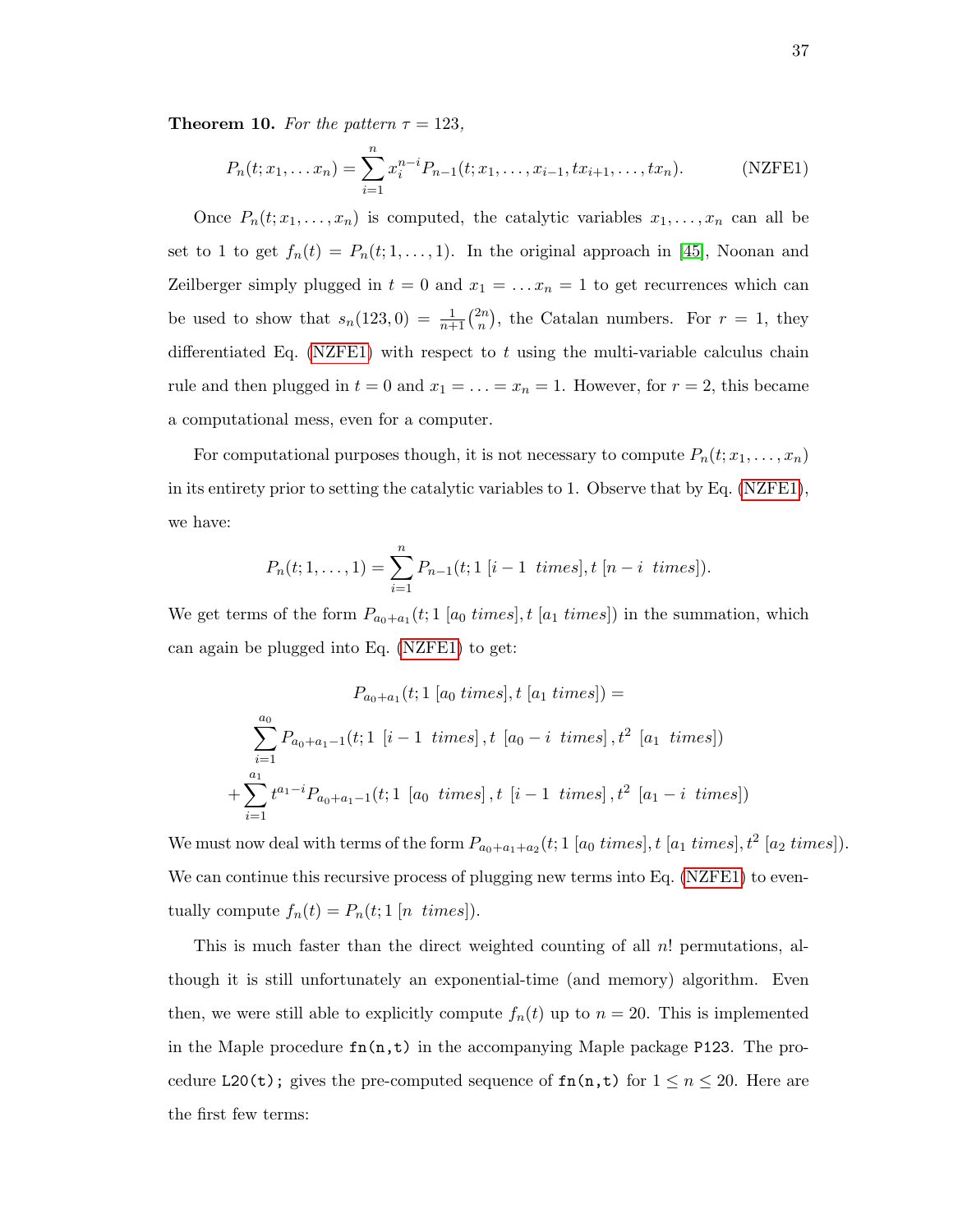$$
f_1(t) = 1 \t, \t f_2(t) = 2 \t, \t f_3(t) = t + 5 \t, \t f_4(t) = t^4 + 3t^2 + 6t + 14 \t, \n f_5(t) = t^{10} + 4t^7 + 6t^5 + 9t^4 + 7t^3 + 24t^2 + 27t + 42 \t, \n f_6(t) = t^{20} + 5t^{16} + 8t^{13} + 6t^{12} + 6t^{11} + 16t^{10} + 12t^9 + 24t^8 \n + 32t^7 + 37t^6 + 54t^5 + 74t^4 + 70t^3 + 133t^2 + 110t + 132 \t,
$$

$$
f_7(t) = t^{35} + 6t^{30} + 10t^{26} + 10t^{25} + 8t^{23} + 13t^{22} + 30t^{21} + 10t^{20} + 32t^{19} + 18t^{18}
$$
  
+62t<sup>17</sup> + 74t<sup>16</sup> + 24t<sup>15</sup> + 100t<sup>14</sup> + 130t<sup>13</sup> + 104t<sup>12</sup> + 162t<sup>11</sup> + 191t<sup>10</sup> + 232t<sup>9</sup>  
+260t<sup>8</sup> + 320t<sup>7</sup> + 387t<sup>6</sup> + 395t<sup>5</sup> + 507t<sup>4</sup> + 461t<sup>3</sup> + 635t<sup>2</sup> + 429t + 429 ,

$$
f_8(t) = t^{56} + 7t^{50} + 12t^{45} + 15t^{44} + 10t^{41} + 16t^{40} + 40t^{39} + 18t^{38} + 47t^{36} + 38t^{35} + 68t^{34}
$$
  
+60t<sup>33</sup> + 58t<sup>32</sup> + 66t<sup>31</sup> + 154t<sup>30</sup> + 138t<sup>29</sup> + 115t<sup>28</sup> + 156t<sup>27</sup> + 252t<sup>26</sup> + 324t<sup>25</sup> + 228t<sup>24</sup>  
+288t<sup>23</sup> + 537t<sup>22</sup> + 466t<sup>21</sup> + 546t<sup>20</sup> + 656t<sup>19</sup> + 682t<sup>18</sup> + 1004t<sup>17</sup> + 1047t<sup>16</sup> + 886t<sup>15</sup>  
+1494t<sup>14</sup> + 1456t<sup>13</sup> + 1580t<sup>12</sup> + 1818t<sup>11</sup> + 2077t<sup>10</sup> + 2182t<sup>9</sup> + 2389t<sup>8</sup> + 2544t<sup>7</sup> + 2864t<sup>6</sup>  
+2570t<sup>5</sup> + 3008t<sup>4</sup> + 2528t<sup>3</sup> + 2807t<sup>2</sup> + 1638t + 1430

Suppose that for a small fixed  $r \geq 0$ , we wanted the first 20 terms of the sequence  $s_n(123,r)$ . By this functional equation approach, one would compute  $f_n(t)$  and extract the coefficient of  $t^r$  for each n up to 20. This approach would expend quite a bit of computational effort in generating unnecessary information (namely, all the  $t^k$  terms where  $k > r$ ). This issue can mostly be circumvented, however, by a couple of observations. First, we have the following observation:

<span id="page-44-0"></span>**Lemma 3.** Let  $n = a_0 + a_1 + \ldots + a_s$  (where  $a_i \geq 0$  for each i) and suppose  $s > r + 1$ . Then, the coefficients of  $t^0, t^1, \ldots, t^r$  in

$$
P_n(t; 1 [a_0 \ times], \dots, t^{s-1} [a_{s-1} \ times], t^s [a_s \ times])
$$
  
-
$$
P_n(t; 1 [a_0 \ times], \dots, t^r [a_r \ times], t^{r+1} [a_{r+1} + a_{r+2} + \dots + a_s \ times])
$$

all vanish.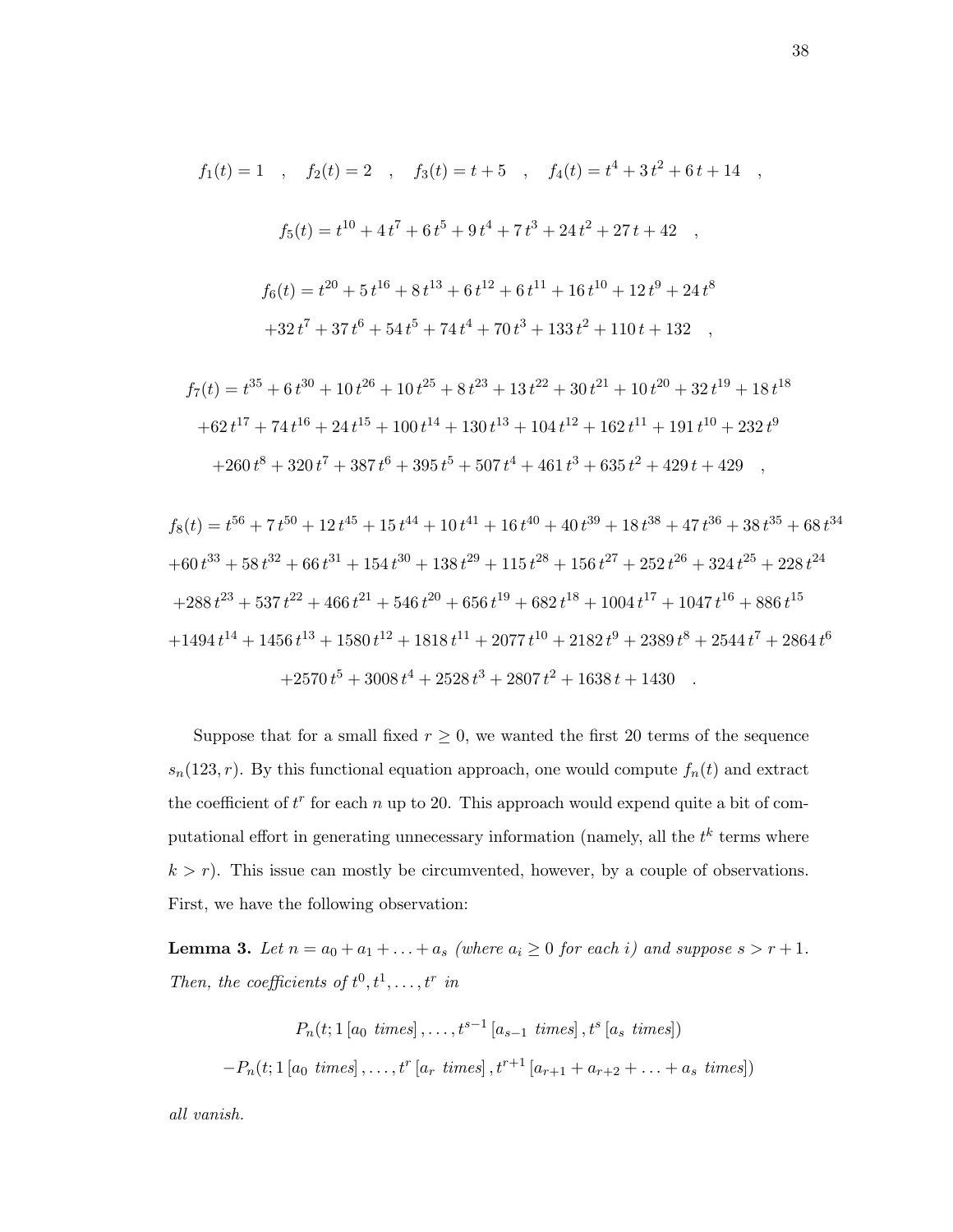*Proof.* The more general function  $P_n(t; x_1, \ldots, x_n)$  is a multi-variate polynomial.  $\Box$ 

This lemma allows us to collapse all the higher powers of t into the  $t^{r+1}$  coefficient and allows us to consider objects of the form  $P_n(t; 1 [a_0 \text{ times}], \ldots, t^r [a_r \text{ times}], t^{r+1} [a_{r+1} \text{ times}])$ regardless of how large  $n$  is.

Let  $n := a_0 + a_1 + \ldots + a_{r+1}$ . Also, for any expression R and positive integer k, let R\$k denote  $R[k \ times]$ . For example,  $t^3$ \$4 is shorthand for  $t^3, t^3, t^3, t^3$ . Now for any polynomial  $p(t)$  in the variable t, let  $p^{(r)}(t)$  denote the polynomial of degree (at most) r obtained by discarding all powers of t larger than r. Also, define the operator  $\text{CHOP}_r$ by  $CHOP_r[p(t)] := p^{(r)}(t)$ .

An application of [\(NZFE1\)](#page-43-0) and CHOP<sub>r</sub> to  $P_n^{(r)}(t; 1\$ bb{S}a\_0, \ldots, t^r\bb{S}a\_r, t^{r+1}\bb{S}a\_{r+1}) becomes:

$$
P_n^{(r)}(t; 1\$\mathbf{a}_0, t\$\mathbf{a}_1, \dots, t^r\$\mathbf{a}_r, t^{r+1}\$\mathbf{a}_{r+1})
$$
  
= CHOP<sub>r</sub> $\left[\sum_{i=1}^{a_0} P_{n-1}^{(r)}(t; 1\$(i-1), t\$(a_0-i), t^2\$\mathbf{a}_1, \dots, t^r\$\mathbf{a}_{r-1}, t^{r+1}\$(a_r+a_{r+1}))\right]$   
+ $\sum_{i=1}^{a_1} t^{(a_1-i)+a_2+\dots+a_{r+1}} P_{n-1}^{(r)}(t; 1\$\mathbf{a}_0, t\$(i-1), t^2\$(a_1-i), \dots, t^{r+1}\$(a_r+a_{r+1}))$   
+ $\sum_{i=1}^{a_2} t^{2((a_2-i)+a_3+\dots+a_{r+1})} P_{n-1}^{(r)}(t; 1\$\mathbf{a}_0, \dots t^3\$(a_2-i), \dots, t^r\$\mathbf{a}_{r-1}, t^{r+1}\$(a_r+a_{r+1}))$ 

+....  
+ 
$$
\sum_{i=1}^{a_{r+1}} t^{(r+1)(a_{r+1}-i)} P_{n-1}^{(r)}(t; 1 \text{sa}_0, t \text{sa}_1, ..., t^r \text{sa}_r, t^{r+1} \text{sa}_{(r+1)}-1))
$$
.

Due to the  $CHOP<sub>r</sub>$  operator, many terms automatically disappear because of the power of t in front. From a computational perspective, this observation eliminates many unnecessary terms and hence circumvents a lot of unnecessary computation. The important point is that a computer can automatically generate a "scheme" for computing the degree- $r$  polynomials in  $t$  of the form:

$$
P_{a_0+\ldots+a_{r+1}}^{(r)}(t; 1 [a_0 \text{ times}], t [a_1 \text{ times}], \ldots, t^r [a_r \text{ times}], t^{r+1} [a_{r+1} \text{ times}]),
$$

with  $a_0 + \ldots + a_{r+1} = n$  and  $a_0, \ldots, a_{r+1} \geq 0$ . The number of such objects to consider is  $\binom{r+n+1}{r+1}$ . So each iteration involves  $\mathcal{O}(n^{r+1})$  evaluations and hence  $\mathcal{O}(n^{r+2})$  additions.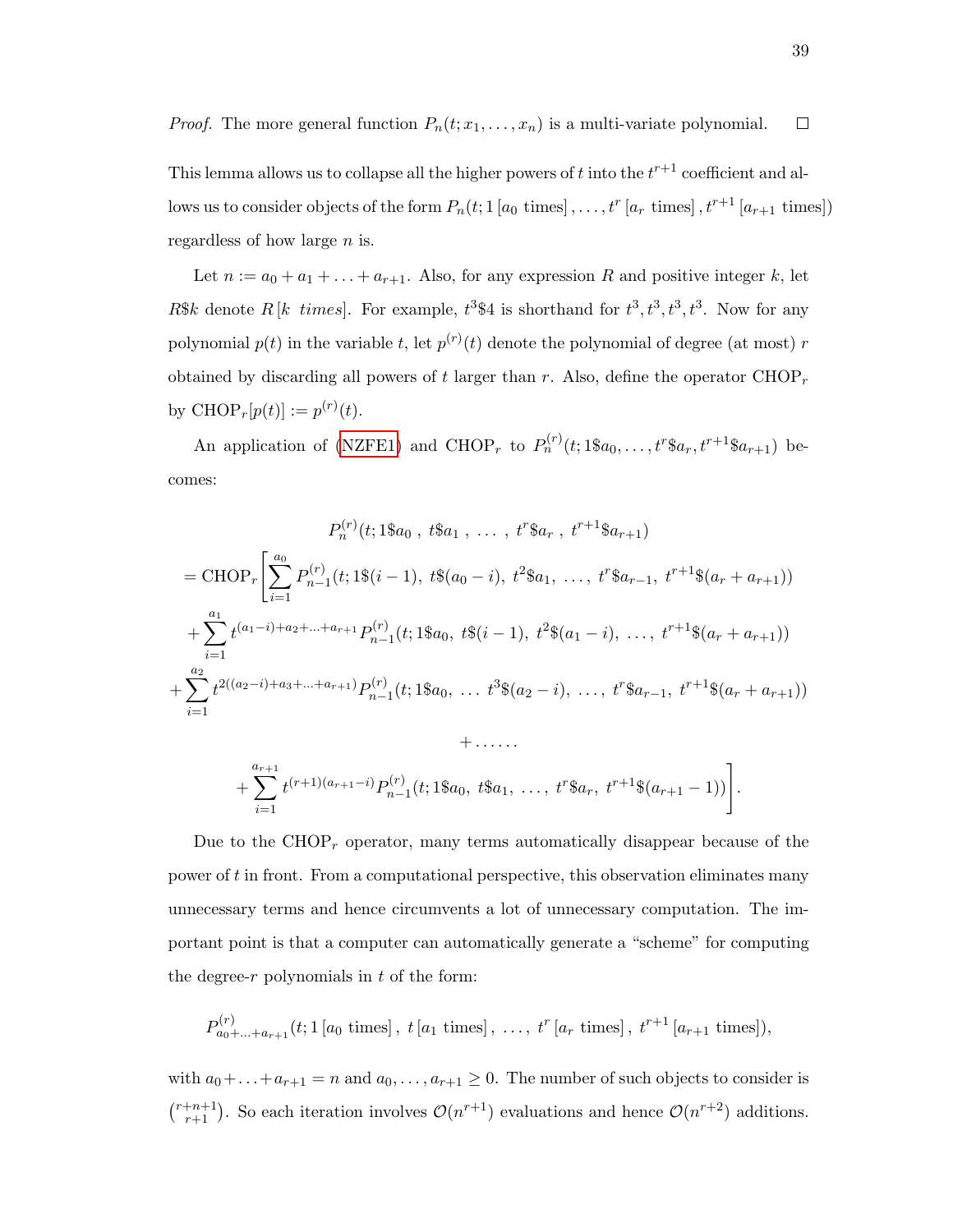Doing this *n* times yields an  $\mathcal{O}(n^{r+3})$  algorithm for finding our desired polynomial:

$$
f_n^{(r)}(t) = P_n^{(r)}(t; 1 [n \text{ times}], t [0 \text{ times}], ..., t^{r+1} [0 \text{ times}]).
$$

Having found the "scheme", a computer can use it to generate as many terms as de-sired.<sup>[4](#page-46-0)</sup>

The accompanying Maple package P123 implements the functional equation [NZFE1](#page-43-0) and easily generates the first 25 terms of the enumerating sequences for  $0 \le r \le 7$ . From this data, we can empirically verify the already-known results for  $s_n(123, r)$  for  $0 \leq r \leq 4$  [\[44,](#page-99-3) [25,](#page-98-4) [14\]](#page-97-3) and make conjectures for  $5 \leq r \leq 7$  as follows:

$$
a_0(n) = 2 \frac{(2 n - 1)!}{(n - 1)! (n + 1)!} .
$$

$$
a_1(n) = 6 \frac{(2 n - 1)!}{(n - 3)! (n + 3)!} .
$$

$$
a_2(n) = \frac{(2 n - 2)!}{(n - 4)! (n + 5)!} \cdot (59 n^2 + 117 n + 100) \quad .
$$

$$
a_3(n) = \frac{(2 n - 3)!}{(n - 5)! (n + 7)!} \cdot 4n (113 n^3 + 506 n^2 + 937 n + 1804)
$$

$$
a_4(n) = \frac{(2n-4)!}{(n-4)!(n+9)!}.
$$
  
(3561  $n^8$  + 3126  $n^7$  - 46806  $n^6$  + 12384  $n^5$  - 659091  $n^4$   
+2630634  $n^3$  + 5520576  $n^2$  + 26283456  $n$  - 39191040).

.

<span id="page-46-0"></span><sup>&</sup>lt;sup>4</sup>As a reminder, the "scheme" mentioned here is a liberal use of the word and differs from *enumeration* schemes.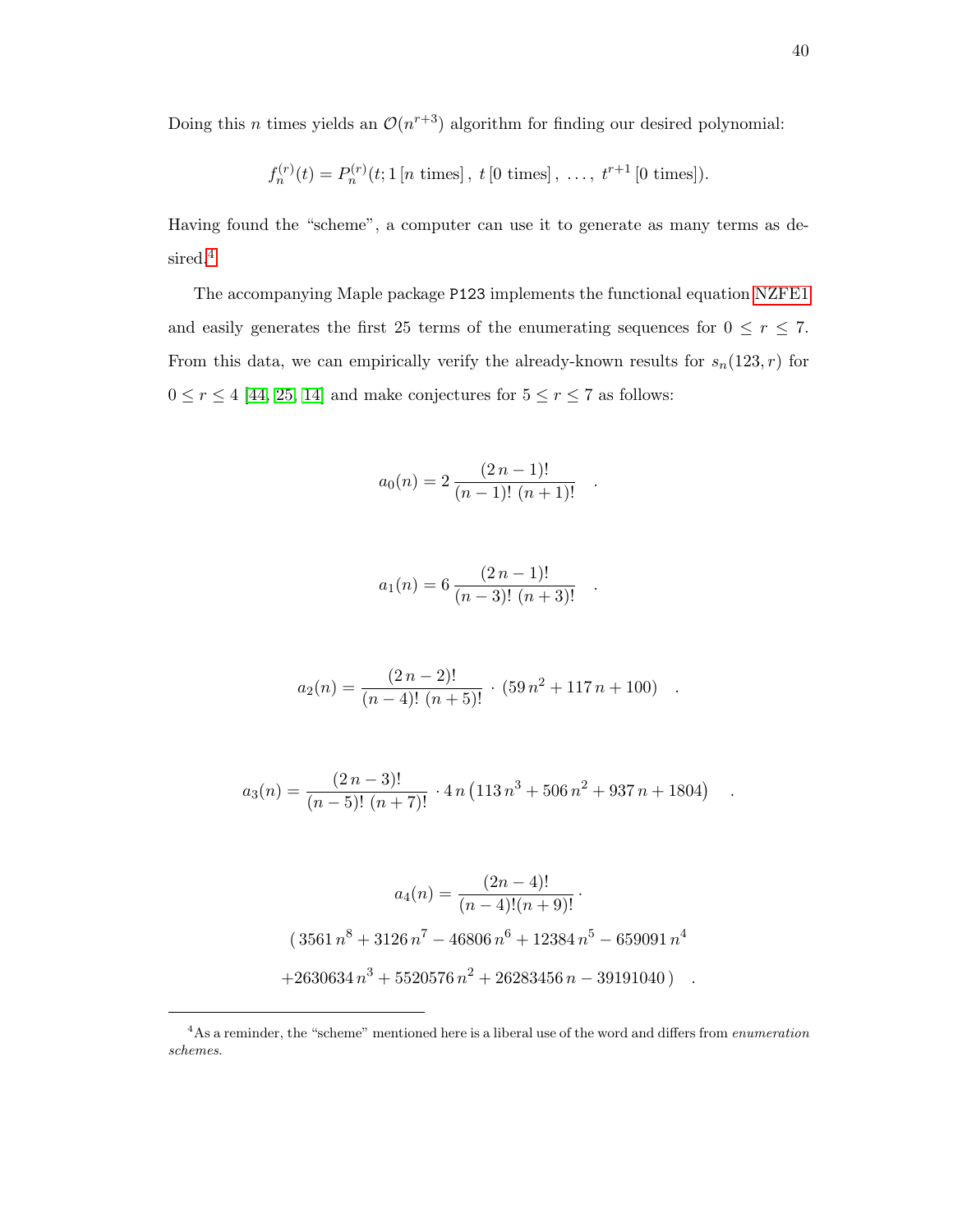$$
a_5(n) = \frac{(2n-5)!}{(n-5)!(n+11)!}.
$$
  
(26246 n<sup>10</sup> + 136646 n<sup>9</sup> - 115872 n<sup>8</sup> + 22524 n<sup>7</sup> - 9648450 n<sup>6</sup> + 71304534 n<sup>5</sup>  
+381205612 n<sup>4</sup> + 1607633896 n<sup>3</sup> + 2800103664 n<sup>2</sup> + 3611692800 n - 32891443200).

$$
a_6(n) = \frac{(2n-6)!}{(n-6)!(n+13)!}
$$

 $( \, 193311 \, n^{12} + 2349954 \, n^{11} + 13035003 \, n^{10} + 95151030 \, n^{9} + 406430793 \, n^{8} + 2889552582 \, n^{7} )$  $+14335663329\,{n}^{6}+60005854890\,{n}^{5}+313010684796\,{n}^{4}+1025692693464\,{n}^{3}$  $+1283595375168 n^2 - 6909513045120 n - 28177269120000$  .

$$
a_7(n) = \frac{(2n-7)!}{(n-5)!(n+15)!}.
$$
\n
$$
(1386032 n^{16} + 13111080 n^{15} + 22526480 n^{14} + 355187760 n^{13} - 1654450096 n^{12}
$$
\n
$$
+ 10534951680 n^{11} + 15797223760 n^{10} - 305671694640 n^9
$$
\n
$$
+ 3750695521216 n^8 - 26631101348520 n^7 - 86395090065440 n^6
$$
\n
$$
- 636425872408320 n^5 + 3647384624274048 n^4 + 11386434230674560 n^3
$$
\n
$$
+ 103032675524966400 n^2 - 157858417817856000 n - 763734137886720000)
$$

## 3.2.2 Permutations containing 1234

We now show how to extend the previous approach to the pattern 1234. In addition to the variable t, we now introduce 2n catalytic variables  $x_1, \ldots, x_n$  and  $y_1, \ldots, y_n$ . The weight of a length *n* permutation  $\pi = \pi_1 \dots \pi_n$  will now be

$$
\text{weight}(\pi) := t^{N_{1234}(\pi)} \prod_{i=1}^n x_i^{\# \{(a,b) \,:\, \pi_a = i < \pi_b, \, 1 \le a < b \le n\}} \cdot y_i^{\# \{(a,b,c) \,:\, \pi_a = i < \pi_b < \pi_c, \, 1 \le a < b < c \le n\}}.
$$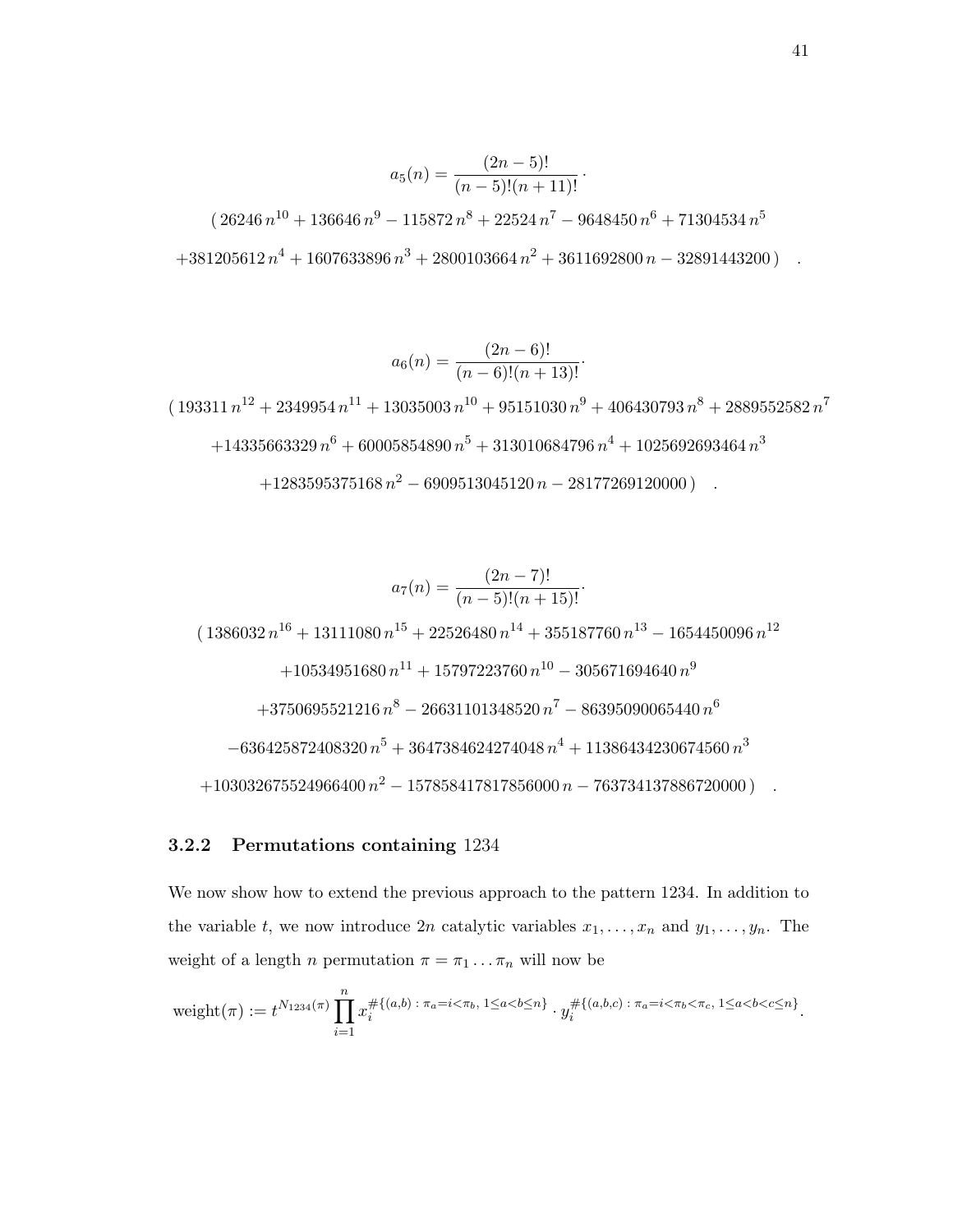For example,

weight(123456) = 
$$
t^{15}x_1^5x_2^4x_3^3x_4^2x_5y_1^{10}y_2^6y_3^3y_4
$$
,  
weight(654321) = 1,  
weight(345612) =  $tx_1x_3^3x_4^2x_5y_3^3y_4$ .

For each  $n$ , we define the polynomial

$$
P_n(t; x_1,\ldots,x_n; y_1,\ldots,y_n):=\sum_{\pi\in\mathcal{S}_n}\mathrm{weight}(\pi).
$$

We now observe the following:

**Lemma 4.** Let  $\pi = \pi_1 \dots \pi_n$  and suppose that  $\pi_1 = i$ . If  $\pi' := \text{red}(\pi_2 \dots \pi_n)$ , then

$$
weight(\pi) = x_i^{n-i} weight(\pi')|_{x_i \to y_i x_{i+1}, \dots, x_{n-1} \to y_i x_n, y_i \to ty_{i+1}, \dots, y_{n-1} \to ty_n}.
$$

*Proof.* We consider i to be a fixed value and re-insert i at the beginning of  $\pi'$  by shifting all the terms  $i, i + 1, \ldots, n - 1$  up by 1 (i.e.,  $x_j \to x_{j+1}$  and  $y_j \to y_{j+1}$  for  $i \leq j$ ). The new i would create  $n - i$  new 12 patterns and would require an extra  $x_i^{n-i}$  factor for the weight. Also, the re-insertion of  $i$  would recreate new 123 patterns. The number of such new patterns is exactly the number of 12 patterns in the shifted  $\pi'$ , where the "1" is greater than i. Therefore, our  $x_j$  shift now becomes  $x_j \to y_i x_{j+1}$  for  $i \leq j$ . Also, observe that  $N_{1234}(\pi)$  is equal to the number of occurrences of 1234 in  $\pi'$  plus the number of occurrences of 123 in  $\pi_2 \dots \pi_n$ , where the term corresponding to the "1" is larger than *i*. Therefore, our  $y_j$  shift now becomes  $y_j \rightarrow ty_{j+1}$  for  $i \leq j$ .  $\Box$ 

This directly leads to the Noonan-Zeilberger Function Equation for pattern 1234 from  $[45]$ :

Theorem 11. For the pattern  $\tau = 1234$ ,

<span id="page-48-0"></span>
$$
P_n(t; x_1, \dots x_n) = \sum_{i=1}^n x_i^{n-i} P_{n-1}(t; x_1, \dots, x_{i-1}, y_i x_{i+1}, \dots, y_i x_n; y_1, \dots, y_{i-1}, ty_{i+1}, \dots, ty_n).
$$
\n(NZFE2)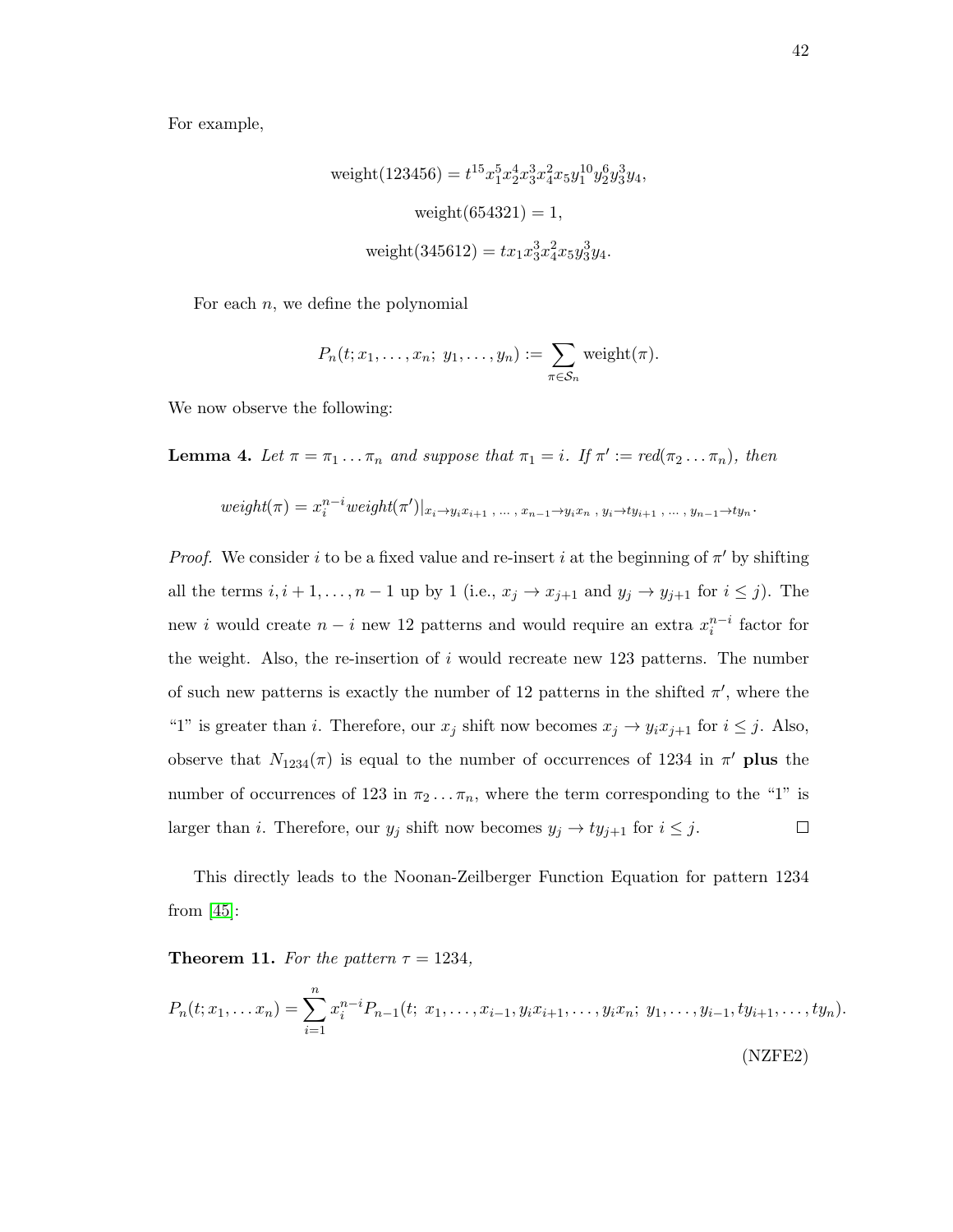Again, our goal is to compute  $f_n(t) = P_n(t; 1 [2n \text{ times}])$ . We can apply the same computational methods as before. For example, we can apply [\(NZFE2\)](#page-48-0) directly to  $P_n(t; 1|2n \text{ times})),$  and more generally, to objects of the form

$$
P_n(t; 1 [a_0 \text{ times}], \ldots, t^{s_1} [a_{s_1} \text{ times}]; 1 [b_0 \text{ times}], \ldots, t^{s_2} [b_{s_2} \text{ times}])
$$

to compute  $f_n(t)$ . This again gives us an algorithm that is faster than the direct weighted counting of n! permutations but is still exponential-time (and memory). This has been implemented in the accompanying Maple package P1234, and the first few polynomials are:

$$
f_1(q) = 1
$$
,  $f_2(q) = 2$ ,  $f_3(q) = 6$ ,  $f_4(q) = q + 23$ ,  $f_5(q) = q^5 + 4q^2 + 12q + 103$ ,

$$
f_6(q) = q^{15} + 5 q^9 + 8 q^6 + 12 q^5 + 6 q^4 + 10 q^3 + 63 q^2 + 102 q + 513
$$

$$
f_7(q) = q^{35} + 6 q^{25} + 10 q^{19} + 18 q^{16} + 12 q^{15} + 13 q^{13} + 24 q^{11} + 32 q^{10} + 72 q^{9} + 10 q^{8}
$$
  
+46 q<sup>7</sup> + 142 q<sup>6</sup> + 116 q<sup>5</sup> + 146 q<sup>4</sup> + 196 q<sup>3</sup> + 665 q<sup>2</sup> + 770 q + 2761 ,

$$
f_8(q) = q^{70} + 7 q^{55} + 12 q^{45} + 15 q^{41} + 10 q^{39} + 8 q^{36} + 28 q^{35} + 40 q^{32} + 41 q^{29} + 10 q^{28}
$$
  
+24 q<sup>27</sup> + 44 q<sup>26</sup> + 84 q<sup>25</sup> + 24 q<sup>24</sup> + 89 q<sup>23</sup> + 12 q<sup>21</sup> + 142 q<sup>20</sup> + 136 q<sup>19</sup> + 96 q<sup>18</sup> + 115 q<sup>17</sup>  
+333 q<sup>16</sup> + 156 q<sup>15</sup> + 112 q<sup>14</sup> + 312 q<sup>13</sup> + 199 q<sup>12</sup> + 600 q<sup>11</sup> + 573 q<sup>10</sup> + 804 q<sup>9</sup> + 503 q<sup>8</sup>  
+885 q<sup>7</sup> + 1782 q<sup>6</sup> + 1204 q<sup>5</sup> + 2148 q<sup>4</sup> + 2477 q<sup>3</sup> + 5982 q<sup>2</sup> + 5545 q + 15767

Additionally, both the obvious analog of Lemma [3](#page-44-0) as well as the computational reduction using the  $CHOP<sub>r</sub>$  operator still apply in this setting. This has been implemented in the accompanying Maple package F1234. As in the previous subsection, one can get polynomial-time (in n) algorithms to compute  $s_n(1234, r)$ , however the  $\mathcal{O}(n^{r+3})$ becomes  $\mathcal{O}(n^{2r+5})$  since we have twice as many catalytic variables. Nevertheless, we were still able to compute the first 70 terms for the case  $r = 1$ . Here are the first 23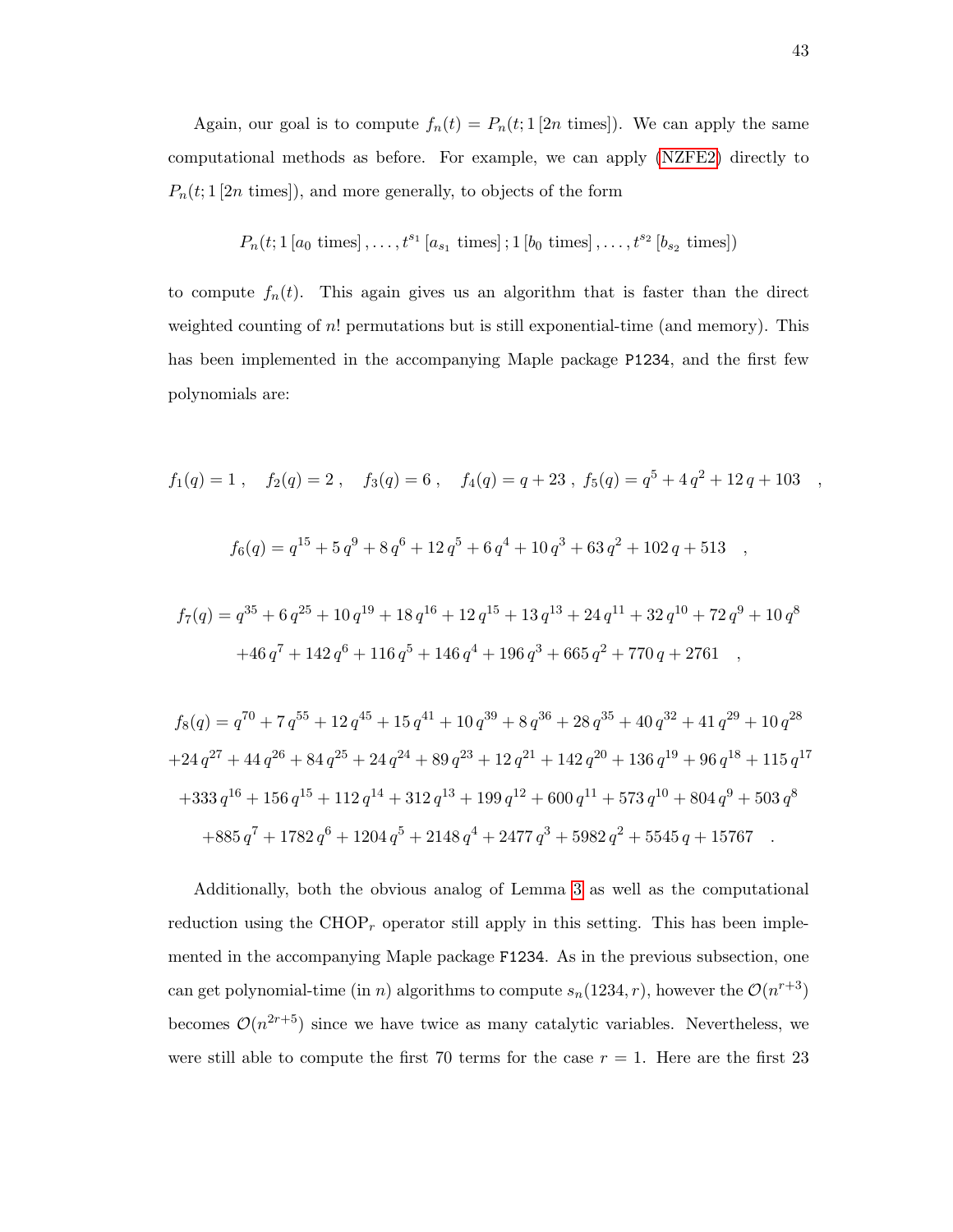terms:

0, 0, 0, 1, 12, 102, 770, 5545, 39220, 276144, 1948212, 13817680, 98679990,

710108396, 5150076076, 37641647410, 277202062666, 2056218941678, 15358296210724,

115469557503753, 873561194459596, 6647760790457218, 50871527629923754 .

Additionally, Manuel Kauers programmed our algorithm in C and used clever programming techniques to compute the first 200 terms. The output is available at: <http://www.math.rutgers.edu/~zeilberg/tokhniot/oF1234bManuelKauers>.

## 3.2.3 Extending to longer patterns

The approach for the patterns 123 and 1234 can be extended analogously to longer patterns of the form  $12...k$ . For example, if the pattern  $\tau = 12345$ , we consider the variable t and 3n catalytic variables:  $x_1, \ldots, x_n$  and  $y_1, \ldots, y_n$  and  $z_1, \ldots, z_n$ . The weight of a length *n* permutation  $\pi = \pi_1 \dots \pi_n$  will now be

$$
\text{weight}(\pi) := t^{N_{12345}(\pi)} \prod_{i=1}^{n} x_i^{\# \{(a,b) \; : \; \pi_a = i < \pi_b\}} \cdot y_i^{\# \{(a,b,c) \; : \; \pi_a = i < \pi_b < \pi_c\}} \cdot z_i^{\# \{(a,b,c,d) \; : \; \pi_a = i < \pi_b < \pi_c < \pi_d\}}
$$

where it is always assumed that  $a < b < c < d$ .

An analogous functional equation is derived for the corresponding polynomial

$$
P_n(t; x_1,\ldots,x_n; y_1,\ldots,y_n; z_1,\ldots,z_n) := \sum_{\pi \in S_n} \text{weight}(\pi)
$$

and all the analogous computational methods work in this setting as well. This has been implemented in the Maple packages P12345 and F12345. For example, the first 20 terms for  $r = 0$  are:

1, 2, 6, 24, 119, 694, 4582, 33324, 261808, 2190688, 19318688, 178108704,

1705985883, 16891621166, 172188608886, 1801013405436, 19274897768196,

210573149141896, 2343553478425816, 26525044132374656 .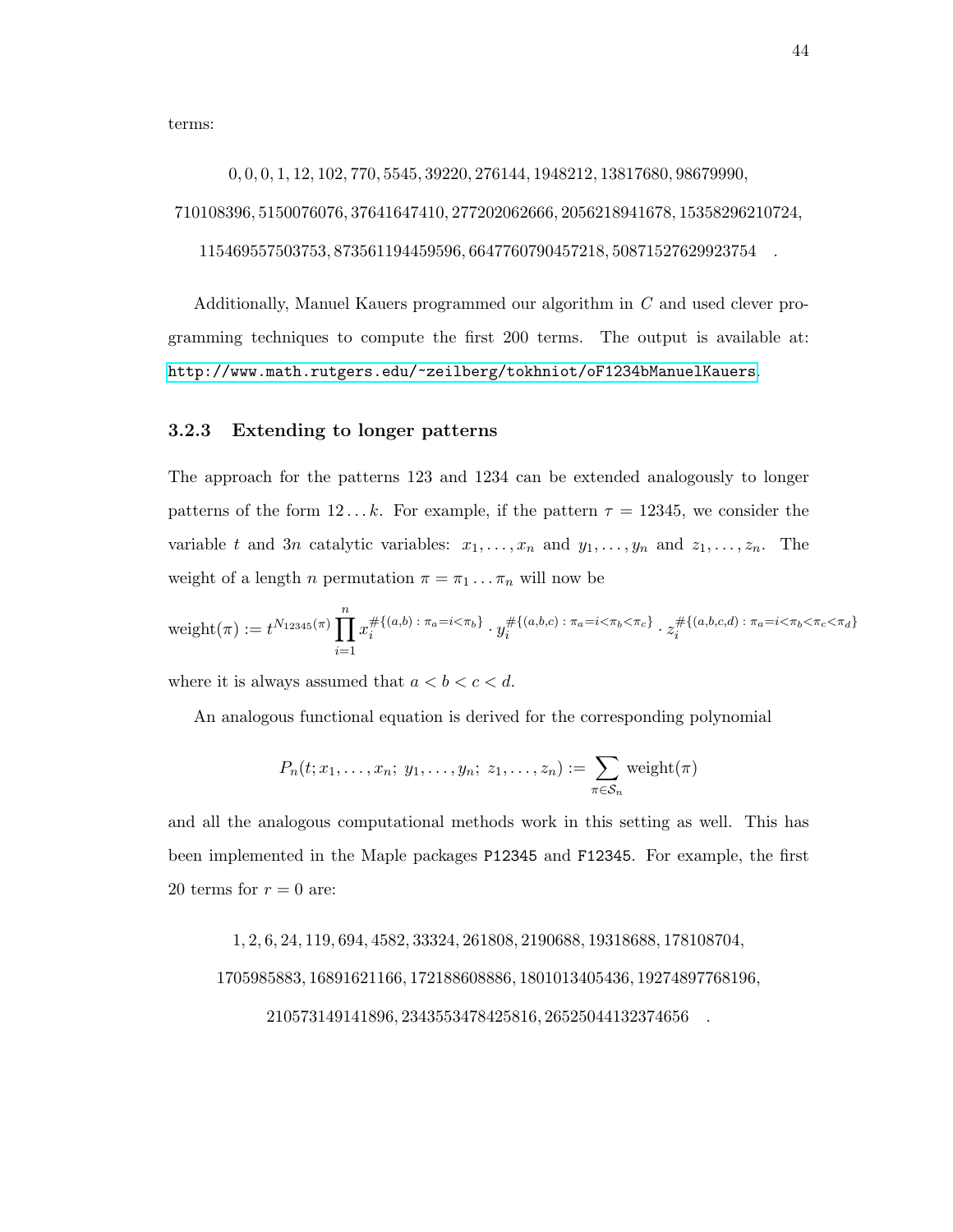The first 20 terms for  $r = 1$  are:

0, 0, 0, 0, 1, 20, 270, 3142, 34291, 364462, 3844051, 40632886, 432715409, 4655417038, 50667480496, 558143676522, 6223527776874, 70228214538096, 801705888742781, 9254554670121572 .

**3.3** Patterns of the form  $12... (k-2)(k)(k-1)$ 

In this section, we adapt the approach from the previous section (for increasing patterns) to the patterns  $12 \ldots (k-2)(k)(k-1)$ . We first handle the case of 132 and then outline how to generalize this approach to patterns 1243, 12354, and so on.

#### 3.3.1 Permutations containing 132

Given a (fixed) pattern  $\tau$  and non-negative integer n, we again consider the polynomial

$$
f_n(t) := \sum_{\pi \in S_n} t^{N_\tau(\pi)}.
$$
\n(3.2)

Recall that the coefficient of  $t^r$  in  $f_n(t)$  is exactly equal to  $s_n(\tau, r)$ . For a fixed pattern  $\tau$  and fixed  $r \geq 0$ , our goal is to quickly compute  $s_n(\tau, r)$ . In the remainder of this subsection, we will assume that  $\tau = 132$ .

In addition to the variable t, we introduce the catalytic variables  $x_1, \ldots, x_n$  and define the weight of a length *n* permutation  $\pi = \pi_1 \dots \pi_n$  to be

$$
weight(\pi) := t^{N_{132}(\pi)} \prod_{i=1}^{n} x_i^{\# \{(a,b) : \pi_a > \pi_b = i, 1 \le a < b \le n\}}.
$$

For example, weight(12345) = 1, weight(13245) =  $tx_2$ , and weight(25143) =  $t^4x_1^2x_3^2x_4$ .

For each  $n$ , we again define the polynomial

$$
P_n(t; x_1,\ldots,x_n) := \sum_{\pi \in S_n} \text{weight}(\pi).
$$

Recall that  $P_n(t; 1, \ldots, 1) = f_n(t)$ . We can now observe the following:

**Lemma 5.** Let  $\pi = \pi_1 \dots \pi_n$  and suppose that  $\pi_1 = i$ . If  $\pi' := \text{red}(\pi_2 \dots \pi_n)$ , then

$$
weight(\pi) = x_1 x_2 \dots x_{i-1} \cdot weight(\pi')|_{x_i \to tx_{i+1}, x_{i+1} \to tx_{i+2}, \dots, x_{n-1} \to tx_n}.
$$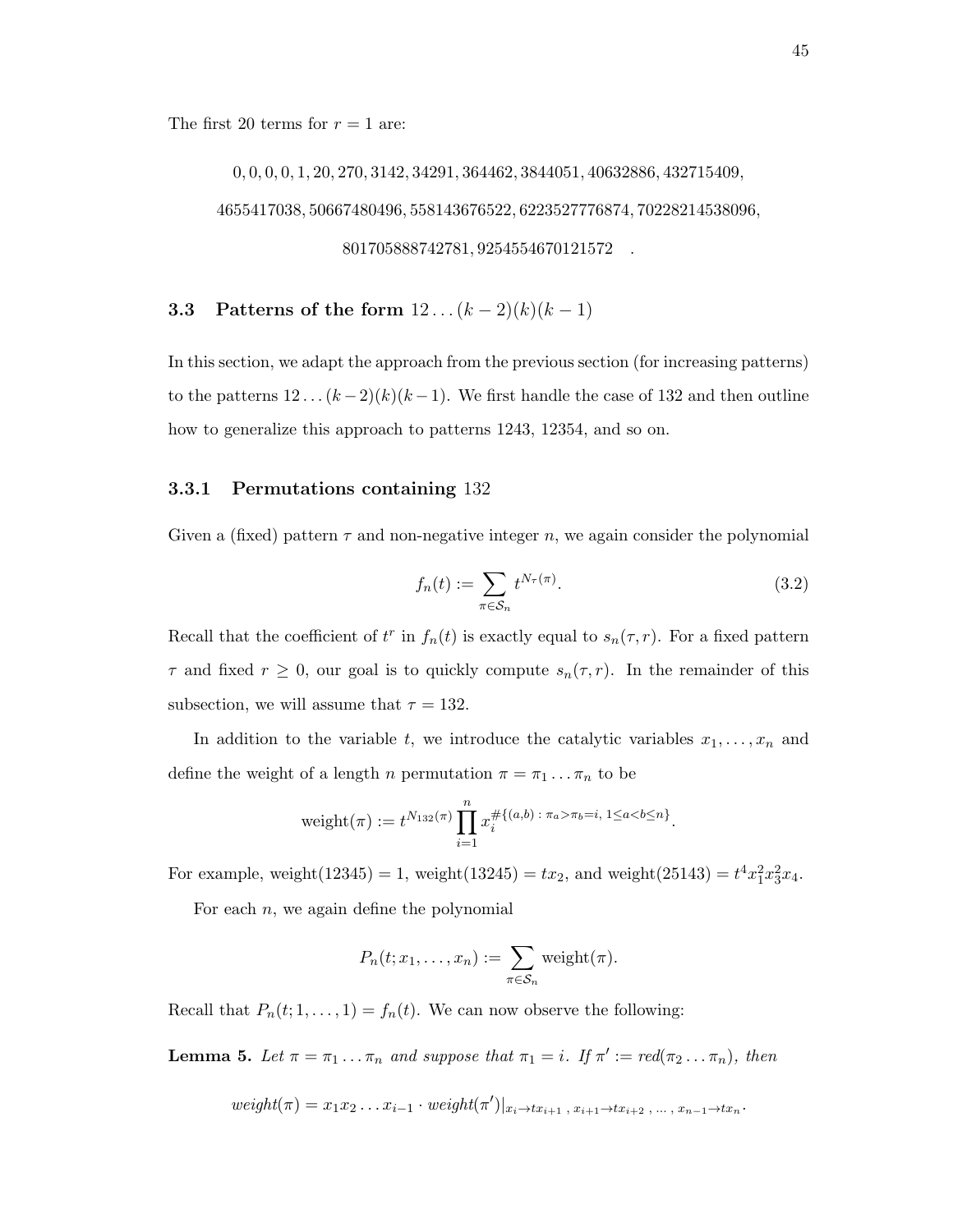*Proof.* We re-insert i at the beginning of  $\pi'$  by shifting all the terms  $i, i + 1, \ldots, n - 1$ up by 1 (i.e.,  $x_j \rightarrow x_{j+1}$  for  $i \leq j$ ). The new "i" would create new 21 patterns and would require an extra factor of  $x_1x_2 \ldots x_{i-1}$  for the weight. Also, observe that  $N_{132}(\pi)$ is equal to the number of occurrences of 132 in  $\pi'$  plus the number of occurrences of 21 in  $\pi_2 \dots \pi_n$ , where the term corresponding to the "1" is larger than *i*. Therefore, our  $x_j$  shift now becomes  $x_j \to tx_{j+1}$  for  $i \leq j$ .  $\Box$ 

This directly leads to the new functional equation:

**Theorem 12.** For the pattern  $\tau = 132$ ,

$$
P_n(t; x_1, \dots, x_n) = \sum_{i=1}^n x_1 x_2 \dots x_{i-1} \cdot P_{n-1}(t; x_1, \dots, x_{i-1}, tx_{i+1}, \dots, tx_n).
$$
 (FE132)

As before, once  $P_n(t; x_1, \ldots, x_n)$  is computed, the catalytic variables  $x_1, \ldots, x_n$  can all be set to 1 to get  $f_n(t) = P_n(t; 1, ..., 1)$ .

We can again apply the same computational techniques as before. First, we can apply the functional equation [\(FE132\)](#page-52-0) directly to  $P_n(t; 1, \ldots, 1)$  to get:

<span id="page-52-0"></span>
$$
P_n(t; 1, \ldots, 1) = \sum_{i=1}^n P_{n-1}(t; 1 \ [i-1 \ times], t \ [n-i \ times]).
$$

We get terms of the form  $P_{a_0+a_1}(t; 1 \text{ [}a_0 \text{ times}], t \text{ [}a_1 \text{ times}])$  in the summation, which can again be plugged into [\(FE132\)](#page-52-0) to get:

$$
P_{a_0+a_1}(t; 1 [a_0 \text{ times}], t [a_1 \text{ times}]) =
$$
\n
$$
\sum_{i=1}^{a_0} P_{a_0+a_1-1}(1 [i-1 \text{ times}], t [a_0-i \text{ times}], t^2 [a_1 \text{ times}])
$$
\n
$$
+ \sum_{i=1}^{a_1} t^{i-1} P_{a_0+a_1-1}(1 [a_0 \text{ times}], t [i-1 \text{ times}], t^2 [a_1-i \text{ times}])
$$

Now, we must deal with terms of the form  $P_{a_0+a_1+a_2}(t; 1 \text{ } [a_0 \text{ times}], t \text{ } [a_1 \text{ times}], t^2 \text{ } [a_2 \text{ times}]).$ We can continue this recursive process of plugging new terms into [\(FE132\)](#page-52-0) to eventually compute  $f_n(t) = P_n(t; 1 \nvert n \nvert times)$ . This is much faster than the direct weighted counting of all  $n!$  permutations, although it is still unfortunately an exponential-time (and memory) algorithm.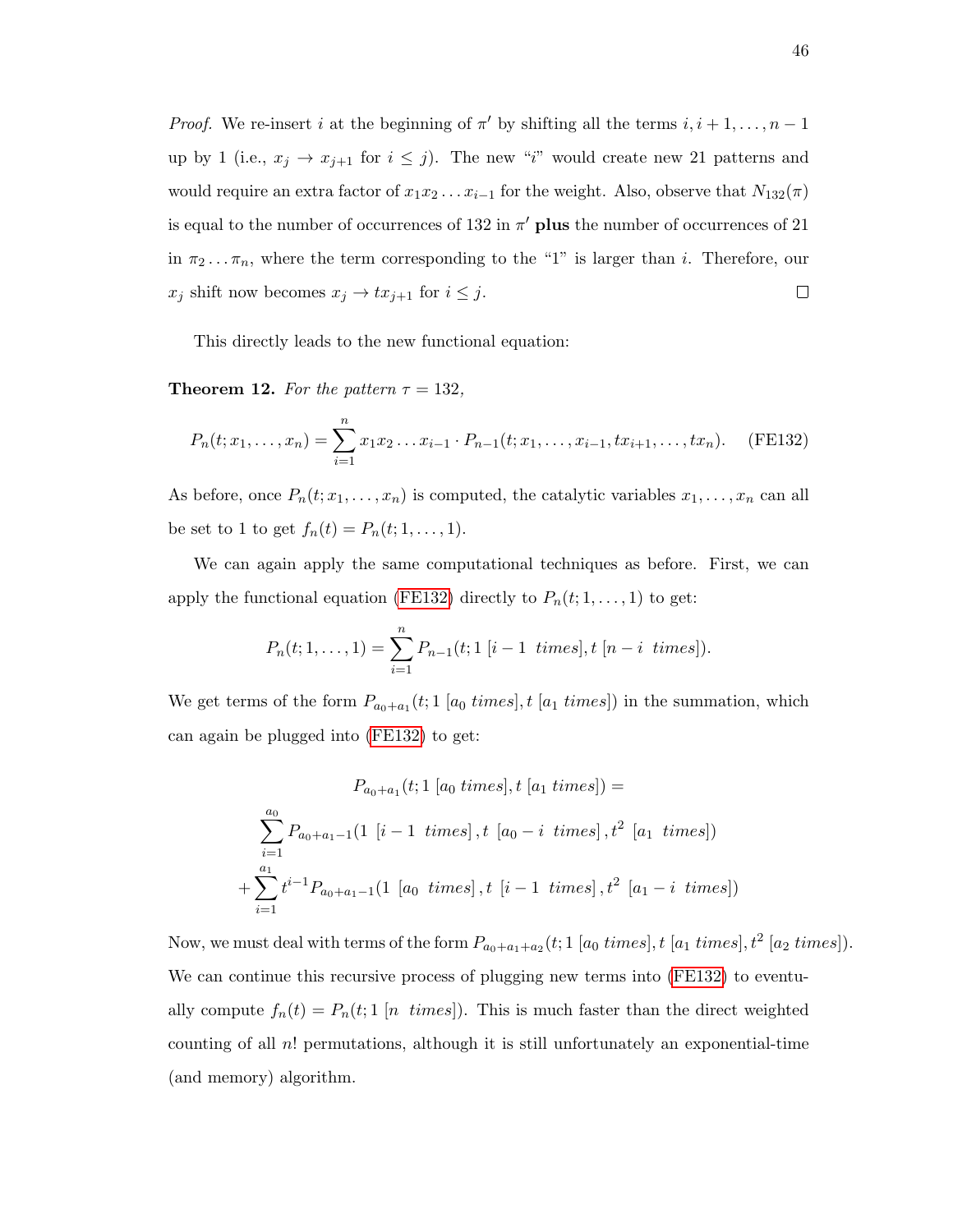This algorithm has been implemented in the accompanying Maple package FINCRT. For example, here are the first few terms:

$$
f_1(t) = 1 \t, \t f_2(t) = 2 \t, \t f_3(t) = t + 5 \t, \t f_4(t) = t^3 + 4t^2 + 5t + 14 \t,
$$
  

$$
f_5(t) = 3t^6 + 5t^5 + 12t^4 + 14t^3 + 23t^2 + 21t + 42 \t,
$$
  

$$
f_6(t) = 2t^{12} + 10t^{10} + 22t^9 + 29t^8 + 37t^7 + 64t^6
$$
  

$$
+ 55t^5 + 96t^4 + 82t^3 + 107t^2 + 84t + 132
$$
  

$$
f_7(t) = 2t^{20} + t^{19} + 13t^{18} + 14t^{17} + 23t^{16} + 55t^{15} + 93t^{14}
$$
  

$$
+ 126t^{13} + 206t^{12} + 175t^{11} + 281t^{10} + 298t^9 + 360t^8 + 365t^7
$$

$$
+475\,{t}^{6}+394\,{t}^{5}+526\,{t}^{4}+410\,{t}^{3}+464\,{t}^{2}+330\,t+429
$$

Suppose that for a small fixed  $r \geq 0$ , we want to compute the sequence (in n) given by  $s_n(132, r)$ . As in the previous sections, this current approach computes many unnecessary terms of  $f_n(t)$  (namely, all the  $t^k$  terms where  $k > r$ ). Fortunately, the same computational methods from the 123 pattern case apply in the present setting as well. In particular, the obvious analog of Lemma [3](#page-44-0) as well as the reduction using the CHOP<sub>r</sub> operator can be applied here. Recall that given a polynomial  $p(t)$ , CHOP<sub>r</sub> $[p(t)]$ discards all the powers of  $t$  larger than  $r$ .

From a computational perspective, these techniques again eliminate many unnecessary terms and hence circumvent a lot of unnecessary computation. This has been automated in the Maple package FINCRT so that a computer can derive a "scheme" for any fixed r (completely on its own) and use it to enumerate  $s_n(132, r)$  for as many terms as the user wants.

For example, the Maple call F132rN(5,15); for the first 15 terms of  $s_n(132,5)$ produces the sequence:

, 0, 0, 0, 5, 55, 394, 2225, 11539, 57064, 273612, 1283621, 5924924, 27005978, 121861262 which is the sequence A138163 in the On-Line Encyclopedia of Integer Sequences [\[54\]](#page-100-5).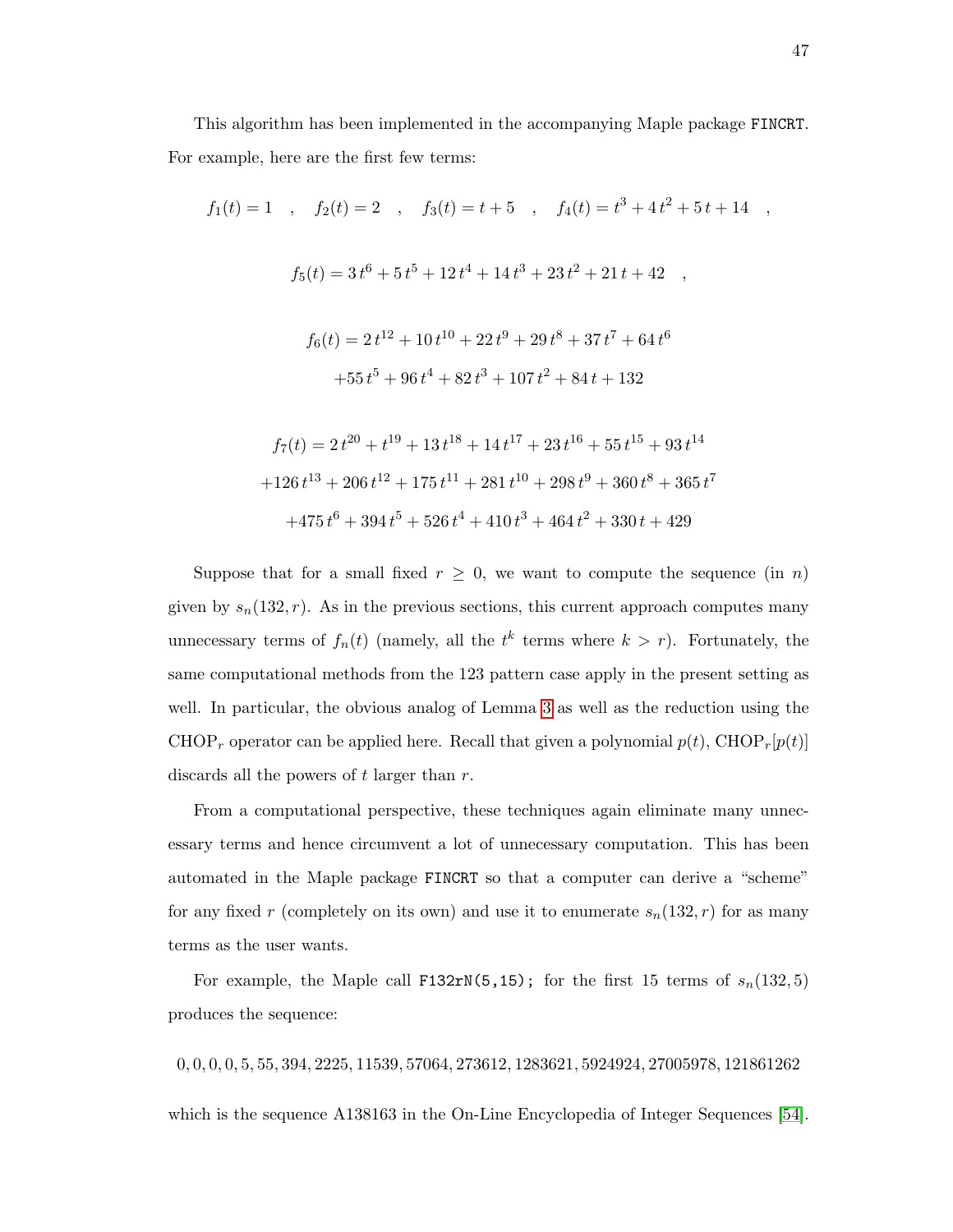Finally, the same run-time analysis carries over from the 123 case to verify that this algorithm is polynomial-time. In particular, this approach (combined with the mentioned computational techniques) would produce an  $\mathcal{O}(n^{r+3})$  algorithm for our desired computations.

#### 3.3.2 Permutations containing 1243

We now outline how to extend the previous approach to the pattern 1243. In addition to the variable t, we now introduce  $2n$  catalytic variables  $x_1, \ldots, x_n$  and  $y_1, \ldots, y_n$ . The weight of a length *n* permutation  $\pi = \pi_1 \dots \pi_n$  will now be

$$
\text{weight}(\pi) := t^{N_{1243}(\pi)} \prod_{i=1}^n x_i^{\# \{(a,b) \,:\, \pi_a > \pi_b = i, \, 1 \le a < b \le n\}} \cdot y_i^{\# \{(a,b,c) \,:\, \pi_a = i < \pi_c < \pi_b, \, 1 \le a < b < c \le n\}}.
$$

For example, weight(123456) = 1 and weight(135624) =  $t^2 x_2^3 x_4^2 y_1^5 y_3^2$ .

For each  $n$ , we define the polynomial

$$
P_n(t; x_1,\ldots,x_n; y_1,\ldots,y_n):=\sum_{\pi\in S_n} \mathrm{weight}(\pi).
$$

We now observe the following:

## Lemma 6.

$$
weight(\pi) = x_1 x_2 \dots x_{i-1} \cdot weight(\pi')|_{x_i \to y_i x_{i+1}, \dots, x_{n-1} \to y_i x_n, y_i \to ty_{i+1}, \dots, y_{n-1} \to ty_n}.
$$

*Proof.* We consider i to be a fixed value and re-insert i at the beginning of  $\pi'$  by shifting all the terms  $i, i + 1, \ldots, n - 1$  up by 1 (i.e.,  $x_j \to x_{j+1}$  and  $y_j \to y_{j+1}$  for  $i \leq j$ ). The new "i" would create new 21 patterns and would require an extra factor of  $x_1x_2 \ldots x_{i-1}$ for the weight. Also, the re-insertion of  $i$  would recreate new 132 patterns. The number of such new patterns is exactly the number of 21 patterns in the shifted  $\pi'$ , where the "1" is greater than i. Therefore, our  $x_j$  shift now becomes  $x_j \to y_i x_{j+1}$  for  $i \leq j$ . Also, observe that  $N_{1243}(\pi)$  is equal to the number of occurrences of 1243 in  $\pi'$  plus the number of occurrences of 132 in  $\pi_2 \dots \pi_n$ , where the term corresponding to the "1" is larger than *i*. Therefore, our  $y_j$  shift now becomes  $y_j \rightarrow ty_{j+1}$  for  $i \leq j$ .  $\Box$ 

This directly leads to the new functional equation: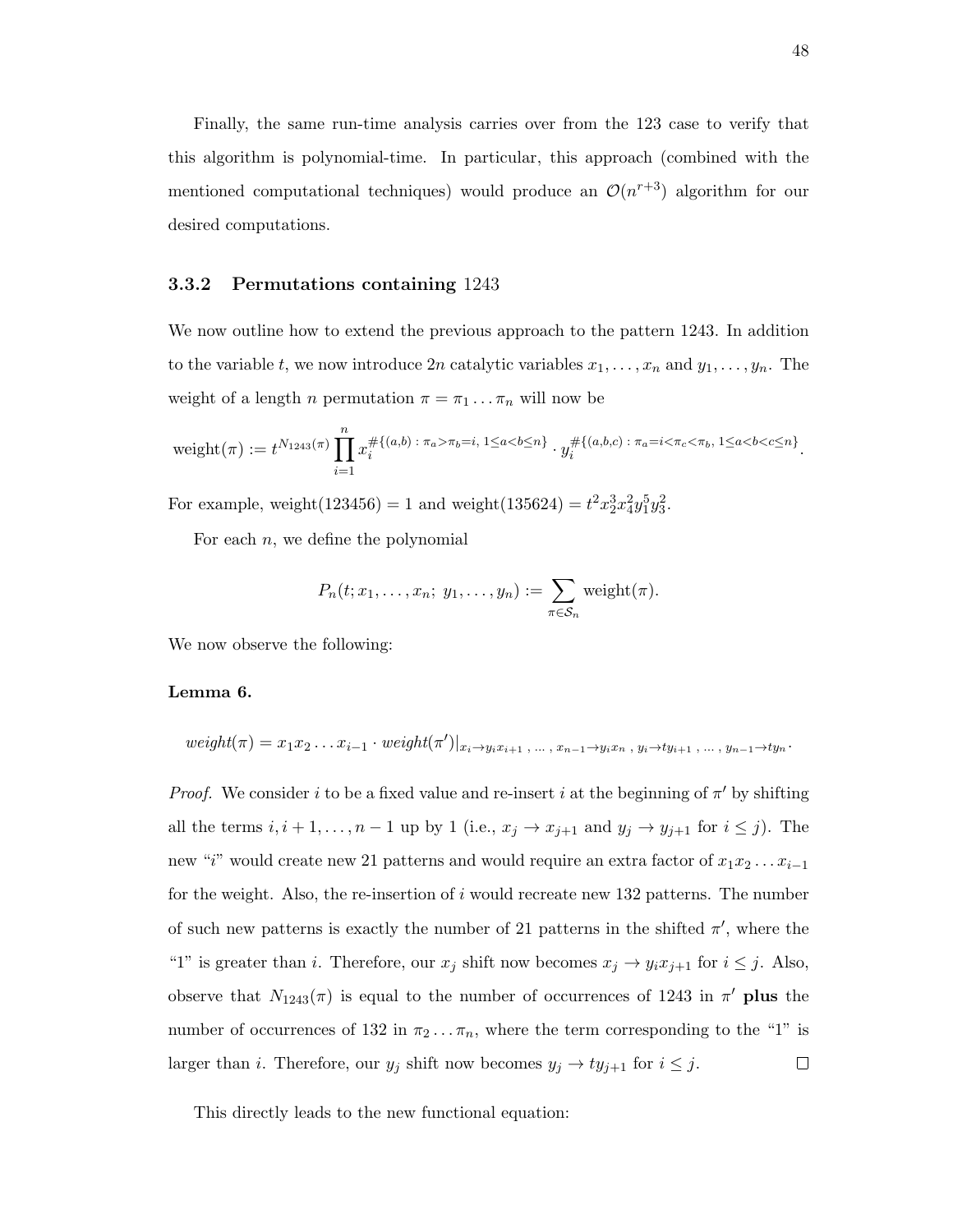**Theorem 13.** For the pattern  $\tau = 1243$ ,

$$
P_n(t; x_1, \dots, x_n, y_1, \dots, y_n) =
$$
  

$$
\sum_{i=1}^n x_1 x_2 \dots x_{i-1} \cdot P_{n-1}(t; x_1, \dots, x_{i-1}, y_i x_{i+1}, \dots, y_i x_n; y_1, \dots, y_{i-1}, ty_{i+1}, \dots, ty_n).
$$
  
(FE1243)

Again, our goal is to compute  $f_n(t) = P_n(t; 1 [2n \text{ times}])$ . We can apply the same computational methods as before. For example, we can apply [\(FE1243\)](#page-55-0) directly to  $P_n(t; 1|2n \text{ times})$ , and more generally, to objects of the form

<span id="page-55-0"></span>
$$
P_n(t; 1 [a_0 \text{ times}], \ldots, t^{s_1} [a_{s_1} \text{ times}]; 1 [b_0 \text{ times}], \ldots, t^{s_2} [b_{s_2} \text{ times}])
$$

to compute  $f_n(t)$ . This again gives us an algorithm that is faster than the direct weighted counting of n! permutations but is still exponential-time (and memory).

This algorithm has been implemented in the procedure  $F1243full(n,t)$  (in Maple package FINCRT). For example, the Maple call F1243full(8,t); computes  $f_8(t)$  and outputs:

$$
t^{36} + t^{31} + 10t^{30} + 3t^{28} + 13t^{27} + 9t^{26} + 8t^{25} + 37t^{24} + 16t^{23} + 16t^{22} + 49t^{21} + 60t^{20}
$$
  
+41 $t^{19}$  + 130 $t^{18}$  + 81 $t^{17}$  + 157 $t^{16}$  + 266 $t^{15}$  + 184 $t^{14}$  + 233 $t^{13}$  + 542 $t^{12}$  + 356 $t^{11}$  + 771 $t^{10}$   
+877 $t^{9}$  + 975 $t^{8}$  + 972 $t^{7}$  + 2180 $t^{6}$  + 1710 $t^{5}$  + 2658 $t^{4}$  + 3119 $t^{3}$  + 4600 $t^{2}$  + 4478 $t$  + 15767

Additionally, both the obvious analog of Lemma [3](#page-44-0) as well as the computational reduction using the  $CHOP<sub>r</sub>$  operator still apply in this setting. This has also been automated in the Maple package FINCRT.

For example, the Maple call F1243rN(1,15); for the first 15 terms of  $s_n(1243, 1)$ produces the sequence:

0, 0, 0, 1, 11, 88, 638, 4478, 31199, 218033, 1535207, 10910759, 78310579, 567588264, 4152765025

and the Maple call F1243rN(2,15); for the first 15 terms of  $s_n(1243, 2)$  produces the sequence:

0, 0, 0, 0, 4, 56, 543, 4600, 36691, 284370, 2174352, 16533360, 125572259, 955035260, 7283925999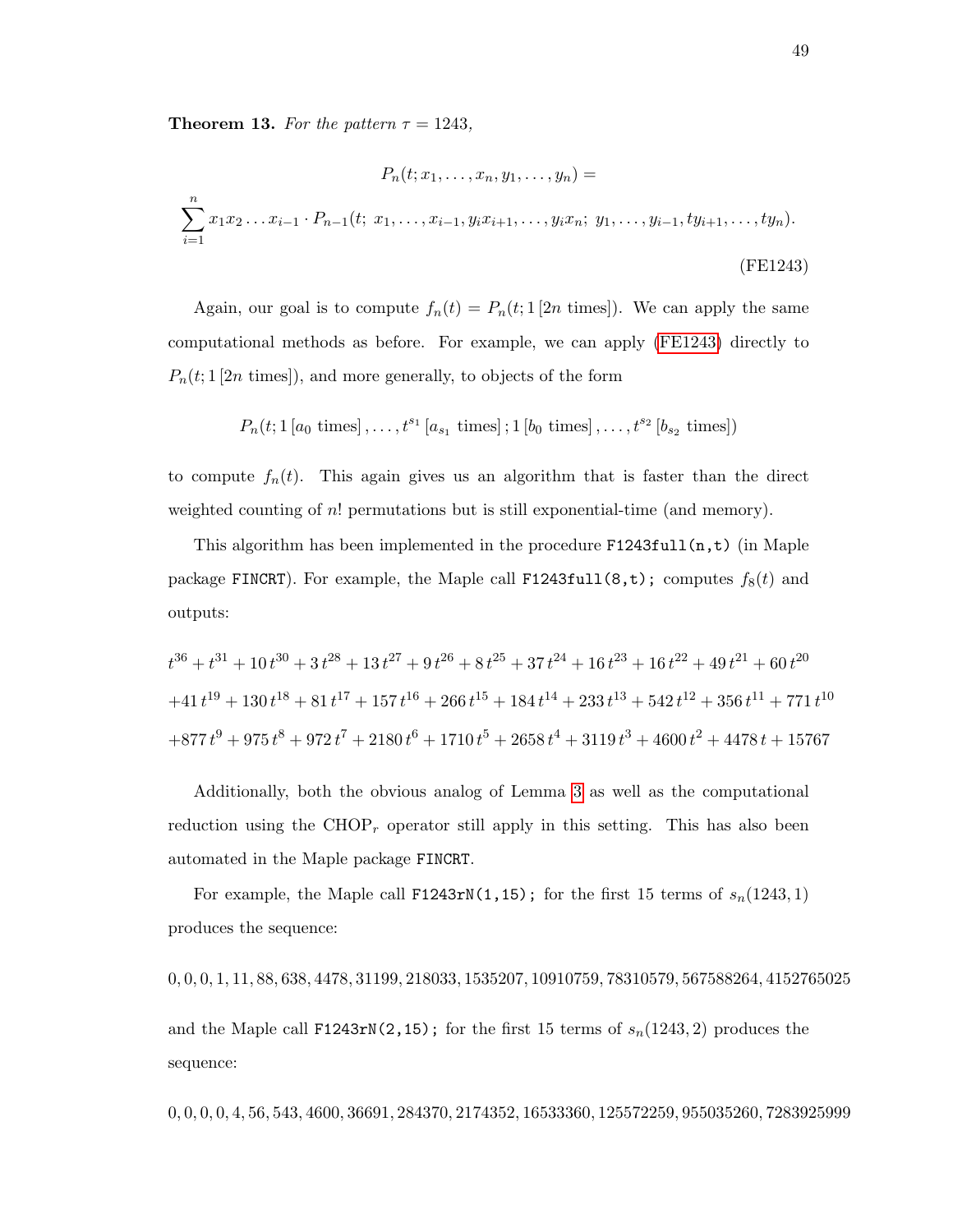Finally, the same run-time analysis carries over from the 1234 case to verify that this algorithm is polynomial-time. In particular, this approach (combined with the mentioned computational techniques) would produce an  $\mathcal{O}(n^{2r+5})$  algorithm for our desired computations.

#### 3.3.3 Extending to longer patterns

The approach for the patterns 132 and 1243 can be extended analogously to longer patterns of the form  $12 \dots (k-2)(k)(k-1)$ . For example, if the pattern  $\tau = 12354$ , we consider the variable t and 3n catalytic variables:  $x_1, \ldots, x_n$  and  $y_1, \ldots, y_n$  and  $z_1, \ldots, z_n$ . The weight of a length n permutation  $\pi = \pi_1 \ldots \pi_n$  will now be

$$
\text{weight}(\pi) :=
$$
  

$$
t^{N_{12354}(\pi)} \prod_{i=1}^{n} x_i^{\# \{(a,b) \; : \; \pi_a > \pi_b = i\}} \cdot y_i^{\# \{(a,b,c) \; : \; \pi_a = i < \pi_c < \pi_b\}} \cdot z_i^{\# \{(a,b,c,d) \; : \; \pi_a = i < \pi_b < \pi_d < \pi_c\}}
$$

where it is always assumed that  $a < b < c < d$ .

An analogous functional equation is derived for the corresponding polynomial

$$
P_n(t; x_1,\ldots,x_n; y_1,\ldots,y_n; z_1,\ldots,z_n) := \sum_{\pi \in S_n} \text{weight}(\pi)
$$

and all the analogous computational methods work in this setting as well. The 12354 case has also been automated in the Maple package FINCRT.

For example, the Maple call F12354rN(0,14); for the first 14 terms of  $s_n(12354, 0)$ produces the sequence:

1, 2, 6, 24, 119, 694, 4582, 33324, 261808, 2190688,

#### 19318688, 178108704, 1705985883, 16891621166

and the Maple call F12354rN(1,15); for the first 15 terms of  $s_n(12354, 1)$  produces the sequence:

> 0, 0, 0, 0, 1, 19, 246, 2767, 29384, 305646, 3170684, 33104118, 349462727, 3738073247, 40549242195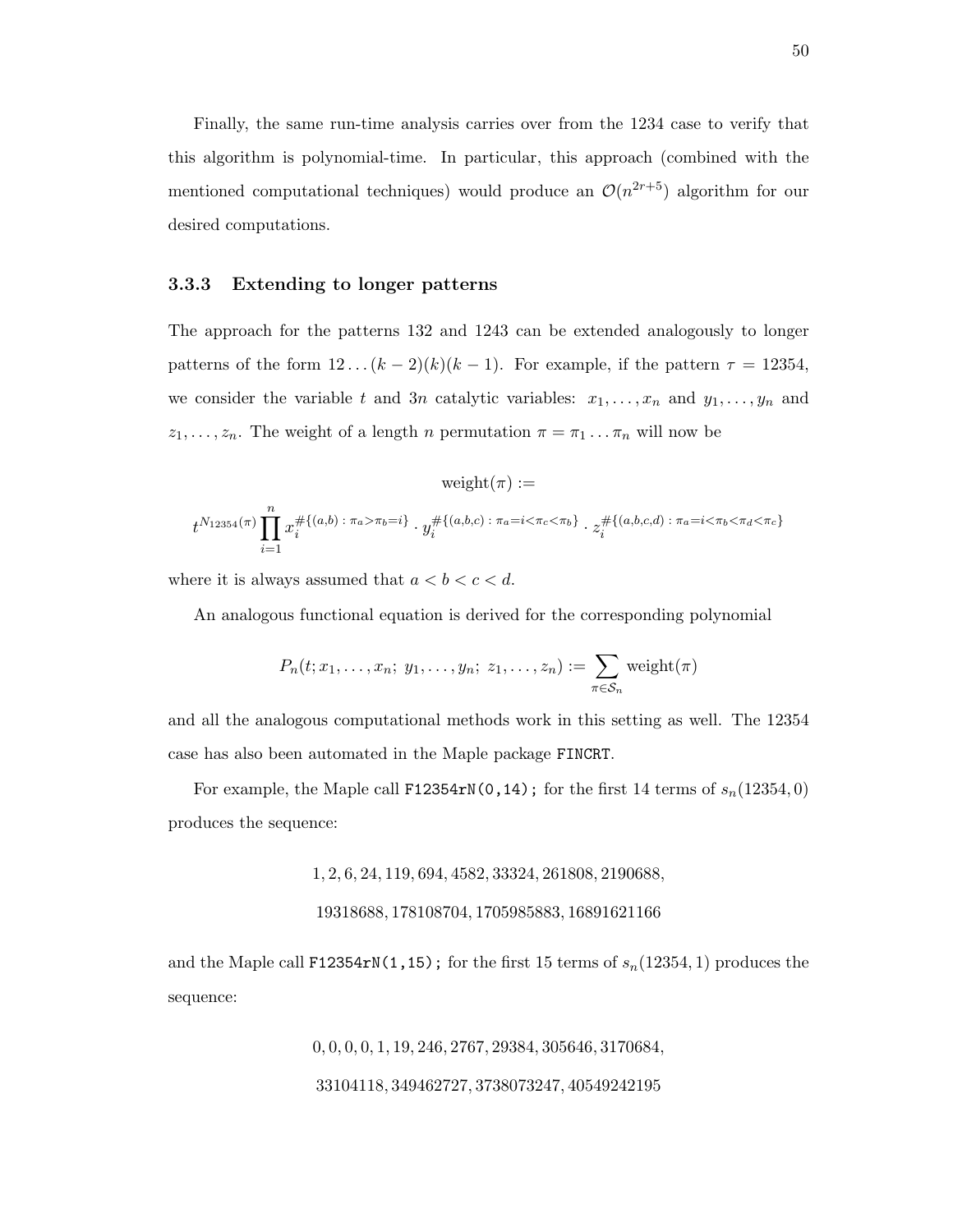#### 3.4 Patterns of the form  $23...k1$

In this section, we generalize the previous techniques to handle patterns of the form 23...k1. Although  $s_n(231, r) = s_n(132, r)$  for every r and n (by reversal), we will develop an approach for handling  $231$  directly<sup>[5](#page-57-0)</sup> and then show how this can be extended to longer patterns of the form  $23 \dots k1$ . The techniques developed in this section will be necessary for extending this general methodology to handle the pattern 1324 in the next section. This alternate approach for 231 will also be used when considering multiple patterns simultaneously in the next chapter.

#### 3.4.1 Permutations containing 231

In this subsection, we will assume that our (fixed) pattern  $\tau = 231$ . We define the analogous polynomial

$$
f_n(t) := \sum_{\pi \in S_n} t^{N_{231}(\pi)}.
$$

Recall that the coefficient of  $t^r$  in  $f_n(t)$  will be exactly  $s_n(231, r)$ .

In addition to the variable t, we introduce  $n(n+1)/2$  catalytic variables  $x_{i,j}$  with  $1 \leq j \leq i \leq n$  and define the weight of a permutation  $\pi = \pi_1 \dots \pi_n$  to be

$$
weight(\pi) := t^{N_{231}(\pi)} \prod_{1 \le j \le i \le n} x_{i,j}^{\# \{(a,b) \,:\, \pi_a > \pi_b, \, \pi_a = i, \, \pi_b < j, \, 1 \le a < b \le n\}}
$$

For example, weight(12345) = 1 and weight(24153) =  $t^2x_{2,2}x_{4,2}x_{4,3}x_{4,4}^2x_{5,4}x_{5,5}$ . In essence, these catalytic variables keep track of occurrences of the pattern 21 that begin with *i* and have a "gap" of at least  $i - j$ .

We will again define an analogous multi-variate polynomial  $P_n$  on all the previously defined variables. However, for notational convenience, the  $x_{i,j}$  variables will be written

<span id="page-57-0"></span> $5$ As opposed to computing the equivalent pattern 132.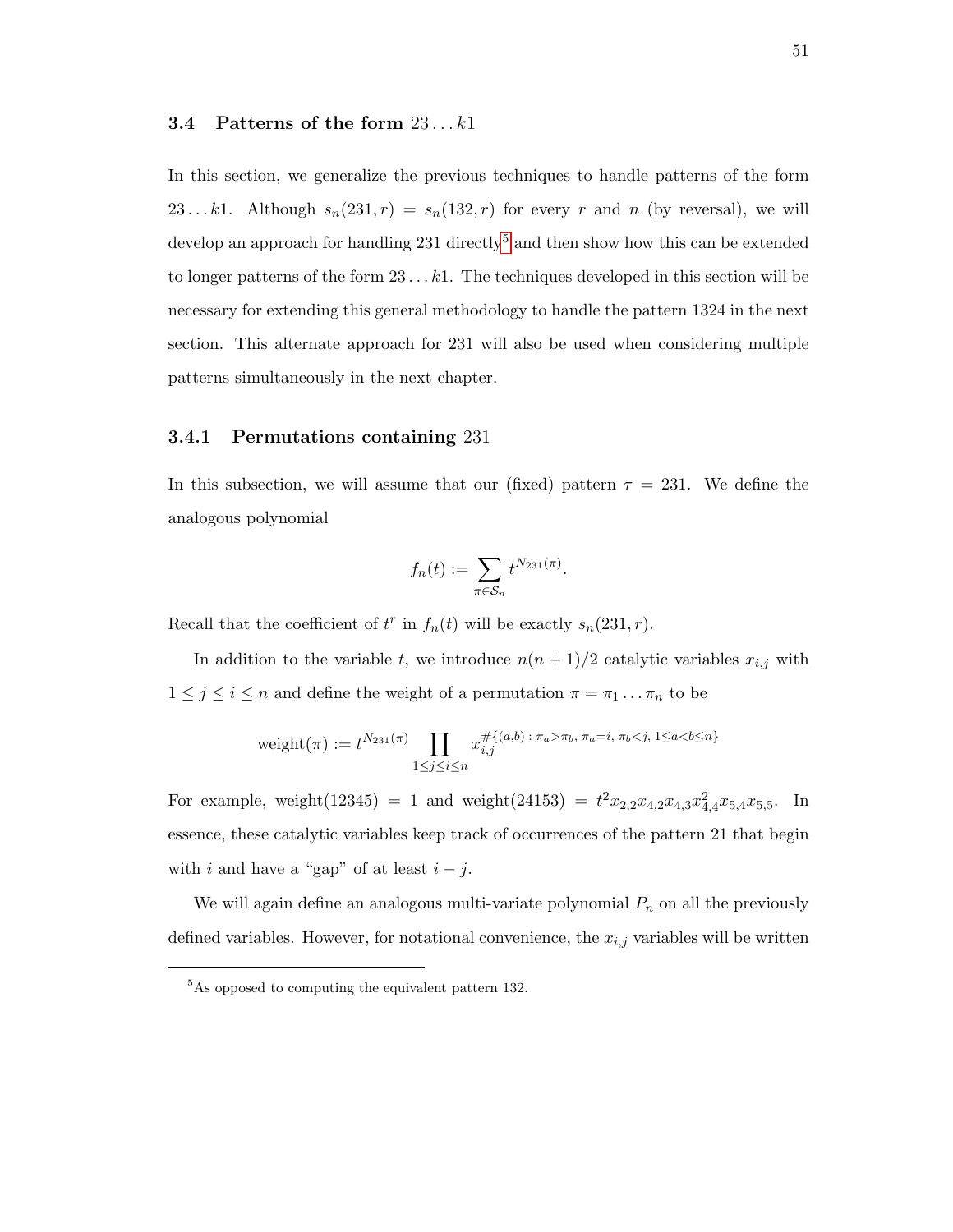as a matrix of variables:

$$
X_n := \begin{bmatrix} x_{1,1} & \cdots & x_{1,n} \\ \vdots & \vdots & \vdots \\ x_{i,i} & \cdots & x_{n,n} \end{bmatrix}
$$
 (3.3)

where we will disregard the entries above the diagonal (i.e., the  $x_{i,j}$  entries where  $j > i$ ).

For each  $n$ , we now define the polynomial

$$
P_n(t; X_n) := \sum_{\pi \in S_n} \text{weight}(\pi).
$$

Recall that  $P_n(t; 1) = f_n(t)$ , where 1 is the matrix of all 1's.

We will derive a functional equation for this  $P_n$  function, but first, we derive the following lemma:

**Lemma 7.** Let  $\pi = \pi_1 \dots \pi_n$  and suppose that  $\pi_1 = i$ . If  $\pi' := \text{red}(\pi_2 \dots \pi_n)$ , then

$$
weight(\pi) = x_{i,1}^0 x_{i,2}^1 \dots x_{i,i}^{i-1} \cdot weight(\pi')|_{A} ,
$$

where  $A$  is the set of substitutions given by

$$
A := \begin{cases} x_{b,c} \to x_{b+1,c} & b \ge i, c < i \\ x_{b,c} \to x_{b+1,c+1} & b \ge i, c > i \\ x_{b,c} \to tx_{b+1,c} \cdot x_{b+1,c+1} & b \ge i, c = i \\ \end{cases}
$$

*Proof.* Observe that  $N_{231}(\pi)$  is equal to the number of occurrences of 231 in  $\pi_2 \dots \pi_n$ **plus** the number of occurrences of 21 in  $\pi_2 \dots \pi_n$ , where the term corresponding to the "2" is greater than  $i$  and the term corresponding to the "1" is less than  $i$ . We make the following two observations. First, in weight( $\pi$ ), the exponents of  $x_{k,i}$  and  $x_{k,i+1}$  are equal for each k (since  $\pi_1 = i$ ). Second, the number of 231 patterns that include the first term  $\pi_1 = i$  is the exponent of  $x_{i+1,i}$  plus the exponent of  $x_{i+2,i}$  plus ... plus the exponent  $x_{n,i}$ .

If we re-insert i at the beginning of  $\pi'$ , we would shift all the terms  $i, i+1, \ldots, n-1$  up by 1. This (combined with the prior observations) would lead to the set of substitutions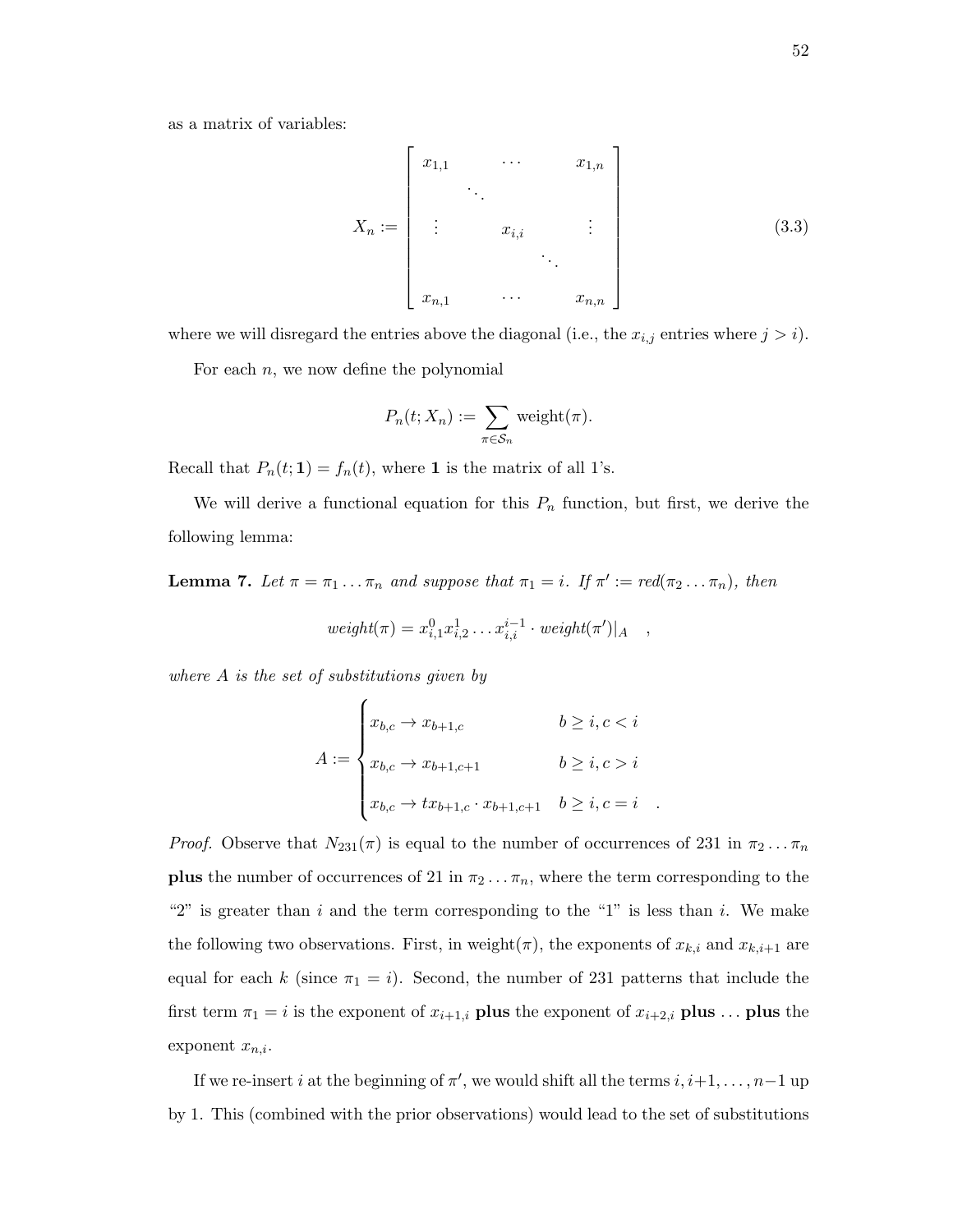given by A. Note that there is no case for  $b < i, c \geq i$  since the  $x_{b,c}$  variables are only defined for  $b \geq c$ . Finally, the new "i" would create new 21 patterns and would require an extra factor of  $x_{i,1}^0 x_{i,2}^1 \ldots x_{i,i}^{i-1}$  for the weight.  $\Box$ 

<span id="page-59-2"></span>Now, define the operator  $R_1$  on a square matrix  $X_n$  and  $i < n$  to be:

$$
R_1(X_n, i) := \begin{bmatrix} x_{1,1} & \cdots & x_{1,i-1} & tx_{1,i}x_{1,i+1} & x_{1,i+2} & \cdots & x_{1,n} \\ \vdots & \ddots & & \vdots & & \vdots \\ x_{i-1,1} & x_{i-1,i-1} & \cdots & x_{i+1,i+1} & \cdots & x_{i-1,n} \\ x_{i+1,1} & \cdots & x_{i+1,i-1} & tx_{i+1,i}x_{i+1,i+1} & x_{i+1,i+2} & \cdots & x_{i+1,n} \\ \vdots & \vdots & & \vdots & & \vdots \\ x_{n,1} & \cdots & x_{n,i-1} & tx_{n,i}x_{n,i+1} & x_{n,i+2} & \cdots & x_{n,n} \end{bmatrix}.
$$
 (3.4)

In essence, the  $R_1$  operator deletes the *i*-th row, merges the *i*-th and  $(i+1)$ -th columns via term-by-term multiplication, and multiplies this new column by a factor of  $t$ . If  $i = n$ , then  $R_1(X_n, i)$  is defined to be the  $(n - 1) \times (n - 1)$  matrix obtained by deleting the *n*-th row and *n*-th column from  $X_n$ .

The previous lemma now leads directly to the following:

**Theorem 14.** For the pattern  $\tau = 231$ ,

<span id="page-59-0"></span>
$$
P_n(t; X_n) = \sum_{i=1}^n x_{i,1}^0 x_{i,2}^1 \dots x_{i,i}^{i-1} \cdot P_{n-1}(t; R_1(X_n, i)).
$$
 (FE231)

Note that while all entries in the matrix are changed for consistency, we will continue to disregard the entries above the diagonal.

Again, our goal is to compute  $P_n(t; 1)$ , and the analogous computational techniques from previous sections will also apply in this setting. For example, we can apply [\(FE231\)](#page-59-0) directly to  $P_n(t; 1)$  as opposed to computing  $P_n(t; X_n)$  symbolically and substituting  $x_{i,j} = 1$  at the end. The following result, which is obvious from the definition of the operator  $R_1$ , provides a substantial simplification:

<span id="page-59-1"></span>**Lemma 8.** Let A be a square matrix where every row is identical (i.e., the i-th row and the j-th row are equal for every i, j). Then,  $R_1(A, i)$  will also be a square matrix with identical rows.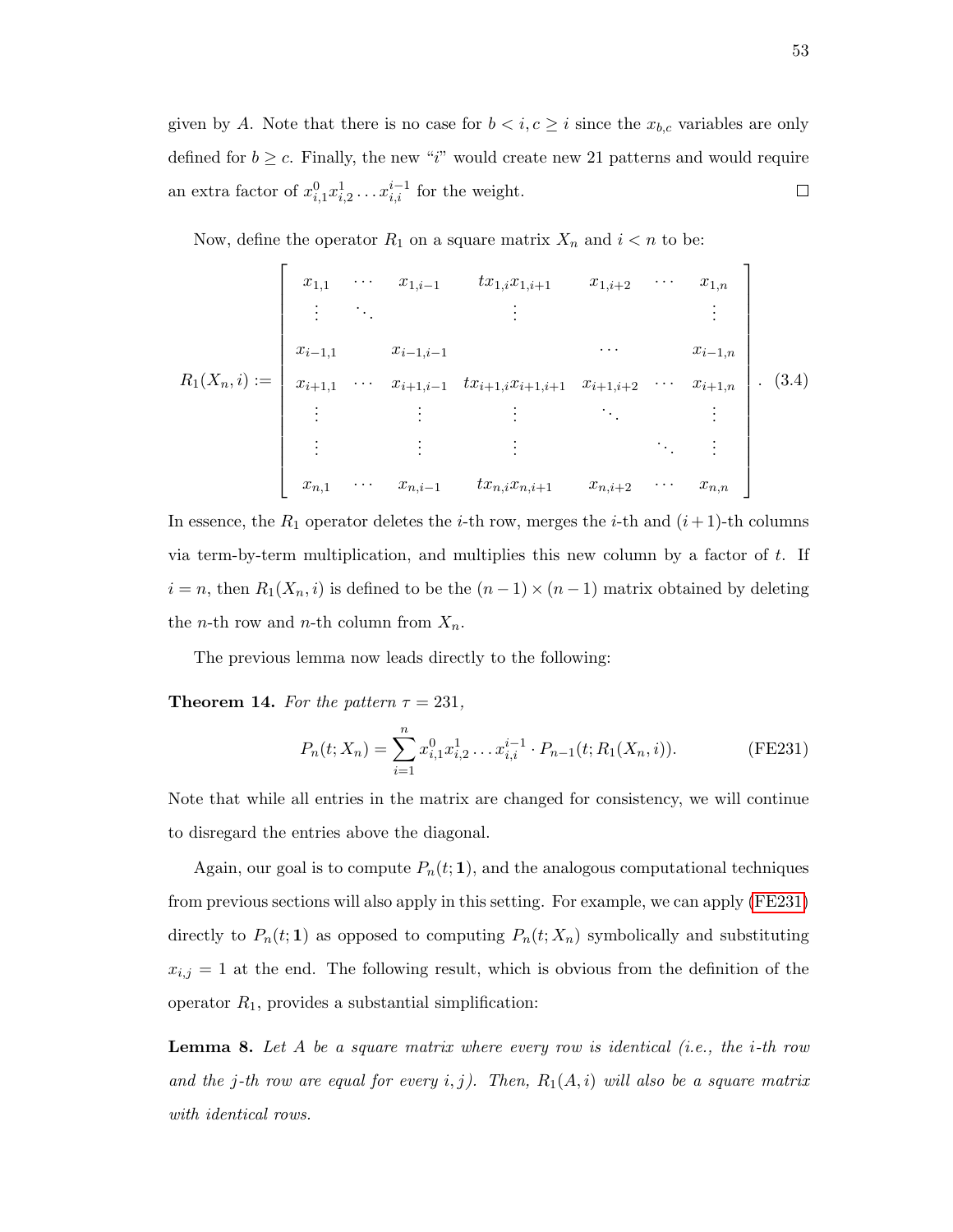By Lemma [8,](#page-59-1) repeated applications of  $R_1$  to the all ones matrix 1 will still result in a matrix with identical rows. Therefore, it is sufficient to keep track of only one row instead of the entire matrix. Also observe that repeated applications of  $R_1$  to the matrix **1** will always result in a matrix whose entries are powers of t. Let  $Q_n(t; c_1, \ldots, c_n)$  denote the polynomial  $P_n(t; C)$ , where C is the  $n \times n$  matrix where every row is  $[c_1, \ldots, c_n]$ and every  $c_i$  is a power of t. This leads to a functional equation analogous to [\(FE231\)](#page-59-0):

<span id="page-60-0"></span>
$$
Q_n(t; c_1, \dots, c_n) = \sum_{i=1}^n c_1^0 c_2^1 \dots c_i^{i-1} \cdot Q_{n-1}(t; c_1, \dots, c_{i-1}, t c_i c_{i+1}, c_{i+2}, \dots, c_n).
$$
\n(FE231c)

Note that  $Q_n(t; 1 \mid n \text{ times})$  is exactly our desired polynomial  $P_n(t; 1) = f_n(t)$ . However, this interpretation only forces us to deal with n catalytic variables (the  $c_i$ 's) as opposed to  $n(n+1)/2$  catalytic variables (the  $x_{i,j}$ 's). Just as in prior sections, we can repeatedly apply our functional equation [\(FE231c\)](#page-60-0) to compute  $Q_n(t; 1 \mid n \text{ times}])$ .

When the sequence  $s_n(231, r)$  is desired for a fixed r, the obvious analog of Lemma [3](#page-44-0) and the computational reduction using the  $CHOP<sub>r</sub>$  operator can again be used. This has been implemented in the accompanying Maple package  $F231.<sup>6</sup>$  $F231.<sup>6</sup>$  $F231.<sup>6</sup>$ 

#### 3.4.2 Extending to 2341 and beyond

In this subsection, we outline how to extend the approach for 231 to an analogous (but more complicated) approach for  $2341$ . In addition to the variable t, we now introduce  $n(n+1)/2$  catalytic variables  $x_{i,j}$  with  $1 \leq j \leq i \leq n$  and  $n(n+1)/2$  more catalytic variables  $y_{i,j}$  with  $1 \leq j \leq i \leq n$  (a total of  $n(n+1)$  catalytic variables). Define the weight of a permutation  $\pi = \pi_1 \dots \pi_n$  to be

 $weight(\pi) :=$ 

 $t^{N_{2341}(\pi)}$  T  $1\leq j\leq i\leq n$  $x_{i,j}^{\#\{(a,b):\,\pi_a>\pi_b,\,\,\pi_a=i,\,\pi_b < j,\,1\leq a < b \leq n\}} \cdot y_{i,j}^{\#\{(a,b,c):\,\pi_c < \pi_a < \pi_b,\,\,\pi_a=i,\,\pi_c < j,\,1\leq a < b < c \leq n\}}$  $_{i,j}$ 

For example,

$$
\text{weight}(24351) = t^2 \cdot x_{2,2} x_{3,2} x_{3,3} x_{4,2} x_{4,3} x_{4,4}^2 x_{5,2} x_{5,3} x_{5,4} x_{5,5} \cdot y_{2,2}^3 y_{3,2} y_{3,3} y_{4,2} y_{4,3} y_{4,4}.
$$

<span id="page-60-1"></span> $6$ Although all output would be equivalent to the 132 case, the approach here will be necessary when considering multiple patterns.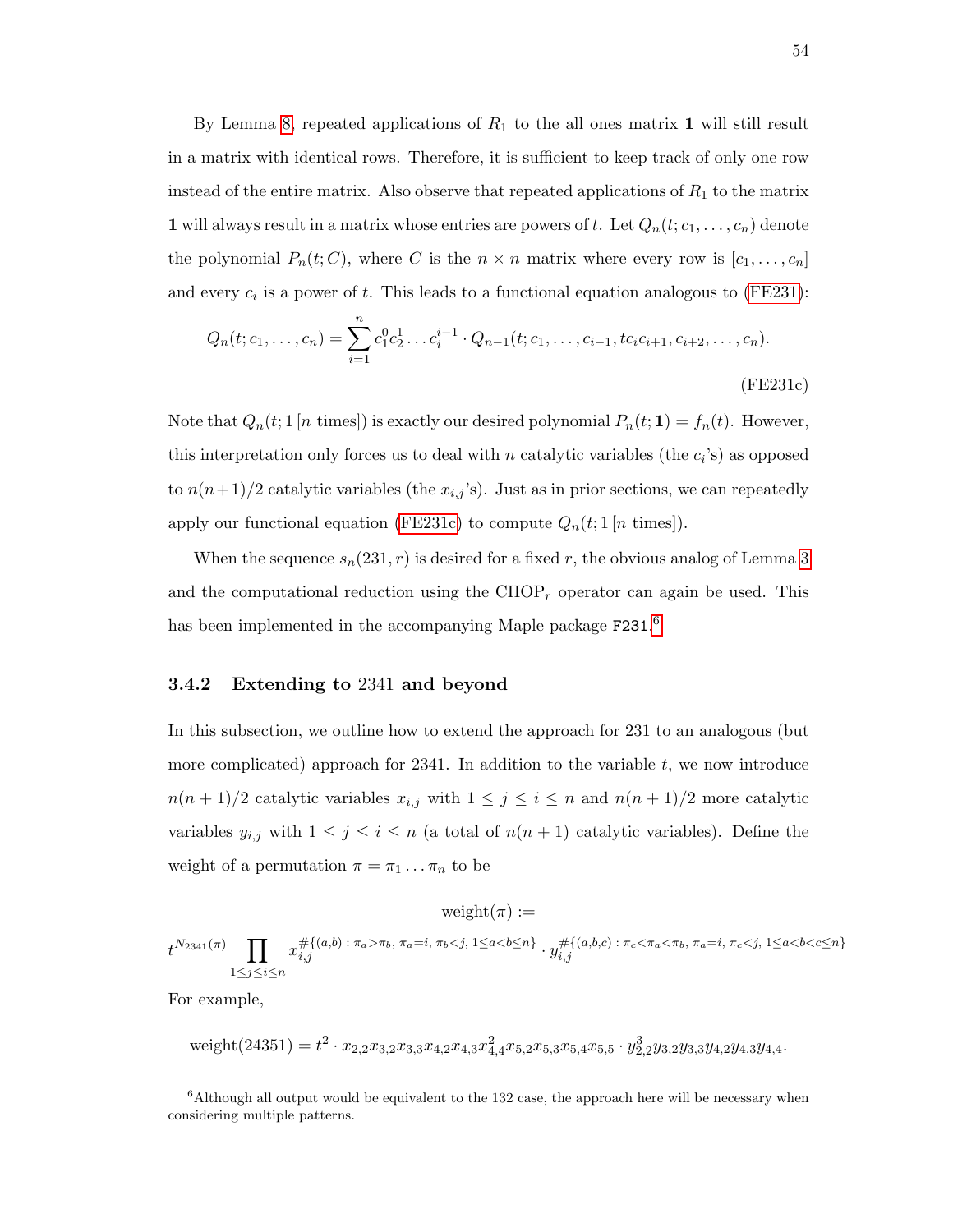The  $x_{i,j}$  variables and the  $y_{i,j}$  variables will be written as matrices of variables:

$$
X_{n} := \begin{bmatrix} x_{1,1} & \cdots & x_{1,n} \\ \vdots & \vdots & \vdots \\ x_{i,j} & \vdots \\ x_{n,1} & \cdots & x_{n,n} \end{bmatrix}, Y_{n} := \begin{bmatrix} y_{1,1} & \cdots & y_{1,n} \\ \vdots & \vdots \\ y_{i,j} & \cdots & y_{n,n} \end{bmatrix}
$$
(3.5)

where we will disregard the entries above the diagonal.

For each  $n$ , we define the polynomial

$$
P_n(t; X_n, Y_n) := \sum_{\pi \in S_n} \text{weight}(\pi)
$$

and again  $P_n(t; 1, 1) = f_n(t)$  is our desired polynomial. We now have the following result:

**Lemma 9.** Let  $\pi = \pi_1 \dots \pi_n$  and suppose that  $\pi_1 = i$ . If  $\pi' := \text{red}(\pi_2 \dots \pi_n)$ , then

$$
weight(\pi) = x_{i,1}^0 x_{i,2}^1 \dots x_{i,i}^{i-1} \cdot weight(\pi')|_{A'} ,
$$

where  $A'$  is the set of substitutions given by

$$
A' := \begin{cases} x_{b,c} \to y_{i,c} \cdot x_{b+1,c} & b \ge i, c < i \\ x_{b,c} \to x_{b+1,c+1} & b \ge i, c > i \\ x_{b,c} \to y_{i,i} \cdot x_{b+1,c} \cdot x_{b+1,c+1} & b \ge i, c = i \\ y_{b,c} \to y_{b+1,c} & b \ge i, c < i \\ y_{b,c} \to y_{b+1,c+1} & b \ge i, c > i \\ y_{b,c} \to ty_{b+1,c} \cdot y_{b+1,c+1} & b \ge i, c = i \\ \end{cases}
$$

*Proof.* Observe that  $N_{2341}(\pi)$  is equal to the number of occurrences of 2341 in  $\pi_2 \dots \pi_n$ **plus** the number of occurrences of 231 in  $\pi_2 \dots \pi_n$ , where the term corresponding to the "2" is greater than i and the term corresponding to the "1" is less than i. We make the following few observations. First, in weight( $\pi$ ), the exponents of  $x_{k,i}$  and  $x_{k,i+1}$  are equal and the exponents of  $y_{k,i}$  and  $y_{k,i+1}$  are equal for each k (since  $\pi_1 = i$ ). Second, the number of 2341 patterns that include the first term  $\pi_1 = i$  is the exponent of  $y_{i+1,i}$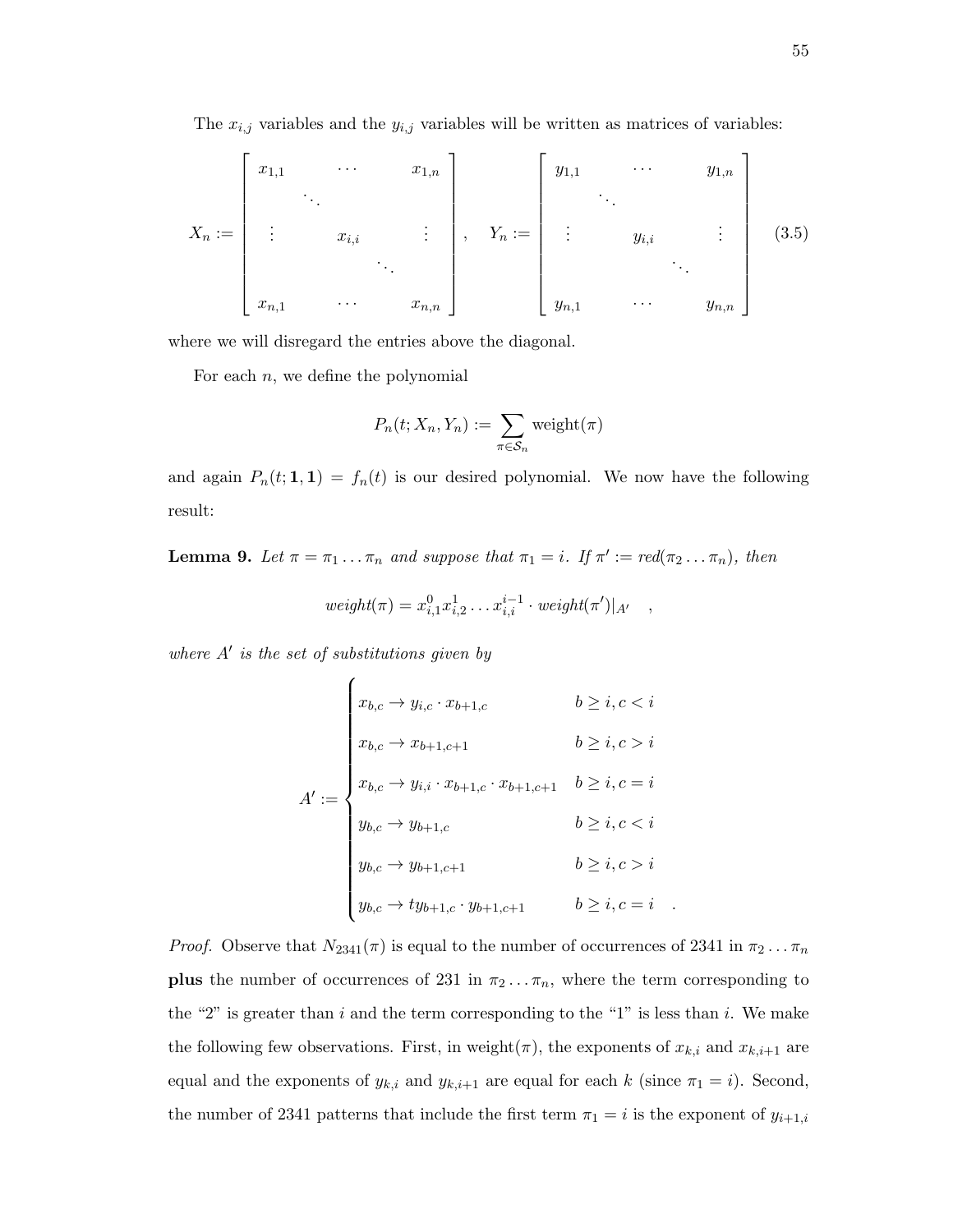**plus** the exponent of  $y_{i+2,i}$  **plus** ... **plus** the exponent  $y_{n,i}$ . Third, the number of 231 patterns that include the first term  $\pi_1 = i$  (i.e., the "2" is equal to i) and whose "1" term is less than k is equal to the exponent of  $x_{i+1,k}$  plus the exponent of  $x_{i+2,k}$  plus  $\ldots$  plus the exponent of  $x_{n,k}$ .

If we re-insert i at the beginning of  $\pi'$ , we would shift all the terms  $i, i+1, \ldots, n-1$  up by 1. This (combined with the prior observations) would lead to the set of substitutions given by A'. Note that there is no case for  $b < i, c \geq i$  since the  $x_{b,c}$  variables are only defined for  $b \geq c$ . Finally, the new "i" would create new 21 patterns and would require an extra factor of  $x_{i,1}^0 x_{i,2}^1 \ldots x_{i,i}^{i-1}$  for the weight.  $\Box$ 

In addition to the previous  $R_1$  operator defined in Eq. [3.4,](#page-59-2) we define another operator  $R_2$  on two square matrices  $X_n$  and  $Y_n$  (of equal dimension) and  $i < n$  to be:

$$
R_2(X_n, Y_n, i) := \begin{bmatrix} x_{1,1} & x_{1,i-1} & y_{i,i}x_{1,i}x_{1,i+1} & x_{1,i+2} & \cdots & x_{1,n} \\ \vdots & \vdots & & \vdots & & \vdots \\ x_{i-1,1} & x_{i-1,i-1} & \cdots & x_{i+1,i}x_{i+1,i+1} & x_{i+1,i+2} & \cdots & x_{i+1,n} \\ y_{i,1}x_{i+1,1} & \cdots & y_{i,i-1}x_{i+1,i-1} & y_{i,i}x_{i+1,i}x_{i+1,i+1} & x_{i+1,i+2} & \cdots & x_{i+1,n} \\ \vdots & \vdots & \vdots & & \vdots & & \vdots \\ y_{i,1}x_{n,1} & \cdots & y_{i,i-1}x_{n,i-1} & y_{i,i}x_{n,i}x_{n,i+1} & x_{n,i+2} & \cdots & x_{n,n} \end{bmatrix}.
$$
\n(3.6)

If  $i = n$ , then  $R_2(X_n, Y_n, i)$  is defined to be the  $(n - 1) \times (n - 1)$  matrix obtained by deleting the *n*-th row and *n*-th column from  $X_n$ .

The previous lemma now leads to the following:

**Theorem 15.** For the pattern  $\tau = 2341$ ,

$$
P_n(t; X_n, Y_n) = \sum_{i=1}^n x_{i,1}^0 x_{i,2}^1 \dots x_{i,i}^{i-1} \cdot P_{n-1}(t; R_2(X_n, Y_n, i), R_1(Y_n, i)).
$$
 (FE2341)

As in prior sections, we recursively apply the functional equation directly to  $P_n(t; 1, 1)$ (and subsequent instances of  $P_k$ ). Observe that in this scenario, Lemma [8](#page-59-1) still applies for the  $R_1$  operator and more specifically the " $Y_n$ " matrix in  $P_n$ . While the lemma does not apply to the  $R_2$  operator, this still allows us to reduce the number of catalytic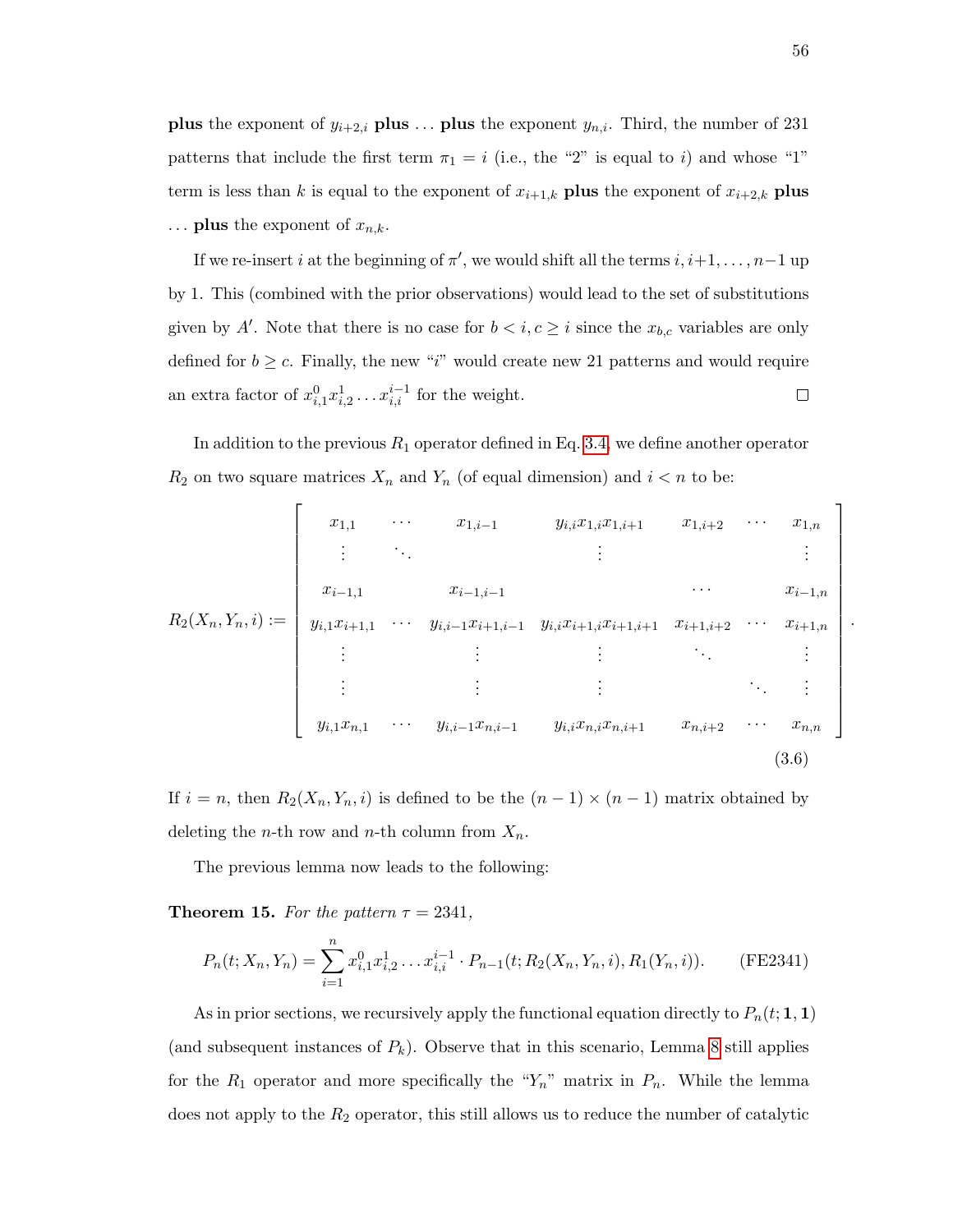variables. Let  $Q_n(t; C; d_1, \ldots, d_n)$  denote the polynomial  $P_n(t; C, D)$  where every entry of the  $n \times n$  matrices C and D are powers of t and every row in D is  $[d_1, \ldots, d_n]$ . We derive an analogous functional equation:

$$
Q_n(t; C; d_1, \dots, d_n) =
$$
  

$$
\sum_{i=1}^n c_{i,1}^0 c_{i,2}^1 \dots c_{i,i}^{i-1} \cdot Q_{n-1}(t; R_2(C, D, i); d_1, \dots, d_{i-1}, td_i d_{i+1}, d_{i+2}, \dots, d_n). \quad (FE2341c)
$$

Using this recurrence to compute  $Q_n(t; 1; 1 \mid n \text{ times})$  will yield the desired polynomial  $f_n(t)$ . This approach allows us to deal with  $n(n + 1)/2 + n$  catalytic variables (as opposed to  $n(n + 1)$  such variables).

Additionally, for a fixed r, the sequence  $s_n(2341, r)$  can be computed by applying Lemma [3](#page-44-0) and the  $CHOP<sub>r</sub>$  operator as necessary. This has been implemented in the procedure  $F2341rN(r, N)$  (in the Maple package  $F2341$ ).

For example, the Maple call F2341rN(1,15); for the first 15 terms of  $s_n(2341, 1)$ produces the sequence:

0, 0, 0, 1, 11, 87, 625, 4378, 30671, 216883, 1552588,

11257405, 82635707, 613600423, 4604595573

and the Maple call F2341rN(2,15); for the first 15 terms of  $s_n(2341, 2)$  produces the sequence:

0, 0, 0, 0, 5, 68, 626, 5038, 38541, 289785, 2172387,

```
16339840, 123650958, 942437531, 7236542705
```
While we do not present the details here, the same methodology can be applied to longer patterns of the form  $23 \dots k1$ . Analogous functional equations can be derived and used for enumeration.

#### 3.5 The pattern 1324

In this section, we extend the techniques developed for the pattern 2341 to the pattern 1324. The pattern 1324 has been notoriously difficult to study, even for the pattern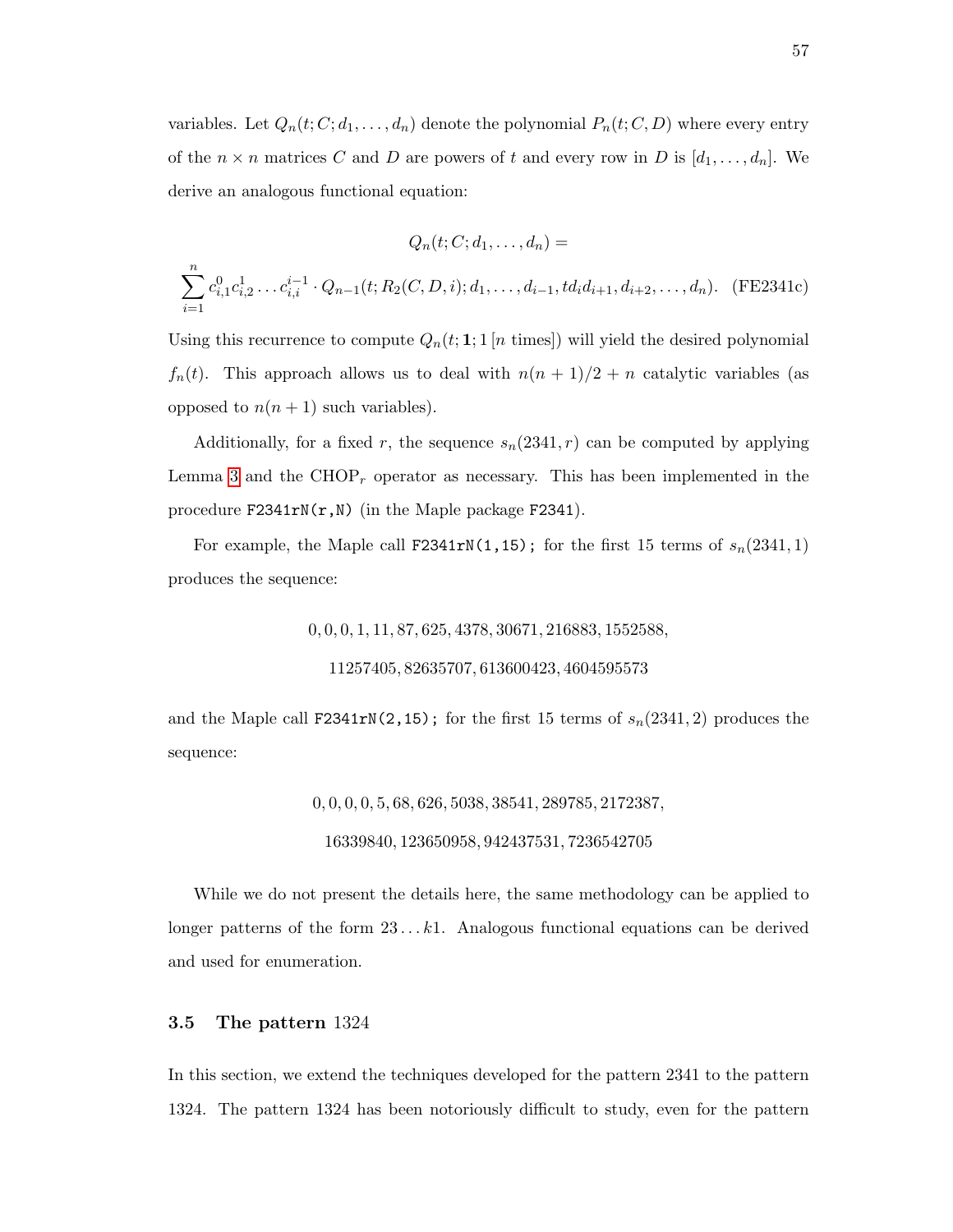avoidance case. The approach will resemble that of the previous section (for the pattern 2341). In addition, we will show how to extract a more efficient enumeration algorithm specifically for the  $r = 0$  case.

#### 3.5.1 A functional equations approach to 1324

We again consider the variable t as well as  $n(n + 1)/2$  catalytic variables  $x_{i,j}$  with  $1 \leq i \leq j \leq n$  and  $n(n+1)/2$  catalytic variables  $y_{i,j}$  with  $1 \leq j \leq i \leq n$ . Observe that the subscripts of the two sets of catalytic variables range over different quantities. Define the weight of a permutation  $\pi = \pi_1 \dots \pi_n$  to be

$$
\text{weight}(\pi) :=
$$
  

$$
t^{N_{1324}(\pi)} \prod_{1 \le i \le j \le n} x_{i,j}^{\# \{(a,b) \; : \; \pi_a < \pi_b, \; \pi_a = i, \; \pi_b > j\}} \cdot \prod_{1 \le j \le i \le n} y_{i,j}^{\# \{(a,b,c) \; : \; \pi_b < \pi_a < \pi_c, \; \pi_a = i, \; \pi_b \ge j\}}
$$

where it is always assumed that  $1 \le a < b < c \le n$ . For example,

$$
\text{weight}(41325) = t \cdot x_{1,1}^3 x_{1,2}^2 x_{1,3} x_{1,4} x_{2,2} x_{2,3} x_{2,4} x_{3,3} x_{3,4} x_{4,4} \cdot y_{3,1} y_{3,2} y_{4,1}^3 y_{4,2}^2 y_{4,3}.
$$

The  $x_{i,j}$  variables and the  $y_{i,j}$  variables will be written as matrices of variables:

$$
X_{n} := \begin{bmatrix} x_{1,1} & \cdots & x_{1,n} \\ \vdots & \vdots & \vdots \\ x_{i,1} & \cdots & x_{n,n} \end{bmatrix}, \quad Y_{n} := \begin{bmatrix} y_{1,1} & \cdots & y_{1,n} \\ \vdots & \vdots \\ y_{i,1} & \cdots & y_{n,n} \end{bmatrix}
$$
 (3.7)

where we will disregard the entries below the diagonal in  $X_n$  and the entries above the diagonal in  $Y_n$ .

For each  $n$ , we define the polynomial

$$
P_n(t; X_n, Y_n) := \sum_{\pi \in S_n} \text{weight}(\pi)
$$

and again  $P_n(t; 1, 1) = f_n(t)$  is our desired polynomial. We now have the following result: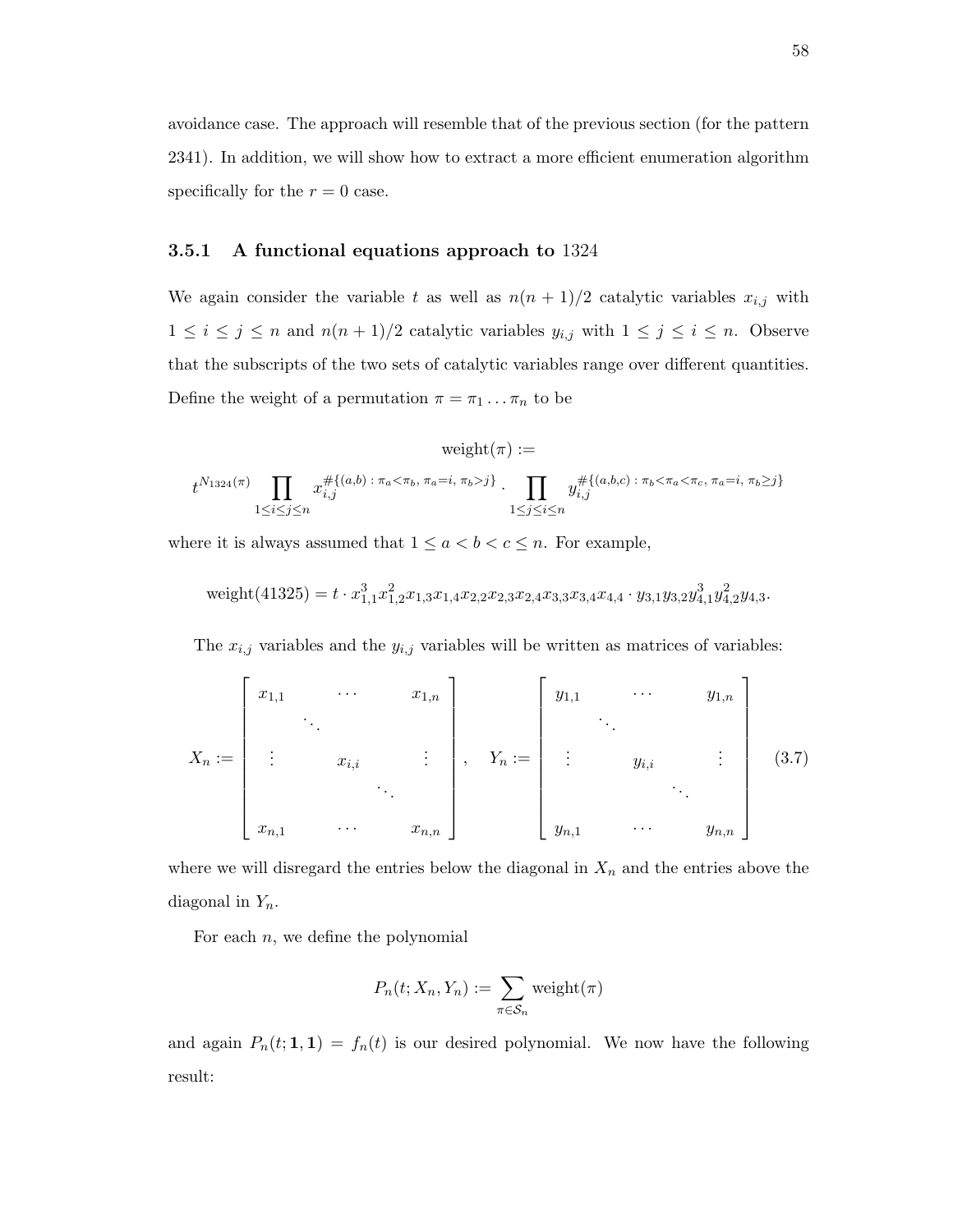**Lemma 10.** Let  $\pi = \pi_1 \dots \pi_n$  and suppose that  $\pi_1 = i$ . If  $\pi' := \text{red}(\pi_2 \dots \pi_n)$ , then

$$
weight(\pi) = x_{i,i}^{n-i} x_{i,i+1}^{n-i-1} \dots x_{i,n-1}^1 \cdot weight(\pi')|_{A''}
$$

where  $A''$  is the set of substitutions given by

$$
A'' := \begin{cases} x_{b,c} \to x_{b,c+1} & b < i, c \ge i \\ x_{b,c} \to x_{b+1,c+1} & b \ge i, c \ge i \\ x_{b,c} \to y_{i,1}y_{i,2} \dots y_{i,b} \cdot x_{b+1,c} \cdot x_{b+1,c+1} & b < i, c = i - 1 \\ y_{b,c} \to y_{b+1,c} & b \ge i, c < i \\ y_{b,c} \to y_{b+1,c+1} & b \ge i, c > i \\ y_{b,c} \to ty_{b+1,c} \cdot y_{b+1,c+1} & b \ge i, c = i \end{cases}
$$

*Proof.* Observe that  $N_{1324}(\pi)$  is equal to the number of occurrences of 1324 in  $\pi_2 \dots \pi_n$ **plus** the number of occurrences of 213 in  $\pi_2 \dots \pi_n$ , where the term corresponding to the "1" is greater than  $i$ . We make the following observations.

First, in weight( $\pi$ ), the exponents of  $x_{k,i-1}$  and  $x_{k,i}$  are equal and the exponents of  $y_{k,i}$  and  $y_{k,i+1}$  are equal for each k (since  $\pi_1 = i$ ). Second, the number of 2341 patterns that include the first term  $\pi_1 = i$  is the exponent of  $y_{i+1,i+1}$  plus the exponent of  $y_{i+2,i+1}$  plus ... plus the exponent  $y_{n,i+1}$ . Third, the number of 213 patterns that include the first term  $\pi_1 = i$  (i.e., the "2" is equal to i) and whose "1" term is at least k is equal to the exponent of  $x_{k,i}$  plus the exponent of  $x_{k+1,i}$  plus ... plus the exponent of  $x_{i-1,i}$ .

If we re-insert i at the beginning of  $\pi'$ , we would shift all the terms  $i, i+1, \ldots, n-1$  up by 1. This (combined with the prior observations) would lead to the set of substitutions given by  $A''$ . Finally, the new "i" would create new 12 patterns and would require an extra factor of  $x_{i,i}^{n-i}x_{i,i+1}^{n-i-1}\ldots x_{i,n-1}^1$  for the weight.  $\Box$ 

We will again use the  $R_1$  operator defined in Eq. [3.4.](#page-59-2) In addition, we define another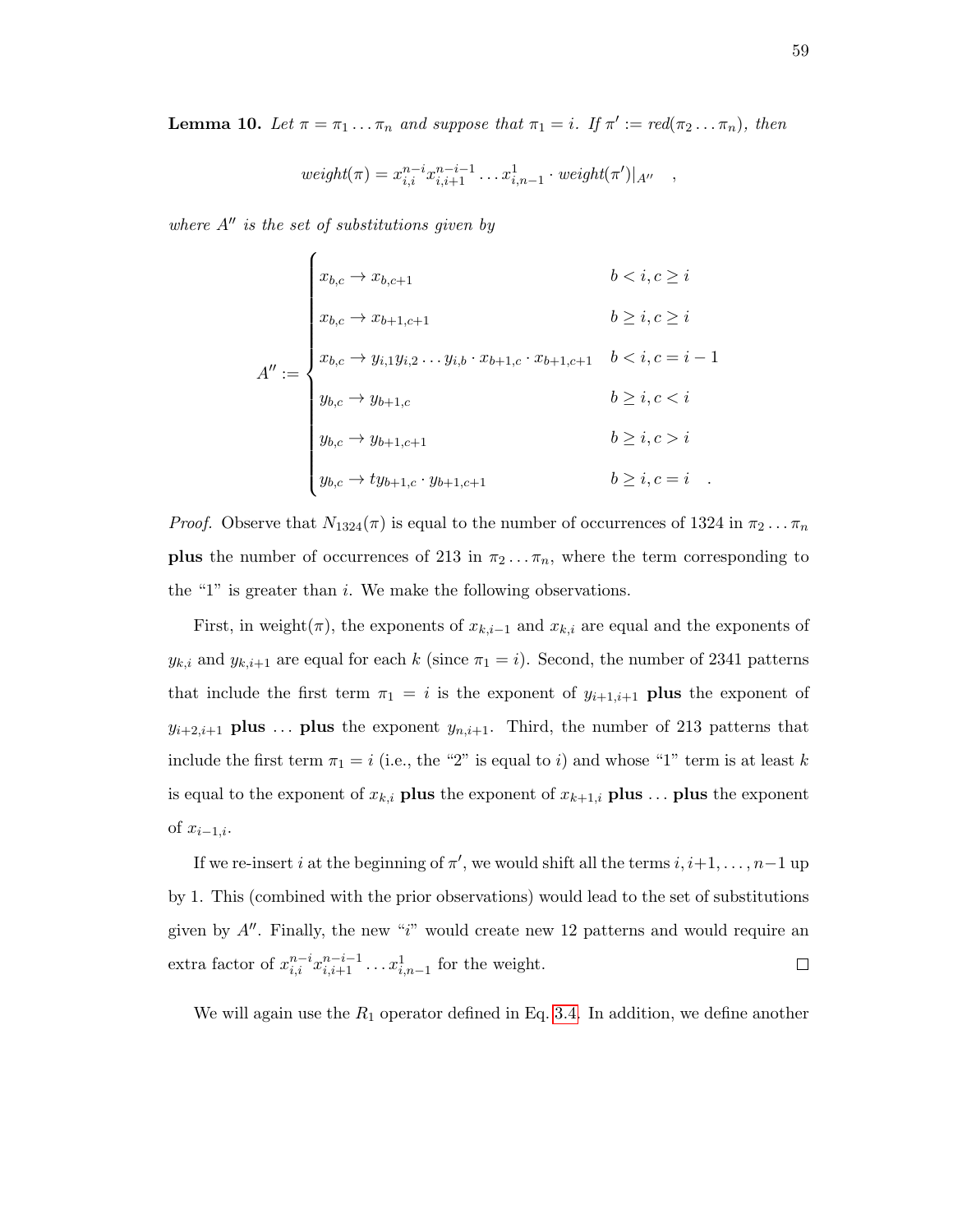operator  $R_3$  on two  $n \times n$  square matrices  $X_n$  and  $Y_n$  and  $1 \le i \le n$  to be:

$$
R_3(X_n, Y_n, i) := \begin{bmatrix} x_{1,1} & \cdots & x_{1,i-2} & w_1 & x_{1,i+1} & \cdots & x_{1,n} \\ \vdots & & \vdots & & \vdots & & \vdots \\ x_{i-2,1} & \cdots & x_{i-2,i-2} & w_{i-2} & x_{i-2,i+1} & \cdots & x_{i-2,n} \\ x_{i-1,1} & \cdots & x_{i-1,i-2} & w_{i-1} & x_{i-1,i+1} & \cdots & x_{i-1,n} \\ x_{i+1,1} & \cdots & x_{i+1,i-2} & w_{i+1} & x_{i+1,i+1} & \cdots & x_{i+1,n} \\ \vdots & & \vdots & & \vdots & & \ddots & \vdots \\ x_{n,1} & \cdots & x_{n,i-2} & w_n & x_{n,i+1} & \cdots & x_{n,n} \end{bmatrix}
$$
(3.8)

where

$$
w_k := \begin{cases} y_{i,1}y_{i,2} \dots y_{i,k} \cdot x_{k,i-1} \cdot x_{k,i} & k \leq i-1 \\ 0 & k > i-1 \end{cases}
$$

If  $i = 1$ , then  $R_3(X_n, Y_n, i)$  is defined to be the  $(n - 1) \times (n - 1)$  matrix obtained by deleting the 1-st row and 1-st column from  $X_n$ . In essence, the  $R_3$  operator deletes the *i*-th row, merges the  $(i - 1)$ -th column with the *i*-th column (via term-by-term multiplication), and scales that new column by products of terms from  $Y_n$ .

The previous lemma now leads to the following:

**Theorem 16.** For the pattern  $\tau = 1324$ ,

$$
P_n(t; X_n, Y_n) = \sum_{i=1}^n x_{i,i}^{n-i} x_{i,i+1}^{n-i-1} \dots x_{i,n-1}^1 \cdot P_{n-1}(t; R_3(X_n, Y_n, i), R_1(Y_n, i)).
$$
\n(FE1324)

As in prior sections, we recursively apply the functional equation directly to  $P_n(t; 1, 1)$ (and subsequent instances of  $P_k$ ). Again, Lemma [8](#page-59-1) still applies for the  $R_1$  operator and more specifically the  $Y_n$  matrix in  $P_n$ . While the lemma does not apply to the  $R_3$  operator, this still allows us to reduce the number of catalytic variables. Let  $Q_n(t; C; d_1, \ldots, d_n)$  denote the polynomial  $P_n(t; C, D)$  where every entry of the  $n \times n$ matrices C and D are powers of t and every row in D is  $[d_1, \ldots, d_n]$ . We derive an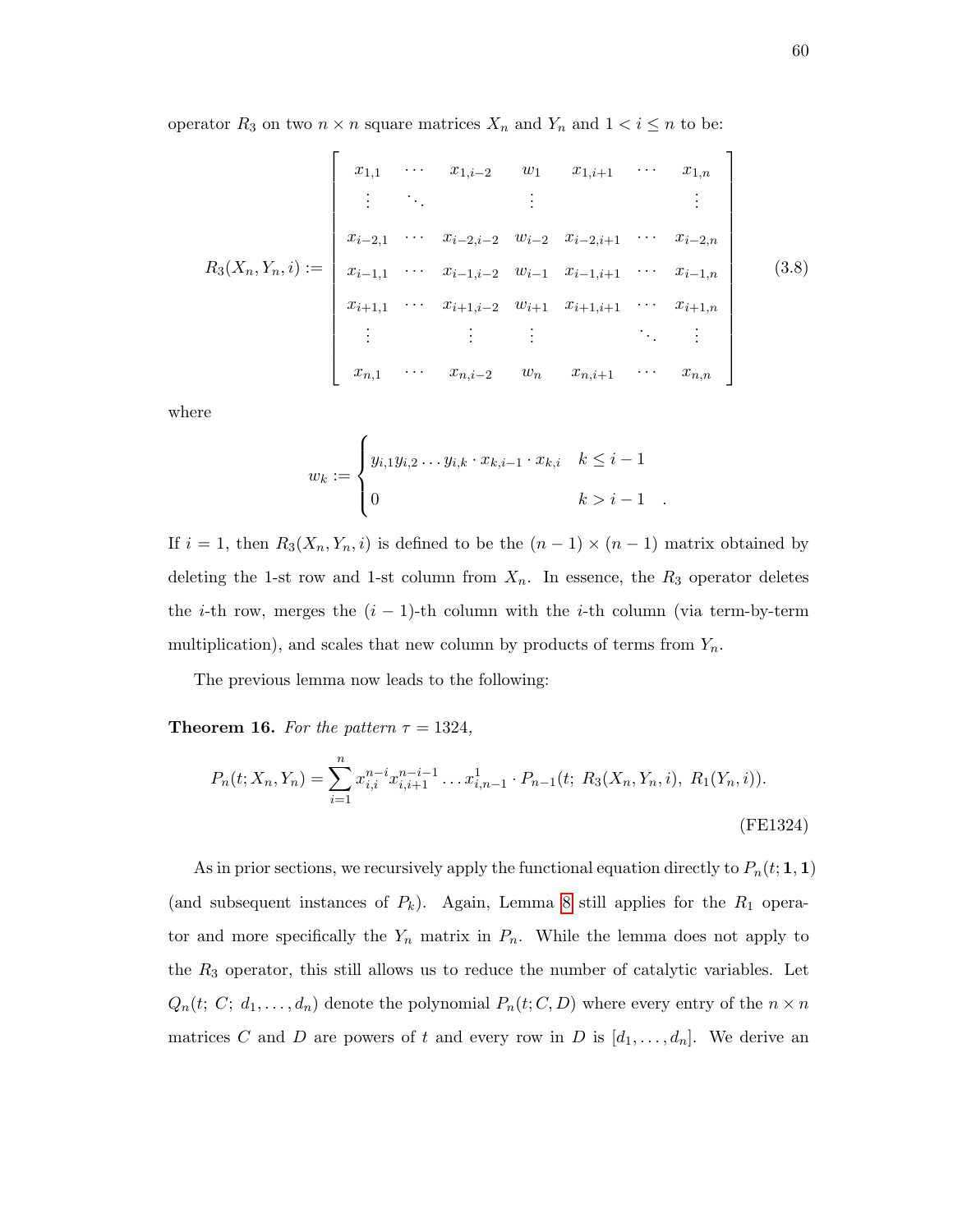analogous functional equation:

<span id="page-67-0"></span>
$$
Q_n(t; C; d_1, ..., d_n) =
$$
  

$$
\sum_{i=1}^n c_{i,i}^{n-i} c_{i,i+1}^{n-i-1} ... c_{i,n-1}^1 \cdot Q_{n-1}(t; R_3(C, D, i); d_1, ..., d_{i-1}, td_i d_{i+1}, d_{i+2}, ..., d_n).
$$
  
(FE1324c)

Using this recurrence to compute  $Q_n(t; 1; 1 \mid n \text{ times})$  will yield the desired polynomial  $f_n(t)$ . This approach allows us to deal with  $n(n + 1)/2 + n$  catalytic variables (as opposed to  $n(n + 1)$  such variables).

Additionally, for a fixed r, the sequence  $s_n(1324, r)$  can be computed by applying Lemma [3](#page-44-0) and the  $CHOP<sub>r</sub>$  operator as necessary. This has been implemented in the procedure F1324rN(r,N) (in the Maple package F1324).

For example, the Maple call F1324rN(0,17); for the first 17 terms of  $s_n(1324, 0)$ produces the sequence:

1, 2, 6, 23, 103, 513, 2762, 15793, 94776, 591950, 3824112, 25431452,

173453058, 1209639642, 8604450011, 62300851632, 458374397312

and the Maple call F1324rN(1,15); for the first 15 terms of  $s_n(1324, 1)$  produces the sequence:

0, 0, 0, 1, 10, 75, 522, 3579, 24670, 172198, 1219974, 8776255, 64082132, 474605417, 3562460562.

## 3.5.2 Specializing the approach to  $r = 0$

Unfortunately, the previous algorithm developed for the pattern 1324 is very memory intensive. In this subsection, we outline how to extract a simpler recurrence specifically for the  $r = 0$  case from the previous functional equations method. The resulting algorithm is still quite memory intensive but allows us to compute the first 23 terms of the sequence (before memory runs out).

We will specialize for the  $r = 0$  case beginning at functional equation [\(FE1324c\)](#page-67-0). Recall that  $Q_n(t; C; d_1, \ldots, d_n)$  is the polynomial  $P_n(t; C, D)$  where every entry of the  $n \times n$  matrices C and D are powers of t and every row in D is  $[d_1, \ldots, d_n]$ . We had the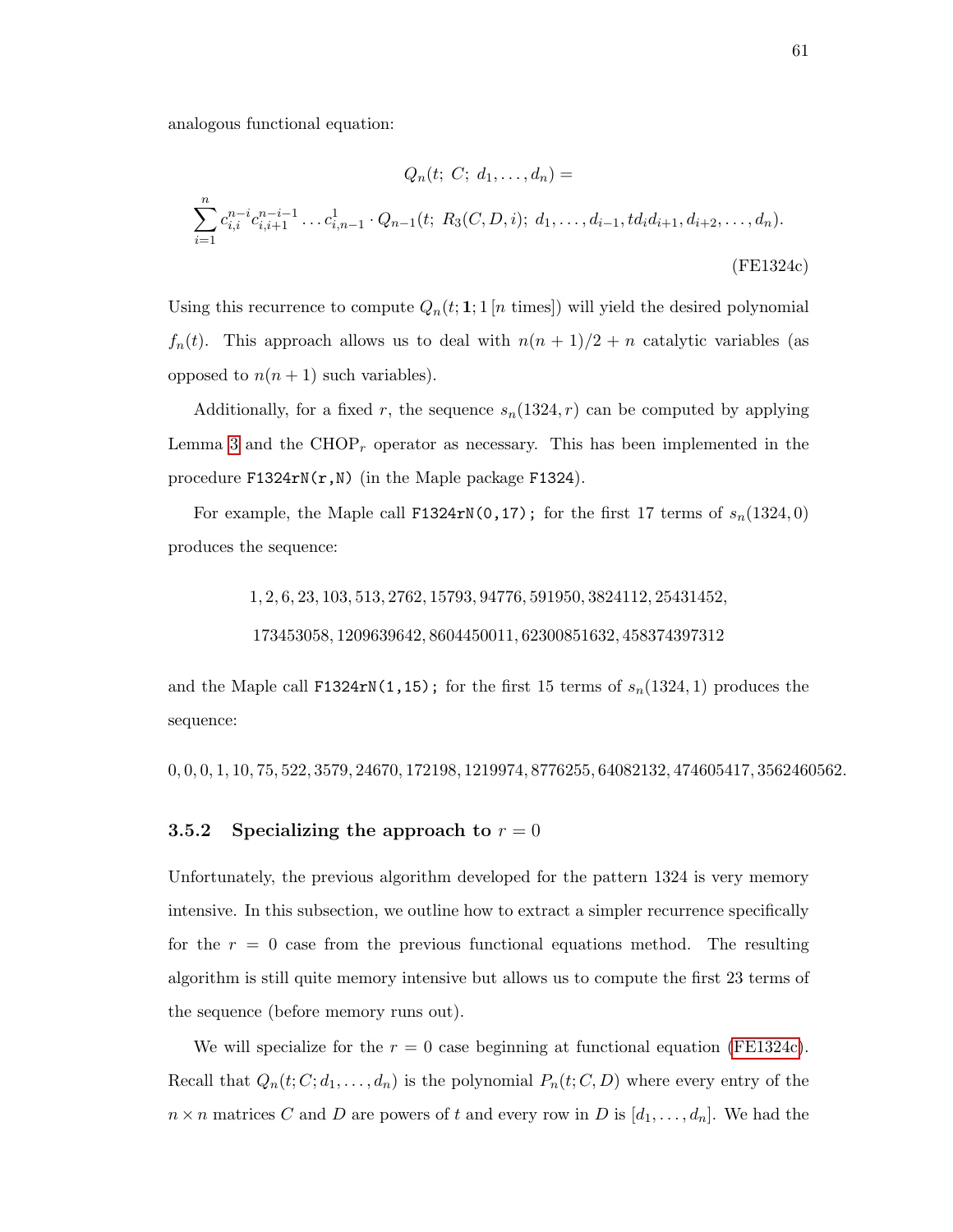functional equation

$$
Q_n(t; C; d_1, ..., d_n) =
$$
  

$$
\sum_{i=1}^n c_{i,i}^{n-i} c_{i,i+1}^{n-i-1} ... c_{i,n-1}^1 \cdot Q_{n-1}(t; R_3(C, D, i); d_1, ..., d_{i-1}, td_i d_{i+1}, d_{i+2}, ..., d_n)
$$

and wanted to compute  $Q_n(t; 1; 1 [n \text{ times}])$ , which is exactly the desired polynomial  $f_n(t)$ <sup>[7](#page-68-0)</sup>

Observe that all the variables  $c_{k,l}$  and  $d_k$  represent powers of t. Then, it is actually sufficient to keep track of powers of  $t$  through most of the algorithm. In particular, we may consider the analogous function  $H_n(t; U; v_1, \ldots, v_n)$ , where U is an  $n \times n$ matrix of non-negative integers and each  $v_i$  is a non-negative integer. More precisely,  $H_n(t;U; v_1, \ldots, v_n)$  is the polynomial  $P_n(t; C, D)$ , where C and D are  $n \times n$  matrices,  $c_{i,j} = t^{u_{i,j}}$  for every  $1 \leq i,j \leq n$ , and every row of D is  $[t^{v_1}, \ldots, t^{v_n}]$ .

In addition, we define the analogous operator  $R'_3$  on an  $n \times n$  square matrix  $U_n$ (of non-negative integers), a length n vector of non-negative integers  $[v_1, \ldots, v_n]$ , and  $1 < i \leq n$ :

$$
R'_3(U_n,[v_1,\ldots,v_n],i) := \begin{bmatrix} u_{1,1} & \cdots & u_{1,i-2} & w'_1 & u_{1,i+1} & \cdots & u_{1,n} \\ \vdots & \vdots & & \vdots & & \vdots \\ u_{i-2,1} & \cdots & u_{i-2,i-2} & w'_{i-2} & u_{i-2,i+1} & \cdots & u_{i-2,n} \\ u_{i-1,1} & \cdots & u_{i-1,i-2} & w'_{i-1} & u_{i-1,i+1} & \cdots & u_{i-1,n} \\ u_{i+1,1} & \cdots & u_{i+1,i-2} & w'_{i+1} & u_{i+1,i+1} & \cdots & u_{i+1,n} \\ \vdots & & \vdots & & \vdots & \ddots & \vdots \\ u_{n,1} & \cdots & u_{n,i-2} & w'_n & u_{n,i+1} & \cdots & u_{n,n} \end{bmatrix}
$$
\n(3.9)

where

<span id="page-68-1"></span>
$$
w'_{k} := \begin{cases} (v_1 + v_2 + \ldots + v_k) + u_{k,i-1} + u_{k,i} & k \leq i-1 \\ 0 & k > i-1 \end{cases} \tag{3.10}
$$

If  $i = 1$ , then  $R'_3(U_n, [v_1, \ldots, v_n], i)$  is defined to be the  $(n-1) \times (n-1)$  matrix obtained by deleting the 1-st row and 1-st column from  $U_n$ . In essence, the  $R'_3$  operator deletes

<span id="page-68-0"></span><sup>&</sup>lt;sup>7</sup>Recall that **1** is the  $n \times n$  matrix where every entry is 1.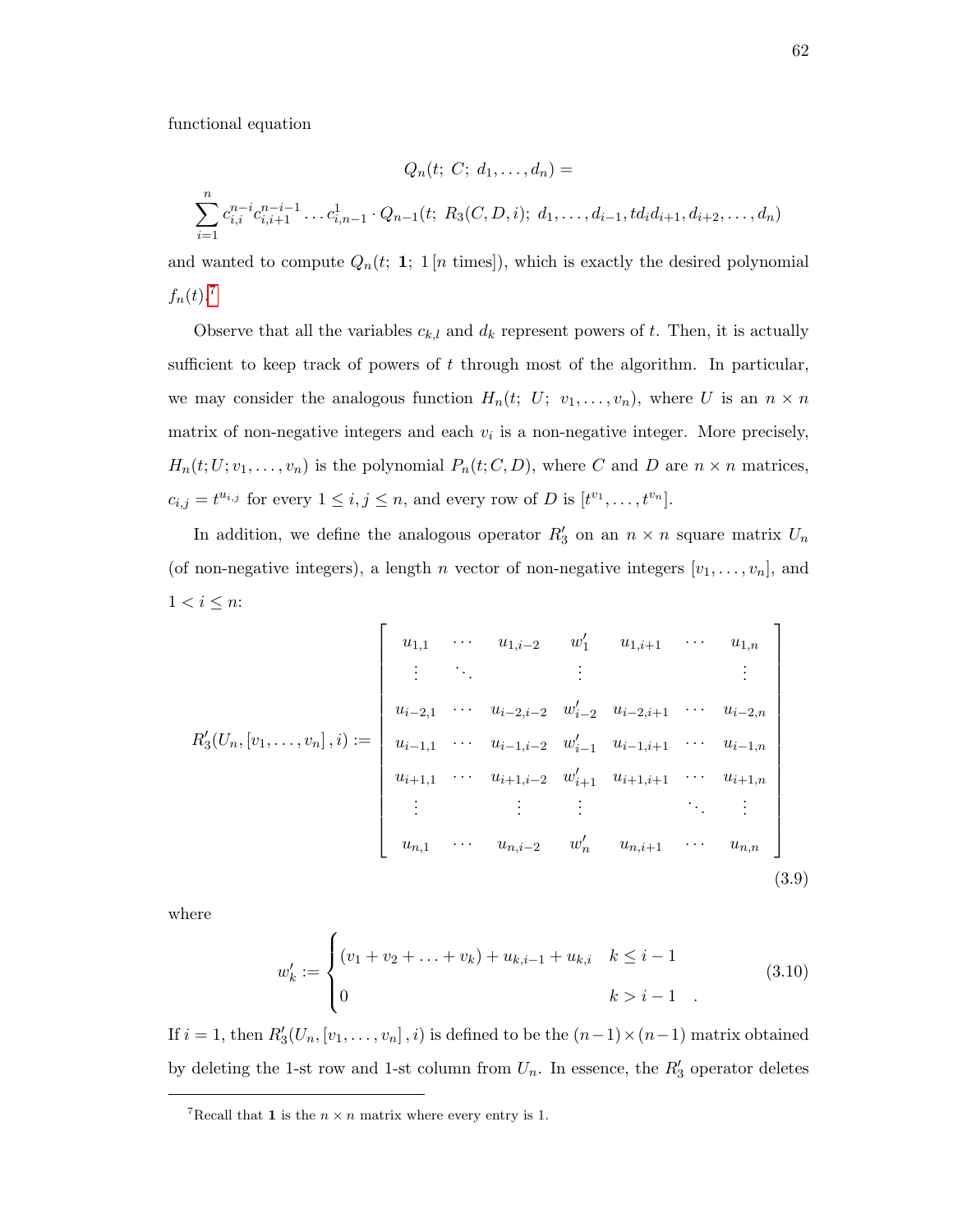the *i*-th row, merges the  $(i - 1)$ -th column with the *i*-th column (via term-by-term addition), and adds partial sums of  $[v_1, \ldots, v_n]$  into the new column.

We now have the functional equation (analogous to Eq. [\(FE1324c\)](#page-67-0)):

<span id="page-69-1"></span>
$$
H_n(t; U; v_1, \dots, v_n) =
$$
  

$$
\sum_{i=1}^n t^{e_i} \cdot H_{n-1}(t; R'_3(U, [v_1, \dots, v_n], i); v_1, \dots, v_{i-1}, v_i + v_{i+1} + 1, v_{i+2}, \dots, v_n)
$$
  
(FE1324e)

where  $e_i = (n-i)u_{i,i}+(n-i-1)u_{i,i+1}+\ldots+(1)u_{i,n-1}$ . Observe that  $H_n(t; 0; 0[n \text{ times}])$ is now our desired polynomial  $f_n(t)$ .<sup>[8](#page-69-0)</sup>

Since we are specifically considering the  $r = 0$  case, we can make additional observations and simplifications. First, we are only interested in the constant term of  $f_n(t)$ . By Lemma [3,](#page-44-0) we only need to keep track of polynomials of the form  $a_0 + a_1 t$  in intermediate computations. Because of this, we may consider all matrices and vectors used in  $H_n$  to be 0-1 matrices. After every addition (for example, in the  $w'_k$  term in  $R_3'$ , we can take the minimum of the resulting sum and 1.

From this, we can make additional observations on  $v_1, \ldots, v_n$ . These quantities are only utilized directly in the  $R'_3$  operator, and in particular, they only appear in the partial sums for  $w'_k$  in Eq. [3.10.](#page-68-1) Suppose that some of the  $v_1, \ldots, v_n$  are equal to 1, and let j be the smallest number such that  $v_j = 1$ . Then,

$$
H_n(t; U; v_1, \ldots, v_n) = H_n(t; U; 0[j-1 \text{ times}], 1[n-j+1 \text{ times}]) .
$$

In particular, the variables  $v_1, \ldots, v_n$  are unnecessary, and it is sufficient to keep track of how many 0's there are. We can then consider this slightly simpler function

$$
H_n(t; U; k) := H_n(t; U; 0 [k \text{ times}], 1 [n - k \text{ times}])
$$

where  $0 \leq k \leq n$ .

Finally, if we apply the  $CHOP<sub>r</sub>$  operator to functional equation [FE1324e,](#page-69-1) it would eliminate every term where the exponent  $e_i > 0$ . This would happen if  $u_{i,i} > 0$  or

<span id="page-69-0"></span><sup>&</sup>lt;sup>8</sup>We denote the  $n \times n$  matrix consisting of all zeros by **0**.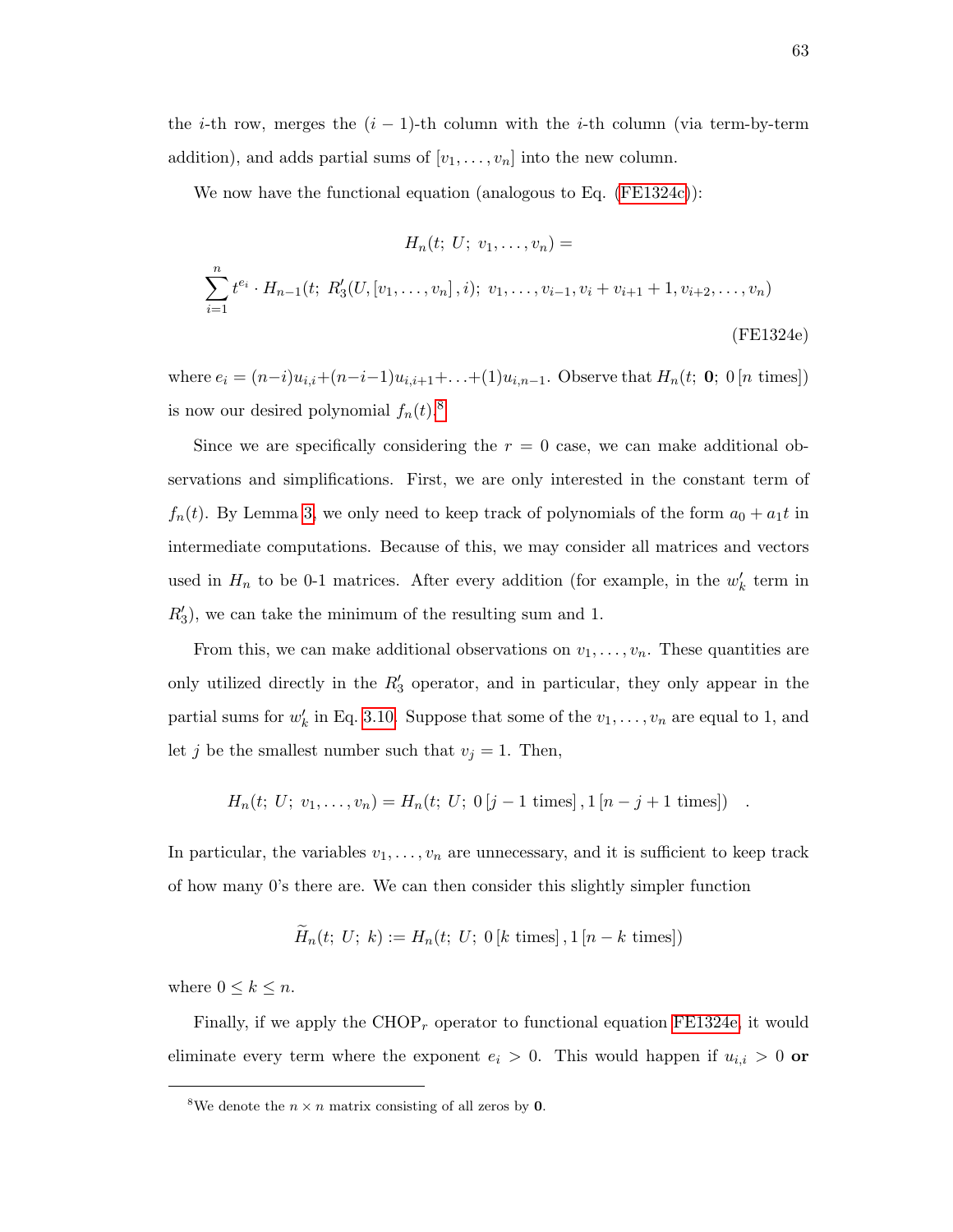$u_{i,i+1} > 0$  or ... or  $u_{i,n-1} > 0$ . This observation (combined with how the  $R'_3$  operator "modifies" the matrix  $U_n$ ) implies that we only need to keep track of the left-most 1 within each row of  $U_n$ . If there are multiple 1's on a row, the left-most 1 is sufficient to force  $e_i > 0$  as long as it is not in the *n*-th column. Therefore, we can consider a function of the form

$$
H_n^0(t; b_1, \ldots, b_n; k) := \widetilde{H}_n(t; B_n; k) = H_n(t; B_n; 0[k \text{ times}], 1[n - k \text{ times}])
$$

where  $0 \leq k \leq n$  and  $1 \leq b_j \leq n+1$  for each j and  $B_n$  is the  $n \times n$  matrix where the j-th row is  $[0 [n \text{ times}] ]$  if  $b_j = n+1$  and otherwise is  $[0 [b_j - 1 \text{ times}], 1 [n - b_j + 1 \text{ times}] ]$ .

This simplified approach has been implemented in the procedure  $Av1324F(n)$  in the accompanying Maple package F1324. This approach is still quite memory intensive, but even then, we were able to compute the first 23 terms of the enumerating sequence  $s_n(1324, 0)$ .<sup>[9](#page-70-0)</sup> The Maple call Av1324N(23) gives us the sequence:

1, 2, 6, 23, 103, 513, 2762, 15793, 94776, 591950, 3824112, 25431452, 173453058,

1209639642, 8604450011, 62300851632, 458374397312, 3421888118907, 25887131596018,

#### 198244731603623, 1535346218316422, 12015325816028313, 94944352095728825

which is the sequence A061552 in the On-Line Encyclopedia of Integer Sequences [\[54\]](#page-100-5).

This approach seems to differ from the existing enumeration methods for 1324 avoiding permutations. The approach by Albert et al. [\[1\]](#page-97-2) can generate the first 25 terms of the sequence and was also used to find the best lower bound on the Stanley-Wilf limit. Recall that the Stanley-Wilf limit is

$$
L(1324) := \lim_{n \to \infty} \sqrt[n]{s_n(1324, 0)}.
$$

The best lower bound [\[1\]](#page-97-2) and upper bound [\[7\]](#page-97-4) for the limit are currently

$$
9.47 < L(1324) < 13.93
$$

Our hope is that this new enumeration algorithm may be analyzed to produce an improved bound for  $L(1324)$ .

<span id="page-70-0"></span> $9$ The limitation came from running out of memory and not from a lengthy computational time. The first 23 terms took under 1 hour with the computing resources available to the author.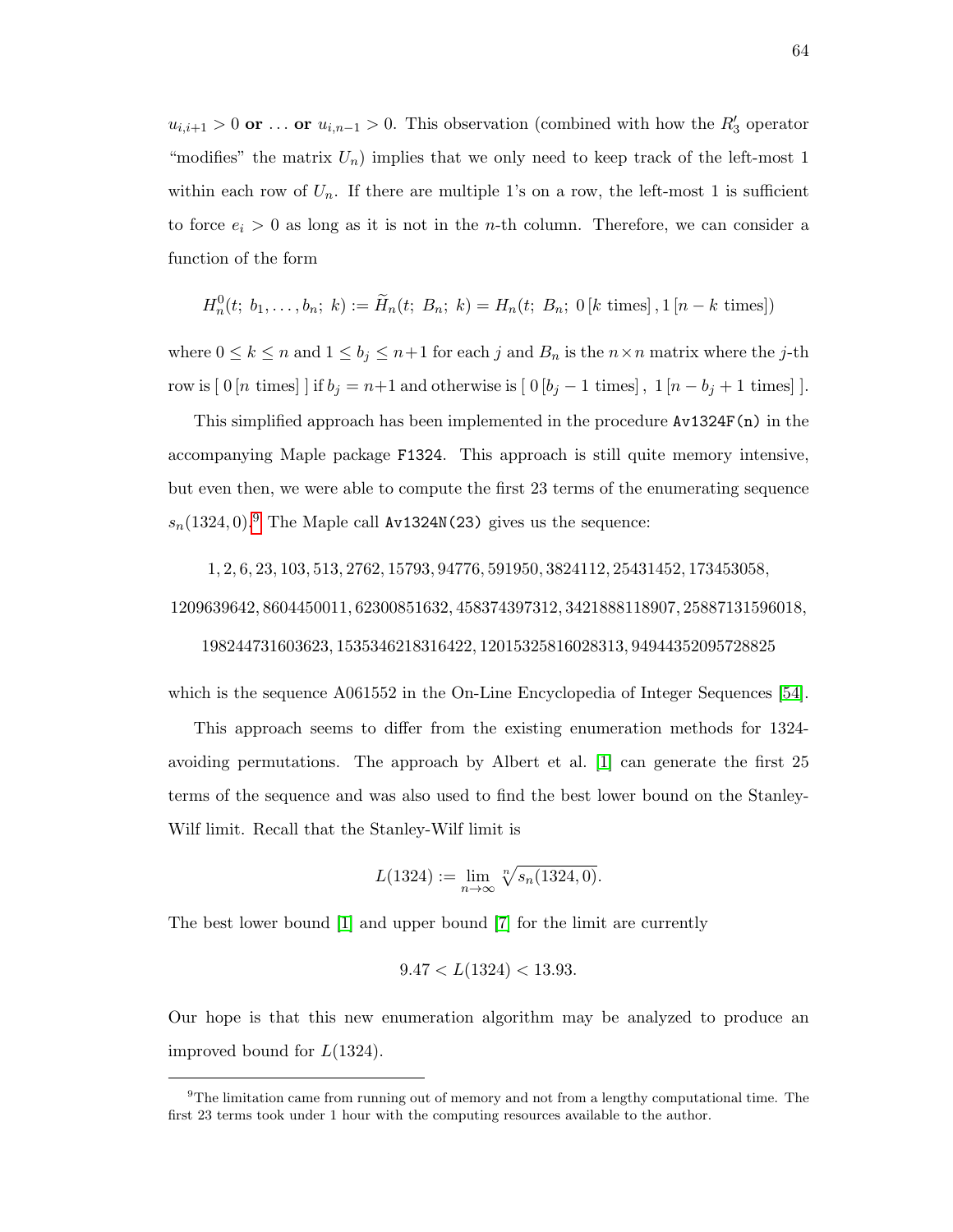# Chapter 4

# Extensions for the Functional Equation Methodology

## 4.1 Overview

The study of permutations with r occurrences of a given pattern can be extended to consider multiple patterns simultaneously. Let  $p_1, \ldots, p_k$  be k distinct (permutation) patterns, and let  $r_1, \ldots, r_k$  be k non-negative integers. We define the set of length n permutations with exactly  $r_i$  occurrences of pattern  $p_i$  for every *i*:

$$
\mathcal{S}_n([p_1,\ldots,p_k],[r_1,\ldots,r_k]):=\bigcap_{i=1}^k \mathcal{S}_n(p_i,r_i).
$$

We also denote the cardinality of this set by

$$
s_n([p_1,\ldots,p_k],[r_1,\ldots,r_k]) := |\mathcal{S}_n([p_1,\ldots,p_k],[r_1,\ldots,r_k])|.
$$

Some work has already been done in the avoidance case for this problem  $(r<sub>i</sub> = 0$  for each  $i$ ). In this case, most work has been restricted to studying pairs of patterns  $(k = 2)$  where the patterns are either of length 3 or 4. The sequences enumerating permutations avoiding pairs of patterns (of length 3 or 4) can also be found on the On-Line Encyclopedia of Integer Sequences [\[54\]](#page-100-5) with many helpful references.

For cases where one (or more) of the  $r_i$  are greater than 0, much less is known. Most of the work has been restricted specifically to length 3 patterns. For example, the pattern class  $S_n([123, 132], [r_1, r_2])$  has received some attention, and there are explicit formulas for  $s_n([123, 132], [r_1, r_2])$  and small  $r_i$ . It is not difficult to show that  $s_n([123, 132], [0, 0]) = 2^{n-1}$ . Robertson also shows in [\[50\]](#page-100-6):

#### Theorem 17.

$$
s_n([123, 132], [0, 1]) = s_n([123, 132], [1, 0]) = (n - 2)2^{n-3}
$$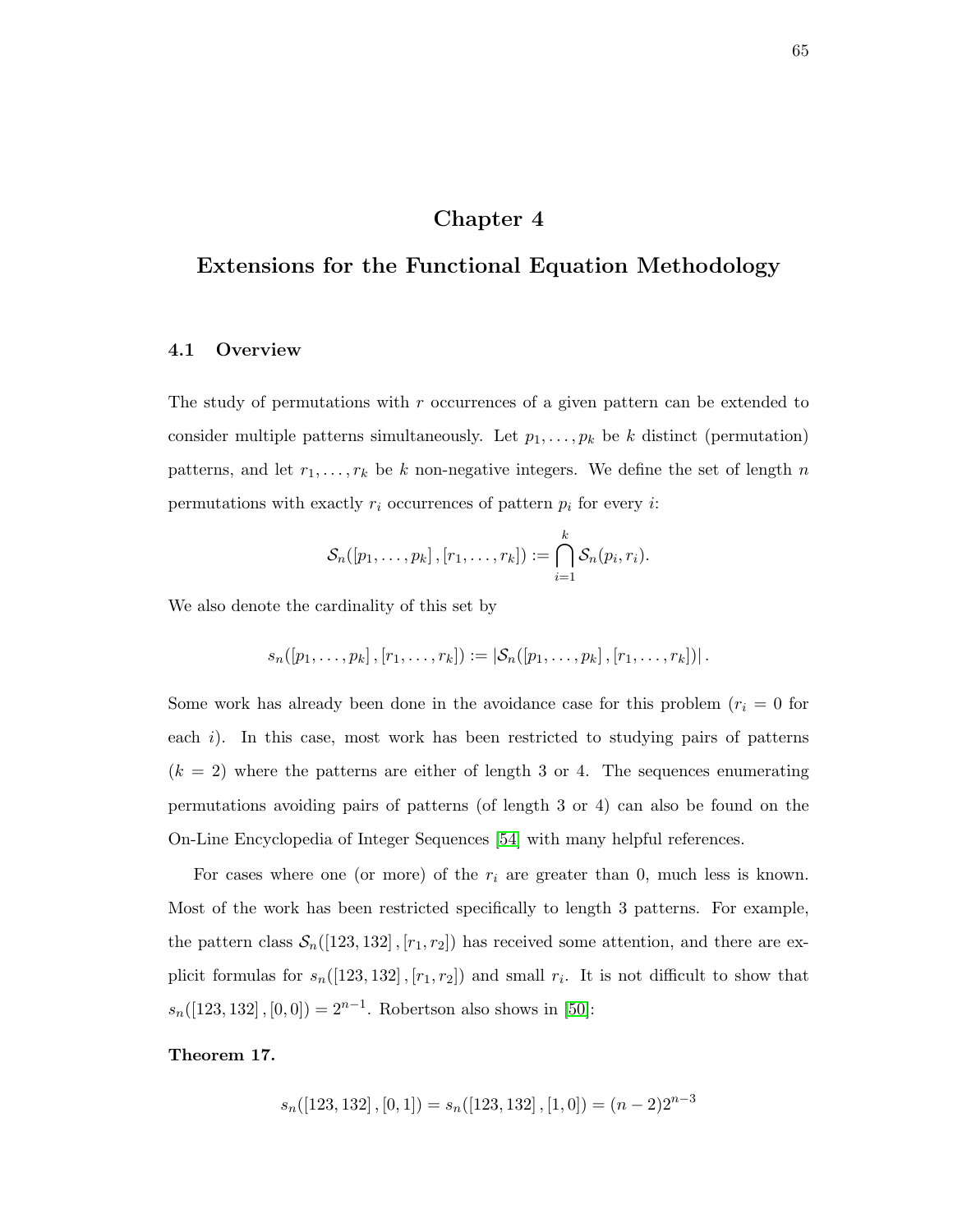and

$$
s_n([123, 132], [1, 1]) = (n - 3)(n - 4)2^{n-5}.
$$

However, there is no concrete result for enumerating this sequence for general  $r_1$  and  $r_2$ .

Another extension of the classical avoidance problem is to refine a permutation class over some permutation statistic. One of the most commonly studied statistic is the number of inversions in a permutation, which is one way to quantify how "unsorted" a permutation is. Recall that the inversion number of a permutation  $\pi = \pi_1 \dots \pi_n$ , denoted by  $\text{inv}(\pi)$ , is the number of pairs  $(i, j)$  such that  $1 \leq i < j \leq n$  and  $\pi_i > \pi_j$ .

In this chapter, we show two extensions of the functional equations approach developed in the last chapter. First, we show how to extend any of the previous functional equations to also keep track of inversions. These new algorithms have been implemented in accompanying Maple packages qINCR, qINCRT, qF231, qF2341, qF1324, and qAv1324. We then show how to extend the functional equations approach to consider multiple patterns simultaneously. Any collection of the patterns in the previous chapter can be combined, however, we will only present a few constructive examples. In particular, we will show how to compute  $s_n([12...k, 12... (k-2)(k)(k-1)]$ ,  $[r_1, r_2])$  as well as  $s_n(L_3, [r_1, \ldots, r_6])$ , where  $L_3$  is the list of all length 3 permutations in lexicographical order.

#### 4.2 Refining by inversions

In this section, we show how to modify the functional equations approach to account for the inversion number and present some examples of its implementation. First, we define some additional notation. Given a pattern  $\tau$  and for each n, we define the bivariate polynomial

$$
g_n(t,q):=\sum_{\pi\in\mathcal{S}_n}q^{\operatorname{inv}(\pi)}t^{N_\tau(\pi)}.
$$

Observe that  $g_n(t, 1)$  is exactly  $f_n(t)$  from the previous chapter.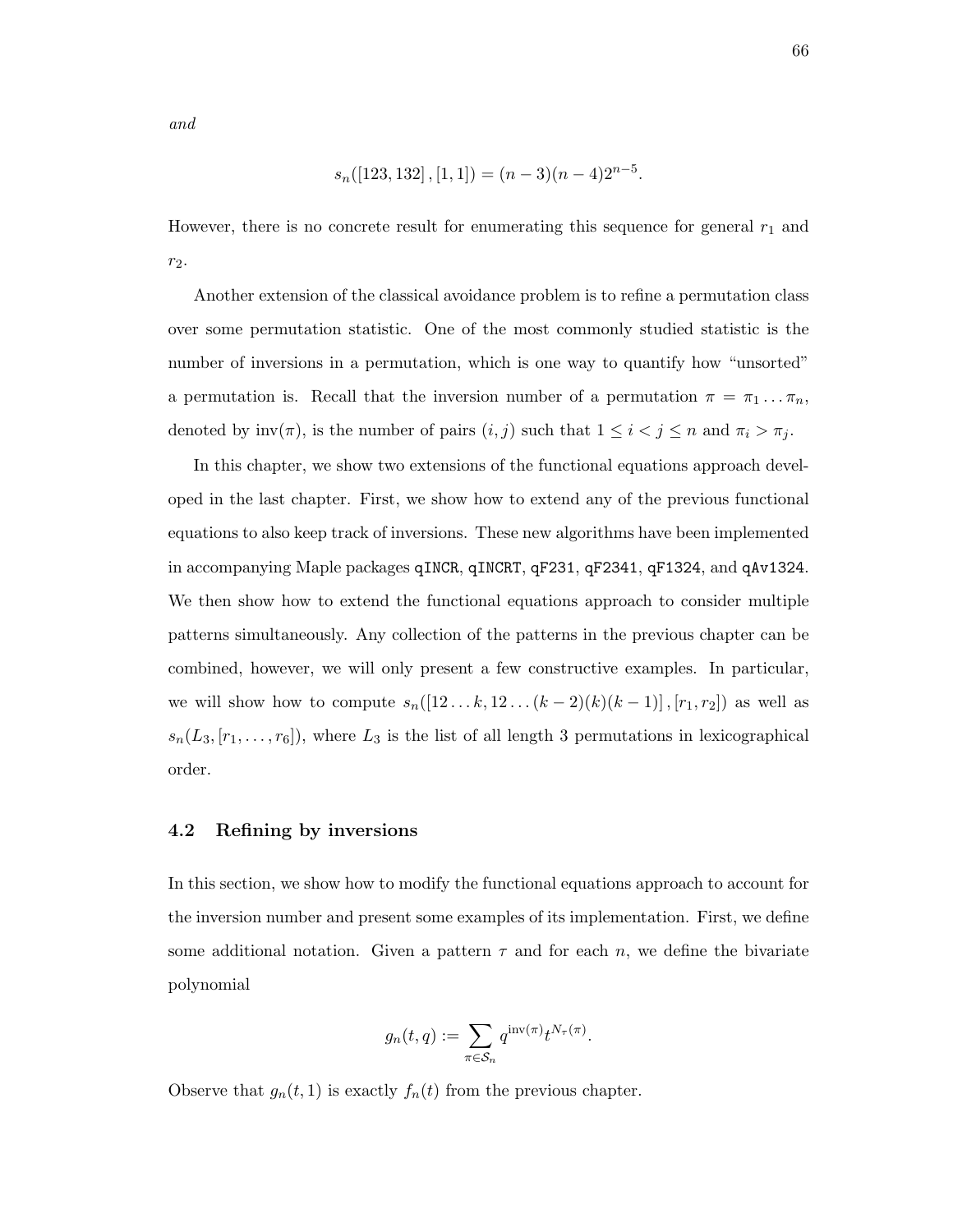Given a permutation  $\pi = \pi_1 \dots \pi_n$ , suppose that  $\pi_1 = i$ . Then,  $inv(\pi)$  is equal to the number of inversions in  $\pi_2 \dots \pi_n$  plus the number of elements in  $\pi_2, \dots, \pi_n$  that are less than i. For any previously defined functional equation, it is enough to insert a factor of  $q^{i-1}$  in the summation.

Given a fixed pattern  $\tau$ , the polynomial  $P_n$  can now be "generalized" as

$$
P_n(t, q; x_1, \dots, x_n) := \sum_{\pi \in S_n} q^{\text{inv}(\pi)} \cdot \text{weight}(\pi). \tag{4.1}
$$

Observe that  $P_n(t,1;x_1,\ldots,x_n)$  is exactly the polynomial  $P_n(t;x_1,\ldots,x_n)$  from the previous chapter.

We can now quickly derive the modified functional equations for each pattern. The functional equation [\(NZFE1\)](#page-43-0) now extends to:

Corollary 5. For the pattern  $\tau = 123$ ,

$$
P_n(t, q; x_1, \dots, x_n) = \sum_{i=1}^n q^{i-1} x_i^{n-i} P_{n-1}(t, q; x_1, \dots, x_{i-1}, tx_{i+1}, \dots, tx_n).
$$
 (qNZFE1)

Similarly, the functional equation [\(NZFE2\)](#page-48-0) now extends to:

Corollary 6. For the pattern  $\tau = 1234$ ,

$$
P_n(t, q; x_1, \dots x_n) =
$$
  

$$
\sum_{i=1}^n q^{i-1} x_i^{n-i} P_{n-1}(t, q; x_1, \dots, x_{i-1}, y_i x_{i+1}, \dots, y_i x_n; y_1, \dots, y_{i-1}, ty_{i+1}, \dots, ty_n).
$$
  
(qNZFE2)

This has been implemented in the accompanying Maple package qFINCR. For example, the Maple call  $qF123r(8,0,t,q)$ ; would refine the quantity  $s_8(123,0)$  by inversions and produce the output:

$$
q^{28} + 7 q^{27} + 27 q^{26} + 70 q^{25} + 134 q^{24} + 196 q^{23} + 227 q^{22} + 215 q^{21} + 179 q^{20} + 139 q^{19} + 99 q^{18} + 64 q^{17} + 38 q^{16} + 20 q^{15} + 9 q^{14} + 4 q^{13} + q^{12}
$$

and the Maple call coeff (qF1234r(9,2,t,q),t,2); would refine the quantity  $s_9(1234, 2)$ by inversions and produce the output:

$$
20q^{27} + 112q^{26} + 408q^{25} + 1087q^{24} + 2351q^{23} + 4176q^{22} + 6258q^{21} + 7750q^{20} + 8060q^{19}
$$
  
+7003q<sup>18</sup> + 5444q<sup>17</sup> + 3608q<sup>16</sup> + 2092q<sup>15</sup> + 915q<sup>14</sup> + 384q<sup>13</sup> + 68q<sup>12</sup> + 12q<sup>11</sup>.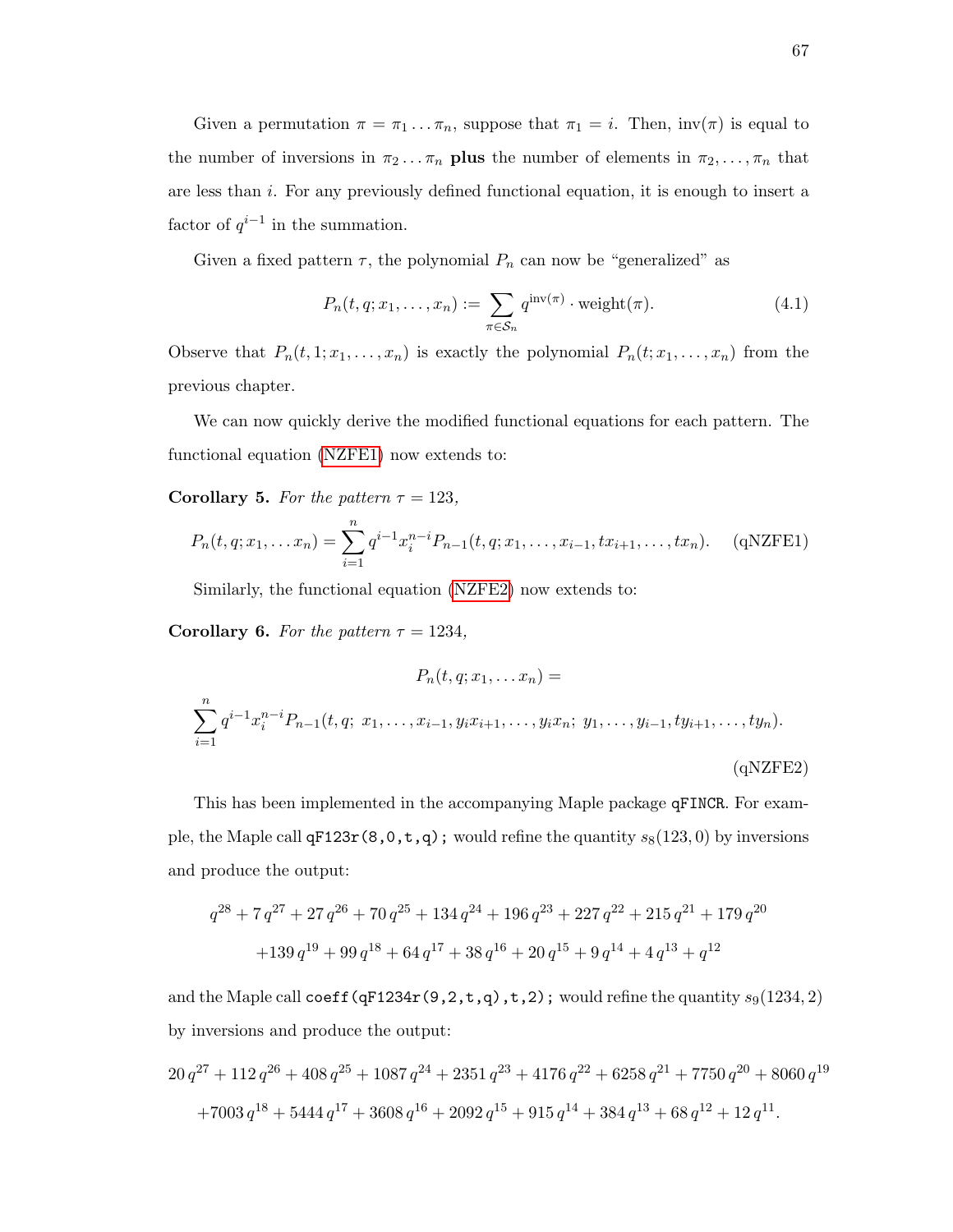The functional equation [\(FE132\)](#page-52-0) extends to:

Corollary 7. For the pattern  $\tau = 132$ ,

$$
P_n(t, q; x_1, \dots, x_n) = \sum_{i=1}^n q^{i-1} x_1 x_2 \dots x_{i-1} \cdot P_{n-1}(t, q; x_1, \dots, x_{i-1}, tx_{i+1}, \dots, tx_n).
$$
\n(qFE132)

Also, functional equation [\(FE1243\)](#page-55-0) extends to:

Corollary 8. For the pattern  $\tau = 1243$ ,

$$
P_n(t, q; x_1, \dots, x_n, y_1, \dots, y_n) =
$$
  

$$
\sum_{i=1}^n q^{i-1} x_1 x_2 \dots x_{i-1} \cdot P_{n-1}(t, q; x_1, \dots, x_{i-1}, y_i x_{i+1}, \dots, y_i x_n; y_1, \dots, y_{i-1}, ty_{i+1}, \dots, ty_n).
$$
  
(qFE1243)

This has also been implemented in the accompanying Maple package qFINCRT. For example, the Maple call  $qF132r(7,0,t,q)$ ; would refine the quantity  $s_7(132,0)$  by inversions and produce the output:

$$
q^{21} + 6 q^{20} + 15 q^{19} + 25 q^{18} + 35 q^{17} + 40 q^{16} + 43 q^{15} + 44 q^{14} + 40 q^{13} + 37 q^{12}
$$
  
+32 q<sup>11</sup> + 28 q<sup>10</sup> + 22 q<sup>9</sup> + 18 q<sup>8</sup> + 13 q<sup>7</sup> + 11 q<sup>6</sup> + 7 q<sup>5</sup> + 5 q<sup>4</sup> + 3 q<sup>3</sup> + 2 q<sup>2</sup> + q + 1

and the Maple call coeff (qF1243r(8,2,t,q),t,2); would refine the quantity  $s_8(1243, 2)$ by inversions and produce the output:

$$
16 q^{20} + 75 q^{19} + 216 q^{18} + 436 q^{17} + 649 q^{16} + 733 q^{15} + 683 q^{14} + 546 q^{13} + 412 q^{12}
$$
  
+301 q<sup>11</sup> + 209 q<sup>10</sup> + 139 q<sup>9</sup> + 86 q<sup>8</sup> + 43 q<sup>7</sup> + 25 q<sup>6</sup> + 19 q<sup>5</sup> + 8 q<sup>4</sup> + 4 q<sup>2</sup>.

Let  $X_n$  and  $Y_n$  be the matrices of catalytic variables and  $R_1$ ,  $R_2$ , and  $R_3$  be the matrix operators defined in the previous chapter. We can then similarly extend the functional equations for 231, 2341, and 1324. The functional equations [\(FE231\)](#page-59-0) and [\(FE231c\)](#page-60-0) become:

Corollary 9. For the pattern  $\tau = 231$ ,

$$
P_n(t, q; X_n) = \sum_{i=1}^n q^{i-1} x_{i,1}^0 x_{i,2}^1 \dots x_{i,i}^{i-1} \cdot P_{n-1}(t, q; R_1(X_n, i))
$$
 (qFE231)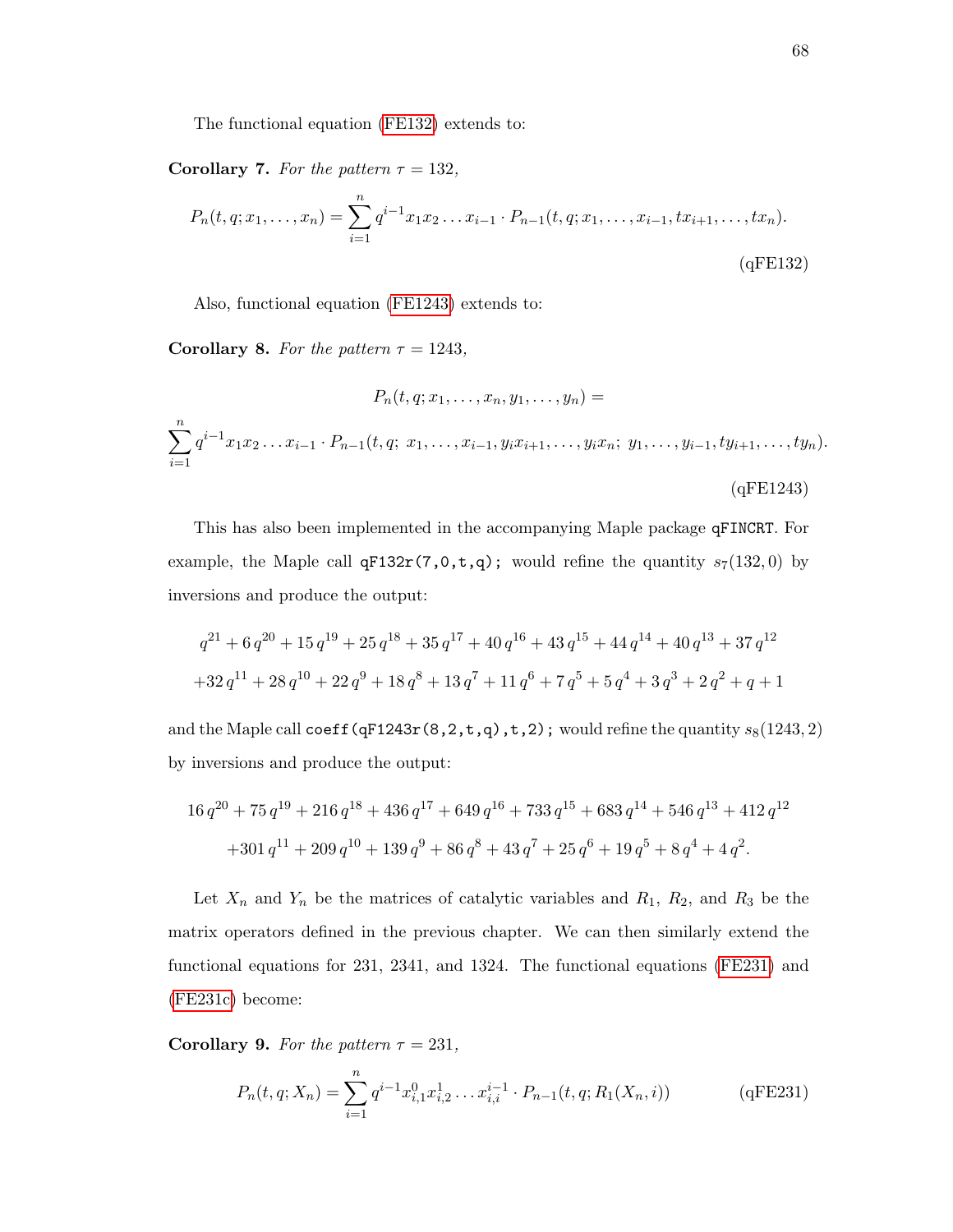and

$$
Q_n(t, q; c_1, \dots, c_n) = \sum_{i=1}^n q^{i-1} c_1^0 c_2^1 \dots c_i^{i-1} \cdot Q_{n-1}(t, q; c_1, \dots, c_{i-1}, t c_i c_{i+1}, c_{i+2}, \dots, c_n).
$$
\n(qFE231c)

Similarly, the functional equations [\(FE2341\)](#page-62-0) and [\(FE2341c\)](#page-63-0) become:

Corollary 10. For the pattern  $\tau = 2341$ ,

$$
P_n(t, q; X_n, Y_n) = \sum_{i=1}^n q^{i-1} x_{i,1}^0 x_{i,2}^1 \dots x_{i,i}^{i-1} \cdot P_{n-1}(t, q; R_2(X_n, Y_n, i), R_1(Y_n, i))
$$
\n(qFE2341)

and

$$
Q_n(t, q; C, d_1, \dots, d_n) =
$$
  

$$
\sum_{i=1}^n q^{i-1} c_{i,1}^0 c_{i,2}^1 \dots c_{i,i}^{i-1} \cdot Q_{n-1}(t, q; R_2(C, D, i), d_1, \dots, d_{i-1}, td_i d_{i+1}, d_{i+2}, \dots, d_n).
$$
  
(qFE2341c)

And finally, the functional equations [\(FE1324\)](#page-66-0) and [\(FE1324c\)](#page-67-0) become:

Corollary 11. For the pattern  $\tau = 1324$ ,

$$
P_n(t, q; X_n, Y_n) = \sum_{i=1}^n q^{i-1} x_{i,i}^{n-i} x_{i,i+1}^{n-i-1} \dots x_{i,n-1}^1 \cdot P_{n-1}(t, q; R_3(X_n, Y_n, i), R_1(Y_n, i))
$$
\n(qFE1324)

and

$$
Q_n(t, q; C; d_1, \dots, d_n) =
$$
  

$$
\sum_{i=1}^n q^{i-1} c_{i,i}^{n-i} c_{i,i+1}^{n-i-1} \dots c_{i,n-1}^1 \cdot Q_{n-1}(t, q; R_3(C, D, i); d_1, \dots, d_{i-1}, td_i d_{i+1}, d_{i+2}, \dots, d_n).
$$
  
(qFE1324c)

These extensions have been implemented in the accompanying Maple packages qF231, qF2341, qF1324 and qAv1324.

Finally, we observe that we can also apply the same extension to patterns that are reversals of the ones we have considered so far (e.g.,  $k(k-1)... 21$ ,  $(k-1)(k)(k-2)... 21$ , etc.). Given a pattern  $\sigma = \sigma_1 \dots \sigma_k$ , we make the simple observation that for all n,

$$
s_n([21, \sigma_1 \ldots \sigma_k], [r_1, r_2]) = s_n([12, \sigma_k \ldots \sigma_1], [r_1, r_2]) .
$$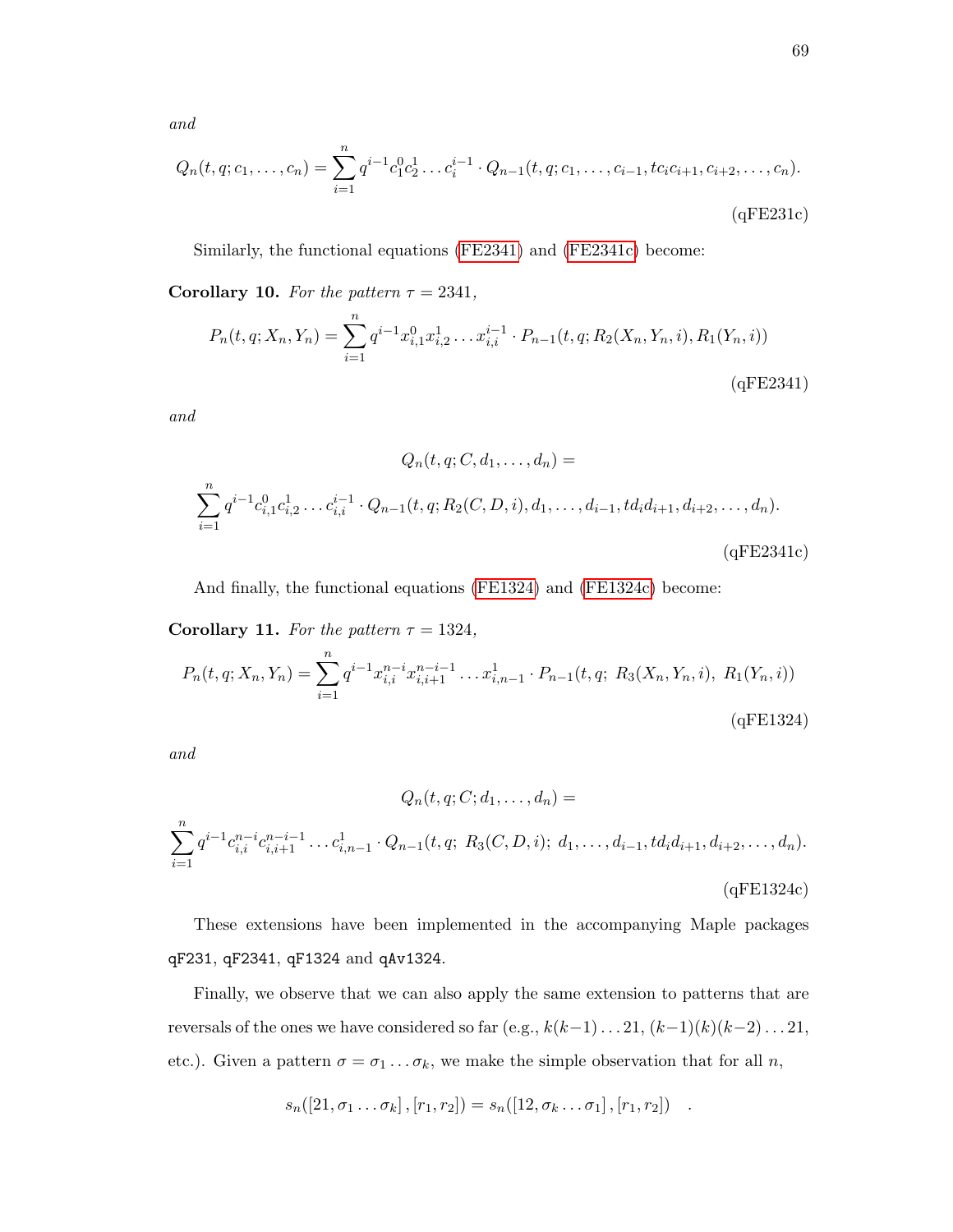Therefore, instead of considering inversions in our desired pattern, we may simply keep track of the number of non-inversions (occurrences of the pattern 12) in the reversal of the pattern. This merely corresponds to adding a  $q^{n-i}$  factor into the functional equation summation (as opposed to  $q^{i-1}$  as before). For example, we have the following for deceasing patterns:

Corollary 12. For the pattern  $\tau = 321$ ,

$$
P_n(t, q; x_1, \dots, x_n) = \sum_{i=1}^n q^{n-i} x_i^{n-i} P_{n-1}(t, q; x_1, \dots, x_{i-1}, tx_{i+1}, \dots, tx_n).
$$
 (qFE321)

Corollary 13. For the pattern  $\tau = 4321$ ,

$$
P_n(t, q; x_1, \dots, x_n) =
$$
  

$$
\sum_{i=1}^n q^{n-i} x_i^{n-i} P_{n-1}(t, q; x_1, \dots, x_{i-1}, y_i x_{i+1}, \dots, y_i x_n; y_1, \dots, y_{i-1}, ty_{i+1}, \dots, ty_n).
$$
  
(qFE4321)

The reversals of the other patterns can be handled similarly.

## 4.3 Extending to multiple patterns

In the previous section, we considered how to extend the functional equations to account for the inversion number. That was a very special case of the more general extension of tracking multiple patterns simultaneously. It is actually possible to keep track of any subset of the patterns we have considered before. However in this section, we will only present two specific examples (other combinations of patterns can be handled similarly).

## 4.3.1 Permutations containing 123 and 132

We first outline how to consider the patterns  $\sigma = 123$  and  $\tau = 132$  simultaneously. Let s and t be the variables corresponding to 123 and 132, respectively. Our ultimate goal will be to quickly compute coefficients of the bivariate polynomial

$$
f_n(s,t) := \sum_{\pi \in S_n} s^{N_{123}(\pi)} t^{N_{132}(\pi)}.
$$
\n(4.2)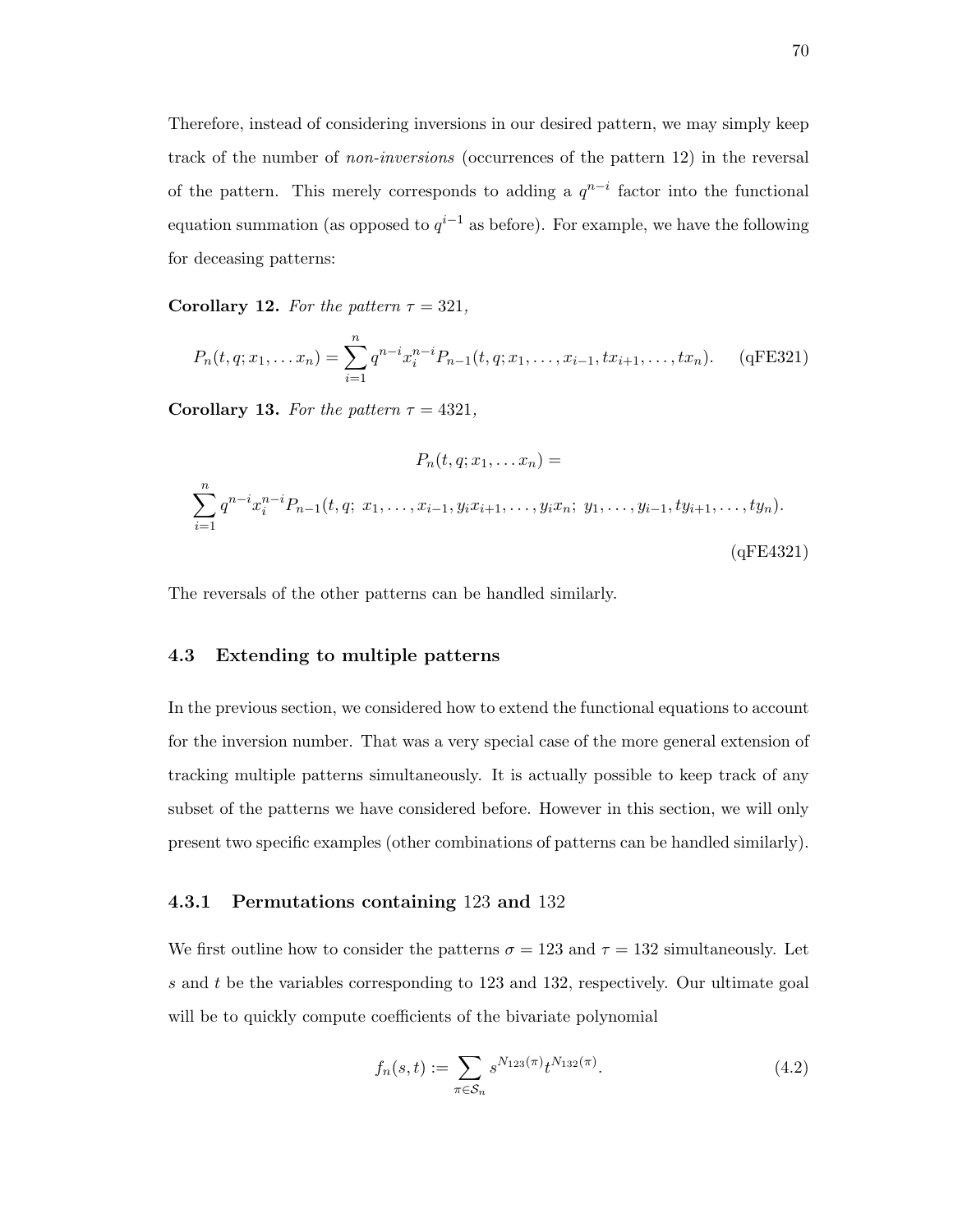Let  $x_1, \ldots, x_n$  and  $u_1, \ldots, u_n$  be two sets of catalytic variables. We recall the two weight functions for the patterns 123 and 132 (using our new variables) to be:

$$
weight_{123}(\pi) := s^{N_{123}(\pi)} \prod_{i=1}^{n} x_i^{\# \{(a,b) : \pi_a = i < \pi_b, 1 \le a < b \le n\}}
$$

and

$$
weight_{132}(\pi) := t^{N_{132}(\pi)} \prod_{i=1}^{n} u_i^{\# \{(a,b) : \pi_a > \pi_b = i, 1 \le a < b \le n\}}.
$$

We now define the weight function for considering both patterns to be:

$$
weight(\pi) := weight_{123}(\pi) \cdot weight_{132}(\pi).
$$

For each  $n$ , we define the analogous multivariate polynomial

$$
P_n(s,t; x_1,\ldots,x_n; u_1,\ldots,u_n) := \sum_{\pi \in S_n} \mathrm{weight}(\pi).
$$

Observe that  $P_n(s, t; 1 [n \text{ times}]; 1 [n \text{ times}])$  is exactly our desired polynomial  $f_n(s, t)$ . The proofs for Lemma [2](#page-42-0) and Lemma [5](#page-51-0) still hold, and the variables for 123 never depend on the variables for 132 (and vice versa). We immediately have the functional equation

$$
P_n(s, t; x_1, \ldots, x_n; u_1, \ldots, u_n) =
$$
  

$$
\sum_{i=1}^n x_i^{n-i} u_1 u_2 \ldots u_{i-1} P_{n-1}(s, t; x_1, \ldots, x_{i-1}, s x_{i+1}, \ldots, s x_n; u_1, \ldots, u_{i-1}, t u_{i+1}, \ldots, t u_n).
$$

The analogous computational techniques from the previous chapter also apply here.

This has been implemented in the Maple package F123n132. For example, the Maple call F123r132sN(2,2,15); gives the first 15 terms of the sequence enumerating permutations with 2 occurrences of 123 and 2 occurrences of 132:

$$
0,0,0,1,6,26,94,306,934,2732,7752,21488,58432,156288,411904
$$

and the Maple call F123r132sN(4,2,15); gives the first 15 terms of the sequence enumerating permutations with 4 occurrences of 123 and 2 occurrences of 132:

$$
0,0,0,0,1,5,23,106,450,1740,6214,20831,66427,203550,603920
$$

Based off of empirical evidence, we also believe the following to be true: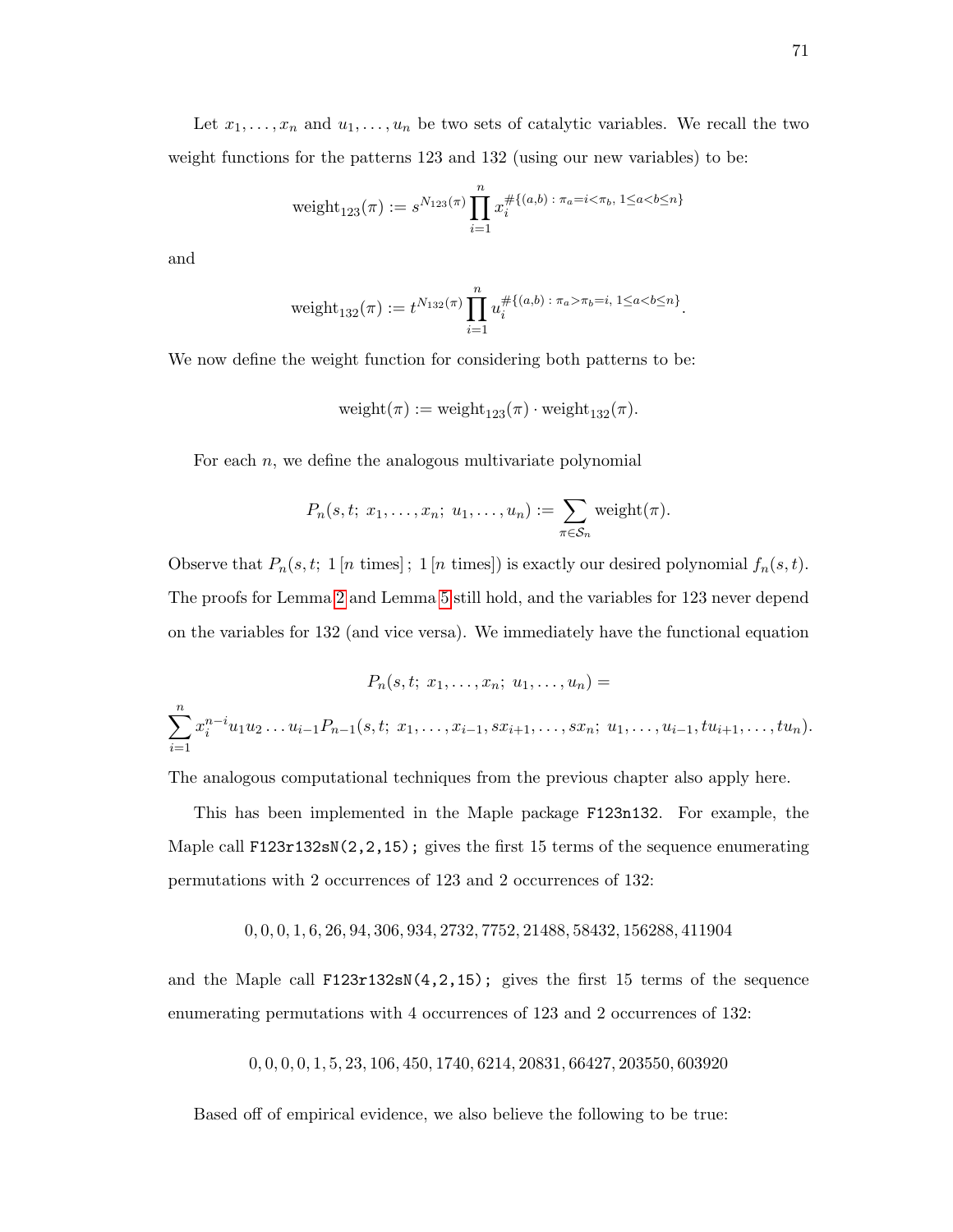**Conjecture 14.** For each fixed  $r \geq 0$  and  $s \geq 0$ , the sequence enumerating length n permutations with exactly r occurrences of 123 and s occurrences of 132 is given by  $p(n)2^n$ , where  $p(n)$  is some polynomial of degree  $r + s$ .

As mentioned before, there are a number of results considering this type of problem, but most such results limit themselves to  $s = 0, 1, 1$  $s = 0, 1, 1$  $s = 0, 1, 1$ . If this general form were shown to hold for arbitrary  $r$  and  $s$ , the F123n132 package could quickly compute enough terms to find explicit formulas and generating functions.

### 4.3.2 Permutations containing 1234 and 1243

We now outline the case of considering the patterns 1234 and 1243 simultaneously. Let s and t be the variables corresponding to 1234 and 1243, respectively. Let  $x_1, \ldots, x_n$ and  $y_1, \ldots, y_n$  be catalytic variables corresponding to 1234. Similarly, let  $u_1, \ldots, u_n$  and  $v_1, \ldots, v_n$  be catalytic variables corresponding to 1243. Recall that the weight functions for these patterns (using these variables) are

$$
\text{weight}_{1234}(\pi) := s^{N_{1234}(\pi)} \prod_{i=1}^n x_i^{\# \{(a,b) \,:\, \pi_a = i < \pi_b, \, 1 \le a < b \le n\}} \cdot y_i^{\# \{(a,b,c) \,:\, \pi_a = i < \pi_b < \pi_c, \, 1 \le a < b < c \le n\}}
$$

and

$$
\text{weight}_{1243}(\pi) := t^{N_{1243}(\pi)} \prod_{i=1}^n u_i^{\# \{(a,b) \,:\, \pi_a > \pi_b = i, \, 1 \le a < b \le n\}} \cdot v_i^{\# \{(a,b,c) \,:\, \pi_a = i < \pi_c < \pi_b, \, 1 \le a < b < c \le n\}}.
$$

The weight function for considering both patterns will be:

$$
weight(\pi) := weight_{1234}(\pi) \cdot weight_{1243}(\pi).
$$

For each n, the polynomial  $P_n$  is now defined to be:

$$
P_n(s,t; x_1,\ldots,x_n; y_1,\ldots,y_n; u_1,\ldots,u_n; v_1,\ldots,v_n):=\sum_{\pi\in\mathcal{S}_n}\mathrm{weight}(\pi).
$$

Again, our goal is to compute  $P_n(s, t; 1 [n \text{ times}]; 1 [n \text{ times}]; 1 [n \text{ times}]; 1 [n \text{ times}]) =$  $f_n(s, t)$ . In this case as well, the proofs from the corresponding lemmas (Lemma [4](#page-48-1) and

<span id="page-78-0"></span><sup>1</sup>Permutations that are 132-avoiding have nice structural properties that make them easier to study.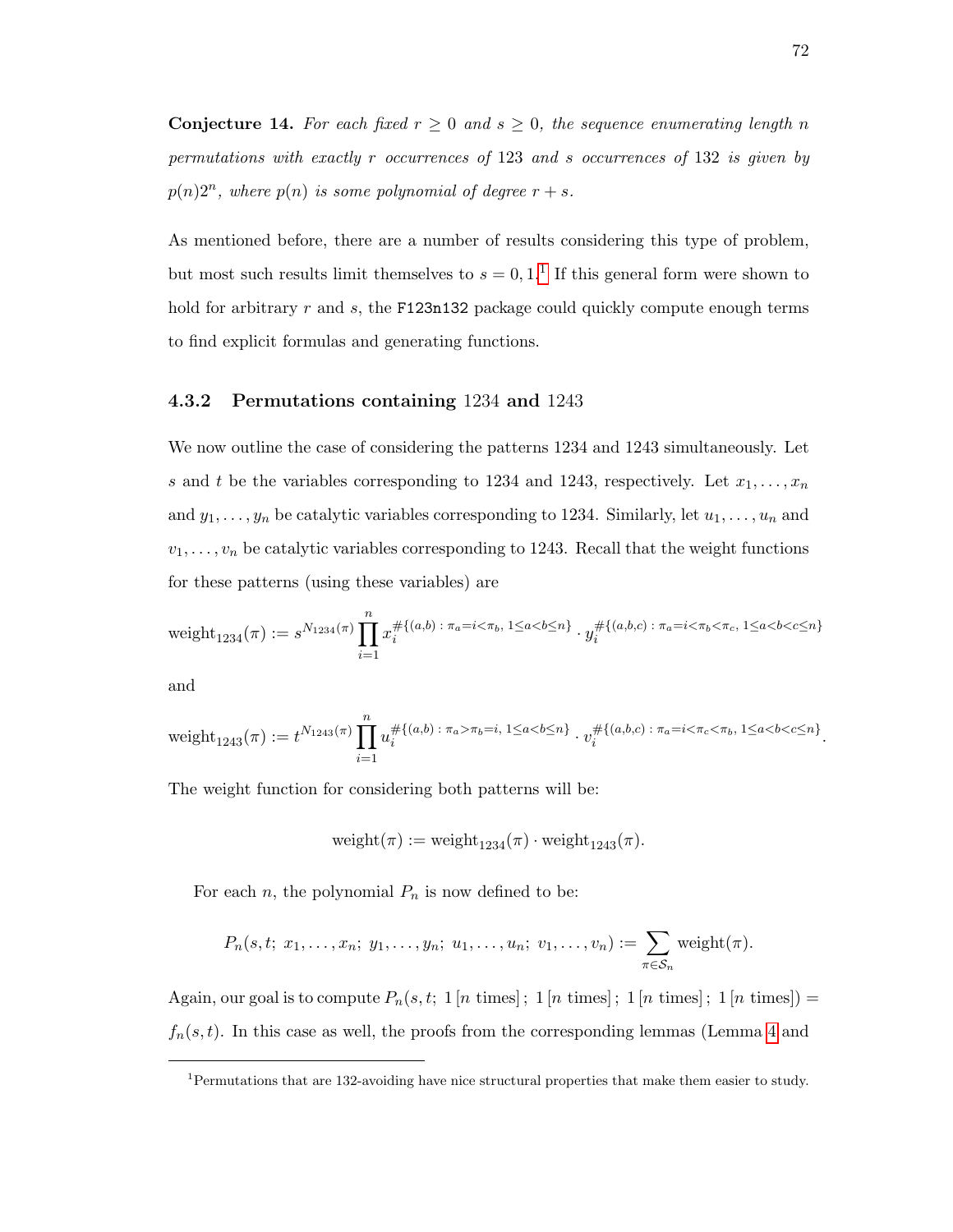Lemma [6\)](#page-54-0) still hold, and we immediately have the functional equation

$$
P_n(s, t; x_1, \ldots, x_n; y_1, \ldots, y_n; u_1, \ldots, u_n; v_1, \ldots, v_n) =
$$

$$
\sum_{i=1}^n x_i^{n-i} u_1 u_2 \ldots u_{i-1} \cdot P_{n-1}(s, t; L_i^x; L_i^y; L_i^u; L_i^v)
$$

where the sequences of variables  $L_i^x$ ,  $L_i^y$  $i<sup>y</sup>$ ,  $L<sup>u</sup>$ , and  $L<sup>v</sup>$  are defined to be:

$$
L_i^x := x_1, \ldots, x_{i-1}, y_i x_{i+1}, \ldots, y_i x_n
$$
  
\n
$$
L_i^y := y_1, \ldots, y_{i-1}, sy_{i+1}, \ldots, sy_n
$$
  
\n
$$
L_i^u := u_1, \ldots, u_{i-1}, v_i u_{i+1}, \ldots, v_i u_n
$$
  
\n
$$
L_i^v := v_1, \ldots, v_{i-1}, tv_{i+1}, \ldots, tv_n
$$

The analogous computational techniques from the previous chapter also apply here.

This has been implemented in the accompanying Maple package F1234n1243. For example, the Maple call F1234r1243sN(15,0,0); for the first 15 terms of  $s_n([1234, 1243], [0, 0])$  produces the sequence:

> 1, 2, 6, 22, 90, 394, 1806, 8558, 41586, 206098, 1037718, 5293446, 27297738, 142078746, 745387038

which is the sequence  $A006318$ , the large Schröeder numbers, in the On-Line Encyclopedia of Integer Sequences [\[54\]](#page-100-0).

Similarly, the Maple call F1234r1243sN(15,1,0); for the first 15 terms of  $s_n([1234, 1243], [1, 0])$  produces the sequence:

0, 0, 0, 1, 10, 71, 444, 2617, 14958, 84063, 467960, 2591265, 14308722, 78911943, 435066228

Also, the Maple call F1234r1243sN(15,1,1); for the first 15 terms of  $s_n([1234, 1243], [1, 1])$  produces the sequence:

0, 0, 0, 0, 0, 2, 32, 322, 2634, 19216, 130662, 848284, 5334332, 32788726, 198201268

### 4.3.3 Other extensions for multiple patterns

In the previous subsections, we outlined how to extend the functional equations methodology to consider the pair of patterns 123 and 132 simultaneously as well as the pair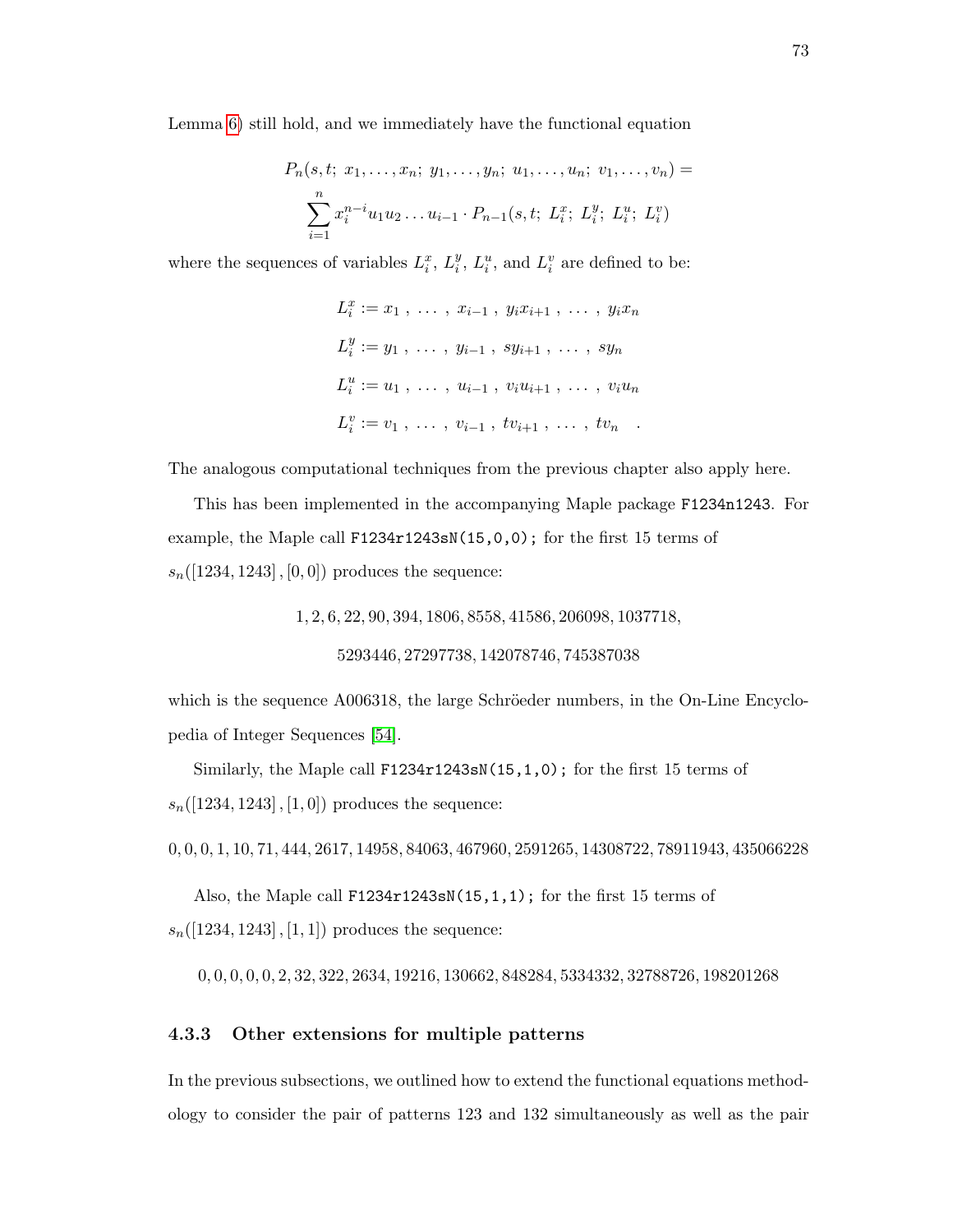of patterns 1234 and 1243 simultaneously. Similar extensions can be done for any collection of patterns that were handled in the previous chapter.

It is also possible to consider more than two patterns simultaneously by extending the previous approaches in the obvious ways. We consider one final extension as an example. Let  $p_1, \ldots, p_6$  be the length three permutations in lexicographical order (that is,  $p_1 = 123$ ,  $p_2 = 132$ , and so on). Let  $t_1, \ldots, t_6$  be variables where  $t_i$  is associated with the pattern  $p_i$ . Now, we are interested in the multivariate polynomial

$$
f_n(t_1, t_2, t_3, t_4, t_5, t_6) := \sum_{\pi \in S_n} t_1^{N_{123}(\pi)} t_2^{N_{132}(\pi)} t_3^{N_{213}(\pi)} t_4^{N_{231}(\pi)} t_5^{N_{312}(\pi)} t_6^{N_{321}(\pi)}.
$$

In the previous chapter, we defined weight functions and derived functional equations for the patterns 123, 132, and 231 directly, but analogous functional equations can also be derived for  $321$  $321$  $321$ ,  $312$ , and  $213<sup>2</sup>$ . These six functional equations can be combined to count occurrences of all the length three patterns. This has been implemented in the accompanying Maple package FS3. For example, the procedure FS3full(n,Lt) will compute the full  $f_n$  polynomial. Using this, we are able to compute the full multivariate polynomial  $f_n(t_1, t_2, t_3, t_4, t_5, t_6)$  $f_n(t_1, t_2, t_3, t_4, t_5, t_6)$  $f_n(t_1, t_2, t_3, t_4, t_5, t_6)$  for  $n \leq 11.3$ 

As an example, the Maple call FS3full(4, $[t[1],t[2],t[3],t[4],t[5],t[6]]$ ); would produce the output:

$$
t_1^4 + t_1^2 t_2^2 + t_1^2 t_2 t_3 + t_1 t_2^2 t_4 + t_2^2 t_1 t_5 + t_2^3 t_6 + t_3^2 t_1^2 + t_3^2 t_2^2 + t_1 t_4 t_3^2
$$
  
+ 
$$
t_1 t_4^3 + 2 t_2 t_4 t_3 t_5 + t_2 t_4^2 t_6 + t_3^2 t_5 t_1 + t_3^3 t_6 + t_3 t_6 t_4^2 + t_4^2 t_5^2 + t_4^2 t_6^2
$$
  
+ 
$$
t_5^3 t_1 + t_5^2 t_2 t_6 + t_5^2 t_6 t_3 + t_5 t_6^2 t_4 + t_6^2 t_5^2 + t_6^4
$$

<span id="page-80-1"></span><span id="page-80-0"></span><sup>&</sup>lt;sup>2</sup>As opposed to computing these by merely considering the complement of the pattern.

<sup>3</sup>The main issue is not the speed of the algorithm but the size of the output. The output for the  $n = 11$  case is a multivariate polynomial that requires 450 megabytes of space as a text file.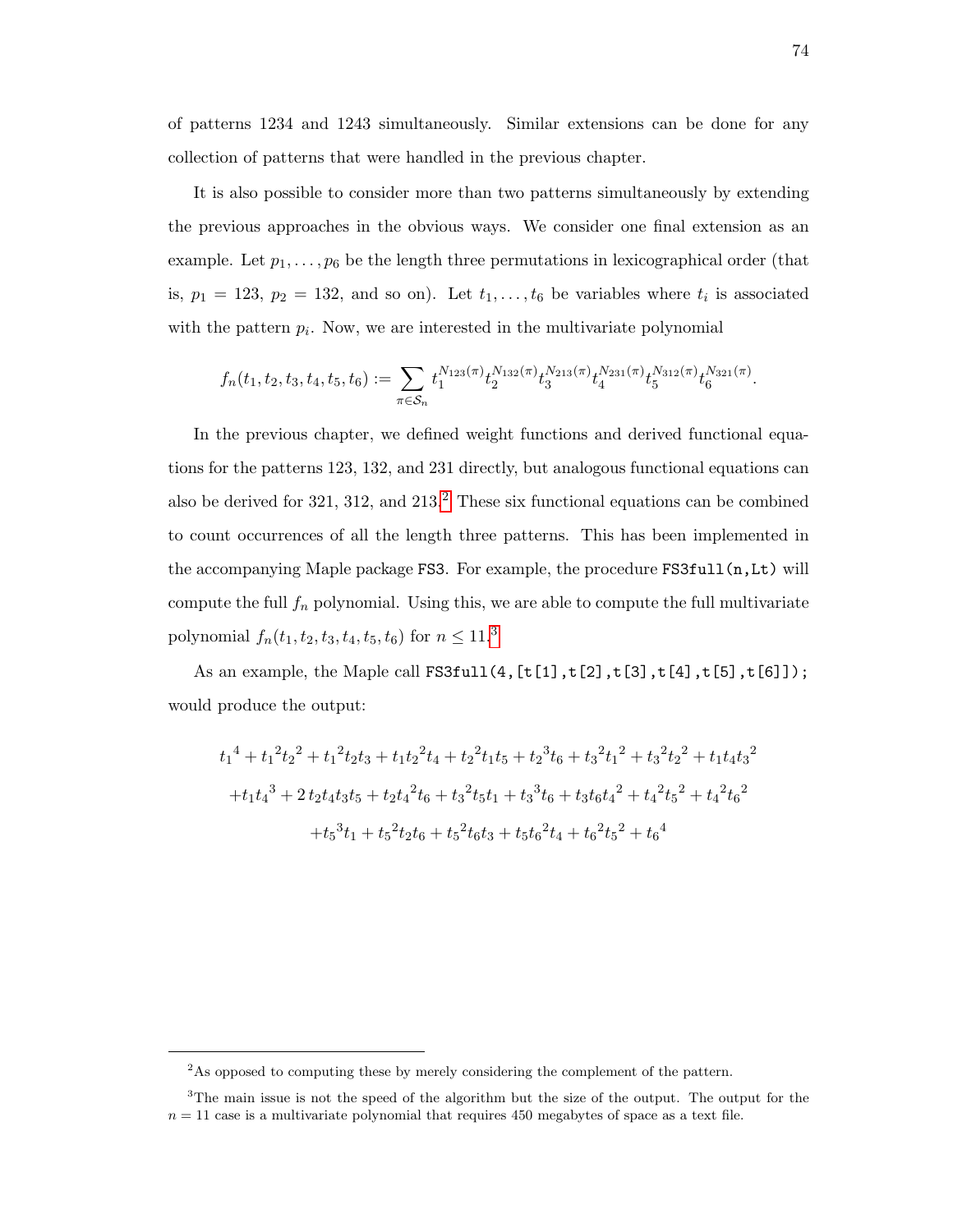# Chapter 5

# Automating Existing Techniques

## 5.1 Introduction

Given a pattern  $\tau$  and a permutation  $\pi$ , recall that  $N_{\tau}(\pi)$  will denote the number of occurrences of  $\tau$  in  $\pi$ . For example, if the pattern  $\tau = 123$ , the permutation 53412 avoids the pattern  $\tau$  (so  $N_{123}(53412) = 0$ ), whereas the permutation 52134 contains two occurrences of  $\tau$  (so  $N_{123}(52134) = 2$ ).

For a pattern  $\tau$  and non-negative integer  $r \geq 0$ , we will again consider the set

 $\mathcal{S}_n(\tau,r) := \{\pi \in \mathcal{S}_n : \pi \text{ has exactly } r \text{ occurrences of the pattern } \tau\}$ 

and the quantity  $s_n(\tau, r) := |\mathcal{S}_n(\tau, r)|$ . When  $r = 0$ , we will more simply write  $\mathcal{S}_n(\tau)$ and  $s_n(\tau)$  instead of  $\mathcal{S}_n(\tau,0)$  and  $s_n(\tau,0)$ , respectively. Recall that the corresponding generating function is defined as

$$
F_{\tau}^r(x) := \sum_{n=0}^{\infty} s_n(\tau, r) x^n
$$

.

Now recall that Dyck paths are paths with endpoints on the integer lattice consisting of up-steps (positional changes of  $(1,1)$ ) and down-steps (positional changes of  $(1,-1)$ ) which start at the position  $(0, 0)$ , end at the position  $(2n, 0)$ , and never go below the x-axis. For each n, the set of Dyck paths from  $(0,0)$  to  $(2n,0)$  will be denoted by  $D_n$ . Recall that the set  $D_n$  is enumerated by the Catalan numbers  $C_n$ :

$$
|D_n| = C_n = \frac{1}{n+1} \binom{2n}{n}
$$

For length 3 patterns in the general  $r \geq 0$  setting, there are only two Wilf-equivalence classes due to the trivial Wilf-equivalences of reversal and complementation: {123, 321} and  $\{132, 213, 231, 312\}$ . Recall that in the avoidance case (where  $r = 0$ ), the patterns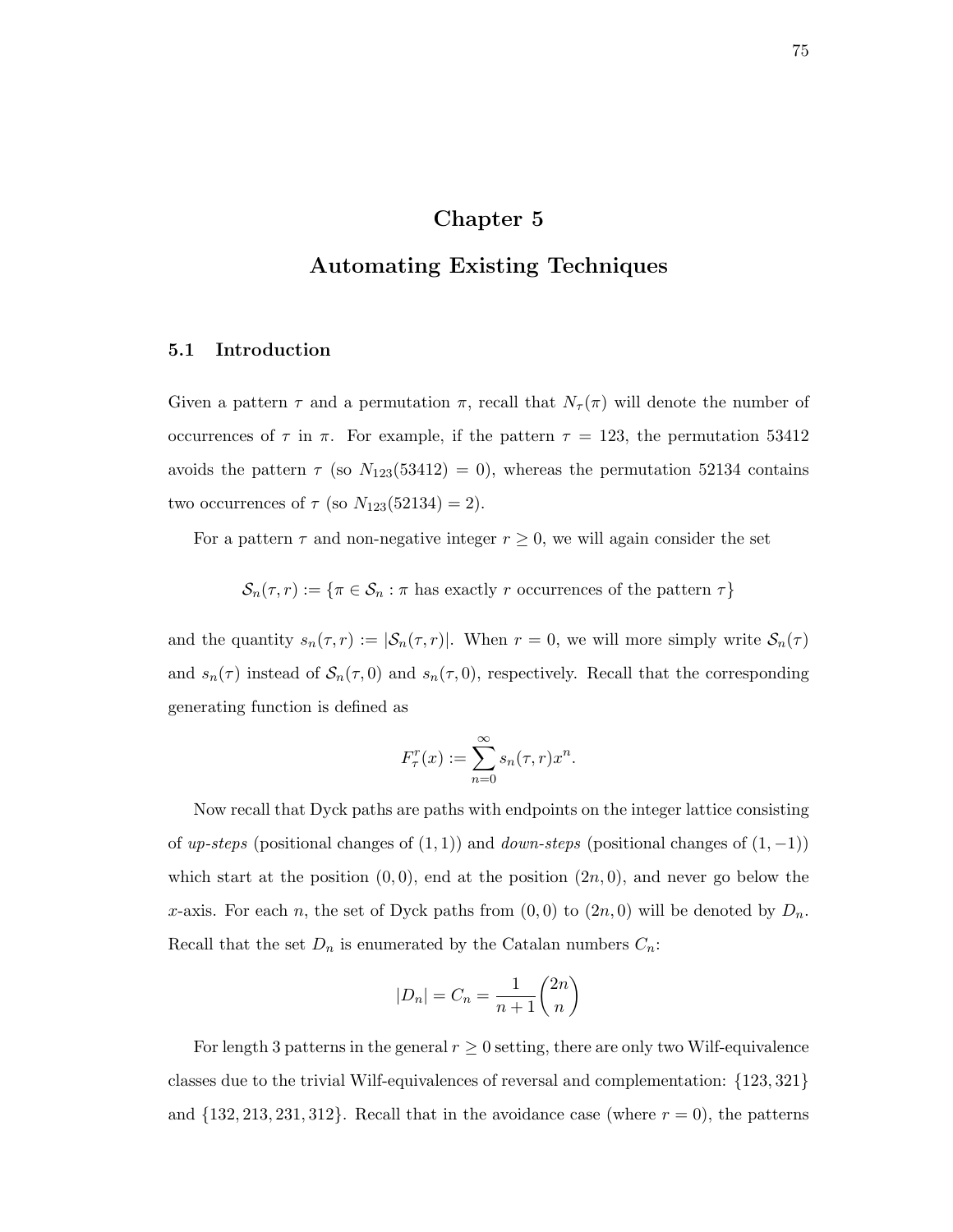123 and 132 are Wilf-equivalent. This however does not hold for  $r > 0$ . Therefore for general r, there are two cases to consider for length 3 patterns. For this chapter, it will be convenient to consider the patterns 312 and 321 as representatives of these two equivalence classes.

In [\[32\]](#page-99-0), Krattenthaler gave a new combinatorial proof for  $s_n(312) = C_n$  and  $s_n(321) =$  $C_n$  by providing bijections from  $S_n(312)$  to the set of Dyck paths  $D_n$  and from  $S_n(321)$ to  $D_n$ . Fulmek [\[25\]](#page-98-0) later extended the bijection to "generalized Dyck paths", which will be defined later, to compute  $F_{312}^r(x)$  and  $F_{321}^r(x)$  for  $r = 1, 2$ .

In this chapter, we review and reformulate Fulmek's approach for the pattern 312 so that it is more conducive to being computationally automated. In particular, this more automated approach allows us to re-derive Fulmek's original results and also to (rigorously) compute  $F_{312}^r(x)$  for  $r = 3, 4$ . This approach has been implemented in the Maple package FULMEK. The end result is technically not new, since Mansour and Vainshtein found these generating functions through a different approach [\[37\]](#page-99-1), but this work provides new alternate proofs that verify Mansour and Vainshtein's results. More importantly, this chapter serves as a case study on how certain results could be computationally automated and then pushed further to derive new, yet rigorous, results using computers. As a final comment, much of the work outlined here will be presented without formal proof since doing so would merely reproduce Fulmek's work. Those interested in the formal justifications and details should see his original article [\[25\]](#page-98-0).

#### 5.2 Preliminary definitions

We will start off by reviewing some definitions from Fulmek's original work [\[25\]](#page-98-0). First, consider a generalized lattice path that satisfies the following properties:

- Consists of up-steps (positional change of  $(1, 1)$ ), down-steps (positional change of  $(1, -1)$ ), and *down-jumps* (positional change of  $(0, -1)$ ).
- Every up-step must be immediately followed by a down-step or another up-step.
- Every down-jump must be immediately followed by a down-step or another downjump.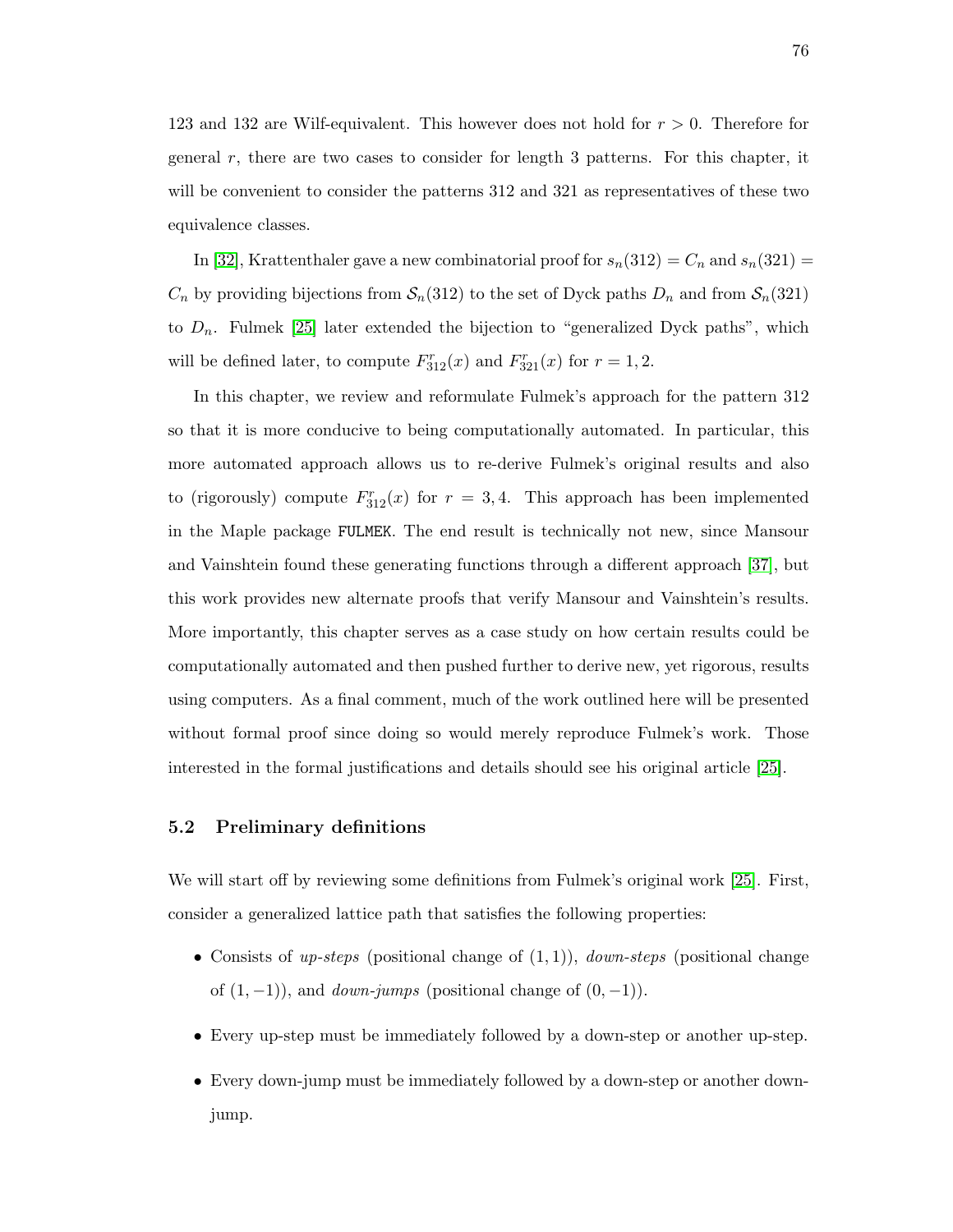- Starts at position  $(0,0)$  and ends at position  $(m,0)$ , where m will be the total number of up-steps and down-steps.
- Never goes below the  $x$ -axis.

We will refer to such a path as a *generalized Dyck path*. For notational convenience, we will often encode a path by a sequence of U's (up-steps),  $D$ 's (down-steps), and J's (down-jumps). The notation  $U^k$  will denote a sequence of k consecutive U's (and similarly for  $D^k$  and  $J^k$ ). For example, the graphical representation of the path  $UUUDJDUD$  (equivalently,  $U^3DJDUD$ ) is shown in Figure [5.1.](#page-83-0)



<span id="page-83-0"></span>Figure 5.1: Graphical representation of *UUUDJDUD* 

We will write  $GD_n$  to denote the set of generalized Dyck paths with exactly n downsteps. Note that a generalized Dyck path with no down-jumps is also a regular Dyck path. Also observe that for each  $n > 1$ , the set  $GD_n$  contains infinitely many paths (even though  $D_n$  is a finite set) since for each  $k \geq 0$ , the path  $U^{n-1}U^{k+1}DJ^kD^{n-1}$  is in  $GD_n$ .

Consider an *n*-tuple of non-negative integers  $(h_1, h_2, \ldots, h_n)$ . If  $h_n = 0$ , we will refer to  $(h_1, \ldots, h_n)$  as a *height-vector* of length n. We will define an injective function that maps each length n height-vector into a path in  $GD_n$ . The rough idea is that  $h_i$  represents the *i*-th down-step and is the height (or y-coordinate) of the path at the end of that down-step. Once the heights of the down-steps are established, the remaining up-steps and down-jumps are uniquely determined because of the conditions on a generalized Dyck path.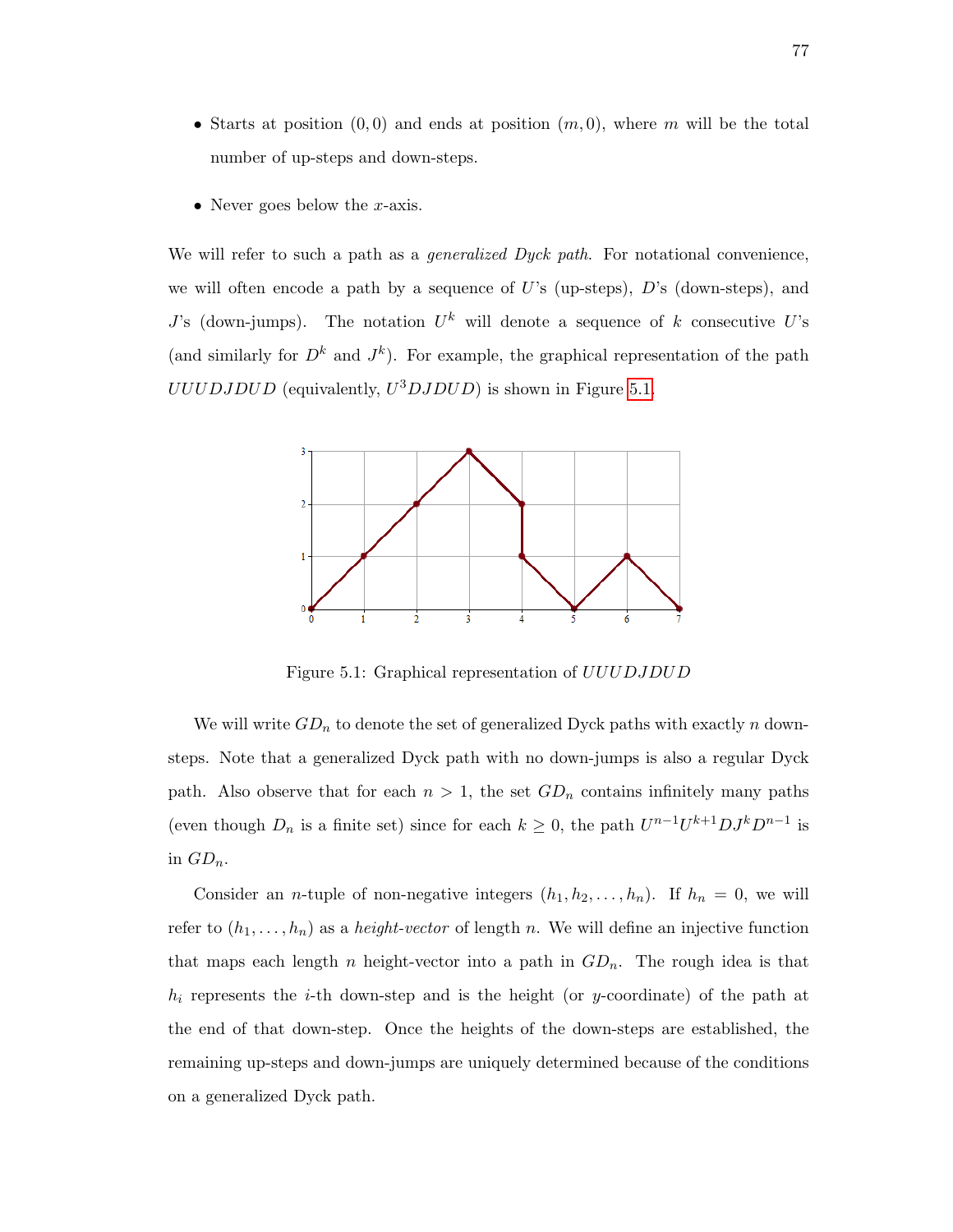More precisely, define  $\mu$  to be the function that maps the height-vector  $(h_1, \ldots, h_n)$ to the path in  $GD_n$  determined by the following steps:

- Begin path at position  $(0, 0)$ .
- Draw  $h_1 + 1$  up-steps followed by a down-step. (Note: the path is currently at height  $h_1$ ).
- For each subsequent  $h_i$ , do the following:
	- If  $h_i = h_{i-1} 1$ , then draw a down-step.
	- If  $h_i \geq h_{i-1}$ , then draw  $h_i h_{i-1} + 1$  up-steps followed by a down-step.
	- Otherwise (if  $h_i \leq h_{i-1} 2$ ), draw  $h_{i-1} h_i 1$  down-jumps followed by a down-step.

Observe that this path will have exactly n down-steps, and for each i, the i-th down-step will end at height  $h_i$ . Also, since  $h_n = 0$ , the path must end at  $(m, 0)$  for some positive integer m. It is clear (by its constructive definition) that  $\mu$  is injective. For example, if  $h = (0, 3, 1, 1, 0)$ , then  $\mu(h) = UDU^4DJDUDD$ . This is graphically represented in Figure [5.2.](#page-84-0)



<span id="page-84-0"></span>Figure 5.2: Graphical representation of  $\mu(h) = UDU^4DJDUDD$ 

In the next section, we will define an injective mapping from permutations to height vectors and use that to create an injective function from permutations to generalized Dyck paths. We will then show what paths correspond to permutations in  $\mathcal{S}_n(312, r)$ and show how to compute the generating function enumerating those paths.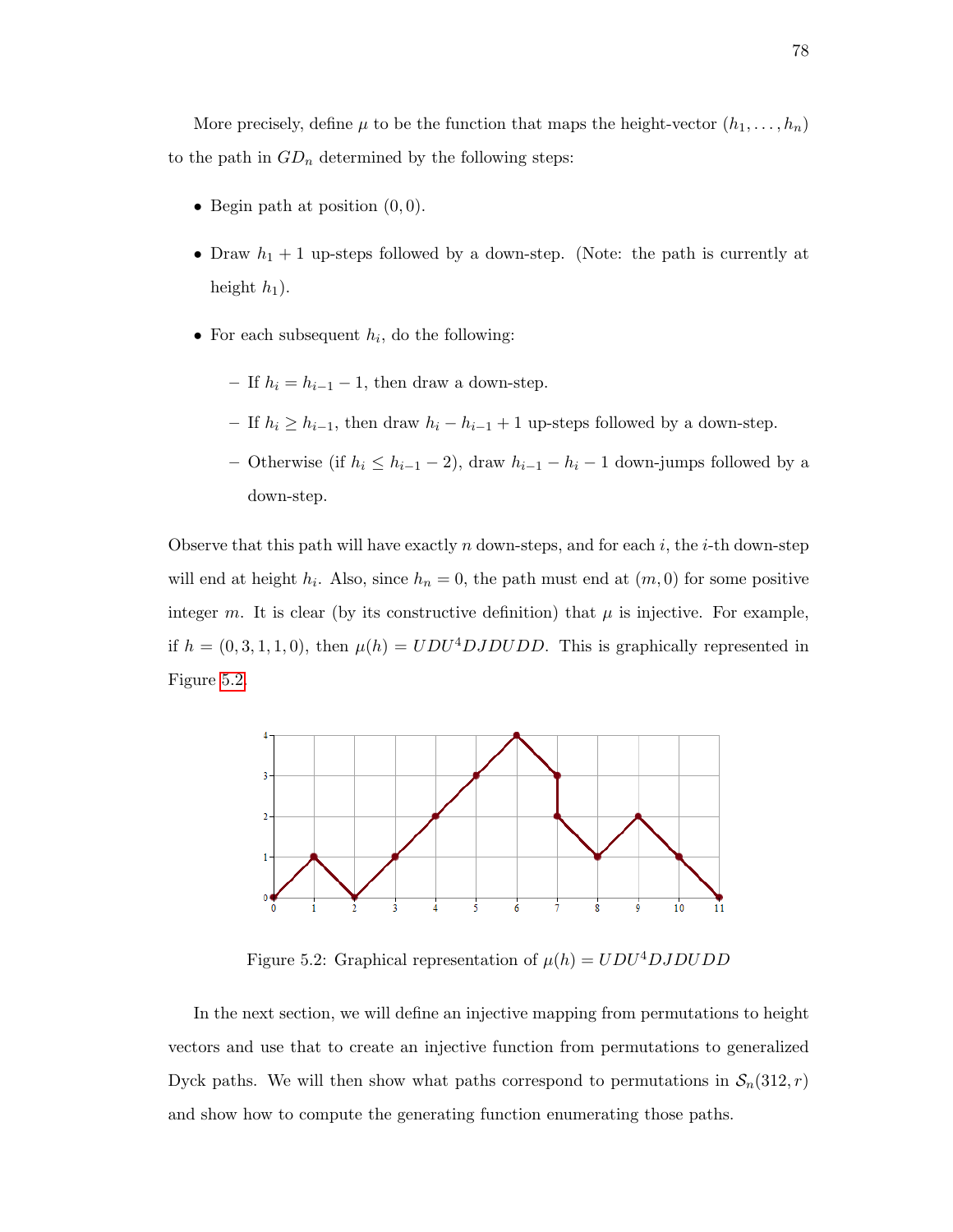### 5.3 Extending the approach for 312

We will start off by giving a brief overview of Fulmek's approach and then show how certain parts can be systematized and computationally automated. Given a permutation  $\pi = \pi_1 \dots \pi_n$ , we define the *height-vector function* (for the pattern 312) as  $\text{hv}(\pi) := (h_1, \ldots, h_n)$  where  $h_i := \#\{\pi_k : \pi_i > \pi_k, i \lt k\}$ . We will refer to the quantity  $(h_1, \ldots, h_n)$  as the *height-vector* for  $\pi$ . For example, hv $(32514) = (2, 1, 2, 0, 0)$ . Observe that by construction, we always have  $h_n = 0$ , which matches our previous definition for a height-vector. Also note that this function is injective, since the permutation can be reconstructed by reading the entries of the height-vector in reverse.

Now, we define the function  $\psi := \mu \circ \text{hv}$ , which maps a length n permutation into a path in  $GD_n$ . Since both hv and  $\mu$  are injective, the function  $\psi$  is also injective. We also define the set

$$
GD_n^r := \{ \psi(\pi) : \pi \in \mathcal{S}_n(312, r) \}.
$$

Observe that  $GD_n^r \subseteq GD_n$  since hv maps  $\pi \in \mathcal{S}_n$  into a length n height-vector, and  $\mu$ maps that vector to a generalized Dyck path with  $n$  down-steps. We will also consider the larger set

$$
GD^r := \bigcup_{n \ge 0} GD_n^r.
$$

In [\[25\]](#page-98-0), it is shown that down-jumps in a generalized Dyck path will correspond to one or more occurrences of a 312 pattern. More specifically, for each r, a generalized Dyck path is in  $GD<sup>r</sup>$  if and only if it contains some collection of subpaths that correspond to ways that 312 patterns can occur within a permutation. A key point in [\[25\]](#page-98-0) is that we can find all the ways that 312 patterns can occur in a permutation, translate those into possible subpaths, and enumerate the generalized Dyck paths containing those desired subpaths.

Given a variable x, we define a weight function w, where  $w(U) = w(D) = x^{1/2}$  and  $w(J) = 1$ . If  $p = p_1p_2...p_m$  is a path with m steps (each  $p_i \in \{U, D, J\}$ ), we naturally extend the definition of the weight function to be  $w(p) := \prod w(p_i)$ . Given a path p,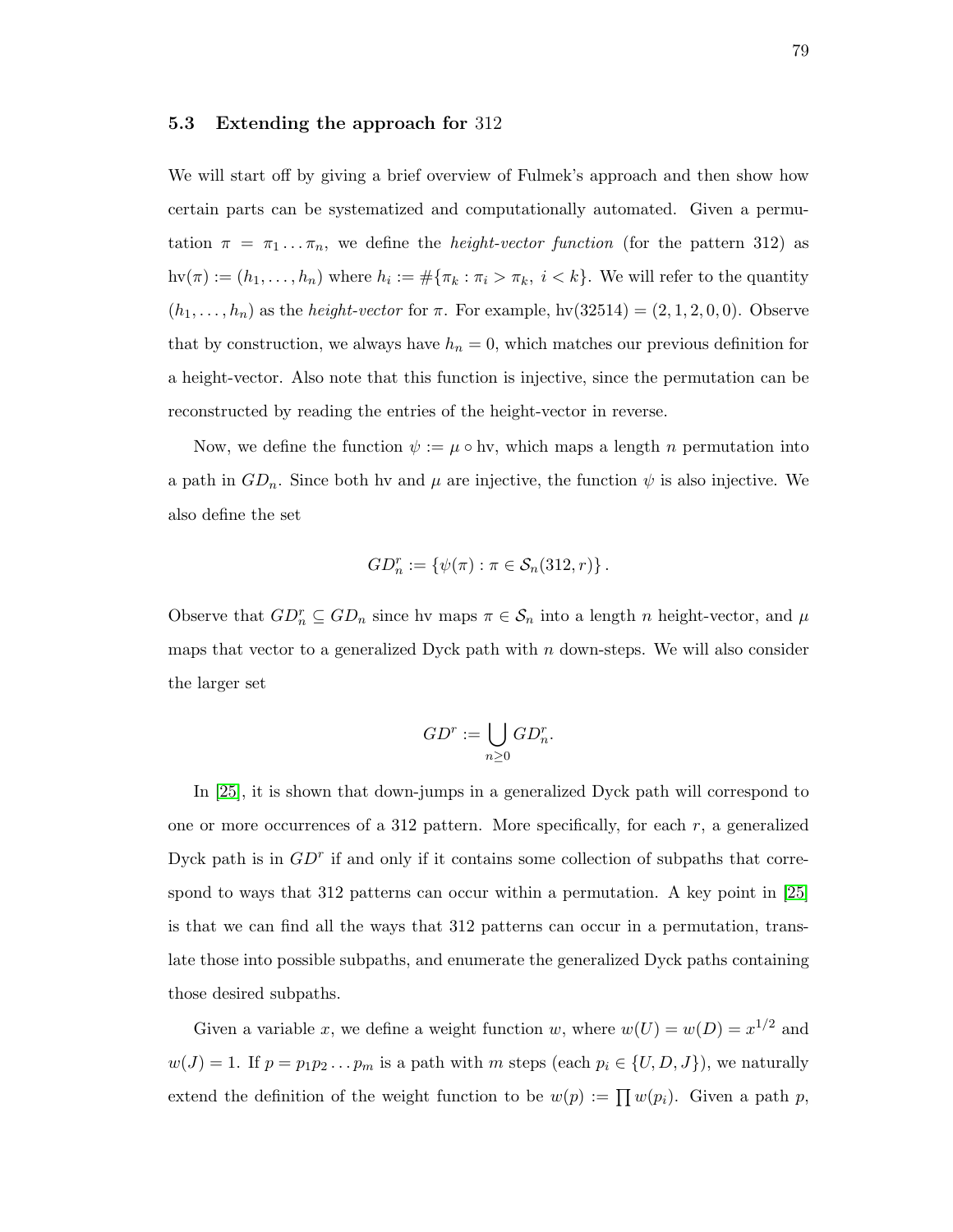we also define the function  $N_J(p)$  to be the number of down-jumps in the path p. As discussed in [\[25\]](#page-98-0), our desired generating function can then be computed as

$$
F_{\tau}^{r}(x) = \sum_{p \in GDr} x^{-N_{J}(p)/2} w(p).
$$

For notational convenience, we also define

$$
c:=\frac{1}{2x}\left(1-\sqrt{1-4x}\right)
$$

which is the generating function for the Catalan numbers (and in particular for ordinary Dyck-paths with no down-jumps). We begin by reviewing Fulmek's approach for  $r = 1$ and  $r = 2$ .

## 5.3.1 Review of  $r = 1$  case

We first begin by outlining the  $r = 1$  case. Everything in this section should be assumed to be a review of Fulmek's work [\[25\]](#page-98-0) unless otherwise indicated. Suppose that  $\pi \in S_n(312, 1)$ . Since there is only one copy of the pattern, the terms in  $\pi$  that form an occurrence will be order-isomorphic to 312. We will refer to this 312 copy as the 312-base permutation (for  $r = 1$ ). Observe that the  $\psi$  map sends 312 to the generalized Dyck path shown in Figure [5.3.](#page-86-0)



<span id="page-86-0"></span>Figure 5.3: Generalized Dyck path for the permutation 312

Out of the corresponding path, the subpath that matters is UUDJDU, shown in Figure [5.4.](#page-87-0)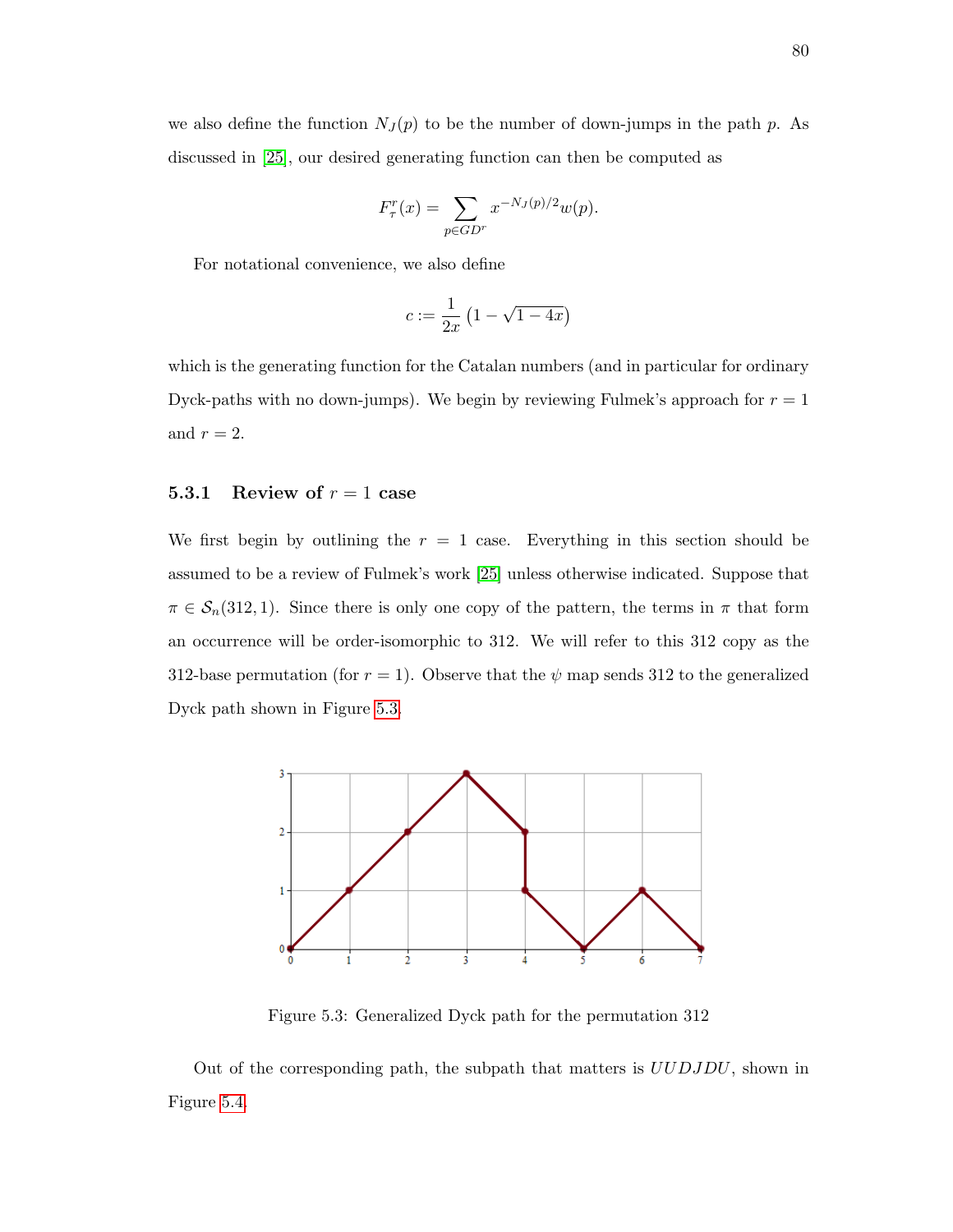

<span id="page-87-0"></span>Figure 5.4: Base subpath of the permutation 312

We will refer to this as a base subpath.

Fulmek shows that a generalized Dyck path is in  $GD<sup>1</sup>$  if and only if the path contains the subpath UUDJDU and contains no other down-jumps. To find the generating function  $F_{312}^1(x)$ , it is enough to find the generating function for paths containing UUDJDU (and no other down-jumps).

Suppose that the subpath  $UUDJDU$  starts at height l. First observe that  $l \geq 1$ , otherwise the subpath would go below the x-axis. As shown in  $[25]$ , the generating function for "partial" Dyck paths that start at height  $0$  and end at height  $l$  is

$$
c^{l+1}(w(U))^l = c^{l+1}x^{l/2}.
$$

Also, there is no net change in height from the start of the subpath UUDJDU to the end of the subpath. In other words, if the subpath begins at height  $l$ , the subpath will end at height  $l$  as well. Then, the generating function for the partial Dyck paths that start at height l and end at height 0 is also  $c^{l+1}x^{l/2}$ .

Piecing together the generating functions, we get that

$$
F_{312}^1 = \sum_{l=1}^{\infty} x^{-1/2} (c^{l+1} x^{l/2}) w(UUDJDU)(c^{l+1} x^{l/2})
$$
  
= 
$$
\sum_{l=1}^{\infty} x^{-1/2} (c^{l+1} x^{l/2})^2 x^{5/2} = \frac{c^4 x^3}{1 - c^2 x}.
$$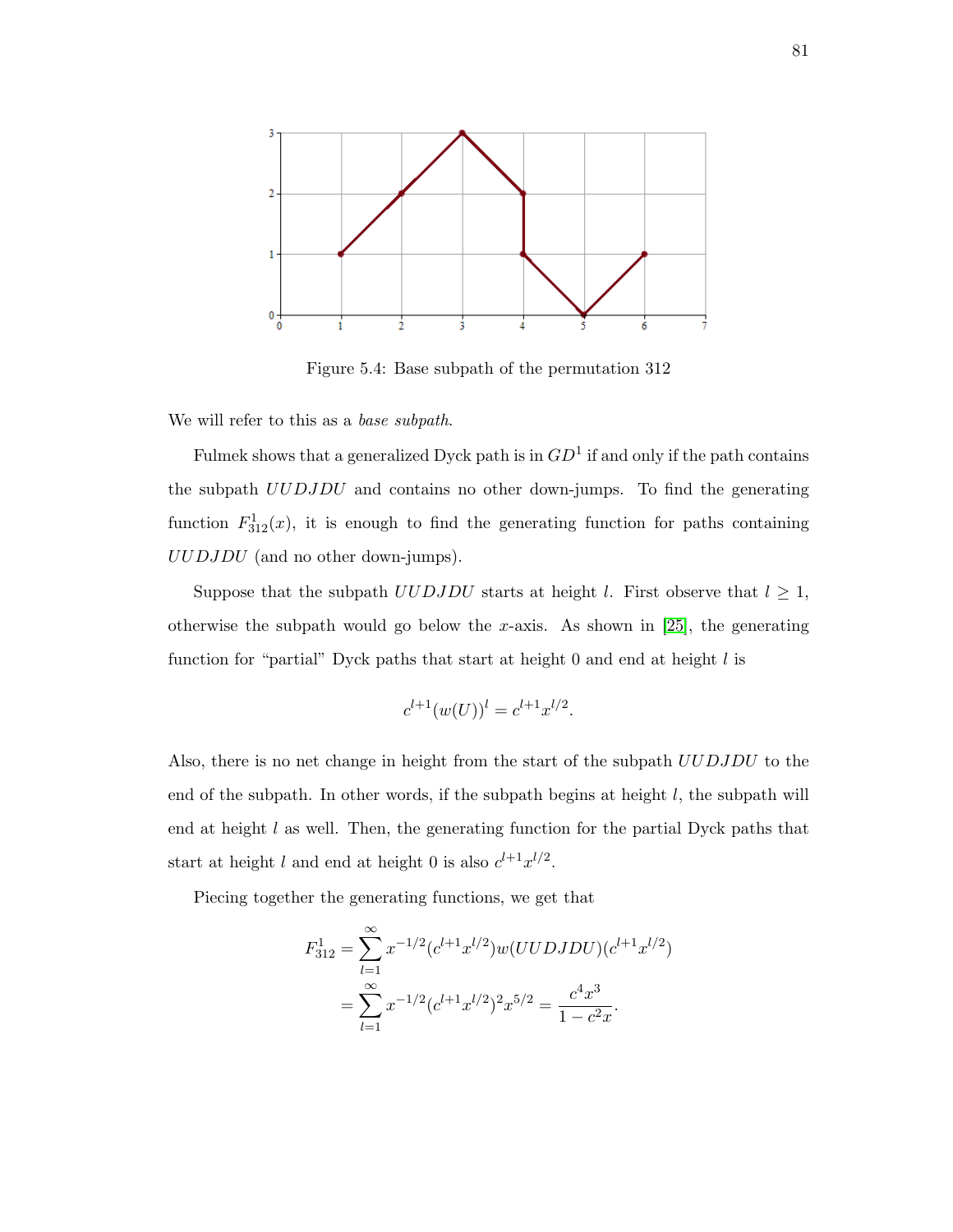## 5.3.2 Review of  $r = 2$  case

We now review Fulmek's approach for  $r = 2$ . Again, everything in this section should be assumed to be a review of Fulmek's work [\[25\]](#page-98-0) unless otherwise indicated. Suppose that  $\pi \in S_n(312, 2)$ . Let  $\pi' := \pi_{i_1} \pi_{i_2} \dots \pi_{i_m}$  be the subsequence of terms in  $\pi$  such that  $N_{312}(\pi') = 2$  and every term in  $\pi'$  is part of a 312 occurrence. We will refer to the permutation  $\pi'' := \text{red}(\pi')$  as a 312-base permutation (for  $r = 2$ ). Fulmek shows that there are 8 possible base permutations for this case: 312645, 31524, 316452, 3412, 4132, 4213, 423615, and 4312. The map  $\psi$  sends each base permutation to a generalized Dyck path as shown in Table [5.1.](#page-89-0)

Now observe that if a generalized Dyck path contained two non-overlapping copies of the subpath UUDJDU (from Figure [5.4\)](#page-87-0), it would contain 2 copies of 312. Paths of this type have the form:

<span id="page-88-0"></span>
$$
P' = P_1 \ B \ P_2 \ B \ P_3 \tag{5.1}
$$

where  $P'$  is a generalized Dyck path,  $B = UUDJDU$  (the base subpath for 312), and the subpaths  $P_1$ ,  $P_2$ , and  $P_3$  contain no down-jumps.

Observe that the base permutations 312645, 31524, 316452, and 423615 produce paths that are specific instances of this more general form. It is therefore sufficient to only consider paths containing the base subpaths derived from 3412, 4132, 4213, and 4312 in addition to paths with the general form of Eq. [5.1.](#page-88-0) The base subpaths for the necessary base permutations are shown in Table [5.2.](#page-90-0)

The generating function for each case will be computed by piecing together the generating function (as in the  $r = 1$  case).

For the pattern 3412, the base subpath is *UUDUDJDU*. If this subpath begins at height l, then the subpath will also end at height l. Also observe that  $l \geq 1$  (otherwise the path goes below the x-axis). Then, the generating function enumerating paths in  $GD<sup>2</sup>$  containing this base subpath is

<span id="page-88-1"></span>
$$
\sum_{l=1}^{\infty} x^{-1/2} (c^{l+1} x^{l/2}) w(UUDUDJDU)(c^{l+1} x^{l/2}) = \sum_{l=1}^{\infty} x^{-1/2} (c^{l+1} x^{l/2})^2 x^{7/2}
$$

$$
= \frac{c^4 x^4}{1 - c^2 x}.
$$
(5.2)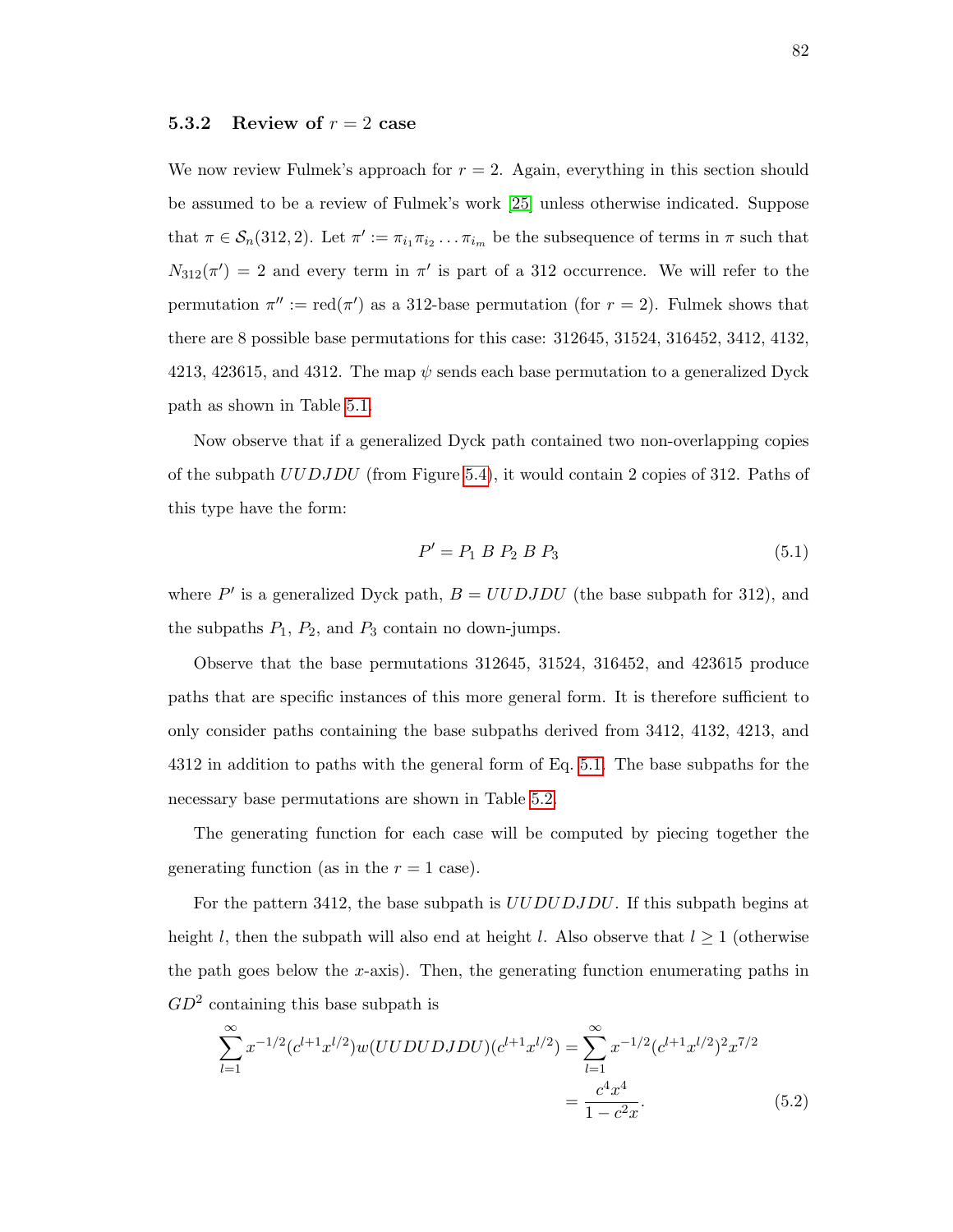

<span id="page-89-0"></span>Table 5.1: Generalized Dyck paths of base permutations for  $r=2$  case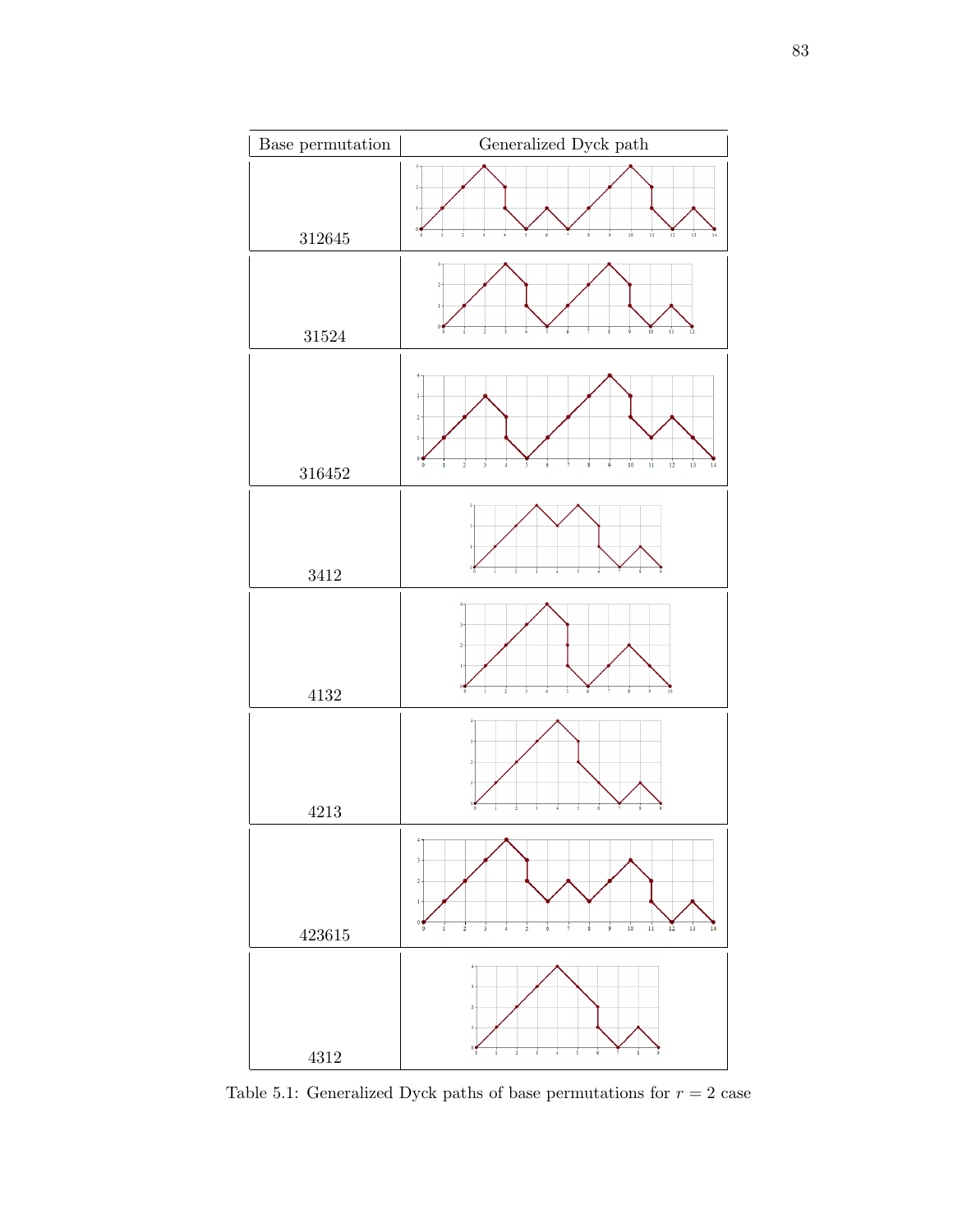

<span id="page-90-0"></span>Table 5.2: Necessary base subpaths for  $r=2$  case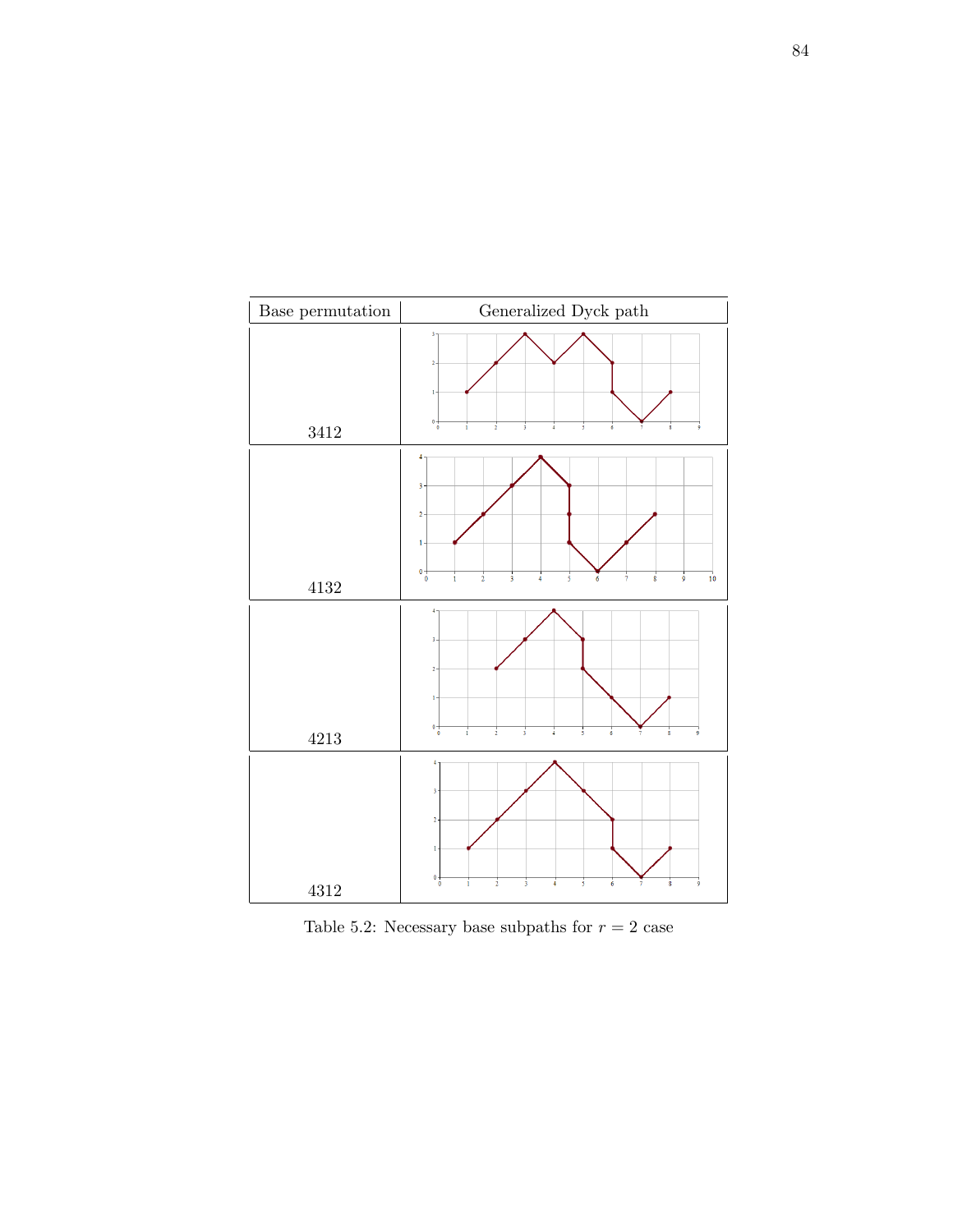For the pattern 4132, the base subpath is  $UUUDJJDUU$ . If this subpath begins at height l, then the subpath will end at height  $l + 1$ . Also observe that  $l \ge 1$  (otherwise the path goes below the  $x$ -axis). Then, the generating function enumerating paths in  $GD<sup>2</sup>$  containing this base subpath is

<span id="page-91-1"></span>
$$
\sum_{l=1}^{\infty} x^{-2/2} (c^{l+1} x^{l/2}) w(UUUDJJDU)(c^{l+2} x^{(l+1)/2}) = \sum_{l=1}^{\infty} x^{-1} (c^{2l+3} x^{(2l+1)/2}) x^{7/2}
$$

$$
= \frac{c^5 x^4}{1 - c^2 x}.
$$
(5.3)

For the pattern 4213, the base subpath is UUDJDDU. If this subpath begins at height l, then the subpath will end at height  $l - 1$ . Also observe that  $l \geq 2$  (otherwise the path goes below the  $x$ -axis). Then, the generating function enumerating paths in  $GD<sup>2</sup>$  containing this base subpath is

<span id="page-91-2"></span>
$$
\sum_{l=2}^{\infty} x^{-1/2} (c^{l+1} x^{l/2}) w(UUDJDDU)(c^l x^{(l-1)/2}) = \sum_{l=2}^{\infty} x^{-1/2} (c^{2l+1} x^{(2l-1)/2}) x^{6/2}
$$

$$
= \frac{c^5 x^4}{1 - c^2 x}.
$$
(5.4)

For the pattern 4312, the base subpath is UUUDDJDU. If this subpath begins at height l, then the subpath will also end at height l. Also observe that  $l \geq 1$  (otherwise the path goes below the x-axis). Then, the generating function enumerating paths in  $GD<sup>2</sup>$  containing this base subpath is

<span id="page-91-3"></span>
$$
\sum_{l=1}^{\infty} x^{-1/2} (c^{l+1} x^{l/2}) w(UUUDDJDU)(c^{l+1} x^{l/2}) = \sum_{l=1}^{\infty} x^{-1/2} (c^{l+1} x^{l/2})^2 x^{7/2}
$$

$$
= \frac{c^4 x^4}{1 - c^2 x}.
$$
(5.5)

Finally, we consider the case of two disjoint  $UUDJDU$  base subpaths occurring to form the two 3[1](#page-91-0)2 patterns in a permutation.<sup>1</sup> It is important to note that while the two subpaths may be disjoint in a path from  $GD^2$ , the two occurrences of 312 in the corresponding permutation may not be disjoint. For example, the permutation 316452 has one 312 occurrence (formed by the terms 645) within another 312 occurrence, but the corresponding generalized Dyck path has two non-overlapping copies of the subpath

<span id="page-91-0"></span> $1By$  disjoint, we mean that the two subpaths do not share a "step" together. One copy is allowed to start immediately at the conclusion of another copy.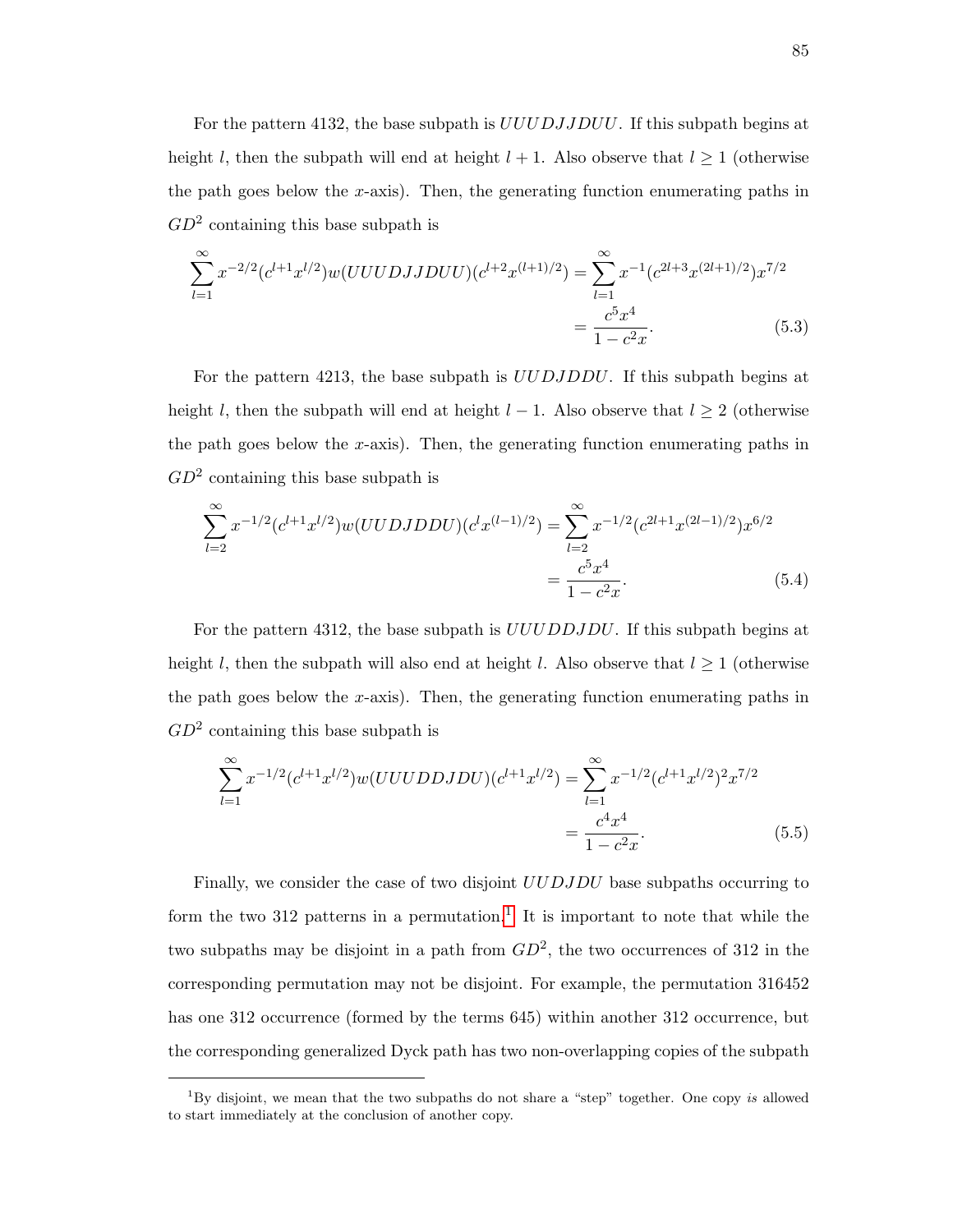UUDJDU. Another example is the permutation 31524, which has two 312 copies that actually have a term in common (namely the "2" in 31524), yet when converted to a generalized Dyck path, has two disjoint copies of the base subpath UUDJDU.

We now consider how to find the generating function enumerating paths in  $GD^2$ with two copies of UUDJDU. Recall that the generating function enumerating paths (with no jumps) that climb from height  $0$  to height  $l$  is

$$
c^{l+1}x^{l/2}.
$$

We also now want to compute a more general quantity. Suppose we want the generating function for all paths that start at height k and end at height l (with  $k \leq l$ ) and do not go below the x-axis. As shown in [\[25\]](#page-98-0), our desired generating function is

$$
C_{k,l} := \sum_{d=0}^{k} (\sqrt{x})^{l-k+2d} c^{l-k+2d+1} = \frac{\left( \left( c^2 x \right)^{k+1} - 1 \right) c^{l-k+1} x^{(l-k)/2}}{c^2 x - 1}.
$$

(Note: the indexing variable d may be viewed as the maximum decrease in height that the path achieves relative to the starting height k. In other words,  $k-d$  is the minimum height that the path achieves.)

At this point, we diverge from Fulmek's approach for computing the generating function. While the computation is essentially the same, we reformulate the set-up so that it is more conducive to generalization. We will denote the first and second occurrences of UUDJDU by  $P_1$  and  $P_2$ , respectively. Suppose that  $h_i$  denotes the starting height of subpath  $P_i$ . Also, let  $\Delta h_i$  denote the net change in height from the start of subpath  $P_i$  to the end of that subpath. Then, the ending height for subpath  $P_1$  is  $h_1 + \Delta h_1$  (and similarly,  $h_2 + \Delta h_2$  for  $P_2$ ).

From the  $r = 1$  case, we know that  $h_1, h_2 \geq 1$  and  $\Delta h_1 = \Delta h_2 = 0$ . There are two cases to consider:  $h_1 + \Delta h_1 \leq h_2$  ( $P_2$  starts at the same or a greater height than the end height of  $P_1$ ) or  $h_1 + \Delta h_1 > h_2$  ( $P_2$  starts at a lower height than the end height of  $P_1$ ). The corresponding generating function for the first case is:

$$
\sum_{h_1=1}^{\infty} \sum_{h_2=h_1}^{\infty} x^{-2/2} \left( c^{h_1+1} x^{h_1/2} \right) w(P_1) \left( C_{h_1+\Delta h_1, h_2} \right) w(P_2) \left( c^{h_2+\Delta h_2+1} x^{(h_2+\Delta h_2)/2} \right).
$$
\n(5.6)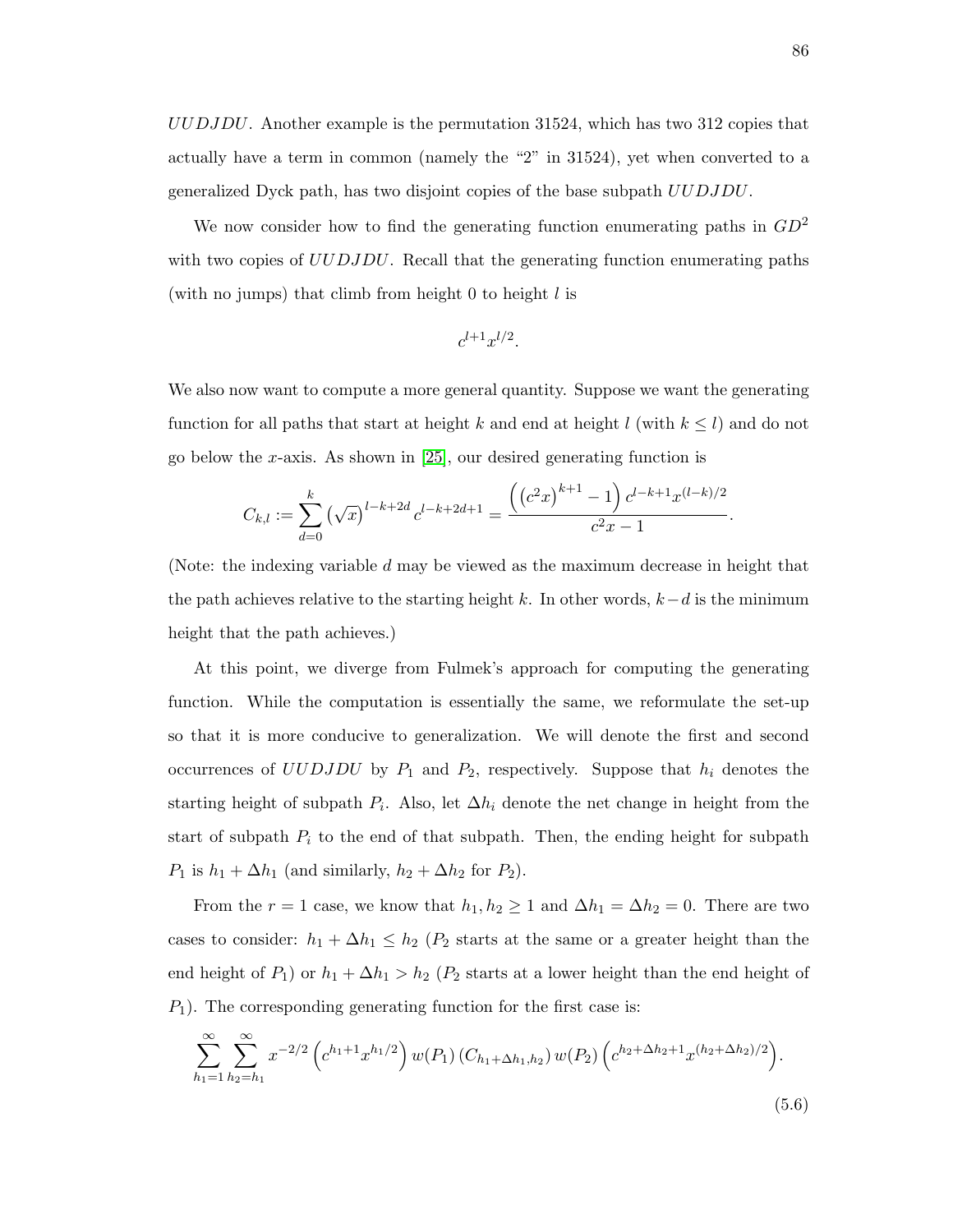Similarly, the corresponding generating function for the second case is:

$$
\sum_{h_1=2}^{\infty} \sum_{h_2=1}^{h_1+\Delta h_1-1} x^{-2/2} \left( c^{h_1+1} x^{h_1/2} \right) w(P_1) \left( C_{h_1+\Delta h_1, h_2} \right) w(P_2) \left( c^{h_2+\Delta h_2+1} x^{(h_2+\Delta h_2)/2} \right).
$$
\n(5.7)

Also, recall that  $w(P_i) = x^{5/2}$ . Simplifying these two expressions and adding them together, we get the generating function:

<span id="page-93-0"></span>
$$
\frac{c^5 x^5 \left(1 + c^2 x - c^4 x^2\right)}{\left(1 - c^2 x\right)^3}.
$$
\n(5.8)

Finally, we combine all the generating functions (Eq. [5.2,](#page-88-1) [5.3,](#page-91-1) [5.4,](#page-91-2) [5.5,](#page-91-3) [5.8\)](#page-93-0) to get

$$
F_{312}^2(x) = \frac{c^4 x^4}{1 - c^2 x} + \frac{c^5 x^4}{1 - c^2 x} + \frac{c^5 x^4}{1 - c^2 x} + \frac{c^4 x^4}{1 - c^2 x} + \frac{c^5 x^5 \left(1 + c^2 x - c^4 x^2\right)}{\left(1 - c^2 x\right)^3} \tag{5.9}
$$

which matches Fulmek's result in [\[25\]](#page-98-0).

#### 5.3.3 Automating the approach

The approach for  $r = 2$  can be systematized and computationally implemented to compute  $F_{312}^r(x)$  for larger r. Consider a fixed  $r > 0$ . The generating function can be computed as follows.

#### Finding the base subpaths

The first step would be to find all the necessary base subpaths to piece together. For each  $1 \leq i \leq r$ , let  $B_i$  be the set of base permutations for exactly i occurrences of 312. After computing the sets  $B_1, \ldots, B_r$ , we will compute the sets of desired base subpaths  $\mathcal{P}_1, \mathcal{P}_2, \ldots, \mathcal{P}_r$  iteratively.

We begin by defining a few operations on paths. Given a path  $P = p_1 p_2 \dots p_m$ , let TRIMTAIL(P) :=  $p_1 \dots p_{m'}$ , where m' is the smallest number such that  $p_{m'+1}$  =  $p_{m'+2} = \ldots = p_m = D$ . In essence, TRIMTAIL(P) removes the final string of consecutive down-steps from the path, if it exists. For example,

> $TRIMTAIL(UUUDJDUD) = UUUDJDU$  $\mathrm{TRIMTAIL}(U^4DJ^2DU^2D^2)=U^4DJ^2DU^2$  $\mathrm{TRIMTAIL}(U^4DJ^2DU^2)=U^4DJ^2DU^2$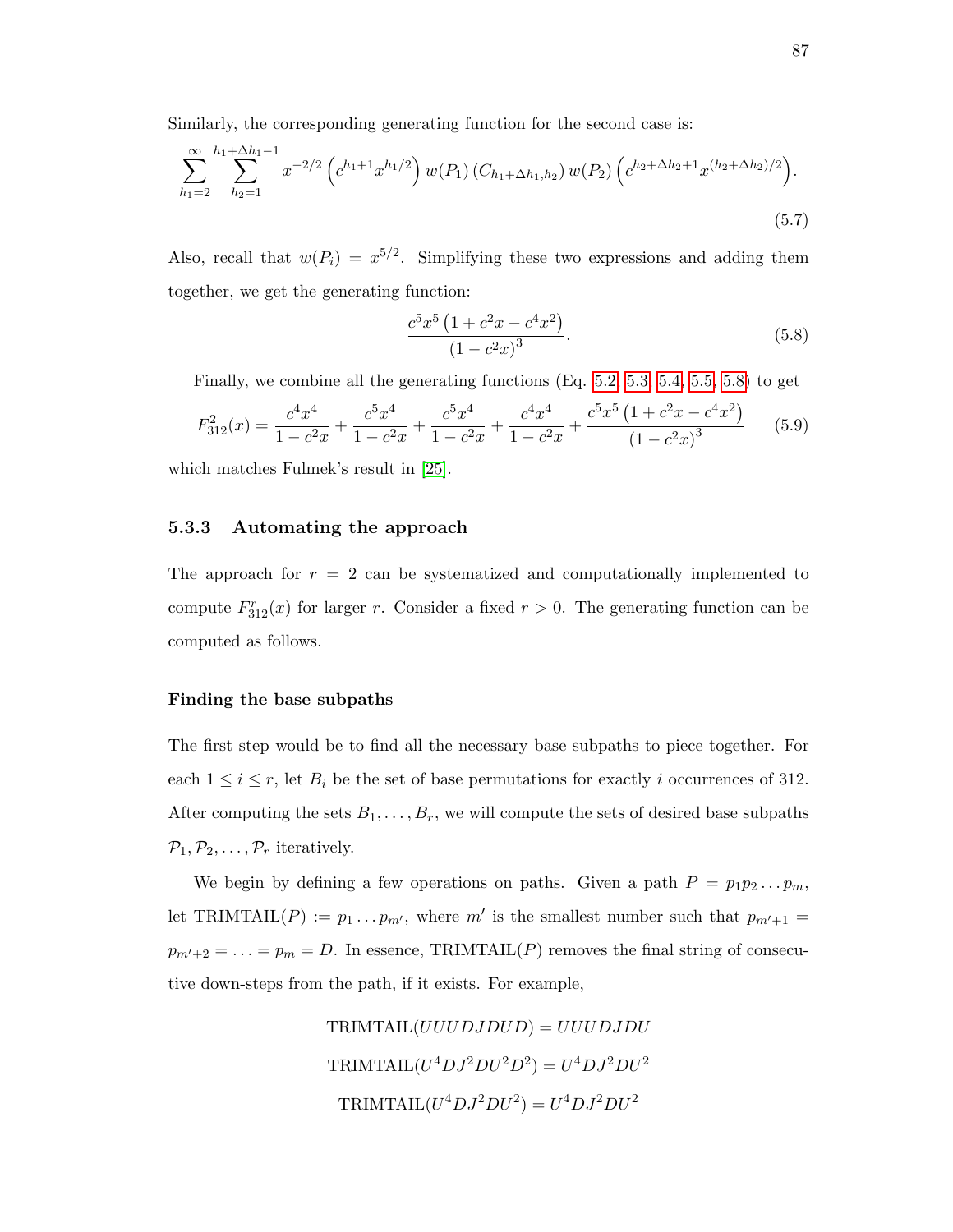Next, we define the MINFILL function. Suppose we have a subpath  $P = p_1 p_2 \dots p_m$ . Let  $\Delta h$  be the net change in height from the start to the end of P. Also, let b be the maximum height decrease achieved in  $P$  relative to the starting height. Then for this path, MINFILL $(P) = U^b P D^{b+\Delta h}$ . In other words, MINFILL $(P)$  is the minimal path satisfying the conditions for a generalized Dyck path that contains  $P$  as a subpath. For example, if  $P = UUDJDUU$ , then  $\Delta h = 1$ ,  $b = 1$ , and MINFILL(P) = UUUDJDUUDD.

Finally, we define the TRIMHEAD function. Again, suppose we have a subpath  $P =$  $p_1p_2...p_m$ . If  $p_1 \neq U$ , then TRIMHEAD(P) = P. Otherwise, let r' be the integer such that MINFILL( $P$ )  $\in$  GD<sup>r'</sup>, and let k be the number of consecutive U's at the beginning of P. Let j be the largest number  $(0 \le j \le k)$  such that MINFILL $(Dp_{j+1}p_{j+2} \tldots p_m) \in$  $GD^{r'}$ . Then, TRIMHEAD $(p_1p_2...p_m) = p_{j+1}p_{j+2}...p_m$ . In other words, TRIMHEAD removes the maximum number of initial up-steps while ensuring that adding steps before and after the subpath will not create new 312 occurrences.

For example, TRIMHEAD( $U^3DJDU$ ) =  $U^2DJDU$  since MINFILL( $DU^2DJDU$ ) and MINFILL $(U^3DJDU)$  are paths with the same number of occurrences of 312, while MINFILL( $DUDJDU$ ) would have more occurrences of 312 than MINFILL( $U^3DJDU$ ).

We can now find the base subpaths needed to compute  $F_{312}^r(x)$ . First, set  $\mathcal{P}_1 :=$  $\{UUDJDU\}$ , which is the base subpath from the  $r = 1$  case. Each subsequent  $\mathcal{P}_i$  will be computed as follows. First, begin with  $P_i := \{\}.$ 

For each base permutation  $\pi \in B_i$ , do:

- Compute  $P := \psi(\pi)$ .
- IF P can be formed by piecing together base subpaths out of  $\mathcal{P}_1 \bigcup \ldots \bigcup \mathcal{P}_{i-1}$ (along with up-steps and down-steps), discard it.

ELSE, add the new base subpath TRIMHEAD(TRIMTAIL(P)) into the set  $\mathcal{P}_i$ .

In essence,  $\mathcal{P}_i$  is being constructed to prevent redundancies (the subpaths can't be created by other base subpaths) and so that it is a minimal subpath (no additional 312 patterns will be formed when piecing together subpaths). Each subpath in  $P_i$ corresponds to a way that i occurrences of the 312 pattern can be formed in a generalized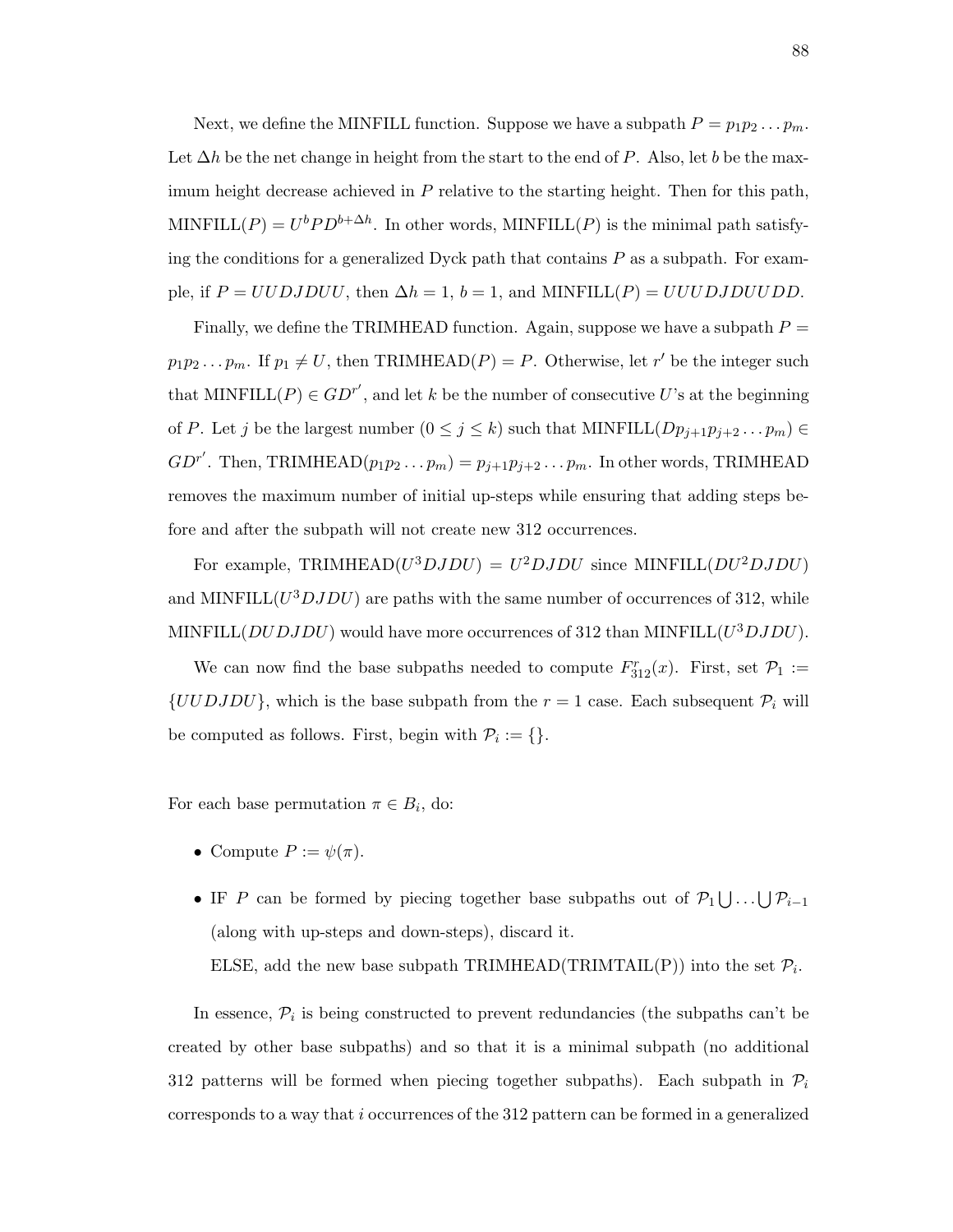Dyck path.

#### Piecing everything together

We can now piece together the generating functions in a manner that is analogous to the  $r = 2$  case. Let  $I_r$  denote the set of integer compositions of r, where the compositions will be written as a list  $[d_1, d_2, \ldots, d_s]$ . For example,  $I_3 = \{[3], [1, 2], [2, 1], [1, 1, 1]\}$ . Each integer composition will represent a way to piece together subpaths to form r occurrences of 312.

For each composition  $[d_1, d_2, \ldots, d_s] \in I_r$  and every combination of subpaths  $B_1 \in I_r$  $\mathcal{P}_{d_1}, B_2 \in \mathcal{P}_{d_2}, \ldots, B_s \in \mathcal{P}_{d_s}$ , we will compute the generating function enumerating paths of the form:

$$
P' = P_1 \; B_1 \; P_2 \; B_2 \; \dots \; B_s \; P_{s+1}
$$

where  $P'$  is a generalized Dyck path and the subpaths  $P_1, P_2, \ldots, P_{s+1}$  contain no downjumps. As in the  $r = 2$  case, this will require considering different cases for the starting heights for each subpath  $B_i$ .

The desired generating function  $F_{312}^r(x)$  will be the sum of all these generating functions (ranging over all ordered combinations of subpaths over all compositions in  $I_r$ ). All of these previous steps (from deriving the base subpaths to determining the proper boundaries for all the summations and computing the generating function) can be automated and has been implemented in the Maple package FULMEK. Using this Maple package, we are able to extend Fulmek's approach to the cases of  $r = 3$  and  $r=4$ .

For example, the Maple call  $GF312x3(x)$ ; will output the generating function

$$
F_{312}^{3}(x) = \frac{2x^3 - 5x^2 + 7x - 2}{2} + \frac{-106x^5 - 22x^6 + 292x^4 - 302x^3 + 135x^2 - 27x + 2}{2} (1 - 4x)^{-5/2}
$$

and the Maple call  $GF312x4(x)$ ; will output the generating function

$$
F_{312}^4(x) = \frac{5x^4 - 7x^3 + 2x^2 + 8x - 3}{2}
$$
  
+ 
$$
\frac{2x^9 + 218x^8 + 1074x^7 - 1754x^6 + 388x^5 + 1087x^4 - 945x^3 + 320x^2 - 50x + 3}{2} (1 - 4x)^{-7/2}.
$$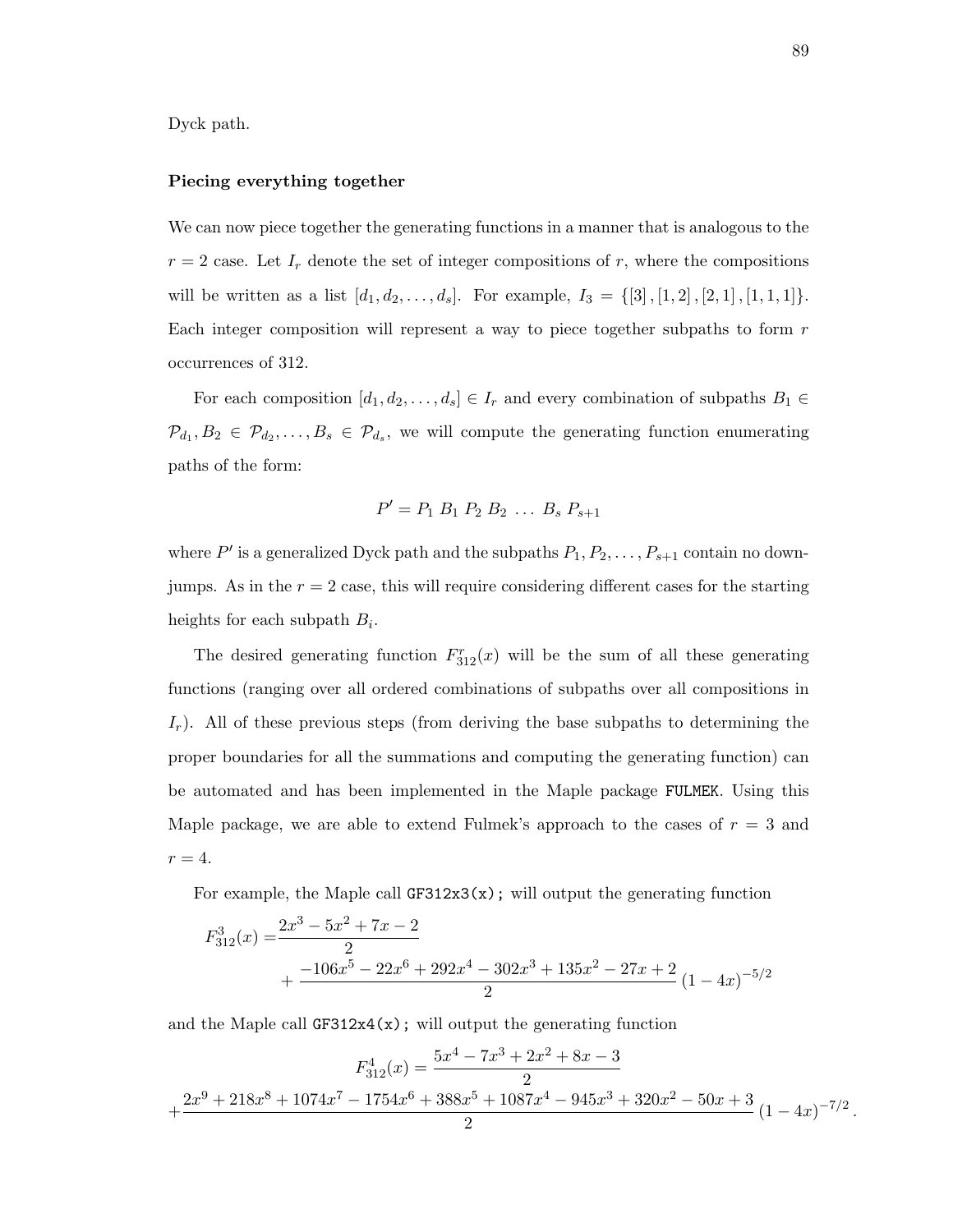Unfortunately, the computations became too complicated for  $r > 4$ . These results verify (and provide alternate proofs) to the results of Mansour and Vainshtein [\[37\]](#page-99-1). Most importantly, this chapter provides an example on how certain techniques can be systematized and automated to derive results beyond what can be achieved by merely human means.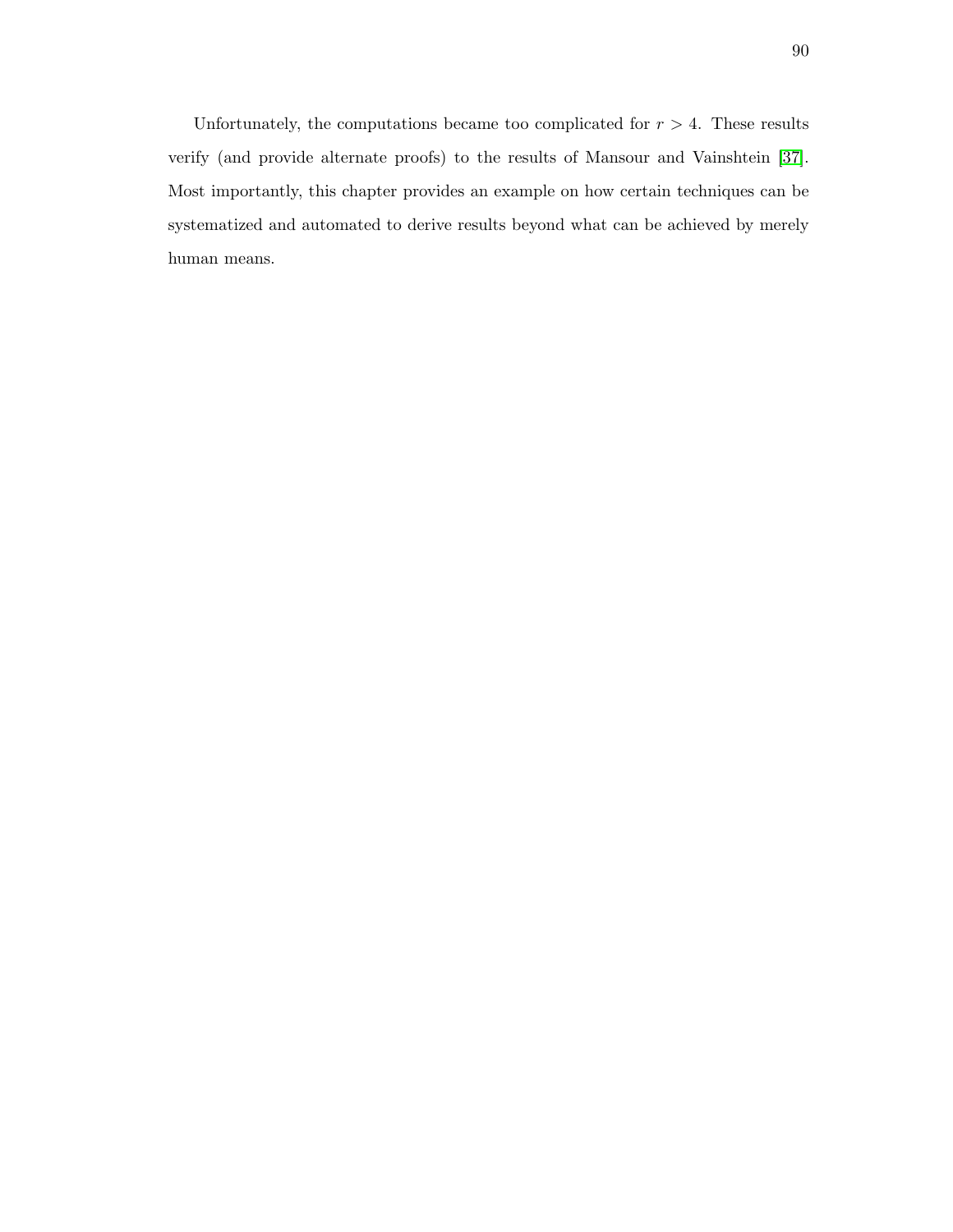## References

- [1] M. H. Albert, M. Elder, A. Rechnitzer, P. Westcott, and M. Zabrocki. On the Stanley-Wilf limit of 4231-avoiding permutations and a conjecture of Arratia. Adv. in Appl. Math., 36(2):96–105, 2006.
- [2] R. E. L. Aldred, M. D. Atkinson, and D. J. McCaughan. Avoiding consecutive patterns in permutations. Adv. in Appl. Math., 45(3):449–461, 2010.
- [3] Richard Arratia. On the Stanley-Wilf conjecture for the number of permutations avoiding a given pattern. Electron. J. Combin., 6:Note, N1, 4 pp. (electronic), 1999.
- [4] Jörgen Backelin, Julian West, and Guoce Xin. Wilf-equivalence for singleton classes. Adv. in Appl. Math., 38(2):133–148, 2007.
- [5] Andrew Baxter. Refining enumeration schemes to count according to the inversion number. Pure Math. Appl. (PU.M.A.), 21(2):137–160, 2010.
- [6] Andrew Baxter and Lara Pudwell. Enumeration schemes for vincular patterns. Discrete Math., 312(10):1699–1712, 2012.
- [7] Miklós Bóna. A new upper bound for 1324-avoiding permutations. arxiv:1207.2379 [math.co], 2012.
- [8] Miklós Bóna. Exact enumeration of 1342-avoiding permutations: a close link with labeled trees and planar maps. J. Combin. Theory Ser. A, 80(2):257–272, 1997.
- [9] Miklós Bóna. The number of permutations with exactly  $r$  132-subsequences is P-recursive in the size! Adv. in Appl. Math., 18(4):510–522, 1997.
- [10] Miklós Bóna. Permutations with one or two 132-subsequences. *Discrete Math.*, 181(1-3):267–274, 1998.
- [11] Miklós Bóna. The absence of a pattern and the occurrences of another. *Discrete* Math. Theor. Comput. Sci., 12(2):89–102, 2010.
- [12] Miklós Bóna. *Combinatorics of permutations*. Discrete Mathematics and its Applications (Boca Raton). CRC Press, Boca Raton, FL, second edition, 2012. With a foreword by Richard Stanley.
- [13] Alexander Burstein. A short proof for the number of permutations containing pattern 321 exactly once. Electron. J. Combin., 18(2):Paper 21, 3, 2011.
- [14] David Callan. A recursive bijective approach to counting permutations containing 3-letter patterns. arxiv:math/0211380 [math.co], 2002.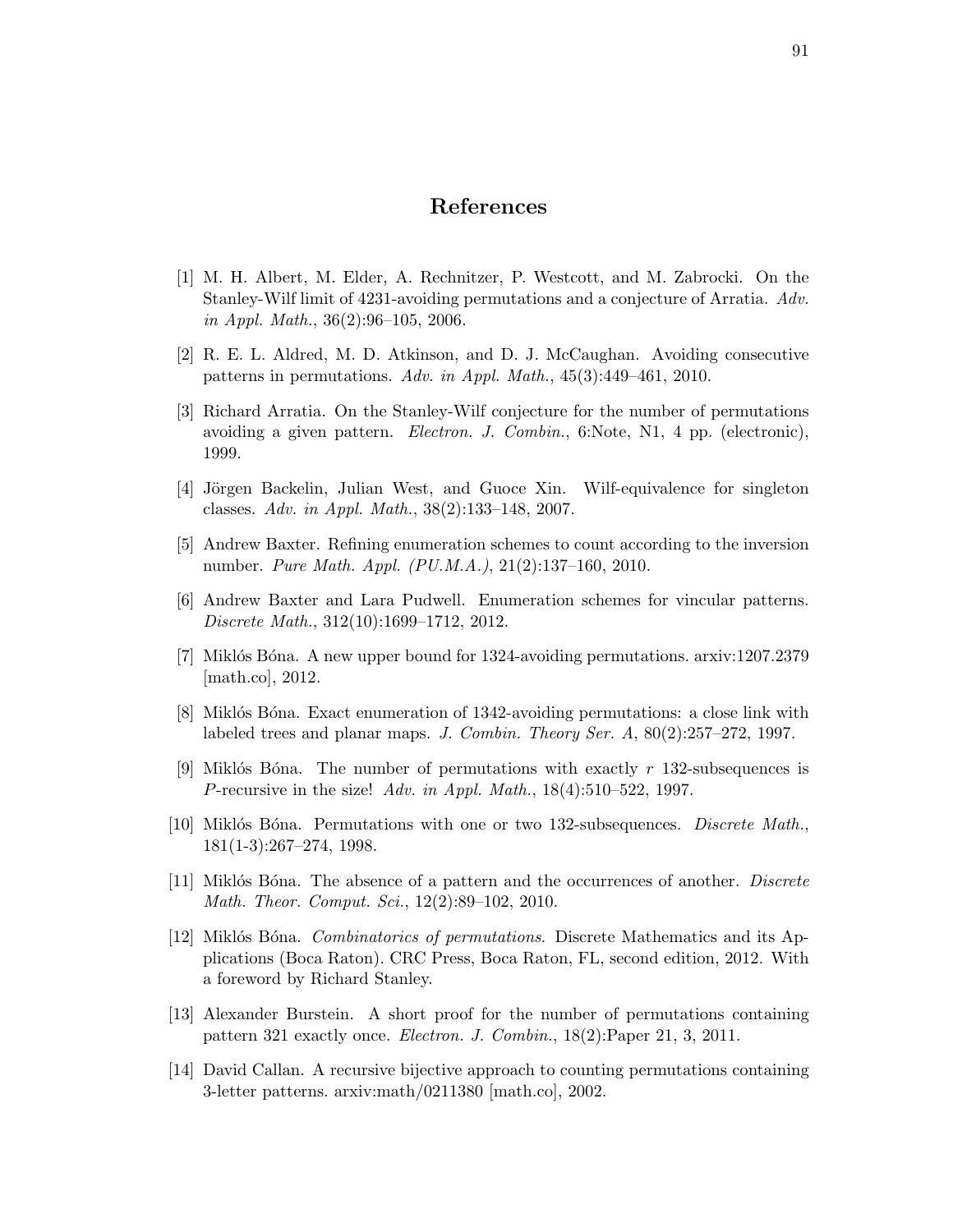- [16] Anders Claesson and Sergey Kitaev. Classification of bijections between 321- and 132-avoiding permutations.  $Sém$ . Lothar. Combin., 60:Art. B60d, 30, 2008/09.
- [17] Vladimir Dotsenko and Anton Khoroshkin. Anick-type resolutions and consecutive pattern avoidance. arxiv:1002.2761 [math.co], 2010.
- [18] Adrian Duane and Jeffrey Remmel. Minimal overlapping patterns in colored permutations. Electron. J. Combin., 18(2):Paper 25, 38, 2011.
- [19] Richard Ehrenborg, Sergey Kitaev, and Peter Perry. A spectral approach to consecutive pattern-avoiding permutations. J. Comb., 2(3):305–353, 2011.
- [20] Sergi Elizalde. The most and the least avoided consecutive patterns. Proc. Lond. Math. Soc.,to appear.
- [21] Sergi Elizalde. Asymptotic enumeration of permutations avoiding generalized patterns. Adv. in Appl. Math., 36(2):138–155, 2006.
- [22] Sergi Elizalde and Toufik Mansour. Restricted Motzkin permutations, Motzkin paths, continued fractions and Chebyshev polynomials. Discrete Math., 305(1- 3):170–189, 2005.
- [23] Sergi Elizalde and Marc Noy. Consecutive patterns in permutations. Adv. in Appl. Math., 30(1-2):110–125, 2003. Formal power series and algebraic combinatorics (Scottsdale, AZ, 2001).
- [24] Sergi Elizalde and Marc Noy. Clusters, generating functions and asymptotics for consecutive patterns in permutations. Adv. in Appl. Math., 49:351–374, 2012.
- <span id="page-98-0"></span>[25] Markus Fulmek. Enumeration of permutations containing a prescribed number of occurrences of a pattern of length three. Adv. in Appl. Math., 30(4):607–632, 2003.
- [26] Ira Gessel. Symmetric functions and P-recursiveness. J. Combin. Theory Ser. A, 53(2):257–285, 1990.
- [27] I. P. Goulden and D. M. Jackson. An inversion theorem for cluster decompositions of sequences with distinguished subsequences. J. London Math. Soc.  $(2)$ , 20(3):567–576, 1979.
- [28] Anton Khoroshkin and Boris Shapiro. Using homological duality in consecutive pattern avoidance. Electron. J. Combin., 18(2):Paper 9, 17, 2011.
- [29] Sergey Kitaev. Patterns in Permutations and Words. EATCS monographs in Theoretical Computer Science. Springer Verlag, 2011.
- [30] Sergey Kitaev and Toufik Mansour. A survey on certain pattern problems. University of Kentucky research report 2003-09, 2003.
- [31] Donald E. Knuth. *The art of computer programming*. Vol. 1: Fundamental algorithms. Addison Wesley, Reading, Massachusetts, 1973.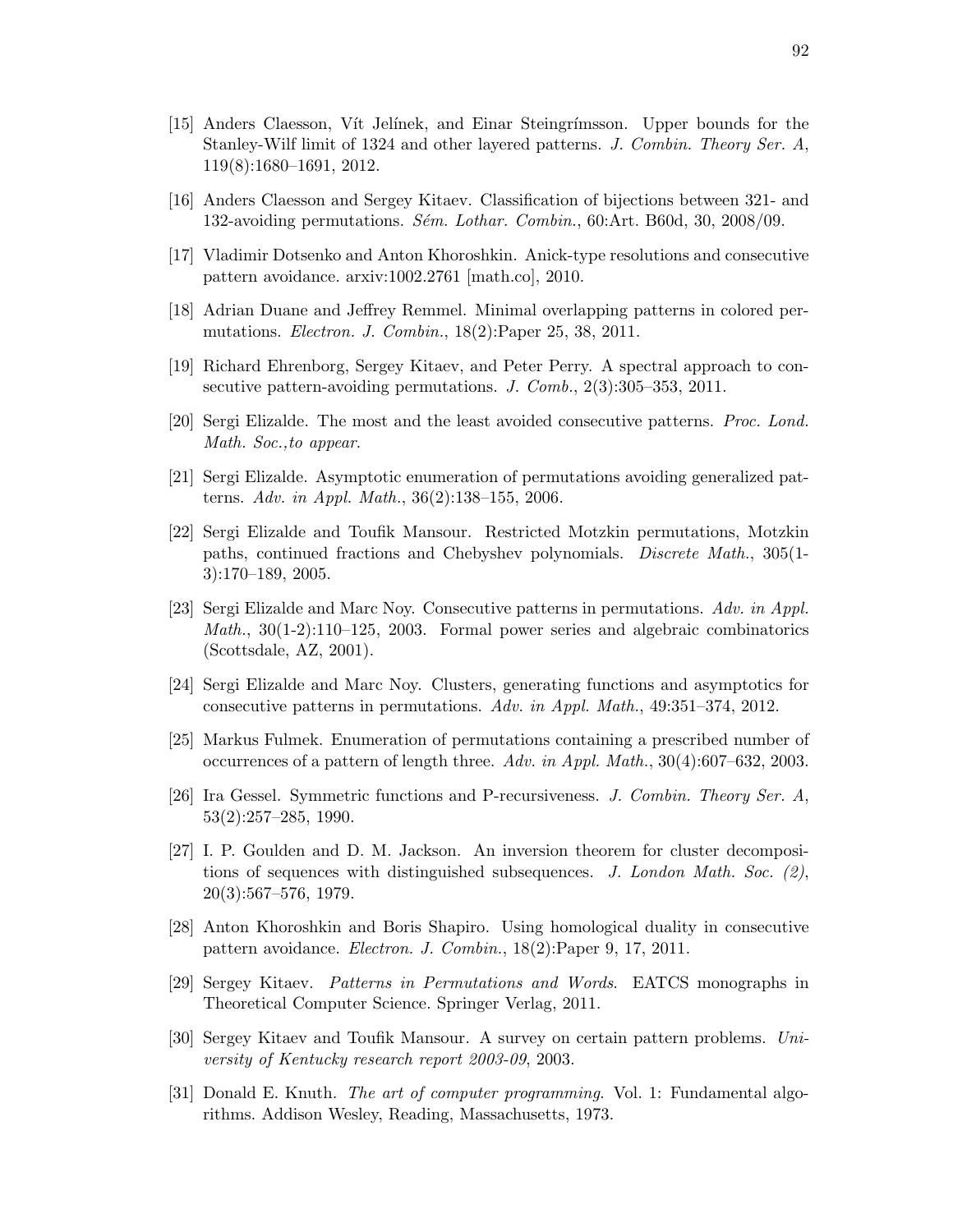- <span id="page-99-0"></span>[32] C. Krattenthaler. Permutations with restricted patterns and Dyck paths. Adv. in Appl. Math., 27(2-3):510–530, 2001. Special issue in honor of Dominique Foata's 65th birthday (Philadelphia, PA, 2000).
- [33] Jeffrey Liese and Jeffrey Remmel. Generating functions for permutations avoiding a consecutive pattern. Ann. Comb., 14(1):123–141, 2010.
- [34] T. Mansour and A. Vainshtein. Restricted permutations and Chebyshev polynomials. Sém. Lothar. Combin., 47:Article B47c, 17, 2001/02.
- [35] Toufik Mansour. Permutations containing and avoiding certain patterns. In Formal power series and algebraic combinatorics (Moscow, 2000), pages 704–708. Springer, Berlin, 2000.
- [36] Toufik Mansour and Alek Vainshtein. Restricted permutations, continued fractions, and Chebyshev polynomials. *Electron. J. Combin.*, 7:Research Paper 17, 9 pp. (electronic), 2000.
- <span id="page-99-1"></span>[37] Toufik Mansour and Alek Vainshtein. Counting occurrences of 132 in a permutation. Adv. in Appl. Math., 28(2):185–195, 2002.
- [38] Adam Marcus and Gábor Tardos. Excluded permutation matrices and the Stanley-Wilf conjecture. J. Combin. Theory Ser. A, 107(1):153–160, 2004.
- [39] Darko Marinov and Radoš Radoičić. Counting 1324-avoiding permutations. Electron. J. Combin., 9(2):Research paper 13, 9 pp. (electronic), 2002/03. Permutation patterns (Otago, 2003).
- [40] Anthony Mendes and Jeffrey Remmel. Permutations and words counted by consecutive patterns. Adv. in Appl. Math., 37(4):443–480, 2006.
- [41] Brian Nakamura. Computational approaches to consecutive pattern avoidance in permutations. Pure Math. Appl. (PU.M.A.), 22(2):253–268, 2011.
- [42] Brian Nakamura and Doron Zeilberger. Using Noonan–Zeilberger Functional Equations to enumerate (in polynomial time!) generalized Wilf classes. Adv. in Appl. Math., 50(3):356–366, 2013.
- [43] Eugen Netto. Lehrbuch der Combinatorik. Chelsea Publishing Company, New York, 1958.
- [44] John Noonan. The number of permutations containing exactly one increasing subsequence of length three. Discrete Math.,  $152(1-3):307-313$ , 1996.
- [45] John Noonan and Doron Zeilberger. The enumeration of permutations with a prescribed number of "forbidden" patterns. Adv. in Appl. Math., 17(4):381–407, 1996.
- [46] John Noonan and Doron Zeilberger. The Goulden-Jackson cluster method: extensions, applications and implementations. J. Differ. Equations Appl.,  $5(4-5):355-$ 377, 1999.
- [47] Guillem Perarnau. A probabilistic approach to consecutive pattern avoiding in permutations. J. Combin. Theory Ser. A, 120(5):998–1011, 2013.